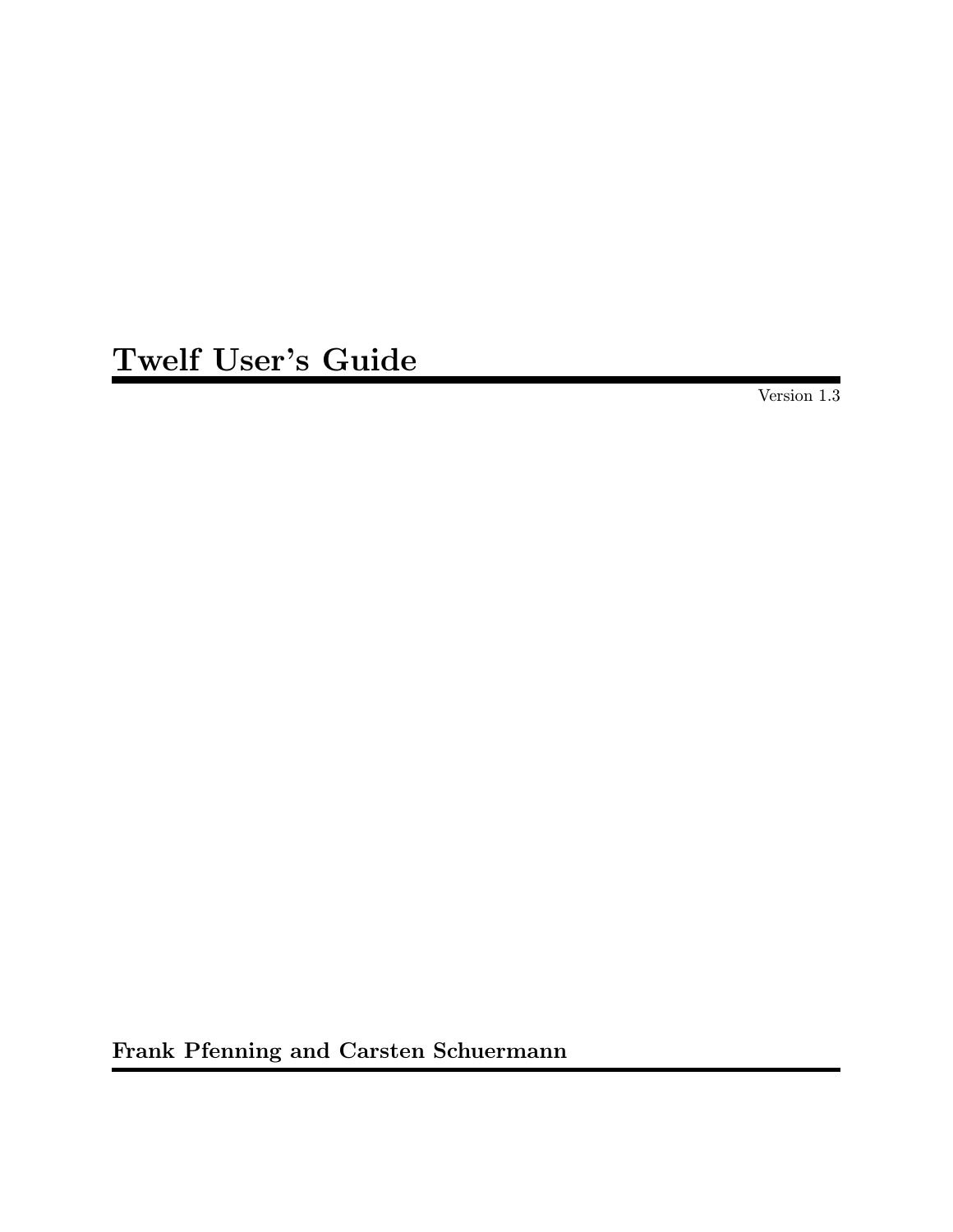Copyright  $\odot$  1998 Frank Pfenning and Carsten Schuermann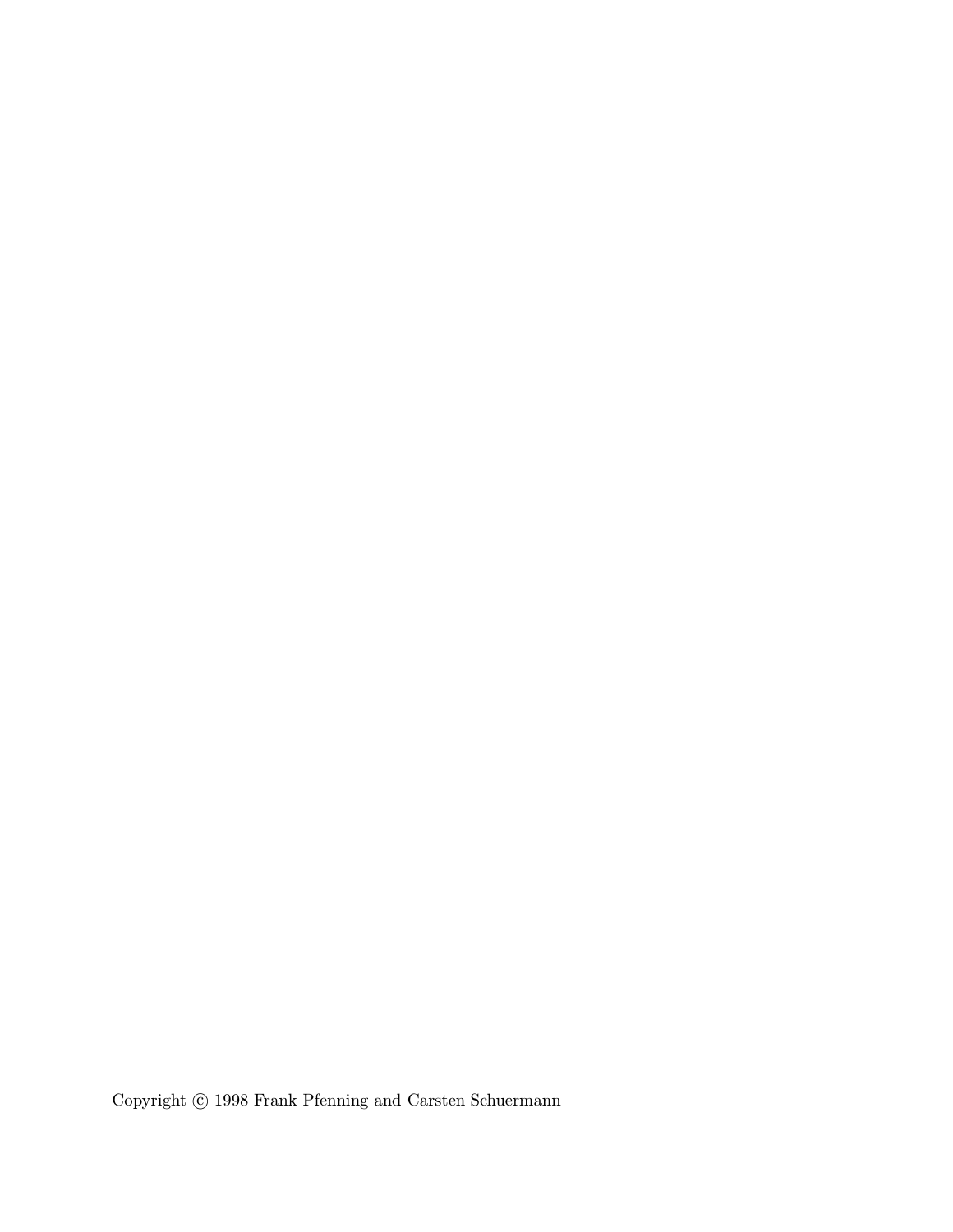# 1 Introduction

Twelf is the current version of a succession of implementations of the logical framework LF. Previous systems include Elf (which provided type reconstruction and the operational semantics reimplemented in Twelf) and MLF (which implemented module-level constructs loosely based on the signatures and functors of ML still missing from Twelf).

Twelf should be understood as research software. This means comments, suggestions, and bug reports are extremely welcome, but there are no guarantees regarding response times. The same remark applies to these notes which constitute the only documentation on the present Twelf implementation.

For current information including download instructions, publications, and mailing list, see the Twelf home page at http://www.cs.cmu.edu/~twelf/. This User's Guide is published as

Frank Pfenning and Carsten Schuermann Twelf User's Guide Technical Report CMU-CS-98-173, Department of Computer Science, Carnegie Mellon University, November 1998.

Below we state the typographic conventions in this manual.

| code    | for Twelf or ML code                    |
|---------|-----------------------------------------|
| 'samp'  | for characters and small code fragments |
| metavar | for placeholders in code                |
|         | keyboard for input in verbatim examples |
| KEY     | for keystrokes                          |
| math    | for mathematical expressions            |
| emph    | for emphasized phrases                  |

File names for examples given in this guide are relative to the main directory of the Twelf installation. For example 'examples/guide/nd.elf' may be found in '/usr/local/twelf/examples/guide/nd.elf' if Twelf was installed into the '/usr/local/' directory.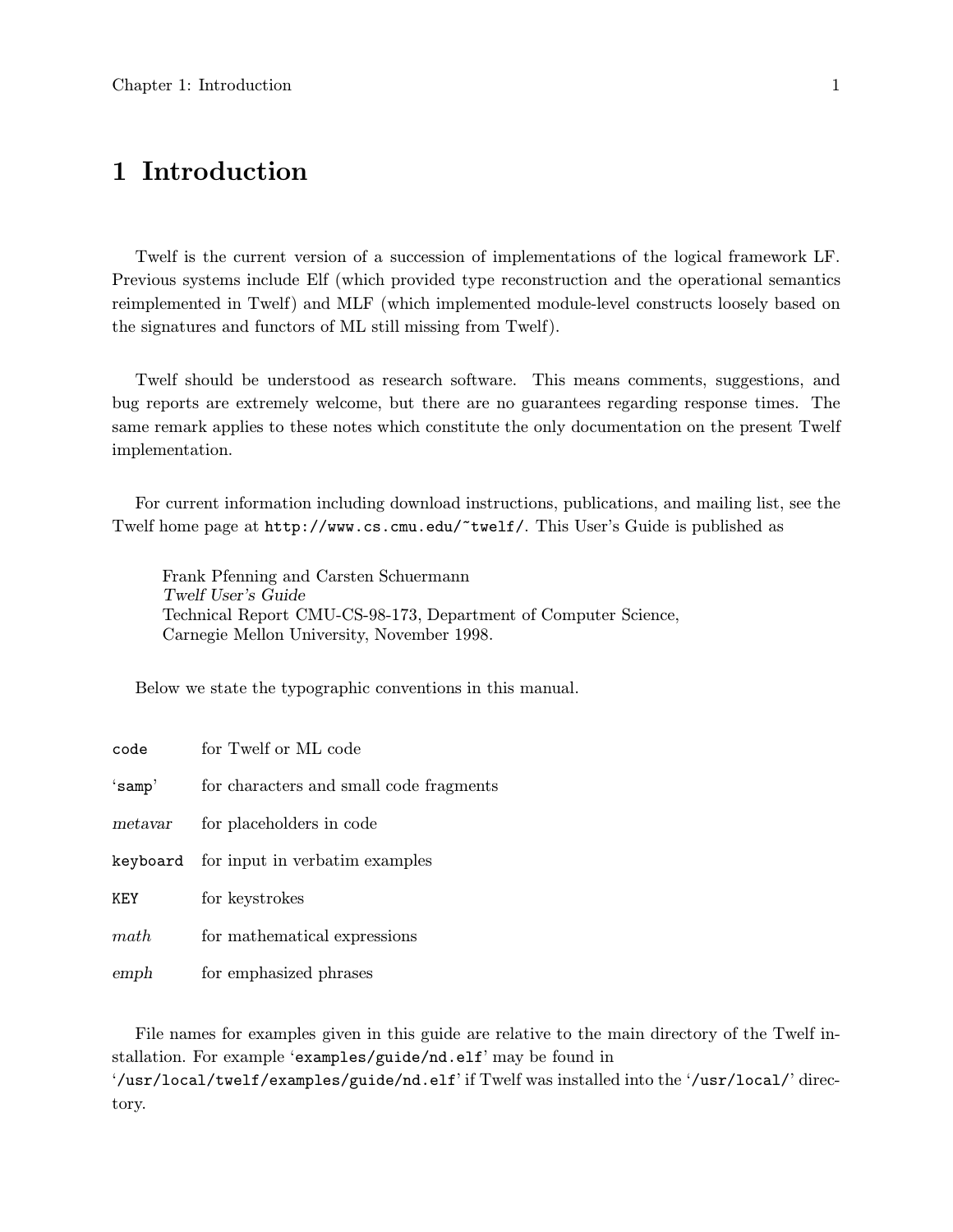## 1.1 New Features

The current version 1.3 from September 13, 2000 incorporates the following major changes from Twelf 1.2 from August 27, 1998.

Constraints (see Chapter 6 [Constraint Domains], page 27).

Type reconstruction and the logic programming engine (but not yet the theorem prover) allow various constraint domains in the style of constraint logic programming languages. The main ones are equalities and inequalities over rationals and integers.

Tracing and Breakpoints (see Section 10.5 [Tracing and Breakpoints], page 60) The logic programming engine now support tracing and setting of breakpoints for illustration and debugging purposes.

Theorem Prover (see Chapter 9 [Theorem Prover], page 49) The theorem prover now allows quantification over regular context. The theorem prover will also use previously proved theorems with %prove) and ignore those with %establish, which is otherwise equivalent. In unsafe mode, %assert can be used to claim theorems. However, at present no longer generates proof terms.

- Reduction Checking (see Section 8.2 [Reduction Declaration], page 44) The termination checker has been extended to verify if output arguments to a predicate are smaller than some inputs with the %reduces declaration.
- Signature Printing (see Section 10.4 [Signature Printing], page 60) Signatures can now be printed, also in TeX format.
- Abbreviations (see Section 3.3 [Definitions], page 9) Added abbreviations (%abbrev) which, unlike definition, do not need to be strict.
- Name Preferences (see Section 3.5 [Name Preferences], page 11) Name preference declarations ( $\lambda$ name) now allow an optional second argument for naming of parameters.

# 1.2 Quick Start

Assuming you are running on a Unix system with SML of New Jersey already installed (see Chapter 13 [Installation], page 81) you can build Twelf as follows. Here '%' is assumed to be the shell prompt. You may need to edit the file 'Makefile' to give the proper location for sml-cm.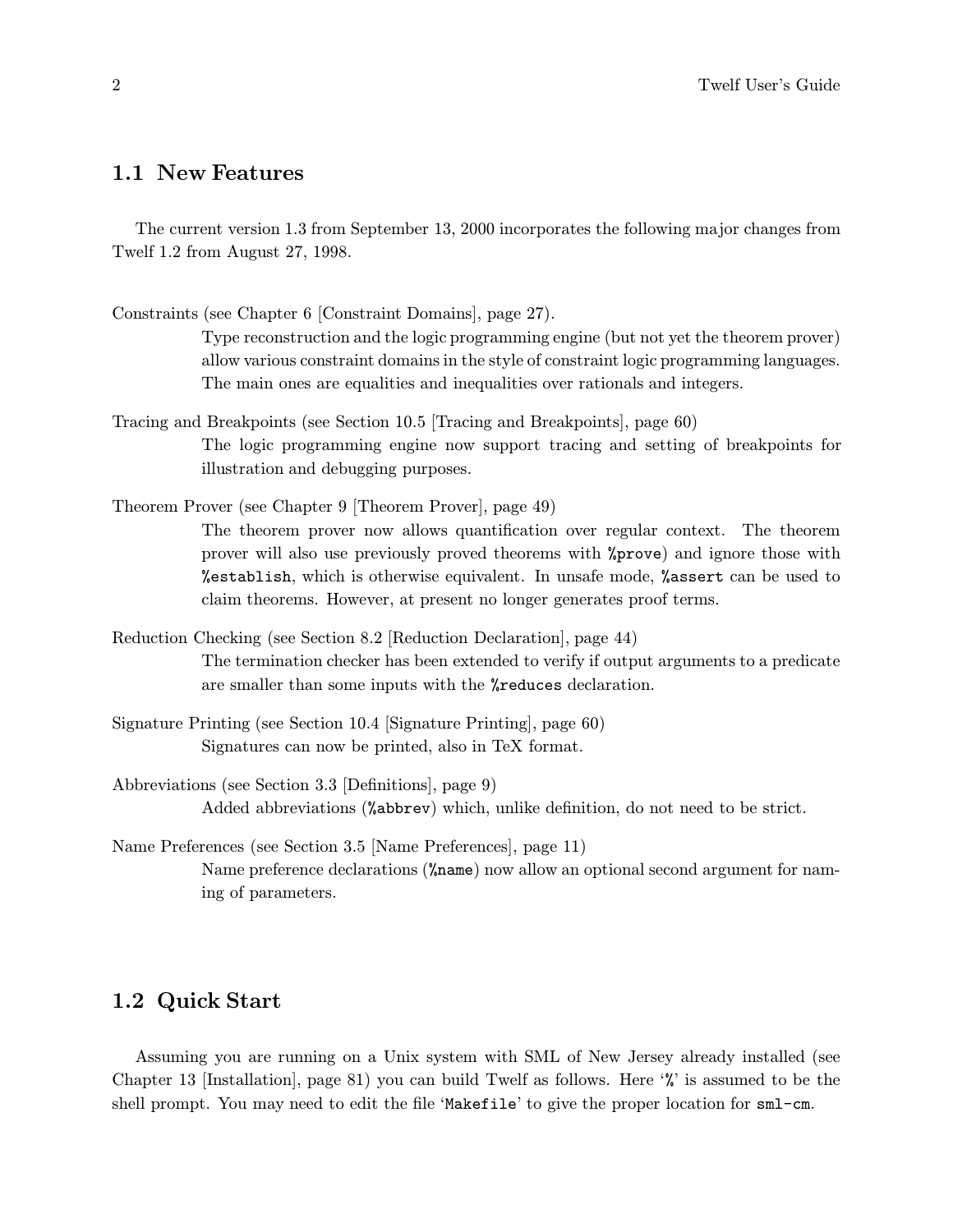```
% gunzip twelf-1-3.tar.gz
% tar -xf twelf-1-3.tar
% cd twelf
% make
% bin/twelf-server
Twelf 1.3, Sep 13 2000
%% OK %%
```
You can now load the examples used in this guide and pose an example query as shown below. The prompt from the Twelf top-level is '?-'. To drop from the Twelf top-level to the ML top-level, type C-c (CTRL c). To exit the Twelf server you may issue the quit command or type C-d (CTRL c).

```
Config.read examples/guide/sources.cfg
Config.load
top
?- of (lam [x] x) T.
Solving...
T = arrow T1 T1.
More? y
No more solutions
?- C-c
interrupt
%% OK %%
quit
%
```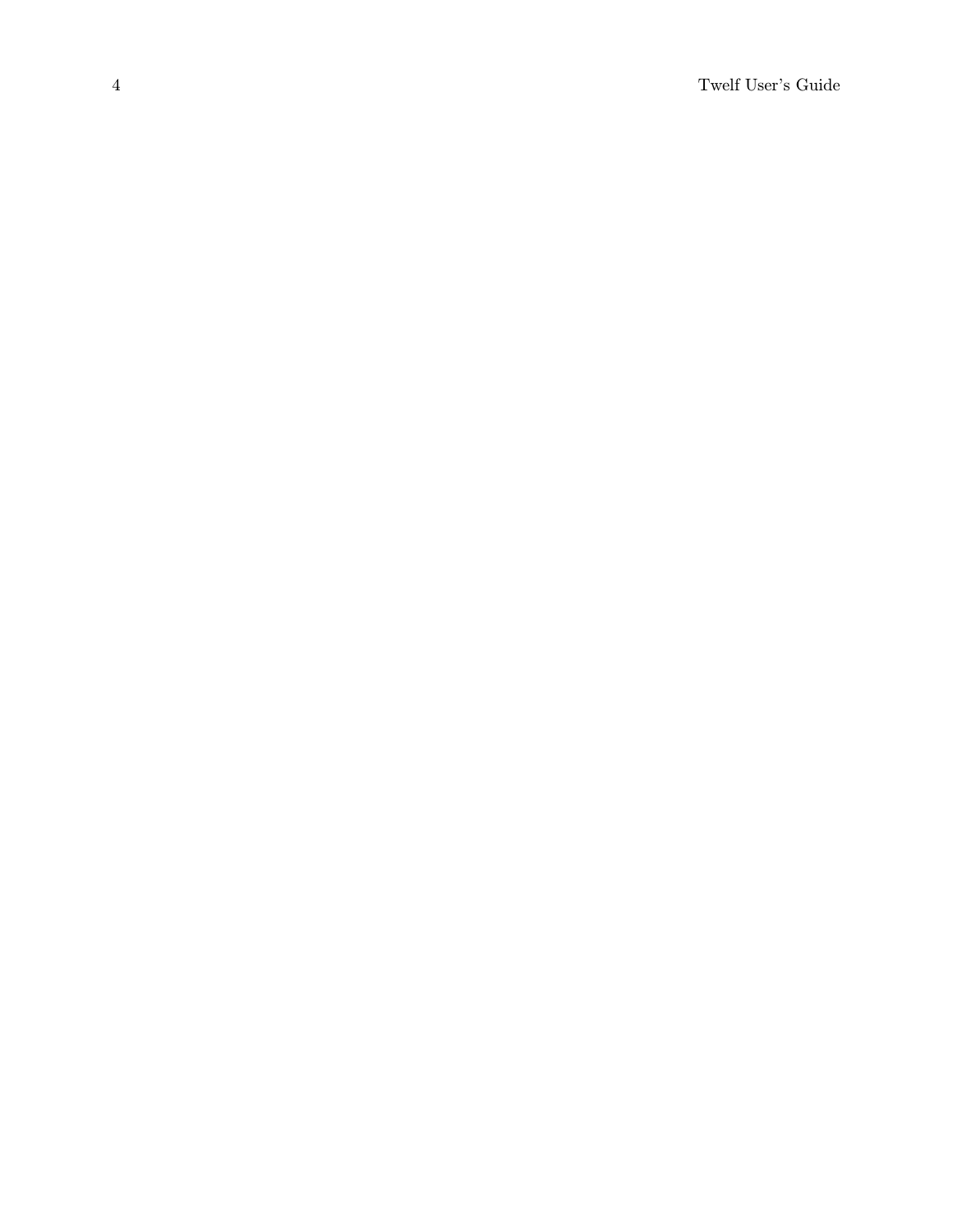# 2 Lexical Conventions

Lexical analysis of Twelf has purposely been kept simple, with few reserved characters and identifiers. As a result one may need to use more whitespace to separate identifiers than in other languages. For example, ' $A \rightarrow B'$  or ' $A + B'$  are single identifiers, while ' $A \rightarrow B'$  and ' $A + B'$  both consist of 3 identifiers.

During parsing, identifiers are resolved as reserved identifiers, constants, bound variables, or free variables, following the usual rules of static scoping in lambda-calculi.

# 2.1 Reserved Characters

The following table lists the reserved characters in Twelf.

| $\cdot$ : $\cdot$           | colon, constant declaration or ascription             |                                                                                              |  |  |  |  |
|-----------------------------|-------------------------------------------------------|----------------------------------------------------------------------------------------------|--|--|--|--|
| $\cdot$ , $\cdot$           | period, terminates declarations                       |                                                                                              |  |  |  |  |
| $\langle$ (', ')'           | parentheses, for grouping terms                       |                                                                                              |  |  |  |  |
|                             | brackets, for lambda abstraction                      |                                                                                              |  |  |  |  |
| $\mathcal{L}$ $\mathcal{L}$ | braces, for quantification (dependent function types) |                                                                                              |  |  |  |  |
| whitespace                  |                                                       | separates identifiers; one of space, newline, tab, carriage return, vertical tab or formfeed |  |  |  |  |
| $\cdot \gamma$              | introduces comments or special keyword declarations   |                                                                                              |  |  |  |  |
|                             | $\mathcal{C}$ whitespace' $\mathcal{C}$ '             | comment terminated by the end of the line, may contain any characters                        |  |  |  |  |
|                             | $\mathcal{C}$ $\mathcal{C}$ $\mathcal{C}$             | delimited comment, nested $\mathcal{K}$ and $\mathcal{V}$ must match                         |  |  |  |  |
|                             | ""keyword"                                            | various declarations                                                                         |  |  |  |  |
|                             | $\cdot\%$ .                                           | end of input stream                                                                          |  |  |  |  |
| $6 \times 11$               |                                                       | doublequote, disallowed                                                                      |  |  |  |  |
|                             | other printing characters                             |                                                                                              |  |  |  |  |
|                             | identifier constituents                               |                                                                                              |  |  |  |  |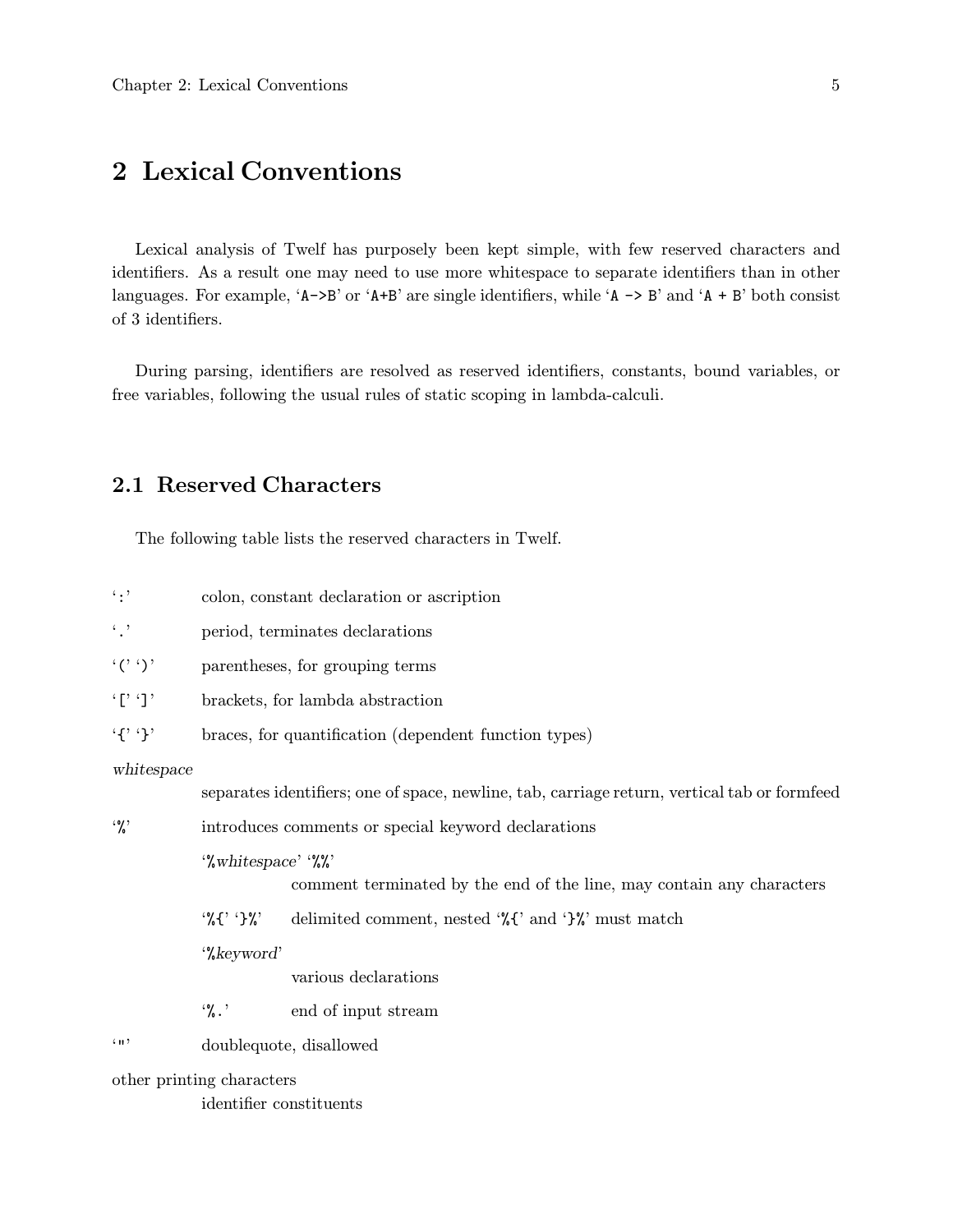# 2.2 Identifiers

All printing characters that are not reserved can be included in identifiers, which are separated by whitespace or reserved characters. In particular,  $A \rightarrow B$  is an identifier, whereas  $A \rightarrow B$  stands for the type of functions from A to B.

An uppercase identifier is one which begins with an underscore  $\cdot$  or a letter in the range  $\cdot$  A' through 'Z'. A lowercase identifier begins with any other character except a reserved one. Numbers also count as lowercase identifiers and are not interpreted specially. Free variables in a declaration must be uppercase, bound variables and constants may be either uppercase or lowercase identifiers.

There are also four reserved identifiers with a predefined meaning which cannot be changed. Keep in mind that these can be constituents of other identifers which are not interpreted specially.

| $(-)$             | function type                             |
|-------------------|-------------------------------------------|
| $\cdot$ $\lt -$ ' | reverse function type                     |
| $\leftarrow$      | hole, to be filled by term reconstruction |
| $`="$             | definition                                |
| 'type'            | the kind <i>type</i>                      |

Constants have static scope, which means that they can be shadowed by subsequent declarations. A shadowed identifier (which can no longer be referred to in input) is printed as %id%. The printer for terms renames bound variables so they do not shadow constants.

Free uppercase identifiers in declarations represent schematic variables. In order to distinguish them from other kinds of variables and constants they are printed as ''id' (backquote, followed by the identifer name) in error messages.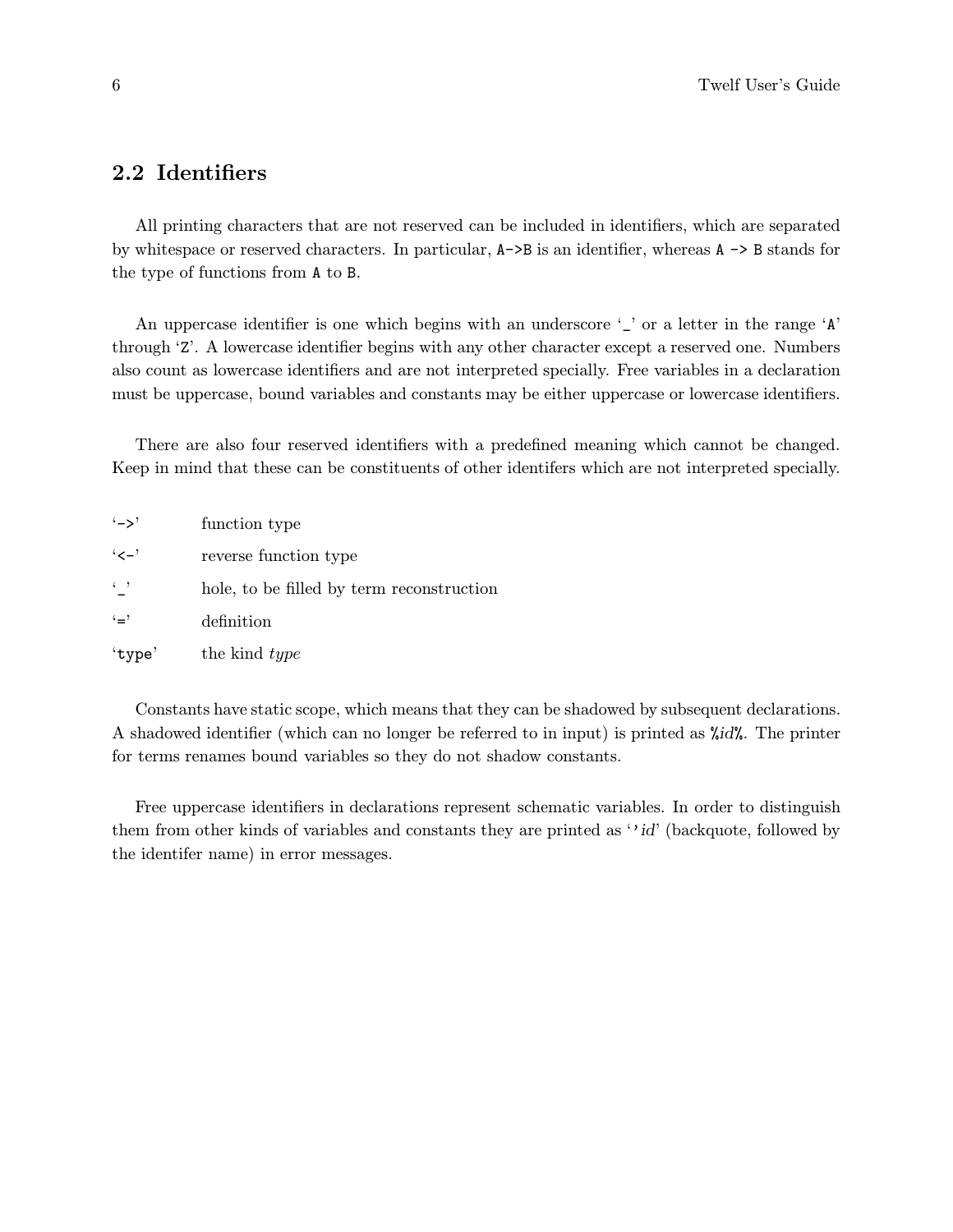# 3 Syntax

In LF, deductive systems are represented by signatures consisting of constant declarations. Twelf implements declarations in a straightforward way and generalizes signatures by also allowing definitions, which are semantically transparent. Twelf currently does not have module-level constructs so that, for example, signatures cannot be named. Instead, multiple signatures can be manipulated in the programming environment using configurations (see Section 10.1 [Configurations], page 57).

The LF type theory which underlies LF is stratified into three levels: objects  $M$  and  $N$ , types A and B, and kinds K. Twelf does not syntactically distinguish these levels and simply uses one syntactic category of term. Similarly, object-level constants  $c$  and type-level constants  $a$  as well as variables share one name space of identifiers.

In explanations and examples we will use letters following the mathematical conventions above to clarify the roles of various terms. We also use  $U$  and  $V$  to stand for arbitrary terms.

## 3.1 Grammar

The grammar below defines the non-terminals sig, decl, term and uses the terminal id which stands for identifers (see Section 2.2 [Identifiers], page 6). The comments show the meaning in LF. There are various special declarations %keyword such as %infix or %theorem which are omitted here and detailed in the appropriate sections.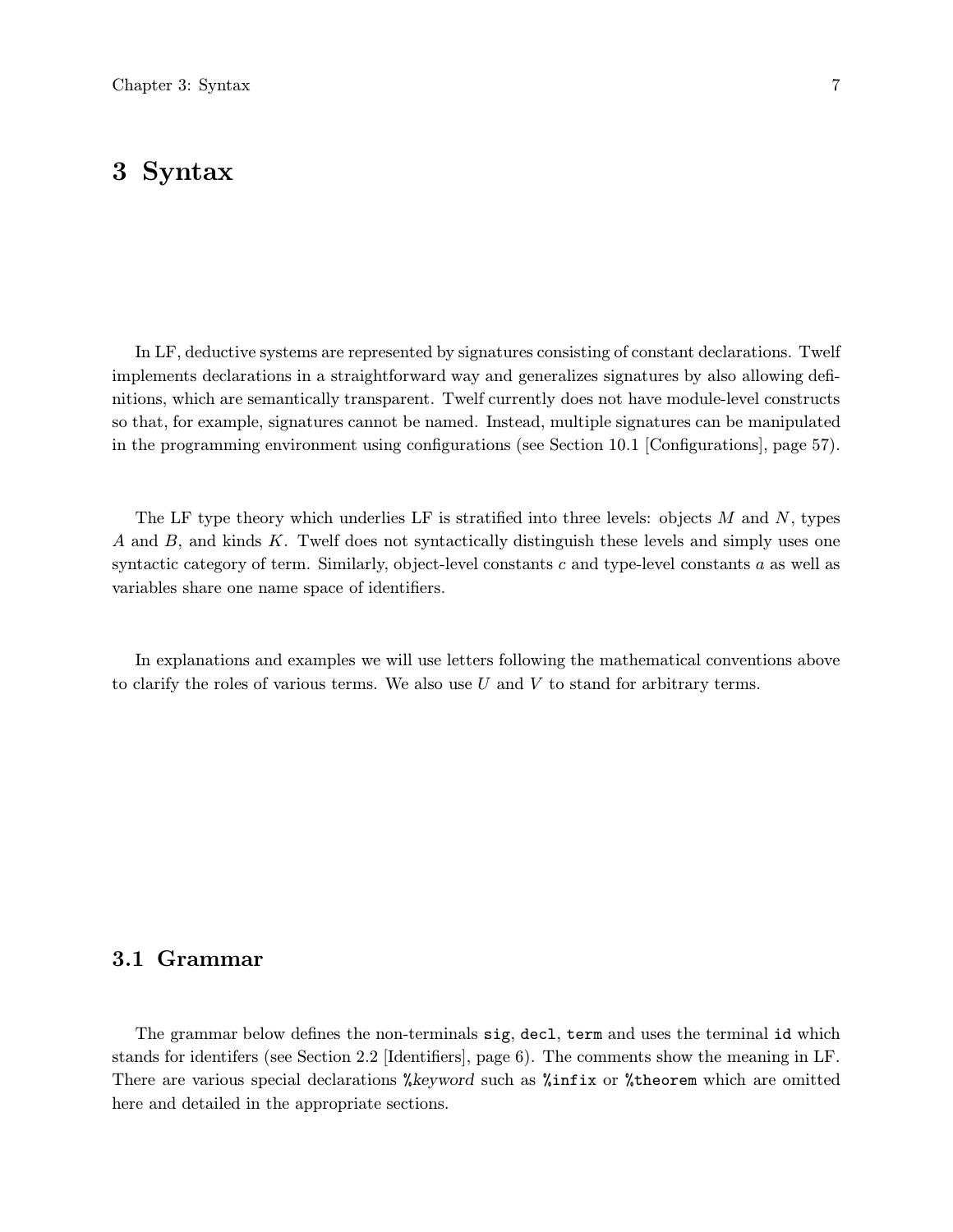```
sig ::= \frac{1}{2} Empty signature
       | decl sig \% Constant declaration
decl ::= id : term. \mathcal{C} a : K or c : A| id : term = term. % d : A = M<br>| id = term. % d = M\vert id = term.
       | _ : term = term. % anonymous definition, for type-checking
       |\_\_ = term. % anonymous definition, for type-checking |\% abbrev adecl. % abbreviation
       | %abbrev adecl.
       | %infix ixdecl. % operator declaration
       | %prefix pxdecl. % operator declaration
       | %postfix pxdecl. % operator declaration
       | %name namepref. % name preference declaration
       | %query qdecl. % query declaration<br>| %solve id : term. % solve declaration
       \frac{1}{2} % solve id : term.
       | %mode mdecl. % mode declaration
       | %terminates tdecl. % termination declaration
       | %reduces rdecl. % reduction declaration
       | %theorem thdecl. % theorem declaration
       | %prove pdecl. % prove declaration
       | %establish pdecl. % prove declaration, do not use as lemma later
       | %assert callpats. % assert theorem (requires Twelf.unsafe)
       | %use domain. % installs constraint domain
term ::= type % type| id \% variable x or constant a or c<br>| term -> term \% A -> B
       | term \rightarrow term
       | term \leq term \% A \leq B, same as B \to A| {id : term} term % Pi x : A. K or Pi x : A. B
       | [id : term] term % lambda x : A. B or lambda x : A. M
       | term term \lambda A M or M N| term : term \frac{1}{2} explicit type ascription
       | \Box % hole, to be filled by term reconstruction
       | {id} term % same as {id:_} term
       | [id] term % same as [id:_] term
```
The constructs  $\{x:U\}$  V and  $[x:U]$  V bind the identifier x in V, which may shadow other constants or bound variables. As usual in type theory,  $U \rightarrow V$  is treated as an abbreviation for  $\{x:U\}$  V where x does not appear in V. However, there is a subtlety in that the latter allows an implicit argument (see Section 4.2 [Implicit Arguments], page 14) to depend on x while the former does not.

In the order of precedence, we disambiguate the syntax as follows:

- 1. Juxtaposition (application) is left associative and has highest precedence.
- 2. User declared infix, prefix, or postfix operators (see below).
- 3. '->' is right and '<-' left associative with equal precedence.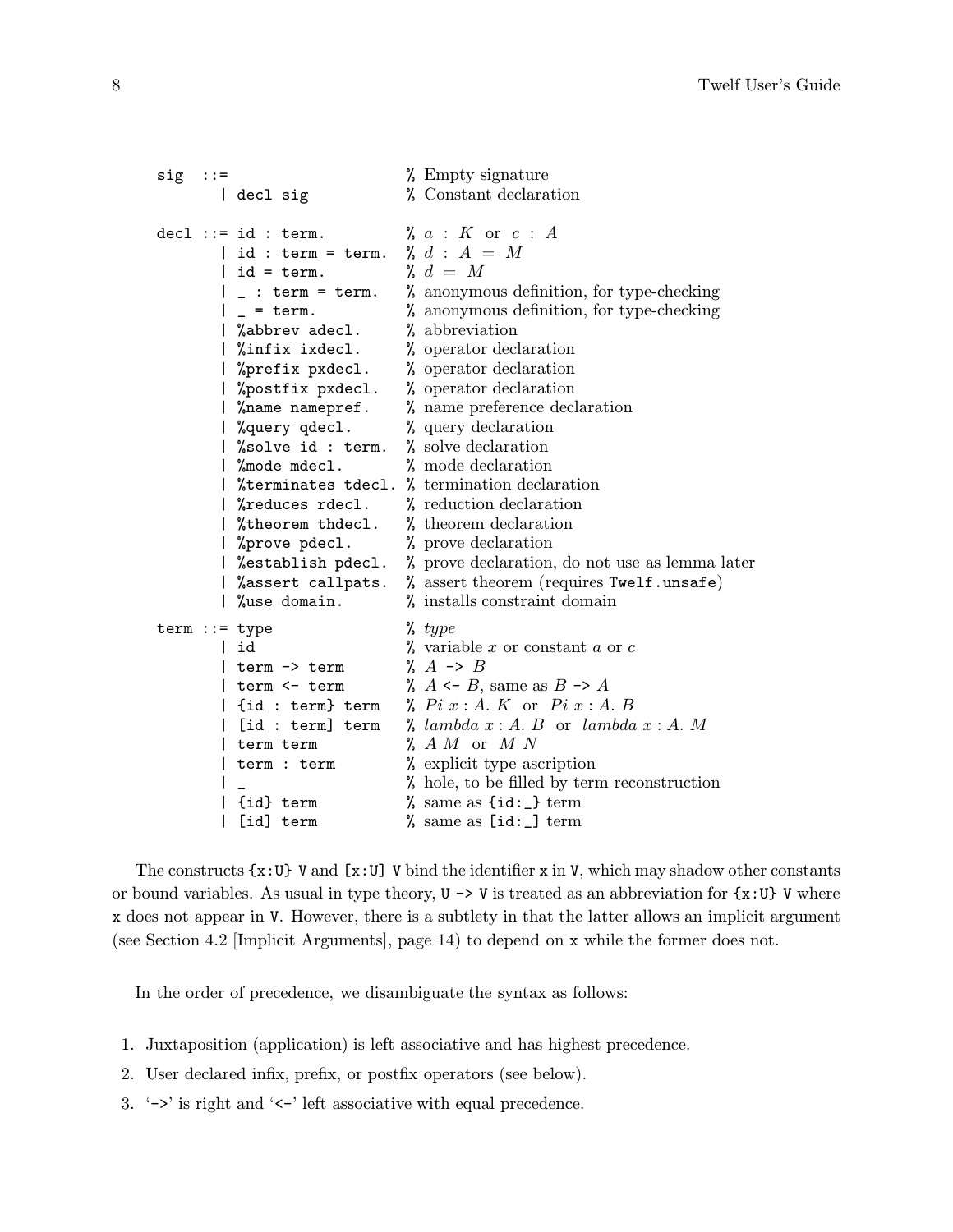- 4. ':' is left associative.
- 5. '{}' and '[]' are weak prefix operators.

For example, the following are parsed identically:

d :  $a \leftarrow b \leftarrow \{x\} c x \rightarrow p x$ . d :  $({x} c x \rightarrow p x) \rightarrow b \rightarrow a$ . d :  $((a \leftarrow b) \leftarrow (\{x:\_\} ((c x) \rightarrow (p x))))$ .

# 3.2 Constructor Declaration

New type families or object constructors can be introduced with

condec ::= id : term.  $\% a : K$  or  $c : A$ 

Here a stands for a type family and K for its kind, whereas c is an objects constructor and A its type. Identifiers are resolved as follows:

- 1. Any identifier x may be bound by the innermost enclosing binder for x of the form  $\{x : A\}$  or  $[x:A].$
- 2. Any identifer which is not explicitly bound may be a declared or defined constant.
- 3. Any uppercase identifier, that is, identifier starting with  $\frac{'}{'}$  (underscore) or an upper case letter, may be a free variable. Free variables are interpreted universally and their type is inferred from their occurrences (see Chapter 4 [Term Reconstruction], page 13).
- 4. Any other undeclared identifier is flagged as an error.

## 3.3 Definitions

Twelf supports notational definitions and abbreviations. Semantically, both are completely transparent, that is, both for type checking and the operational semantics, definitions may be expanded.

```
adecl ::= id : term = term \forall a \; d : A = M| id = term \lambda d = Mdefn ::= adecl. % definition
     | %abbrev adecl. % abbreviation
```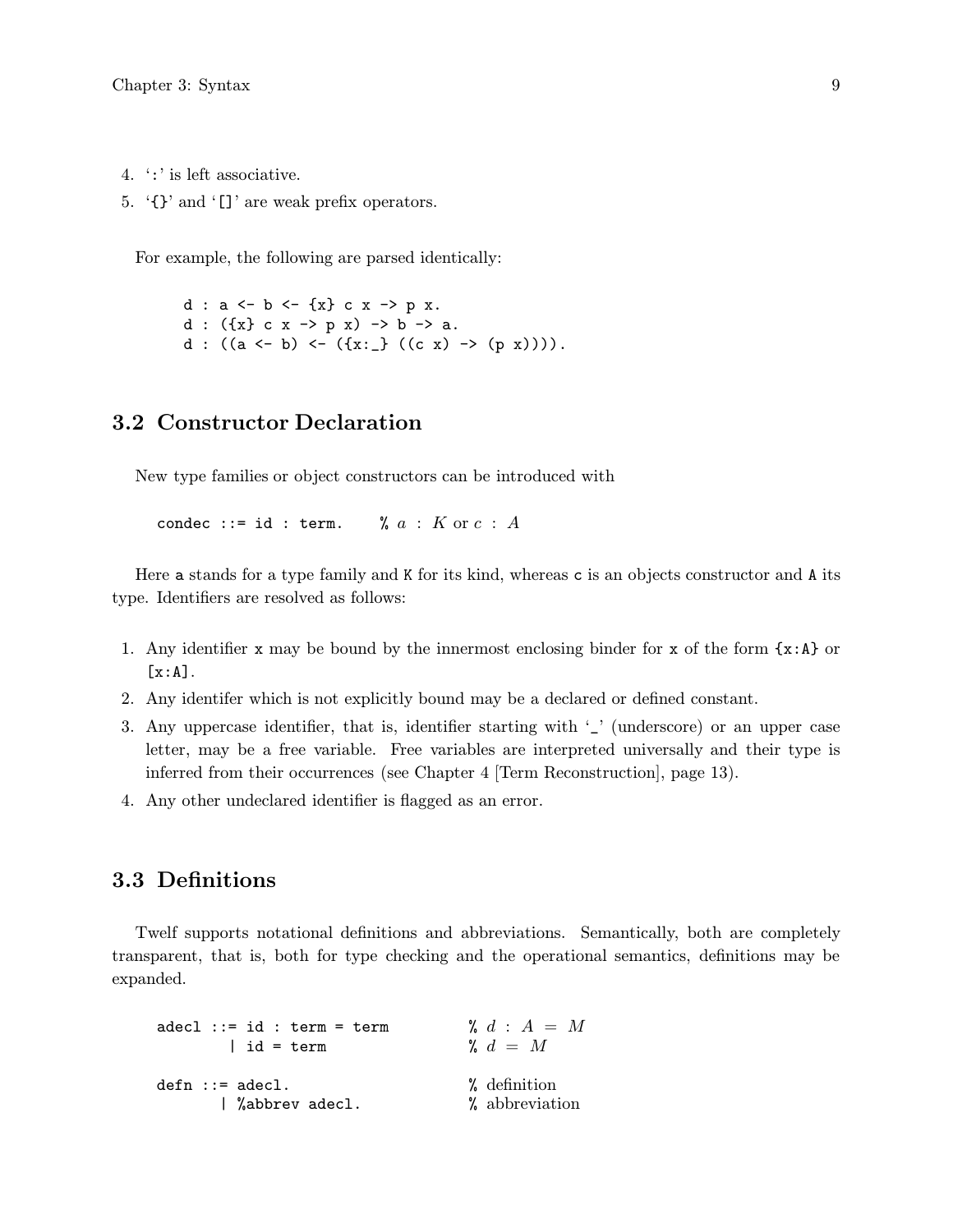where the second form of declaration is equivalent to  $id :$   $=$   $=$   $+$   $\epsilon$ m. Definitions or abbreviations can only be made on the level of objects, not at the level of type families because the interaction of such definitions with logic programming search has not been fully investigated.

In order to avoid the expansion of defined constants as much as possible, declarations id : term = term. must be strict (see Section 4.4 [Strict Definitions], page 16). A definition of a constant c is strict if all arguments to c (implicit or explicit) have at least one strict occurrence (see Section 4.3 [Strict Occurrences], page 15) in the right-hand side of the definition, and the right-hand side contains at least one constant. In practice, most notational definitions are strict. For some examples, see Section 3.6 [Sample Signature], page 11 and Section 4.4 [Strict Definitions], page 16. Twelf tries to preserve strict definitions as much as possible, instead of expanding them.

The %abbrev declaration defines an abbreviation which need not be strict. However, it will be expanded immediately upon parsing and will not be used in output.

The power of definitions in Twelf, however, is severely limited by the lack of recursion. It should only be thought of as notational definition, not as a computational mechanism. Complex operations need to be defined as logic programs, taking advantage of the operational semantics assigned to signatures (see Chapter 5 [Logic Programming], page 19).

#### 3.4 Operator Declaration

The user may declare constants to be infix, prefix, or postfix operators. Operator precedence properties are associated with constants, which must therefore already have been declared with a type or kind and a possible definition. It is illegal to shadow an infix, prefix, or postfix operator with a bound variable. We use nat for the terminal natural numbers.

```
assoc ::= none % not associative
        | left % left associative
        | right % right associative
prec ::= nat \% 0 \leq prec < 10000
ixdecl ::= assoc prec id
pxdecl ::= prec id
del ::: ...| %infix ixdecl.
       | %prefix pxdecl.
       | %postfix pxdecl.
```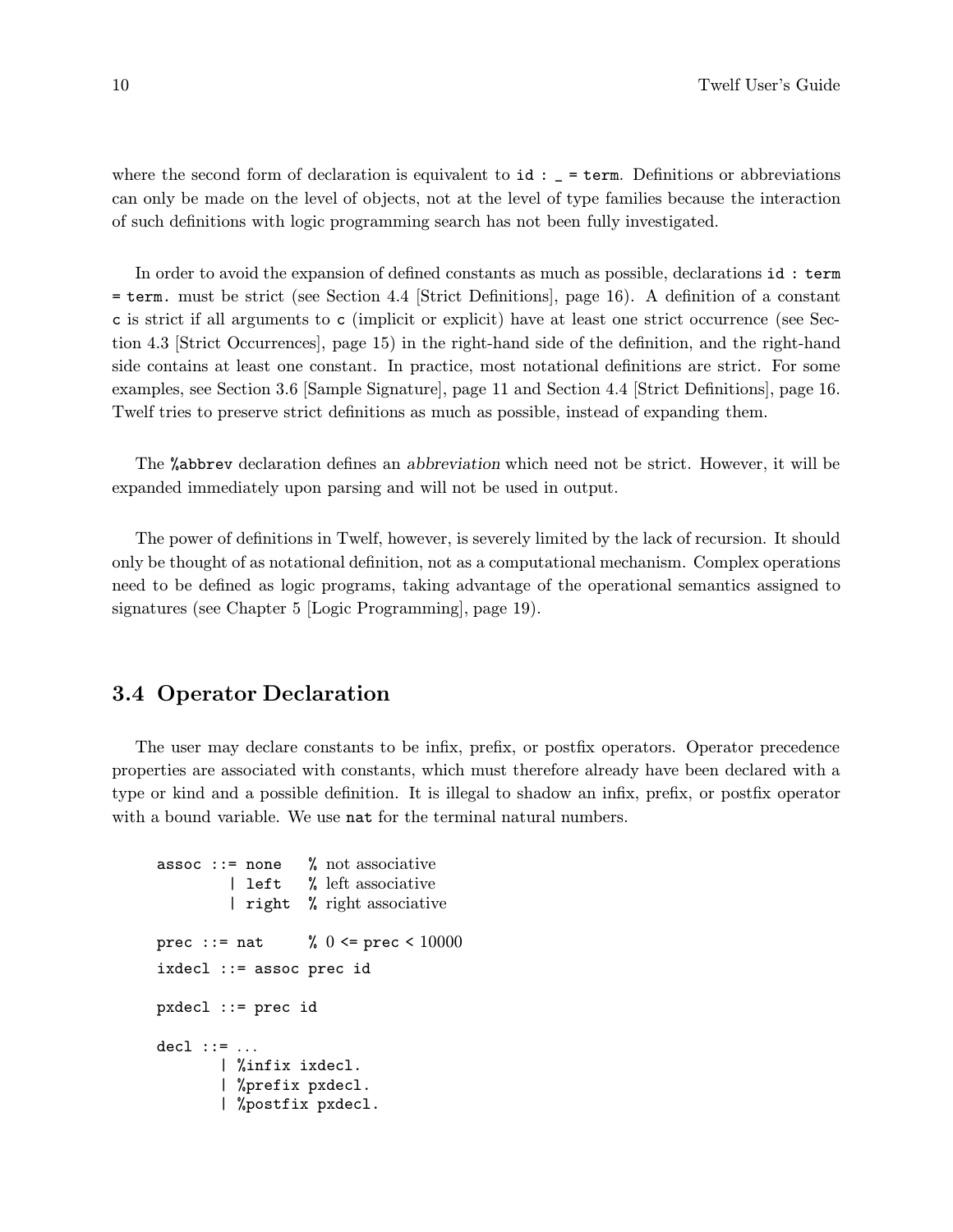During parsing, ambiguous successive operators of identical precedence such as  $a \leftarrow b \rightarrow c$  are flagged as errors. Note that it is not possible to declare an operator with equal or higher precedence than juxtaposition or equal or lower precedence than '->' and '<-'.

# 3.5 Name Preferences

During printing, Twelf frequently has to assign names to anonymous variables. In order to improve readability, the user can declare a name preference for anonymous variables based on their type. Thus name preferences are declared for type family constants. Note that name preferences are not used to disambiguate the types of identifiers during parsing.

| $namepref ::= id$ |         |                     | % existential variables             |  |
|-------------------|---------|---------------------|-------------------------------------|--|
|                   | l id id |                     | % existential variables, parameters |  |
| $dec1 :: = $      |         |                     |                                     |  |
|                   |         | % name id namepref. |                                     |  |

Following our same conventions, a name preference declaration has the form %name a id, that is, the first identifier must be a type family already declared and the second is the name preference for variables of type a. The second identifier must be uppercase, that is, start with a letter from 'A' through 'Z' or an underscore '\_'. Anonymous variables will then be named id1, id2, etc.

In the second form, we can give a separate name preference for free (existential) variables and parameters. The second one will typicall be lowercase, as in %name exp E x.

## 3.6 Sample Signature

Below is a signature for intuitionistic first-order logic over an unspecified domain of individuals and atomic propositions. It illustrates constant declarations and definitions and the use of operator precedence and name preference declarations. It may be found in the file 'examples/guide/nd.elf'.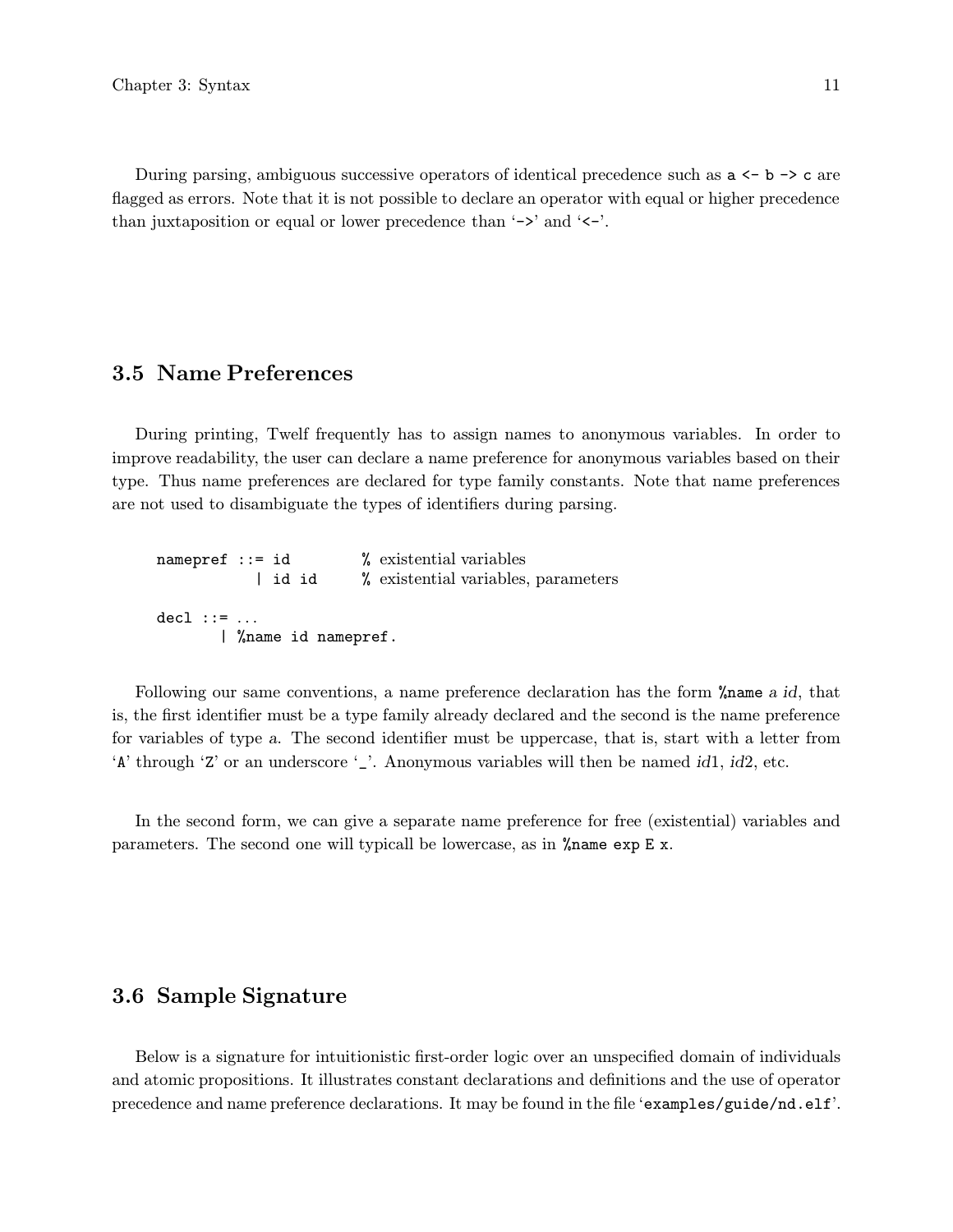```
%%% Individuals
i : type. %name i T
%%% Propositions
o : type. %name o A
imp : o \rightarrow o \rightarrow o. %infix right 10 imp
and : o \rightarrow o \rightarrow o. %infix right 11 and
true : o.
or : o \rightarrow o \rightarrow o. %infix right 11 or
false : o.
forall : (i \rightarrow o) \rightarrow o.
exists : (i \rightarrow o) \rightarrow o.
not : o \rightarrow o = [A:o] A imp false.
%%% Natural Deductions
nd : o \rightarrow type. %name nd D
impi : (nd A -> nd B) -> nd (A imp B).
impe : nd (A imp B) -> nd A -> nd B.
andi : nd A \rightarrow nd B \rightarrow nd (A and B).
ande1 : nd (A and B) \rightarrow nd A.
ande2 : nd (A and B) -> nd B.
truei : nd (true).
% no truee
ori1 : nd A \rightarrow nd (A or B).
ori2 : nd B \rightarrow nd (A or B).
ore : nd (A \text{ or } B) \rightarrow (nd A \rightarrow nd C) \rightarrow (nd B \rightarrow nd C) \rightarrow nd C.
% no falsei
falsee : nd false -> nd C.
foralli : ({x: i} \text{ and } (A x)) \rightarrow \text{nd} (forall A).
foralle : nd (forall A) -> {T:i} nd (A T).
existsi : {T: i} nd (A T) -> nd (exists A).
existse : nd (exists A) \rightarrow ({x:i} nd (A x) \rightarrow nd C) \rightarrow nd C.
noti : (nd A \rightarrow nd false) \rightarrow nd (not A)
      = [D:nd A -> nd false] impi D.
note : nd (not A) \rightarrow nd A \rightarrow nd false
      = [D:nd (not A)] [E:nd A] impe D E.
```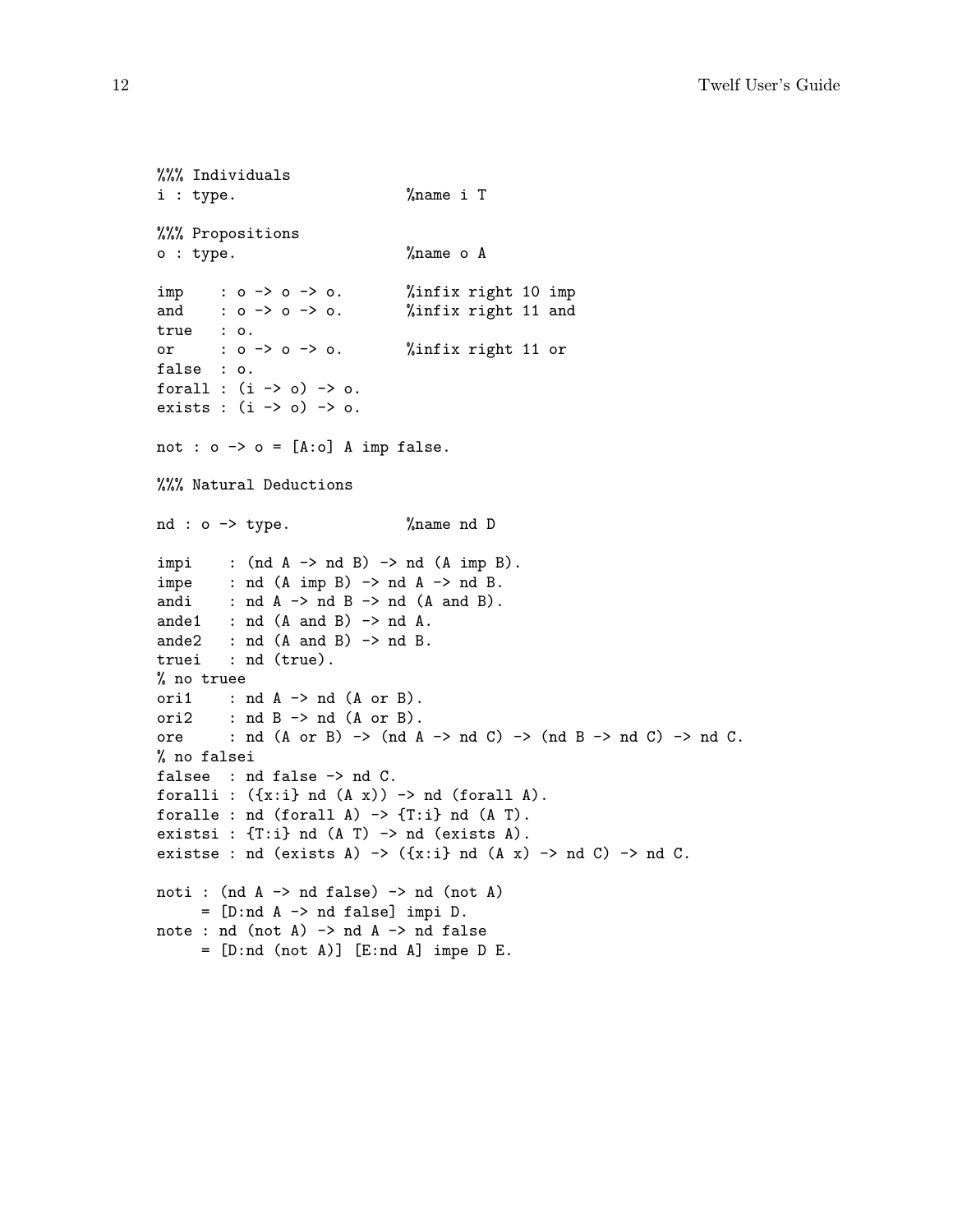# 4 Term Reconstruction

Representations of deductions in LF typically contain a lot of redundant information. In order to make LF practical, Twelf gives the user the opportunity to omit redundant information in declarations and reconstructs it from context. Unlike for functional languages, this requires recovering objects as well as types, so we refer to this phase as term reconstruction.

There are criteria which guarantee that the term reconstruction problem is decidable, but unfortunately these criteria are either very complicated or still force much redundant information to be supplied. Therefore, the Twelf implementation employs a reconstruction algorithm which always terminates and gives one of three answers:

- 1. yes, and here is the most general reconstruction;
- 2. no, and here is the problem; or
- 3. maybe.

The last characterizes the situations where there is insufficient information to guarantee a most general solution to the term reconstruction problem. Because of the decidable nature of typechecking in LF, the user can always annotate the term further until it falls into one of the definitive categories.

## 4.1 Implicit Quantifiers

The model of term reconstruction employed by Twelf is straightforward, although it employs a relatively complex algorithm. The basic principle is a duality between quantifiers omitted in a constant declaration and implicit arguments where the constant is used. Recall some definitions in the signature defining natural deductions (see Section 3.6 [Sample Signature], page 11).

```
o : type.
and : o \rightarrow o \rightarrow o. %infix right 10 and
nd : o \rightarrow type.
andi : nd A \rightarrow nd B \rightarrow nd (A \text{ and } B).
```
The last declaration contains A and B as free variables. Type reconstruction infers most general types for the free variables in a constant declaration and adds implicit quantifiers. In the example above, A and B must both be of type o. The internal form of the constant thus has one of the following two forms.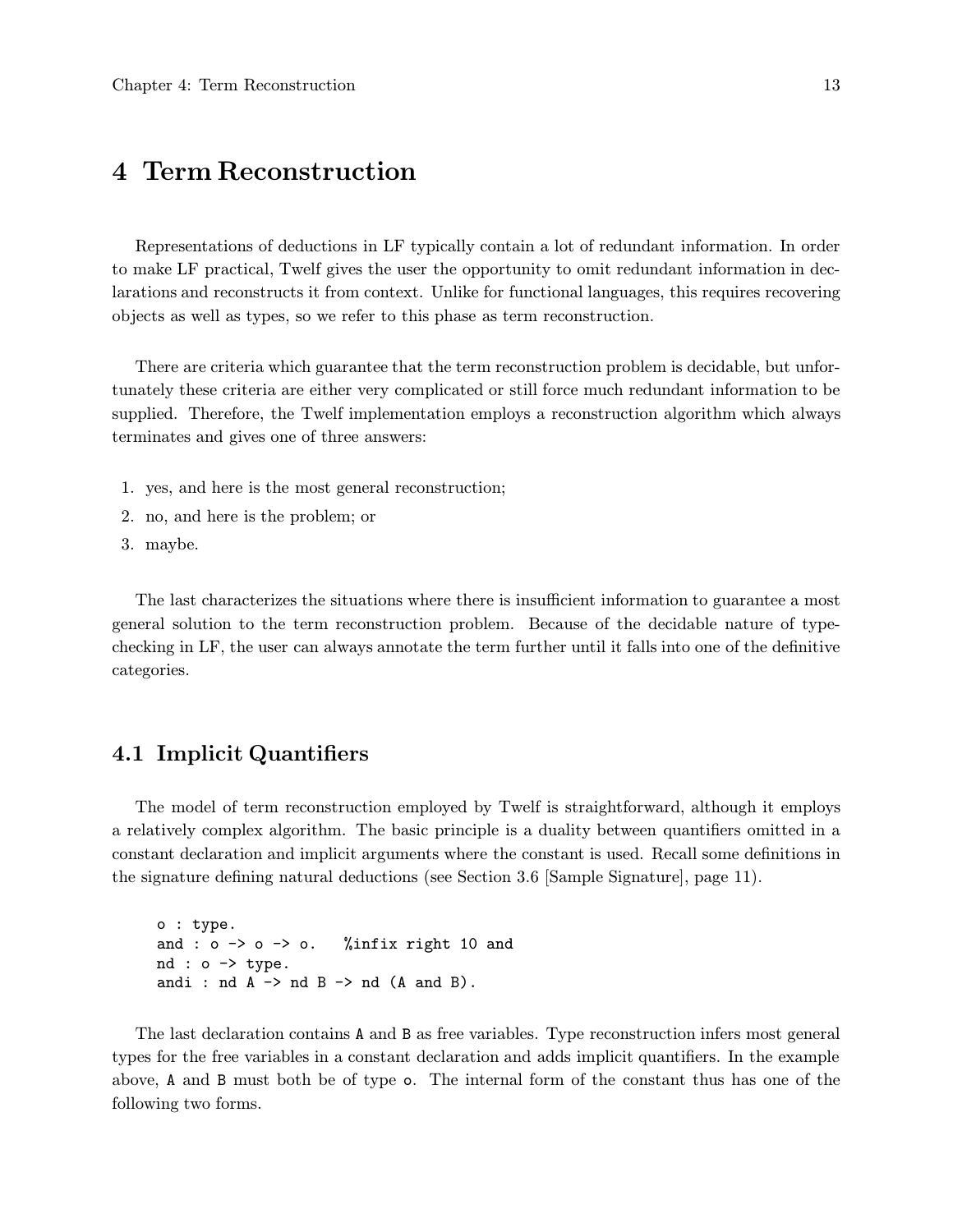andi :  $\{A:o\}$   $\{B:o\}$  nd  $A \rightarrow nd$  B  $\rightarrow nd$   $(A \text{ and } B)$ . andi :  ${B:o}$   ${A:o}$  nd  $A \rightarrow nd$   $B \rightarrow nd$   $(A \text{ and } B)$ .

These forms are printed during type reconstruction, so the user can examine if the result of reconstruction matches his expectations.

# 4.2 Implicit Arguments

The quantifiers on A and B in the declaration

andi : nd  $A \rightarrow nd B \rightarrow nd (A and B)$ .

were implicit. The corresponding arguments to andi are also implicit. In fact, since the order of the reconstructed quantifiers is arbitrary, we cannot know in which order to supply the arguments, so they must always be omitted. Thus a constant with n implicit quantifiers is supplied with  $n$ implicit arguments whereever it is seen. These implicit arguments are existential variables whose value may be determined from context by unification.

For example, using also

```
true : o.
truei: nd (true).
```
we have

```
(andi truei truei) : nd (true and true).
```
During parsing, the expression (andi truei truei) is interpreted as

(andi \_ \_ truei truei)

where the two underscores stand for the implicit A and B arguments to andi. They are replaced by existential variables whose value will be determined during type reconstruction. We call them A1 and A2 and reason as follows.

|- andi :  ${A:o}$   ${B:o}$  nd  $A \rightarrow nd$   $B \rightarrow nd$   $(A \text{ and } B)$  $|-$  andi A1 :  ${B:o}$  nd A1  $\rightarrow$  nd B  $\rightarrow$  nd (A1 and B)  $|-$  andi A1 A2 : nd A1  $\rightarrow$  nd A2  $\rightarrow$  nd (A1 and A2)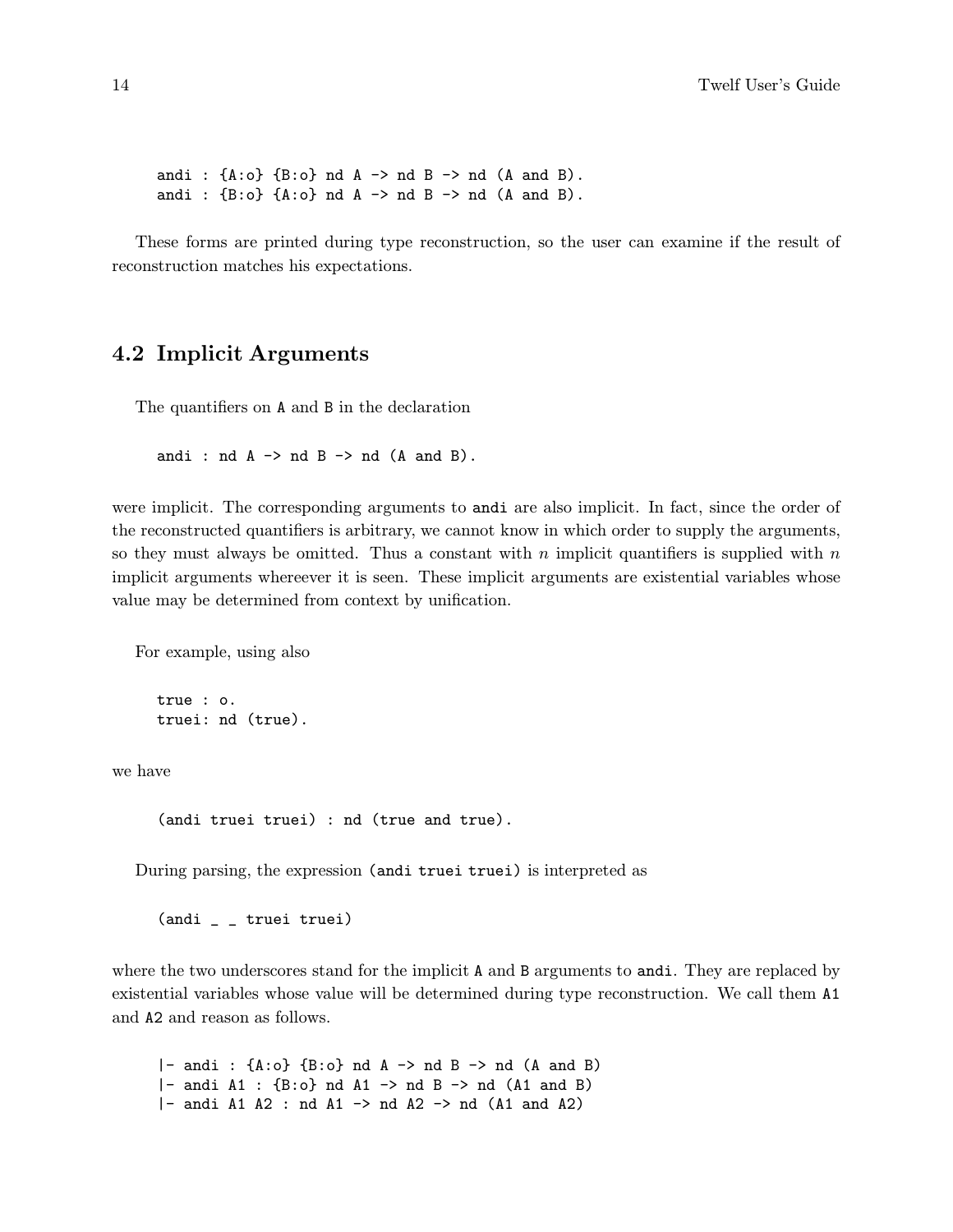At this point, we need a to infer the type of the application (andi A1 A2) truei. This equates the actual type of the argument with the expected type of the argument.

 $|-$  andi A1 A2 : nd A1  $-$ > nd A2  $-$ > nd (A1 and A2) |- truei : nd true ------------------------------------------------  $|-$  andi A1 A2 truei : nd A2  $-$ > nd (A1 and A2) where  $nd$  true =  $nd$   $A1$ 

The equation can be solved by instantiating A1 to true and we continue:

|- andi true A2 truei : nd A2 -> nd (true and A2) |- truei : nd true ------------------------------------------------ |- andi true A2 truei truei : nd (true and A2) where  $nd$  true =  $nd$   $A2$ |- andi true true truei truei : nd (true and true)

The last line is the expected result. In this way, term reconstruction can always be reduced to solving equations such that every solution to the set of equations leads to a valid typing and vice versa.

## 4.3 Strict Occurrences

Both for type reconstruction and the operational semantics, Twelf must solve equations between objects and types. Unfortunately, it is undecidable if a set of equations in the LF type theory has a solution. Worse yet, even if it has solutions, it may not have a most general solution. Therefore, Twelf postpones difficult equations as constraints and solves only those within the pattern fragment (see Miller 1991, Journal of Logic and Compuation and Pfenning 1991, Logical Frameworks). In this fragment, principal solutions always exist and can be computed efficiently. If constraints remain after term reconstruction, the constant declaration is rejected as ambiguous which indicates that the user must supply more type information. We illustrate this phenomenon and a typical solution in our natural deduction example.

A central concept useful for understanding the finer details of type reconstruction is the notion of a strict occurrence of a free variable. We call a position in a term rigid if it is not in the argument of a free variable. We then call an occurrence of a free variable strict if the occurrence is in a rigid position and all its arguments (possibly none) are distinct bound variables.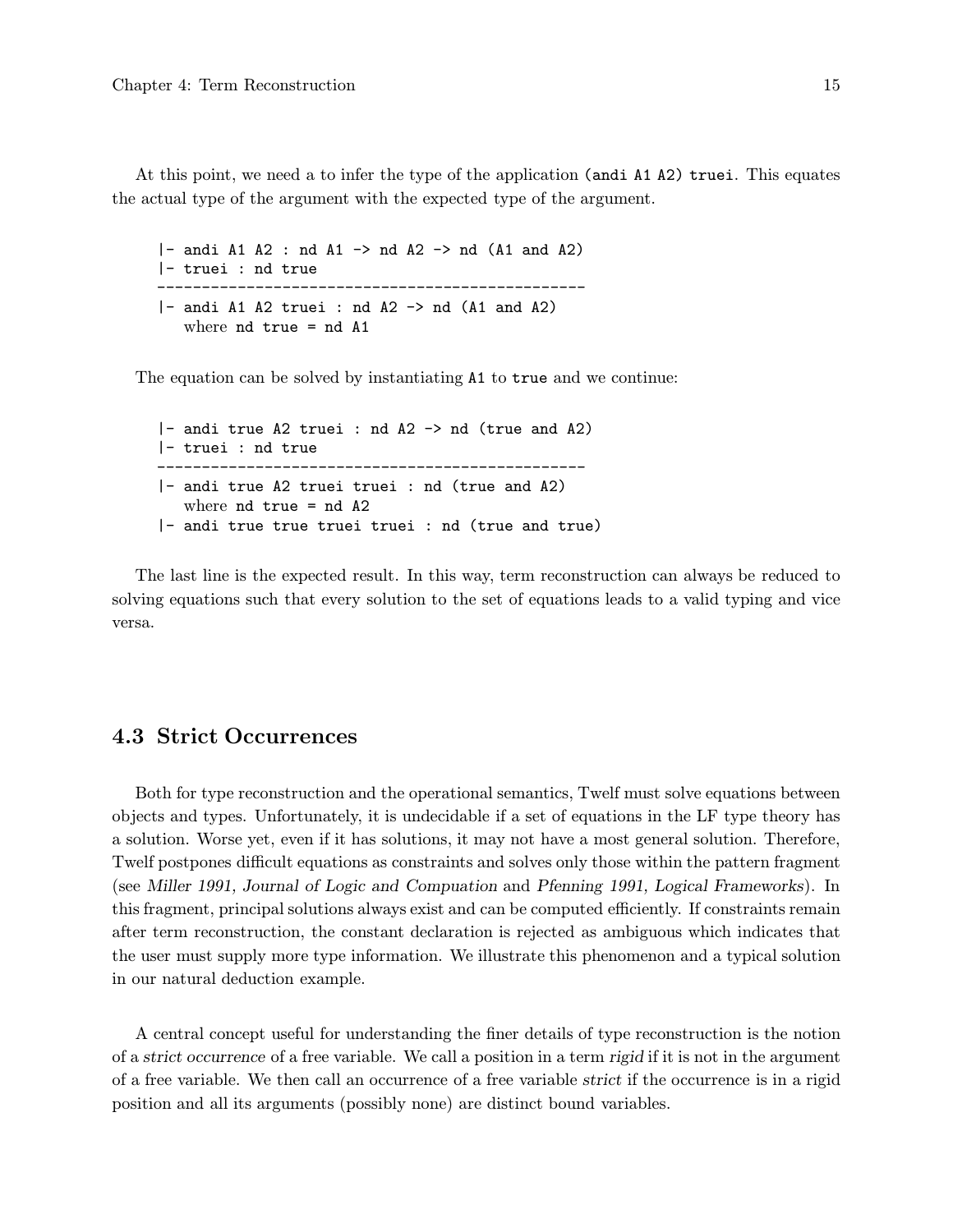If all free variable occurrences in all declarations in a signature are strict, then term reconstruction will always either fail or succeed with a principal solution, provided no further terms are omitted (that is, replaced by an underscore).

If a free variable in a declaration of a constant c has no strict occurrence at all, then its type can almost never be inferred and most uses of c will lead to a constraint.

If a free variable has strict and non-strict occurrences then in most cases term reconstruction will provide a definitive answer, but there is no guarantee. Mostly this is because most general answers simply do not exist, but sometimes because the algorithm generates, but cannot solve constraints with unique solutions.

We use some advanced examples from the natural deduction signature to illustrate these concepts and ideas. In the declarations

foralli :  $({x: i} \text{ and } (A x)) \rightarrow \text{nd}$  (forall A). foralle : nd (forall  $A$ )  $\rightarrow$  {T:i} nd (A T).

all free variables have a strict occurrence. However, if we had decided to leave T as an implicit argument,

foralle :  $nd$  (forall  $A$ )  $\rightarrow$   $nd$   $(A T)$ .

then T has no strict occurrence. While this declaration is accepted as unambiguous (with  $\lambda$ :  $\lambda$  -> o and T:i), any future use of foralle most likely leads to constraints on T which cannot be solved.

## 4.4 Strict Definitions

Definitions are currently restricted so that each argument to the defined constant, may it be implicit or explicit, must have at least one strict occurrence in the right-hand side. For example, the definition of not in the signature for natural deduction (see Section 3.6 [Sample Signature], page 11)

not :  $o \rightarrow o = [A:o]$  A imp false.

is strict since the only argument A has a strict occurrence in A imp false. On the other hand, the definition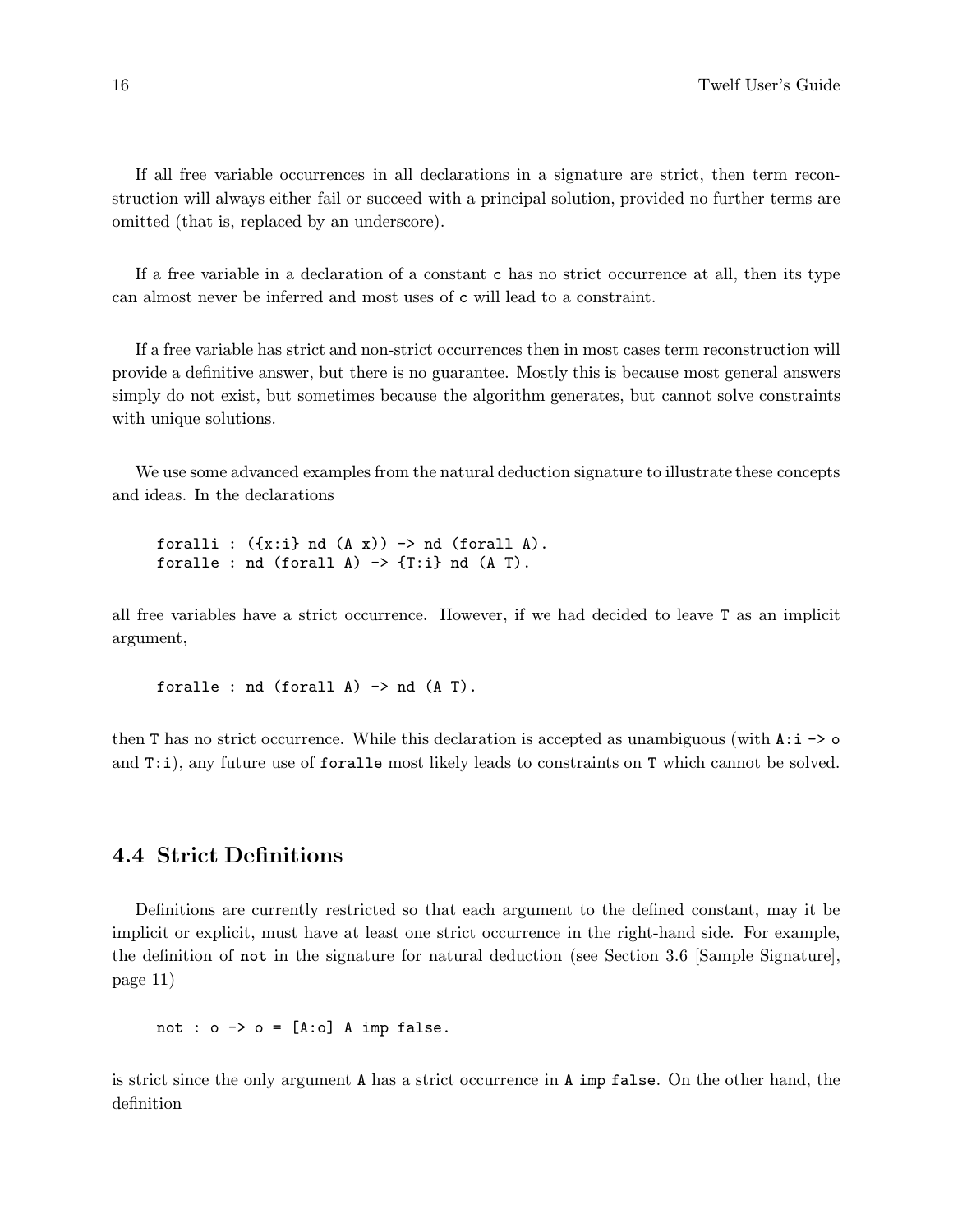```
noti : ({p: o} nd A \rightarrow nd p) \rightarrow nd (not A)= [D] impi ([u:nd A] D false u).
```
which gives a possible derived introduction rule for negation is not strict: the argument D has only one occurrence, and this occurrence is not strict since the argument false is not a variable bound in the body, but a constant.

However, the definitions

```
noti : (nd A \rightarrow nd false) \rightarrow nd (not A)
      = [D:nd A -> nd false] impi D.
note : nd (not A) \rightarrow nd A \rightarrow nd false
      = [D:nd (not A)] [E:nd A] impe D E.
```
are both strict since arguments D and E both have strict occurrences. Type-checking these definitions requires that the definition of not A is expanded to A imp false.

Note that free variables in the type and the right-hand side of a definition are shared. In the above example, A occurs both in the types and the right hand side and it should be thought of as the same A. With the implicit quantifiers and abstractions restored, the definitions above have the following form.

```
noti : {A:o} (nd A \rightarrow nd false) \rightarrow nd (not A)
   = [A:o] [D:nd A \rightarrow nd false] impi D.
note : {A:o} nd (not A) \rightarrow nd A \rightarrow nd false= [A:o] [D:nd (not A)] [E:nd A] impe D E.
```
# 4.5 Type Ascription

In some circumstances it is useful to directly ascribe a type in order to disambiguate declarations. For example, the term ori1 truei has principal type nd (true or B) for a free variable B. If we want to constrain this to a derivation of nd (true or false) we can write ori1 truei : nd (true or false).

Explicit type ascription sometimes helps when the source of a type error is particularly hard to discern: we can ascribe an expected type to a subterm, thus verifying our intuition about constituent terms in a declaration.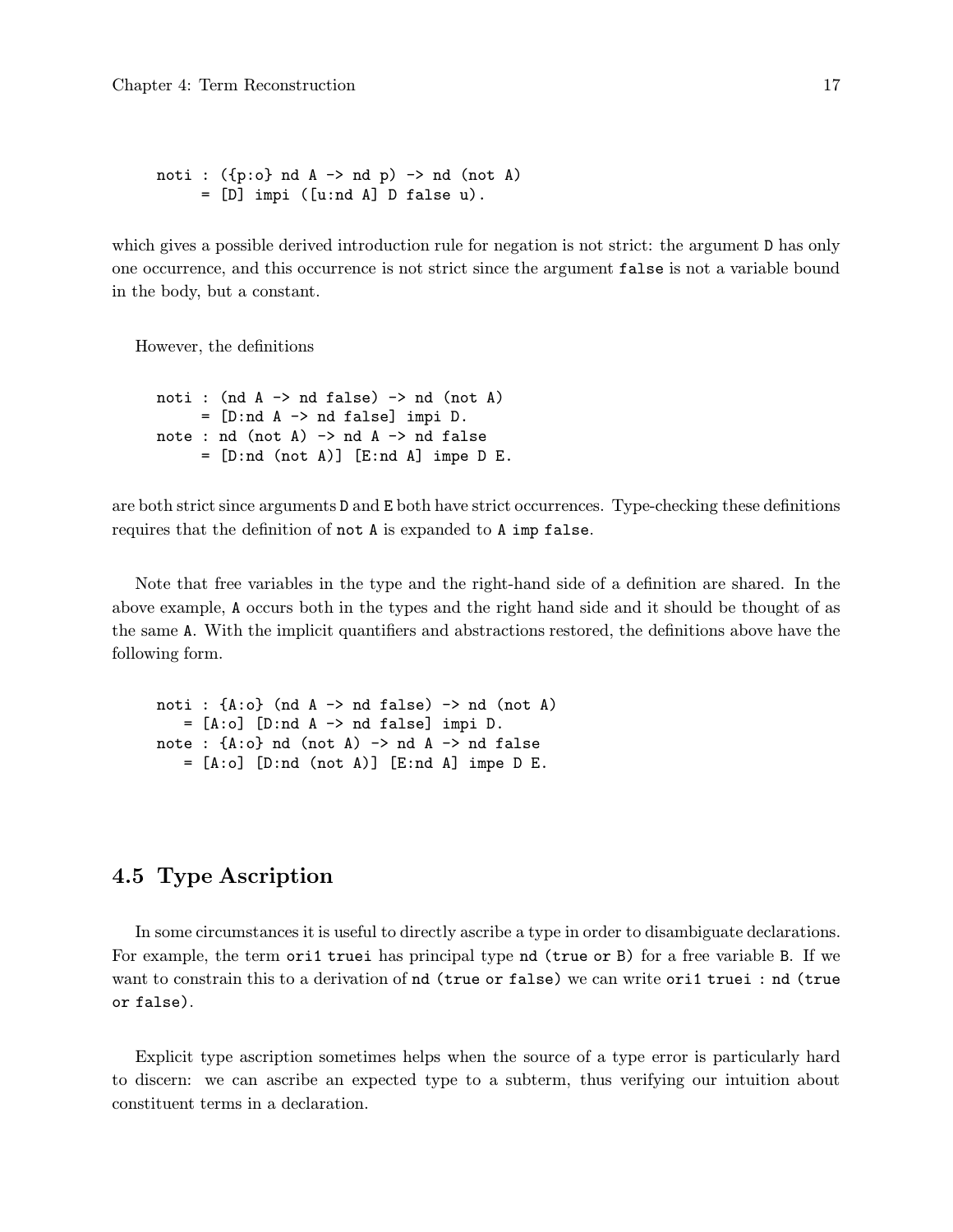## 4.6 Error Messages

When term reconstruction fails, Twelf issues an error message with the location of the declaration in which the problem occurred and the disagreement encountered. A typical message is

```
examples/nd/nd.elf:37.35-37.41 Error: Type mismatch
Expected: o
Found: (i \rightarrow o) \rightarrow oExpression clash
```
which points to an error in the file 'examples/nd/nd.elf', line 37, characters 35 through 41 where an argument to a function was expected to have type  $\circ$ , but was found to have type  $(i \rightarrow \circ) \rightarrow \circ$ .

If constraints remain, the error location is the whole declaration with the message

filename: location Error: Typing ambiguous -- unresolved constraints

The filename and location information can be used by Emacs (see Chapter 12 [Emacs Interface], page 69) to jump to the specified location in the given file for editing of the incorrect declaration for the constant c. The *location* has the form *line1.column1-line2.column2* and represent Twelf's best guess as to the source of the error. Due to the propagation of non-trivial constraints the source of a type reconstruction failure can sometimes not be pinpointed very precisely.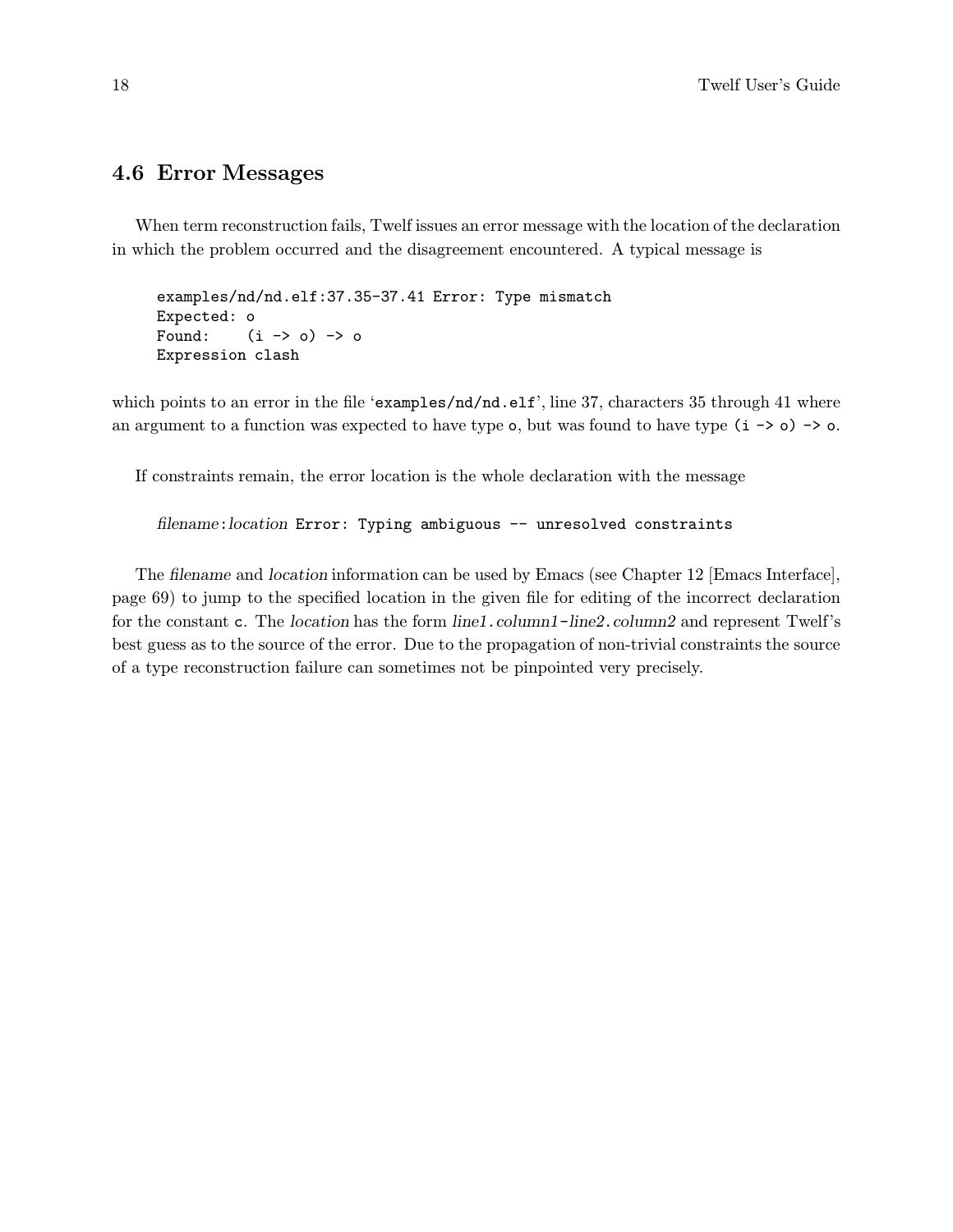# 5 Logic Programming

Twelf gives an operational interpretation to signatures under the computation-as-proof-search paradigm. The fundamental idea is to fix a simple search strategy and then search for a derivation of a query according to this strategy. The result may be a substitution for the free variables in a query and a derivation, or explicit failure. It is also possible that the computation does not terminate.

A query can be posed in three different ways: as a %query declaration, as a %solve declaration, or interactively, using a top-level invoked from ML with Twelf.top which prompts with '?-' (see Section 5.3 [Interactive Queries], page 20).

query ::= id : term %  $X : A, X$  a free variable<br>  $\downarrow$  term %  $A$  $|$  term bound  $::= \text{nat}$  % number of solutions |\* % unbounded number  $q$ decl ::= bound bound query % expected solutions, try limit, query  $dec1 :: = ...$ | %query qdecl. % execute query | %solve id : term. % solve and name proof term

In all of these cases, the free variables in a query are interpreted existentially, which is in contrast to constant declarations where free variables are interpreted universally. In particular, free variables might be instantiated during type reconstruction and during execution of the query.

## 5.1 Query Declaration

The query form

%query expected try A.

will try to solve the query A and verify that it gives the expected number of solutions, but it will never try to find more than indicated by try. It succeeds and prints a message, whose precise form depends on the value of Twelf.chatter if A has the expected number of solutions; otherwise it either fails with an error message or does not terminate. '%query' has no other effect on the state of Twelf. Here are some examples.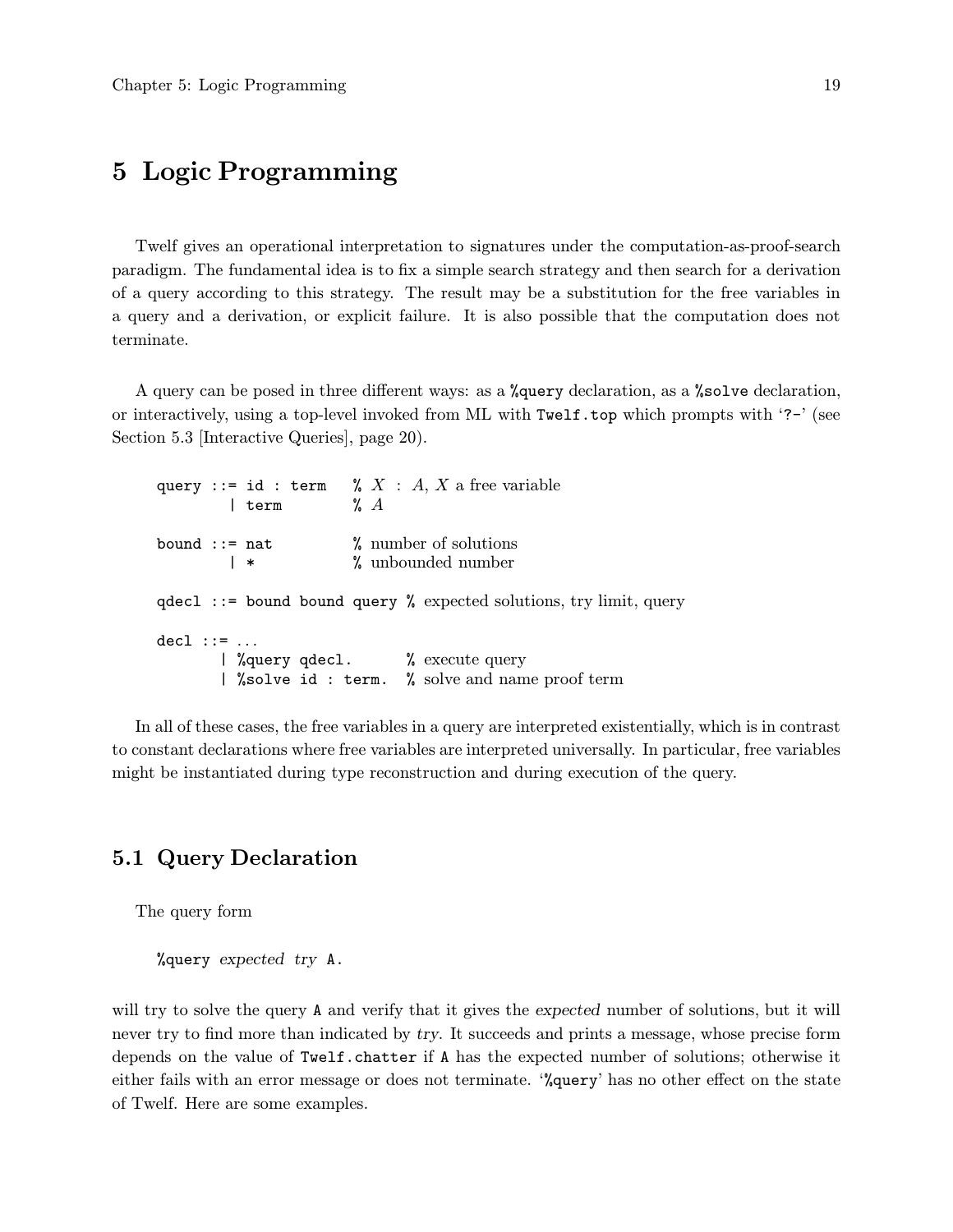| % query $1 * A$ . |  |  | % check that A has exactly one solution    |
|-------------------|--|--|--------------------------------------------|
| %query 1 1 A.     |  |  | % check that A has at least one solution   |
| $\%$ query * 3 A. |  |  | % A has infinitely many solutions, check 3 |
| $\%$ query * * A. |  |  | % fails if A has finitely many solutions   |
| %query 1 0 A.     |  |  | % skip this query                          |

## 5.2 Solve Declaration

The query form

%solve c : A.

will search for the first solution M of A and then define

 $c : A = M$ .

If there are any free variables remaining in M or A after search, they will be implicitly quantified in the new definition. This form of definition is particularly useful to compute and name inputs to future queries. An example of this feature from the file 'examples/nd/lam.elf' can be found in Section 9.5 [Proof Realizations], page 54.

## 5.3 Interactive Queries

An interactive top-level can be invoked using the SML expression Twelf.top ();. The top-level prompts with '?- ' and awaits the input of a query, terminated by a period '.' and a RET.

After the query has been parsed, Twelf reconstructs implicit type information, issuing a warning if constraints remain. The result is executed as a query. At any point during the processing of a query the user may interrupt with  $C-c$  (that is, CTRL and c) to drop back into ML's interactive top-level.

When Twelf has found a solution, it prints the answer substitution for all free variables in the query, including the proof term variable if one was given. It also notes if there are remaining equational constraints, but currently does not print them.

The top-level then waits for input, which is interpreted as follows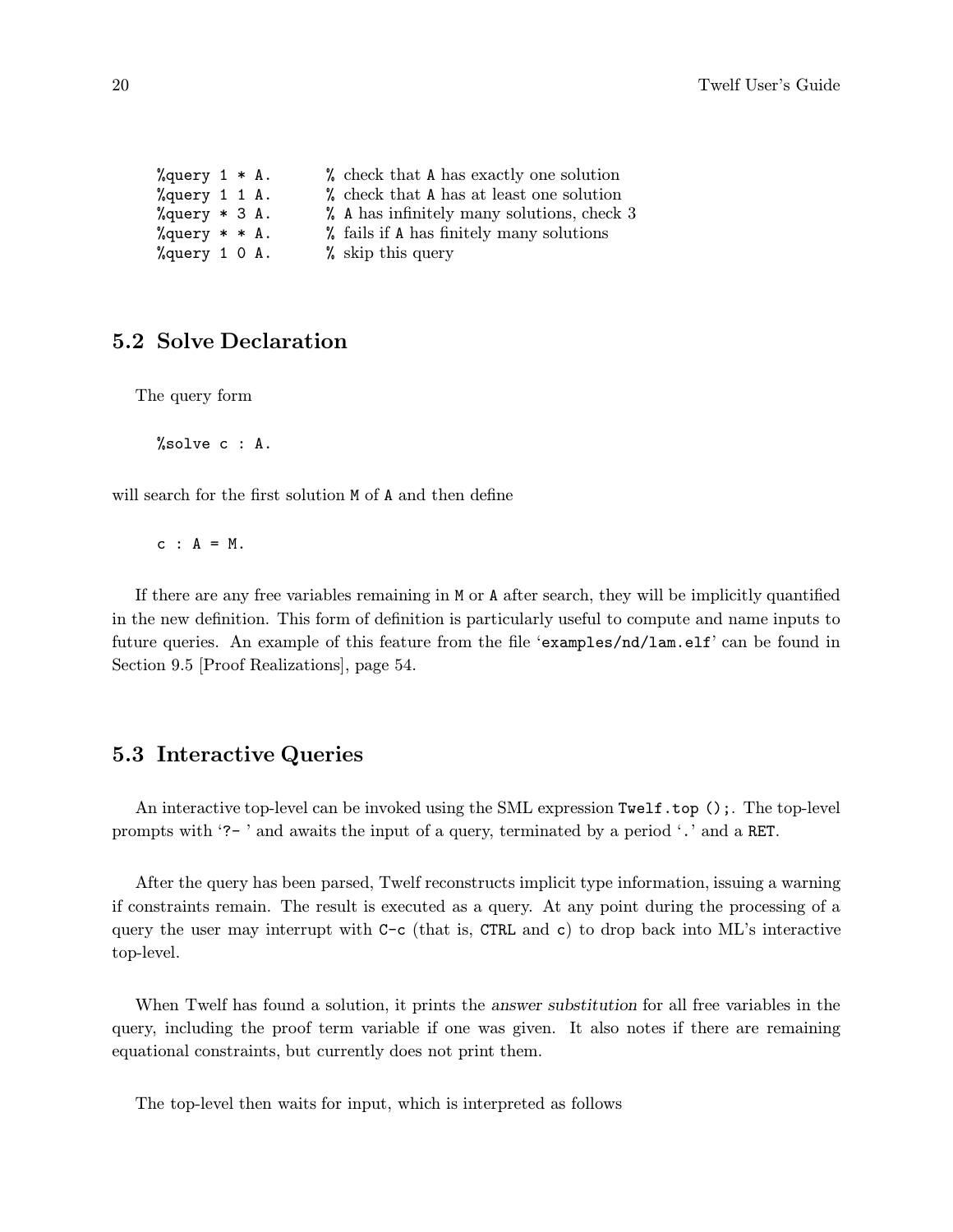y, Y, or ; backtrack and search for another solution

q or Q quit Twelf's top-level and return to ML

n, N, or anything else return to prompt for another query

#### 5.4 Sample Trace

As an example we consider lists of propositions and some simple operations on them, as they might be used when programming a theorem prover.

list : type. nil : list. cons :  $o \rightarrow$  list  $\rightarrow$  list.

First, we want to write a program to append two lists to obtain their concatenation. This is expressed as a relation between the three lists, which in turn is implemented as a type family

append : list  $\rightarrow$  list  $\rightarrow$  list  $\rightarrow$  type. appNil : append nil K K. appCons : append (cons X L) K (cons X M) <- append L K M.

Here, we use the synonym  $A \leq B$  for  $B \geq A$  to improve readability. We say A if B.

The first sample query concatenates the singleton lists containing true and false. We proceed as if we had loaded the appropriate files and started a top-level with  $Twelf.top();$ .

?- append (cons true nil) (cons false nil) L.

Here, L is a free existential variable. We search for an object M : append (cons true nil) (cons false nil) L, even though this object will not be shown in this form or query. Each constant declaration in the signature is tried in turn, unifying the head with the goal above. In this manner, we obtain the following sequence of goals and actions. Note that the intermediate forms and comments are not printed when this is run. They are added here to illustrate the behavior.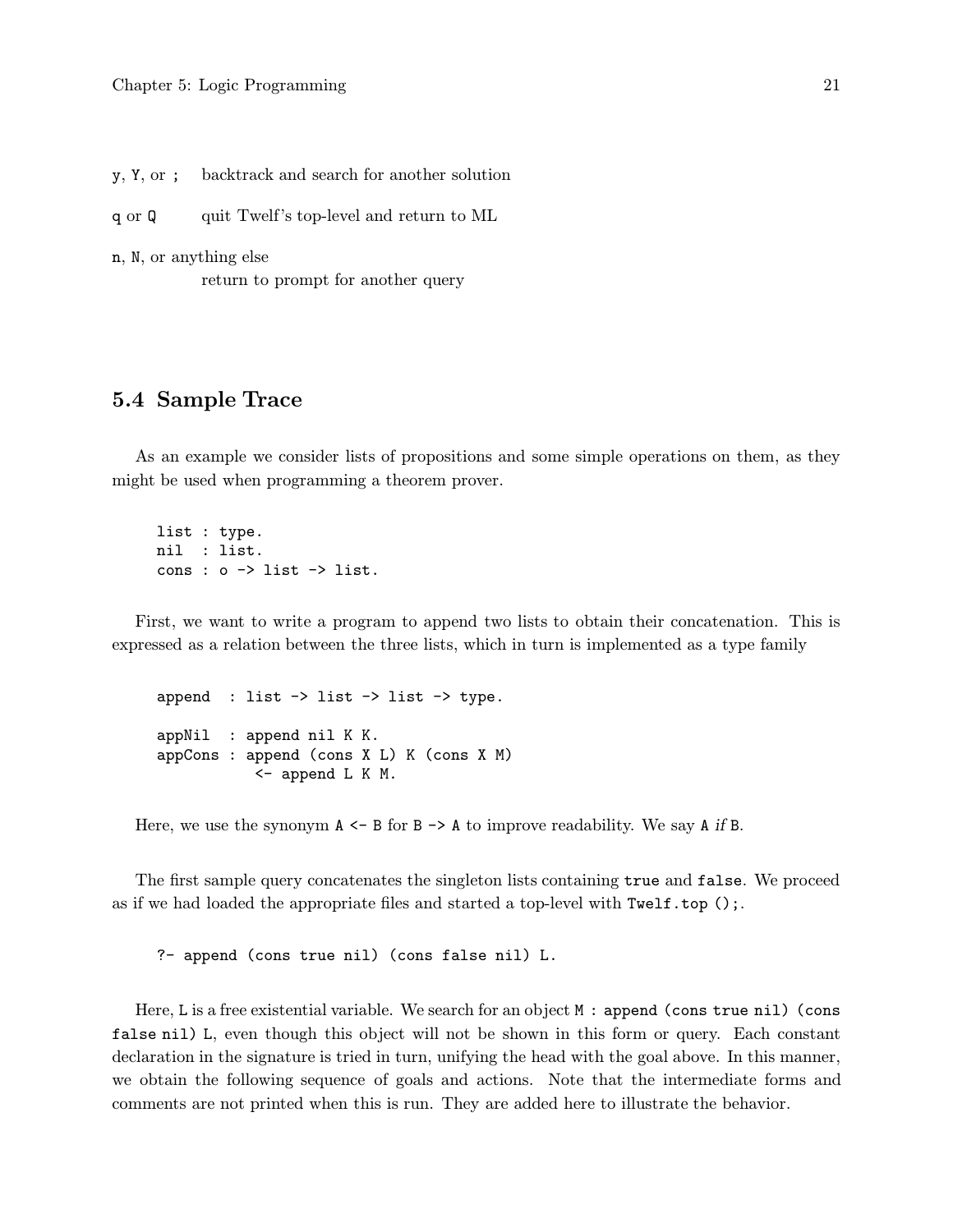```
% original goal after parsing and type reconstruction
?- append (cons true nil) (cons false nil) L.
[try appNil:
     append nil K1 K1
   = append (cons true nil) (cons false nil) L
 unification fails with constant clash: nil <> cons
]
[try appCons:
     append (cons X1 L1) K2 (cons X1 M1)
   = append (cons true nil) (cons false nil) L
 unification succeeds with
 X1 = true, L1 = nil, K2 = const false nil, L = const true M1
]
% subgoal
?- append nil (cons false nil) M1.
[try appNil:
     append nil K3 K3
   = append nil (cons false nil) M1
 unification and subgoal succeeds with
K3 = cons false nil, M1 = cons false nil
]
```
At this point the overall goal succeeds and we read off the answer substitution for the only free variable in the query, namely L. It was first determined to be cons true M1 and then M1 was instantiated to cons false nil, leading to the instantiation

 $L = const$  true (cons false nil).

If instead we pose the query

?- X : append (cons true nil) (cons false nil) L.

we also obtain the proof term

 $L = const$  true (cons false nil); X = appCons appNil.

As another example we consider a query with several solutions which are enumerated when we ask for further results. This time we do not trace the steps of the execution, but show the interaction verbatim.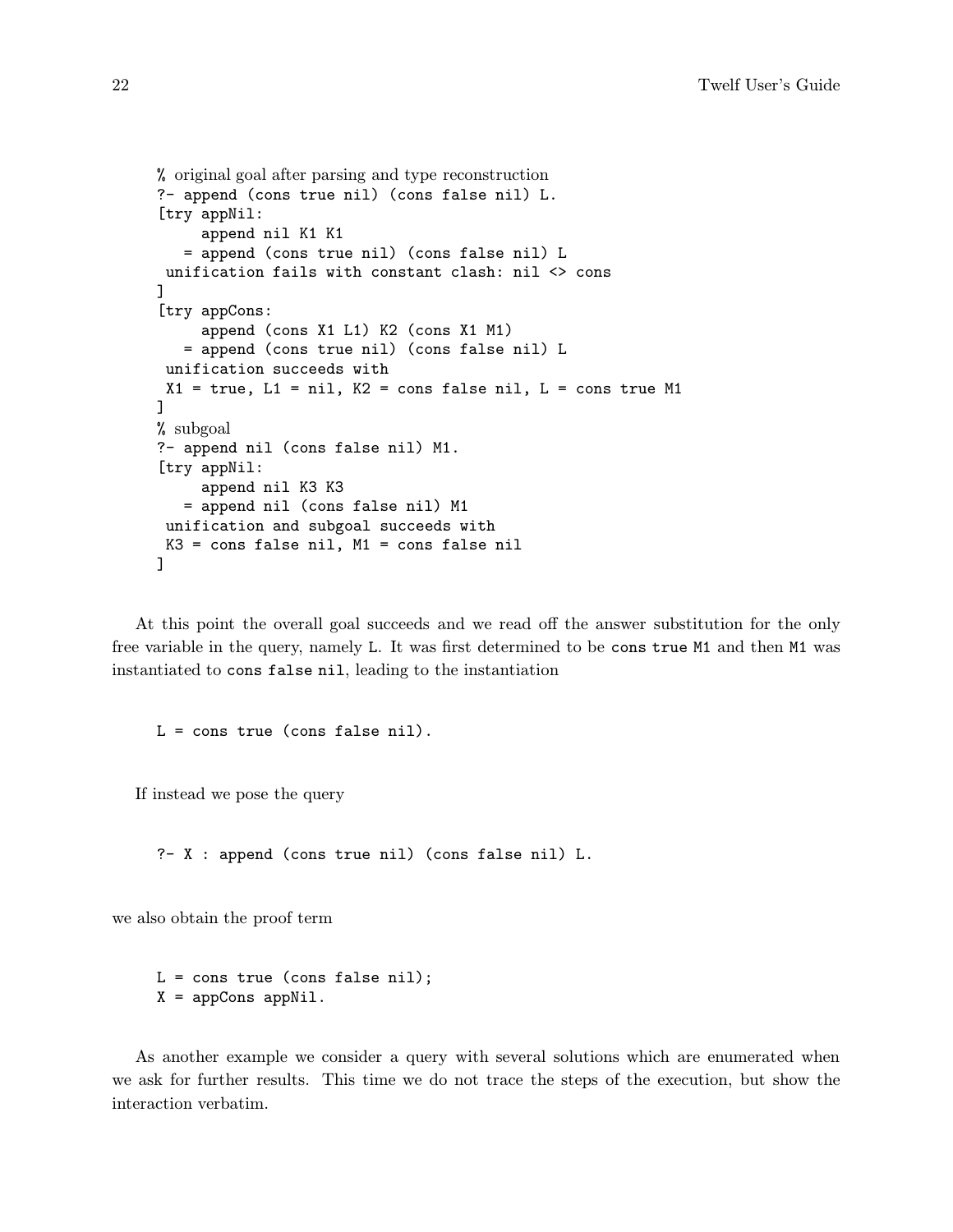```
?- append L K (cons true (cons false nil)).
Solving...
K = \text{cons true} (cons false nil);
L = nil.More? y
K = cons false nil;
L = const true nil.
More? y
K = nil;L = cons true (cons false nil).
More? y
No more solutions
```
## 5.5 Operational Semantics

The operational semantics of Twelf is a form of typed constraint logic programming. We will use standard terminology from this area. A type family which is used in a program or goal is called a predicate. A constant declaration in a signature which is available during search is called a clause. A clause typically has the form  $c : a M1 ... Mm \leftarrow A1 \leftarrow ... \leftarrow An$ , where  $a M1 ... Mm$  is the head of the clause and A1 through An are the subgoals. A clause is used to reduce a goal to subgoals by a process called backchaining. Backchaining unifies the head of the clause with the current goal to generate subgoals. Next, we select one of the subgoals as a current goal and continue the search process. Actually, instead of unification (which is undecidable in LF), Twelf employs constraint simplification and carries along equational constraints in a normal form.

A hypothesis which is introduced during search is a local assumption; a parameter is a local parameter. Parameters act like constants in unification, except that their occurrences might be restricted due to parameter dependency.

Without going into a formal description, here are the central ideas of the operational semantics.

Clause selection.

The clauses are tried in the following order: from most recent to least recent local assumption, then from first to last clause in the global signature.

Subgoal selection.

Subgoals are solved from the inside out. For example, when a clause  $c : A \leftarrow B \leftarrow C$ . is applied to solve the goal ?- A. then the first subgoal is B and the second subgoal C. Truly dependent variables will only be subject to unification and never give rise to a subgoal. For example  $c : \{X:b\}$  a  $X \leftarrow a$  c is a clause with head a X, subgoal a c, and existential variable X.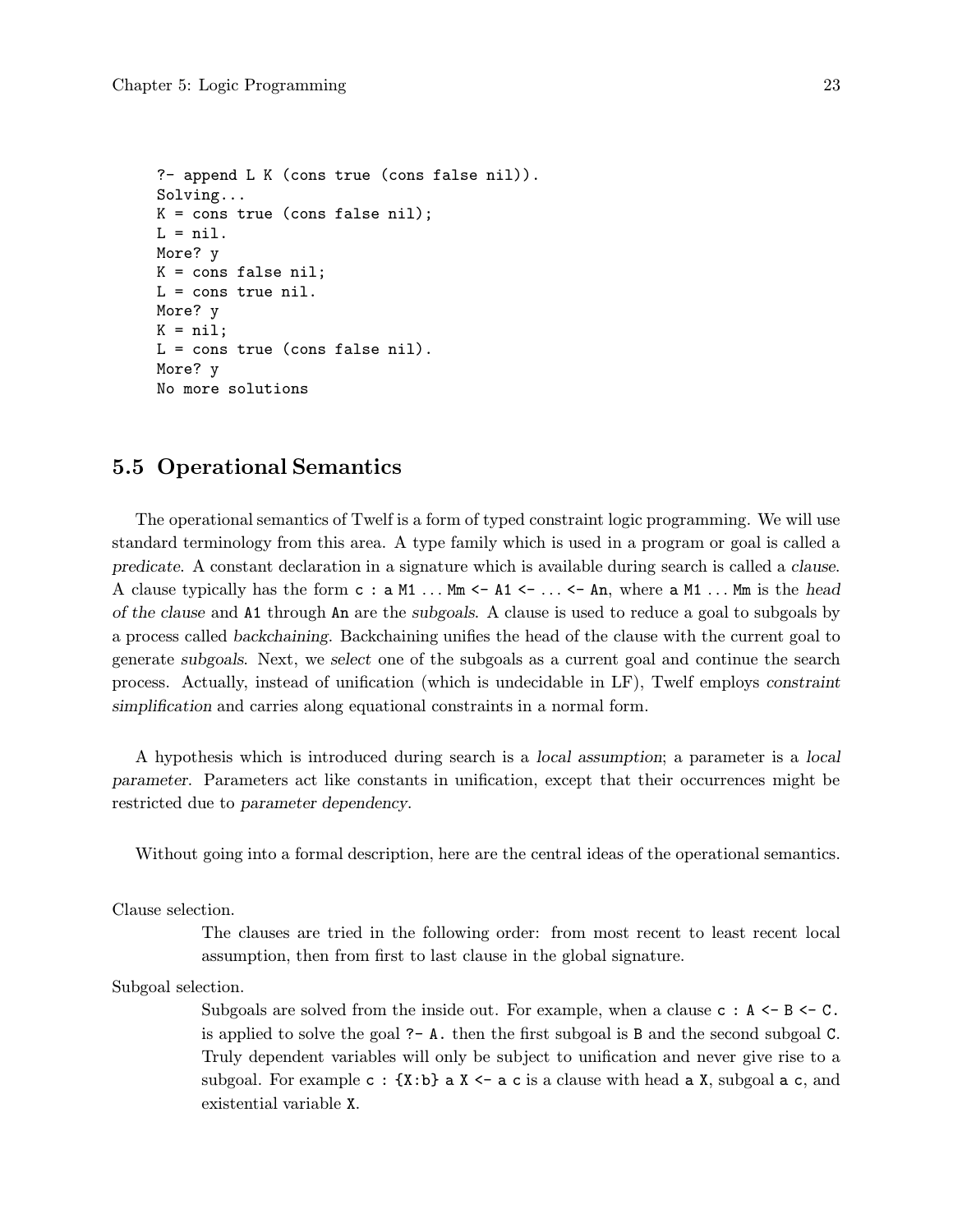#### Unification.

An atomic goal is unified with the clause head using higher-order pattern unification. All equations outside this fragment are postponed and carried along as constraints.

#### Local assumptions.

A goal of the form  $? - A \rightarrow B$ . introduces a local assumption A and then solves B under this assumption. To solve atomic goals, local assumptions are tried before global clauses, using the most recently made assumption first. Note that this is different from Prolog assert in that A is available only for solving B.

#### Local parameters.

Parameters are introduced into proof search by goals of the form  $? - \{x : A\}$  B. which generates a new parameter a and then solves the result of substituting a for x in B. Parameters are also called universal variables since they are not subject to instantiation during unification. Local parameters will never be used as local assumptions during search.

## 5.6 Sample Program

As an example, we consider simple type inference for the pure lambda-calculus. An extension of this example to Mini-ML is given in the course notes Pfenning 1992, Computation and Deduction. The code below can be found in the file 'examples/guide/lam.elf'.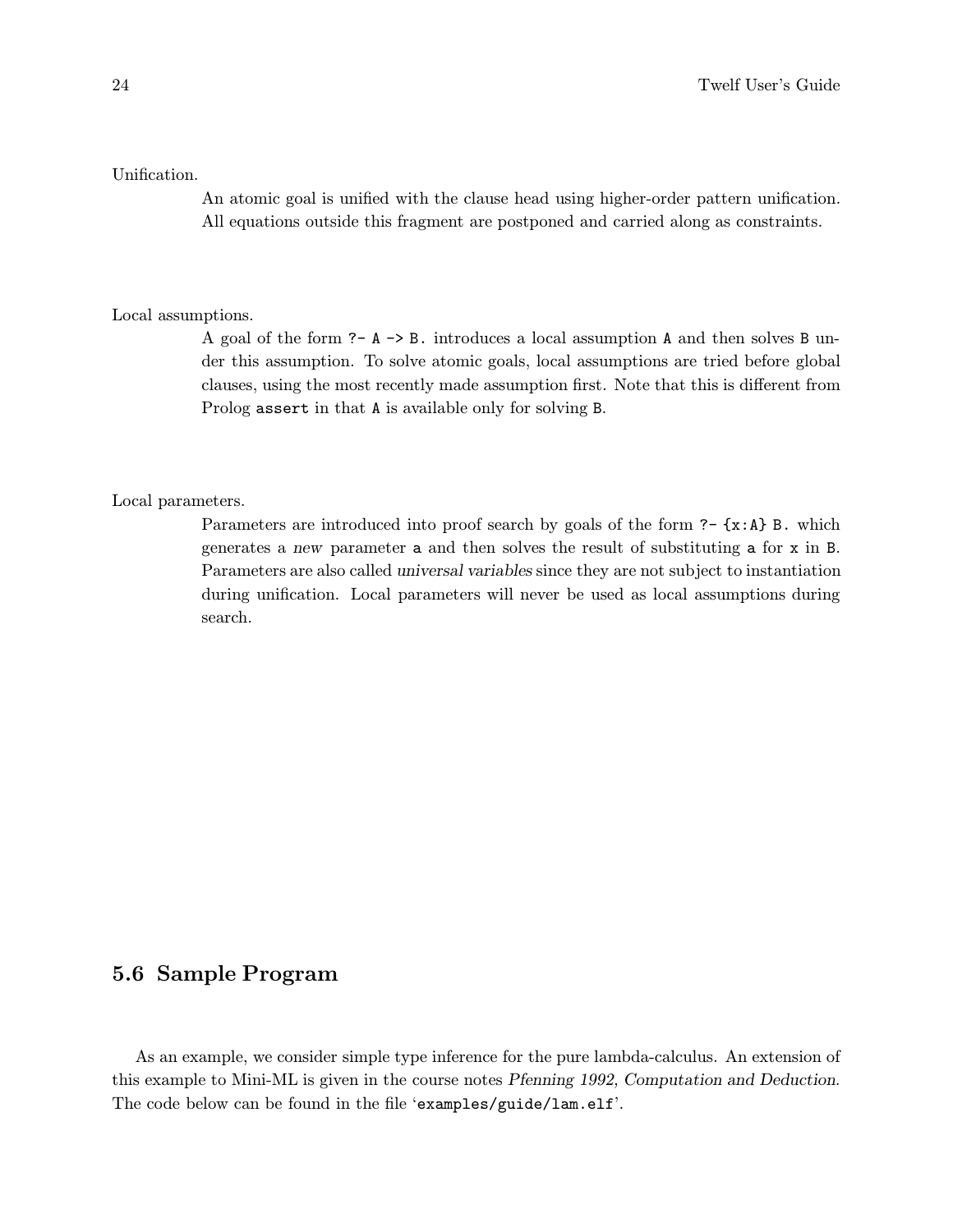```
% Simple types
tp : type. \gamma %name tp T.
arrow : tp \rightarrow tp \rightarrow tp. \% T1 => T2
% Expressions
exp : type. \%name exp E.
lam : (exp \rightarrow exp) \rightarrow exp. \% lam x. E
app : \exp -> \exp -> \exp. \% (E1 E2)
% Type inference
% |- E : T (expression E has type T)
of : \exp -> \text{tp} -> \text{type}. \frac{1}{2} \frac{1}{2} \frac{1}{2} \frac{1}{2} \frac{1}{2} \frac{1}{2} \frac{1}{2} \frac{1}{2} \frac{1}{2} \frac{1}{2} \frac{1}{2} \frac{1}{2} \frac{1}{2} \frac{1}{2} \frac{1}{2} \frac{1}{2} \frac{1}{2} \frac{1}{2} \frac{1}{2}tp\_lam : of (lam E) (arrow T1 T2) % | - lam x. E : T1 => T2\langle ({x:exp} \angle ) if x:T1 |- E : T2.
                   of x T1 \rightarrow of (E \times) T2).
tp_app : of (app E1 E2) T1 % |- E1 E2 : T1
           <- of E1 (arrow T2 T1) % if |- E1 : T2 => T1
           <- of E2 T2. % and |- E2 : T2.
```
Again, we have used the notation  $A \leq B$  to emphasize the interpretation of constant declarations as clauses. We now trace the query which infers the most general type of the identity function, represented as lam [x:exp] x. We indicate the scope of hypotheses which are introduced during search by indentation.

```
% original query, T free
?- of (lam [x:exp] x) T.
% use tp_1am with E = (x:exp] x and T = arrow T1 T2% subgoal
?- {x:exp} of x T1 -> of x T2.
% introduce parameter e
?- of e T1 -> of e T2.
% introduce hypothesis labelled p
p:of e T1
 ?- of e T2.
 % succeed by hypothesis p with T1 = T2
```
At this point the query succeeds and prints the answer substitution.

 $T = \arrow T1$  T1. More? y No more solutions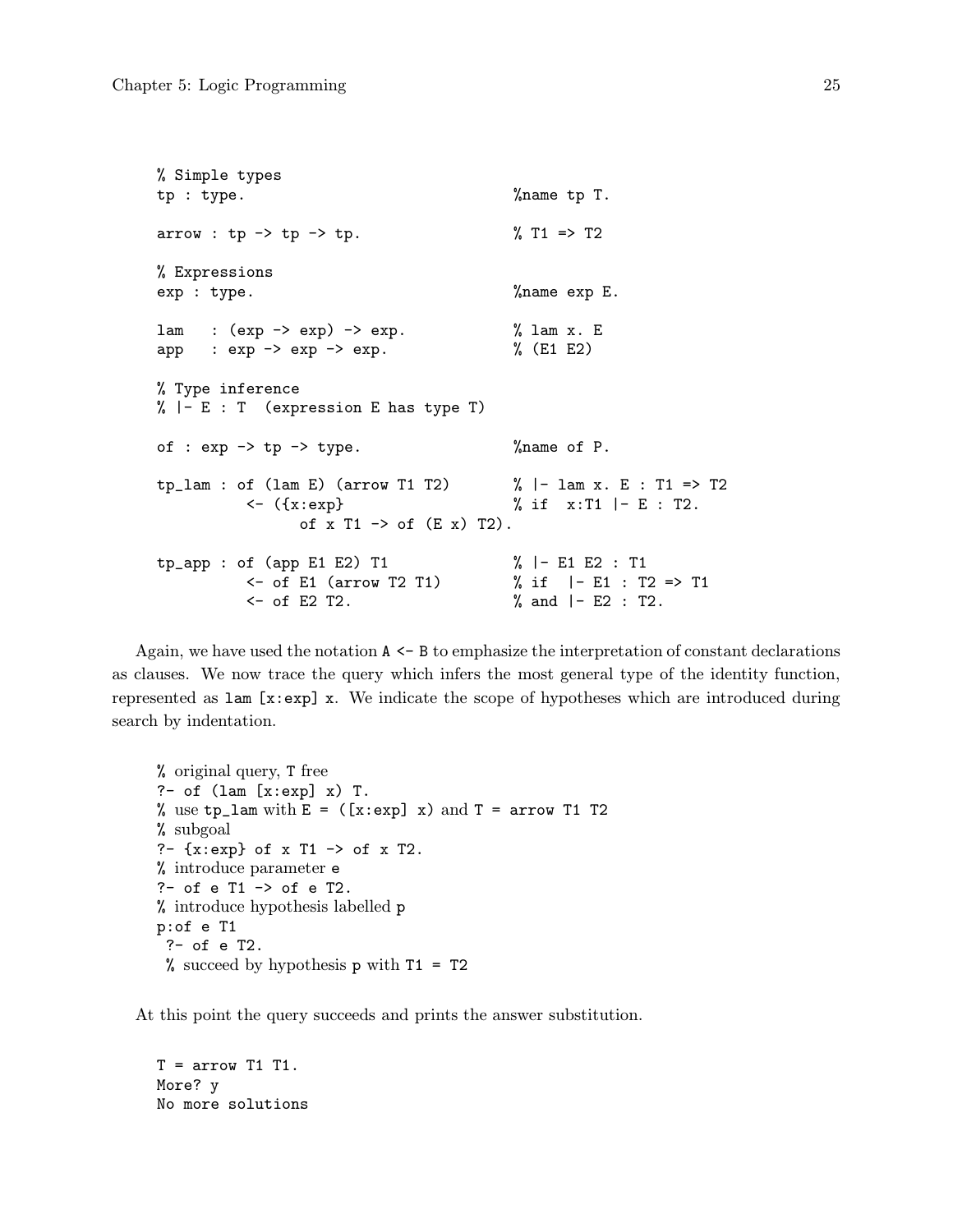We requested more solution by typing y, but there are no further possibilities. The free variable T1 in the answer substitution means that every instance of arrow T1 T1 provides a solution to the original query. In other words, lam [x:exp] x has type arrow T1 T1 for all types T1.

As a second example we verify that self-application is not well-typed in the simply-typed lambdacalculus.

```
?- of (\text{lam } [x:\text{exp}] app x \times) T.
% use tp_lam with T = arrow T1 T2
% subgoal
?- \{x: \exp\} of x T1 -> of \p x x) T2.
% introduce parameter e
?- of e T1 -> of (app e e) T2.
% introduce hypothesis p:of a T1
p:of e T1
 ?- of (app e e) T2.
 % use tp_app
 % first subgoal
 ?- of e (arrow T3 T2).
 % succeed by hypothesis p with T1 = arrow T3 T2
 % second subgoal
 ?- of e T3.
 % fail, since T3 = arrow T3 T2 has no solution
```
At the point where the second subgoals fails we backtrack. However, all other alternatives fail immediately, since the clause head does not unify with the goal and the overall query fails.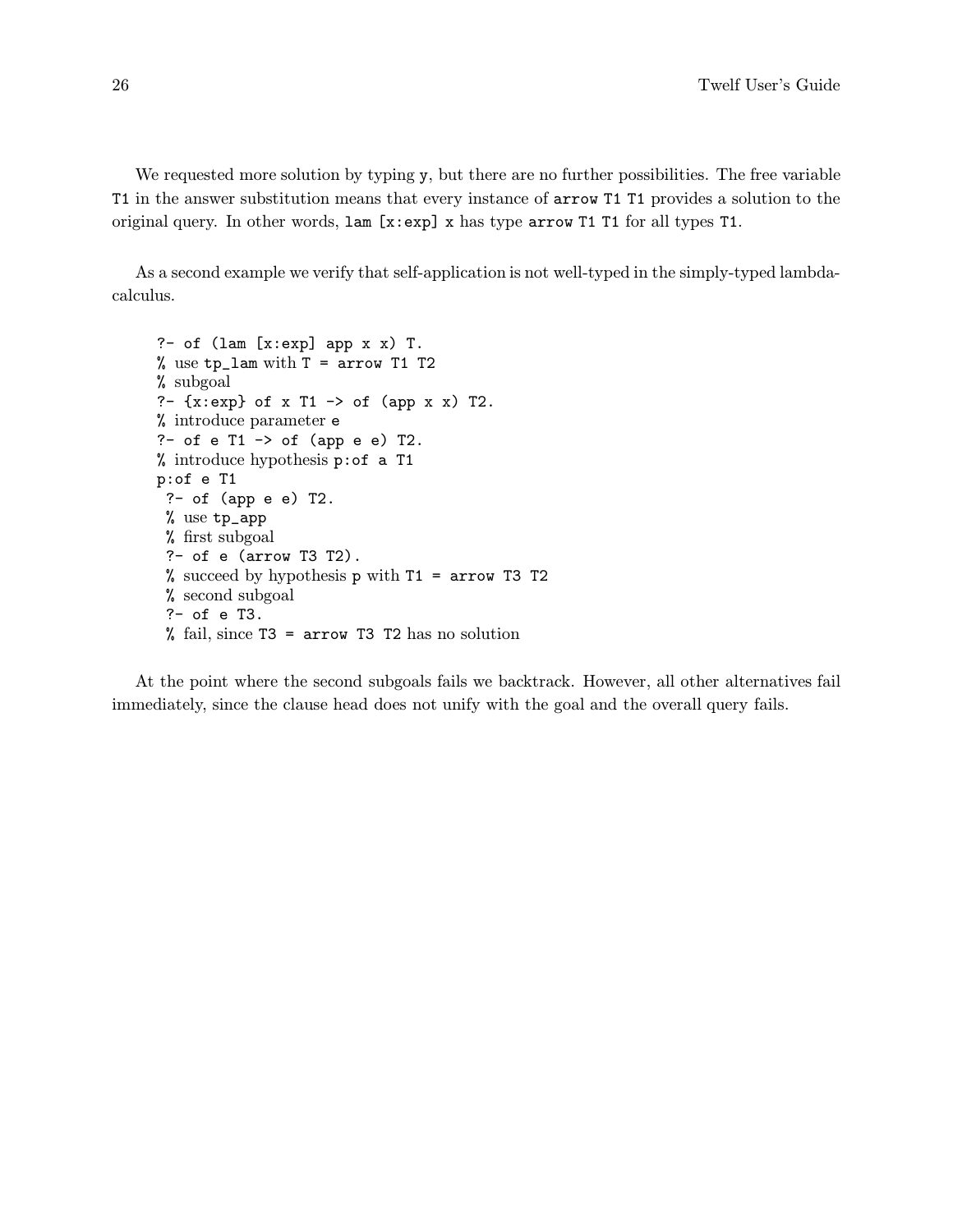# 6 Constraint Domains

Constraints-based extensions are highly experimental and under active development. Use of extensions other than the ones pertaining rational arithmetic is strongly discouraged. We refer to extension by constraint domains as  $Twelf(X)$ , where X refers different domains.

Twelf(X) extensions allow Twelf to deal more efficiently with some specific domains (e.g. numbers). They do so by

- 1. modifying type reconstruction to accommodate other equivalences beyond those entailed by traditional beta-eta-conversion;
- 2. defining special types, on which proof search is performed using ad-hoc decision procedures rather than traditional depth-first strategy;
- 3. adding countably many new symbols to the language, signifying all the elements of the domain.

## 6.1 Installing an Extension

Extensions are installed using the declaration

%use extension name

For example,

%use equality/rationals.

loads the extension dealing with equality over the rationals. Typically, an extension introduces new symbols in the signature. For example, equality/rationals adds a type for rational numbers:

rational : type.

In addition to these symbols, a countably infinite set of "special" ones may be also accepted by the system as the result of loading one extension. In our example, after loading equality/rationals the symbols

135 5/13 ~1/4

become valid constants of type rational.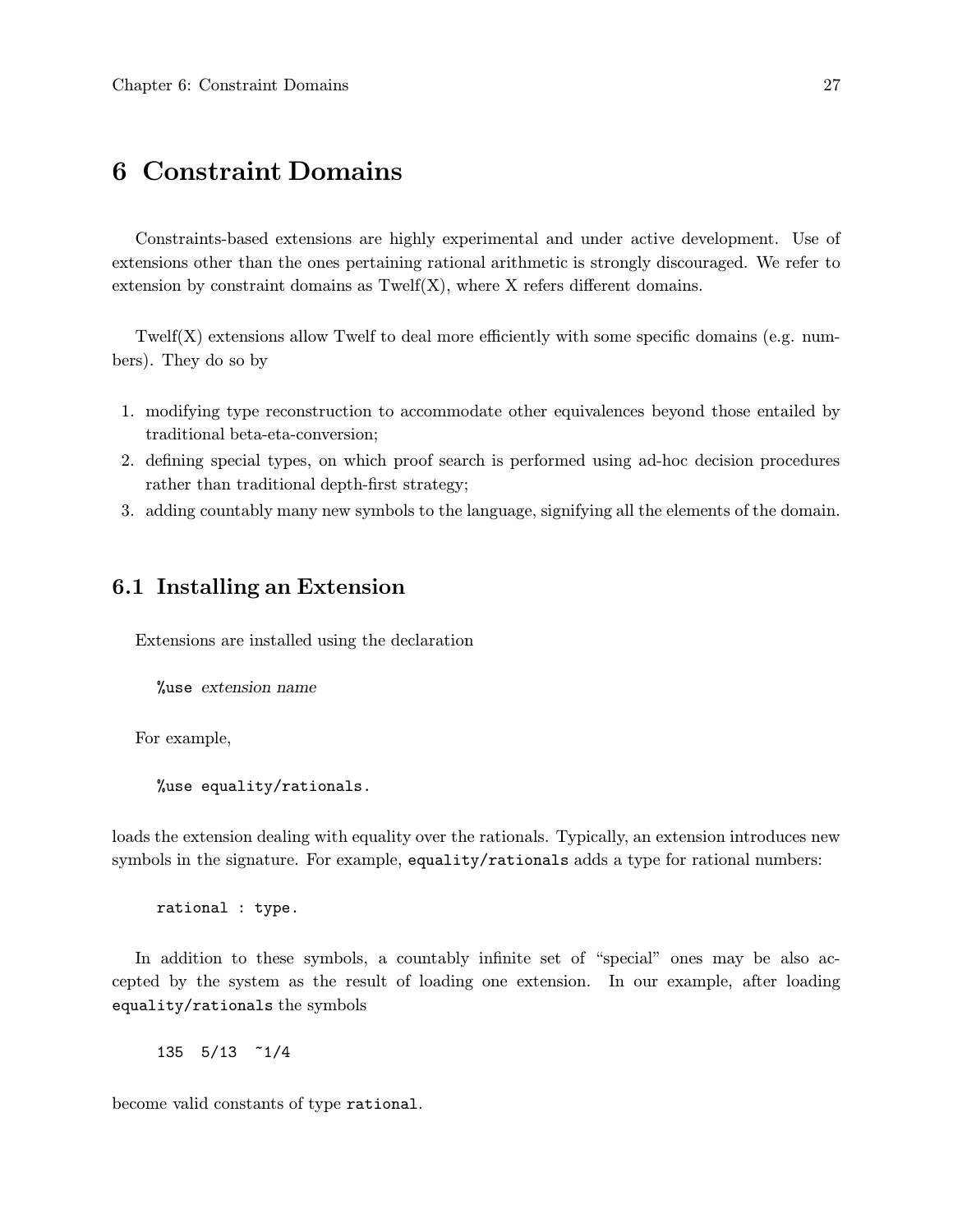Finally, it is possible for an extension to be built on top of others, and therefore to depend on them. Hence, loading an extension usually causes all the others it depends upon to be loaded as well, if they have not been already. For example, the extension inequality/rationals requires equality/rationals, and hence the declaration

%use inequality/rationals.

subsumes

%use equality/rationals.

Extensions must be installed prior to their use. For this reason, it is a safe practice to put all the %use declarations at the beginning of the program.

## 6.2 Equalities over Rational Numbers

As mentioned before, the extension presiding equality over the rational numbers is called equality/rationals, and it is therefore installed by the declaration

%use equality/rationals.

This causes the declarations

rational : type.  $\tilde{ }$  : rational  $\rightarrow$  rational.  $\gamma$  /prefix  $\tilde{ }$  9999. + : rational -> rational -> rational. %infix + left 9997. - : rational -> rational -> rational. %infix - left 9997. \* : rational -> rational -> rational. %infix \* left 9998.

to be included in the current global signature.

Note that We do not add an equality predicate for rationals. This is unnecessary, since the extension modifies standard type checking so that arithmetic identities are taken into account. However, one can always define an equality predicate by declaring

> == : rational -> rational -> type. %infix none 100 ==. id :  $X == X$ .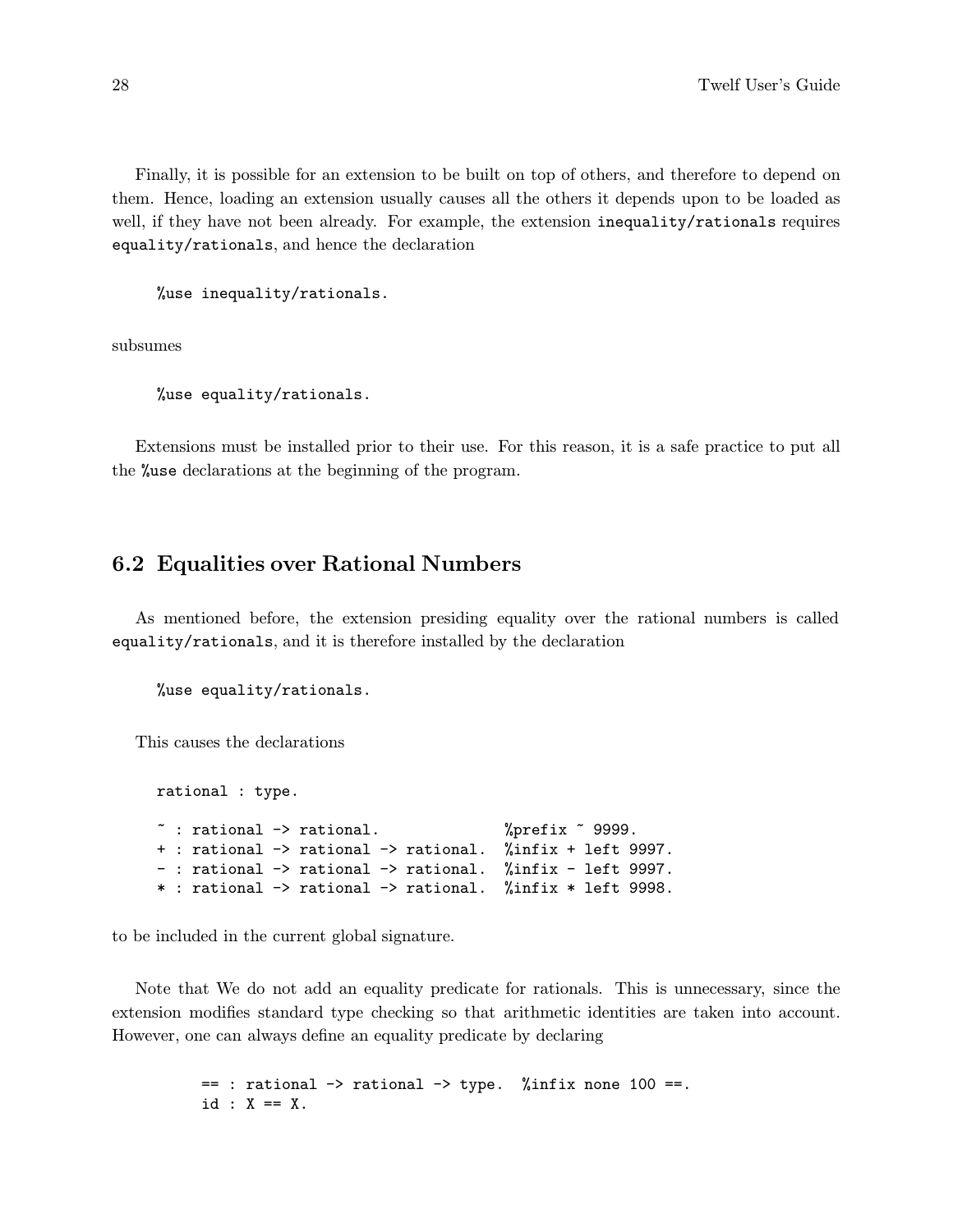This extension is also responsible for defining special constants for all the rational numbers. These follow the syntax

<rational> ::= ~<unsigned> | <unsigned> <unsigned> ::= <digits> | <digits>/<digits>  $\langle \text{digits} \rangle$  ::= 0 | 1 | 2 | 3 | 4 | 5 | 6 | 7 | 8 | 9 | <digits> <digits>

It is important to notice the difference between ~ 10 and ~10. The former is the object obtained applying the unary minus operator to the positive number 10; the second stands for the number −10. The difference is, however, just syntactical, since the former is automatically evaluated into the latter by Twelf(X). In general, one should keep in mind that  $Twelf(X)$  extensions do not modify the behavior of the lexer; hence, for example, multiplication of a variable X by two still needs to be written as  $X * 2$  (note the spaces preceding and following the multiplication symbol), while  $X * 2$ will be interpreted by the system as a single variable named " $x \cdot 2$ ".

Unification of arithmetic expressions is done by Gaussian elimination. Thus, unification problems that can be reduced to linear equations over existentially quantified variables are immediately solved; other problems not falling in this class are likely to be delayed as unificational constraints.

## 6.3 Inequalities over Rational Numbers

Arithmetical inequalities are handled by the extension inequality/rationals. This relies on equality/rationals for the definition of rational number, so a declaration of

%use inequality/rationals.

implicitly entails one of

%use equality/rationals.

This extension adds the following to the signature: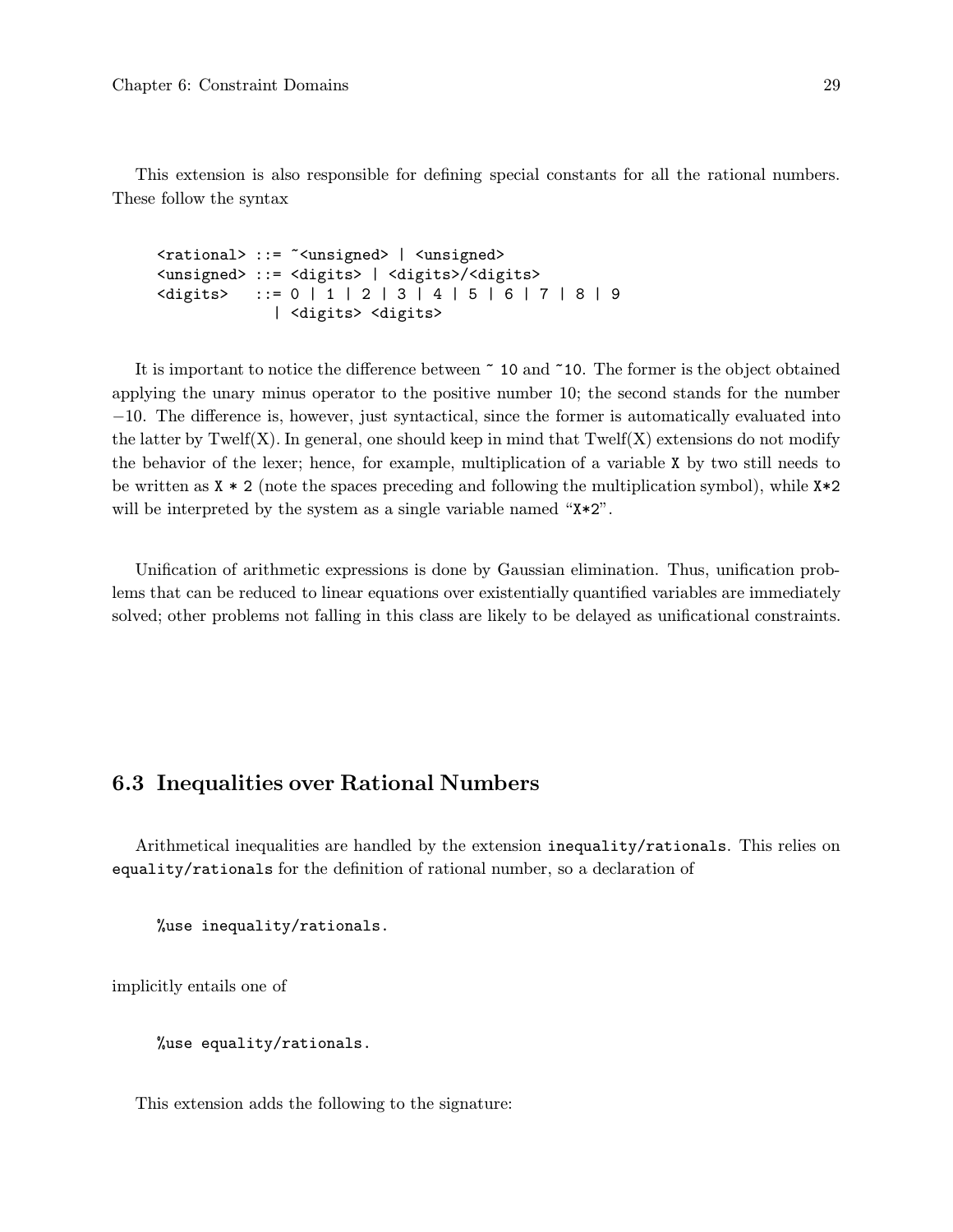> : rational -> rational -> type. %infix none 0 >.  $>=$  : rational  $\rightarrow$  rational  $\rightarrow$  type. %infix none 0  $>=$ . +> : {Z:rational}  $X > Y$  ->  $(X + Z) > (Y + Z)$ . +>= : {Z:rational}  $X$  >=  $Y$  ->  $(X + Z)$  >=  $(Y + Z)$ .  $>>=$  :  $X > Y \rightarrow X > = Y$ .  $0>=0$  :  $0>=0$ .

It also adds countably many proof objects such as

45>0 : 45 > 0.

witnessing that positive numbers are greater than zero.

Goals of the form

 $M > N$  or  $M \geq N$ 

are evaluated using a modified version of the simplex algorithm, rather than the usual proof-search mechanism. This will incrementally collect inequalities, assigning them incomplete (i.e. partially instantiated) proof objects, until either an inconsistency is discovered (generating failure) or they can be shown to be satisfied a unique solution (causing the proof objects to be finally completed).

## 6.4 Integer Constraints

The extensions equality/integers and inequality/integers deal with equalities and inequalities over the ring of integer numbers, respectively. Since these two modules are very similar to their rationals counterparts, we will limit ourselves to outlining the differences.

The signature introduced by equality/integers is roughly the same as equality/rationals. The only difference lies in the name of the main type:

integer : type.  $\tilde{ }$  : integer -> integer.  $\gamma$  %prefix  $\tilde{ }$  9999. + : integer -> integer -> integer. %infix + left 9997. - : integer -> integer -> integer. %infix - left 9997. \* : integer -> integer -> integer. %infix \* left 9998.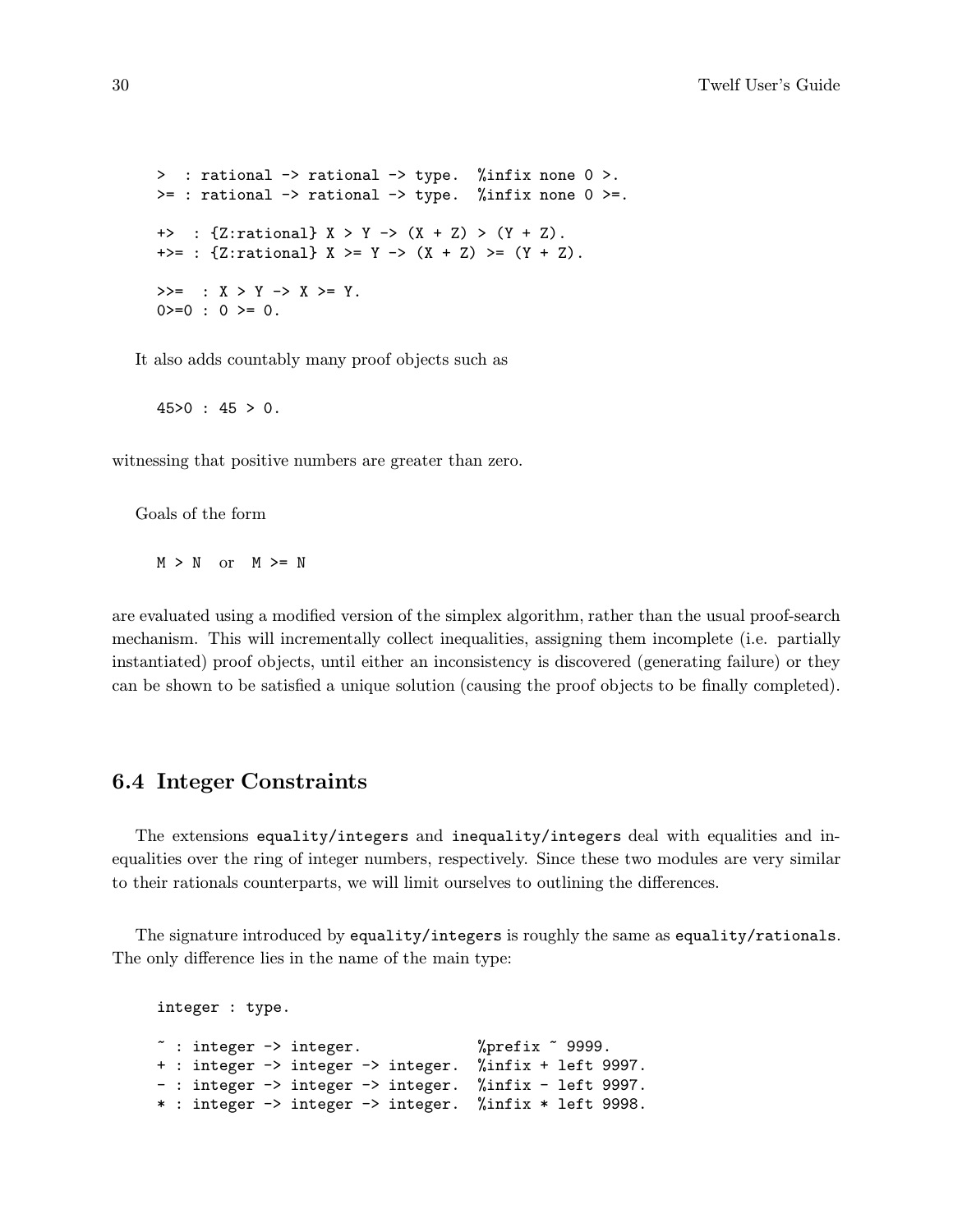Like before, countably many special constants are added to the signature. They follow the syntax

```
<integer> ::= ~<digits> | <digits>
```
The extension equality/integers takes advantage of the fact that (unlike the rationals) the integers are not a dense ordering to considerably shorten the set of symbols needed:

 $>=$  : integer  $\rightarrow$  integer  $\rightarrow$  type. %infix none 0  $>=$ . +>= : {Z:integer} X >= Y -> (X + Z) >= (Y + Z).

It also declares countably many proof objects such as

 $37>=0$  :  $37>=0$ .

for all non-negative integers.

Notice that strict inequality > can be easily defined in this case:

> : integer -> integer -> type. %infix none 0 >.  $>>$  : X  $>=$  (Y + 1) -> X > Y.

For solving linear inequalities over the integers, we again use the simplex method, but we add special routines that implement branch-and-bound search. Specifically, inequalities are internally interpreted over rationals, and a check is performed regularly (whenever a new inequality is added) to ensure the rational solution space contains integral points.

Note that all known methods for solving systems of integral linear inequations are notoriously inefficient. In the branch-and-bound method we adopted, the number of branches to consider is potentially exponential with respect to the size of the problem. We recommend using the inequality/rationals module instead, whenever the situation allows the two to be used interchangeably.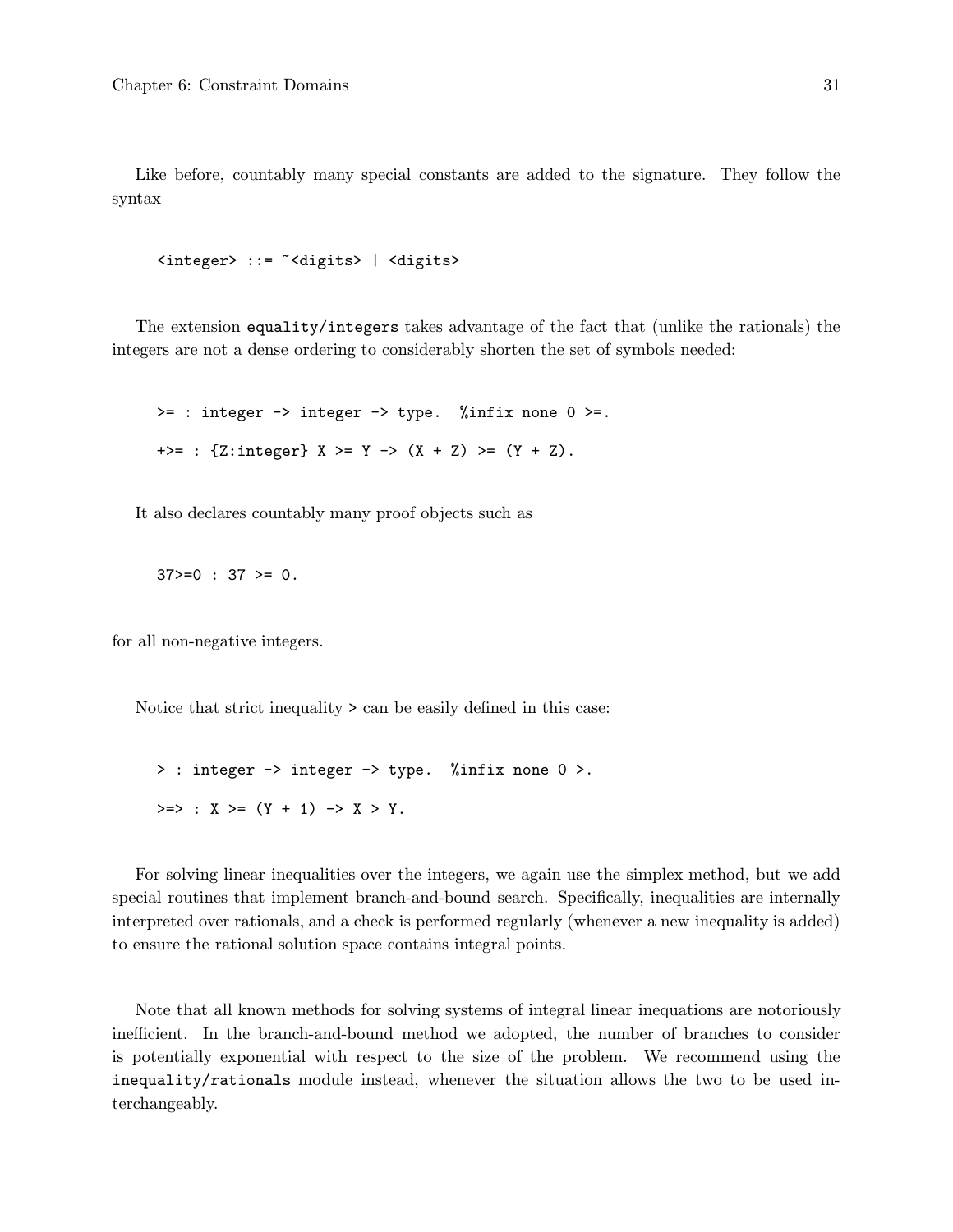# 6.5 Equalities over String

A third domain currently supported by the  $Twelf(X)$  extensions are strings of (printable) characters. The only operator provided is string concatenation. Installing

%use equality/strings.

causes the following signature to be loaded:

```
string : type.
++ : string -> string -> string. %infix right ++ 9999.
```
String constants are sequences of printable characters enclosed by double quotes:

"foobar" : string

Under these conventions, strings cannot therefore contain the double quote character ". Escape sequences, such as "\n" have no special meaning; moreover, we do not currently provide input/output primitives.

Finally, it is required that string constants occupy a single line. The declaration

mystring : string = "foo bar".

is not considered syntactically correct.

# 6.6 Sample Constraint Programs

Using Twelf $(X)$ , we can write a modified version of append that takes into account the size of the list involved: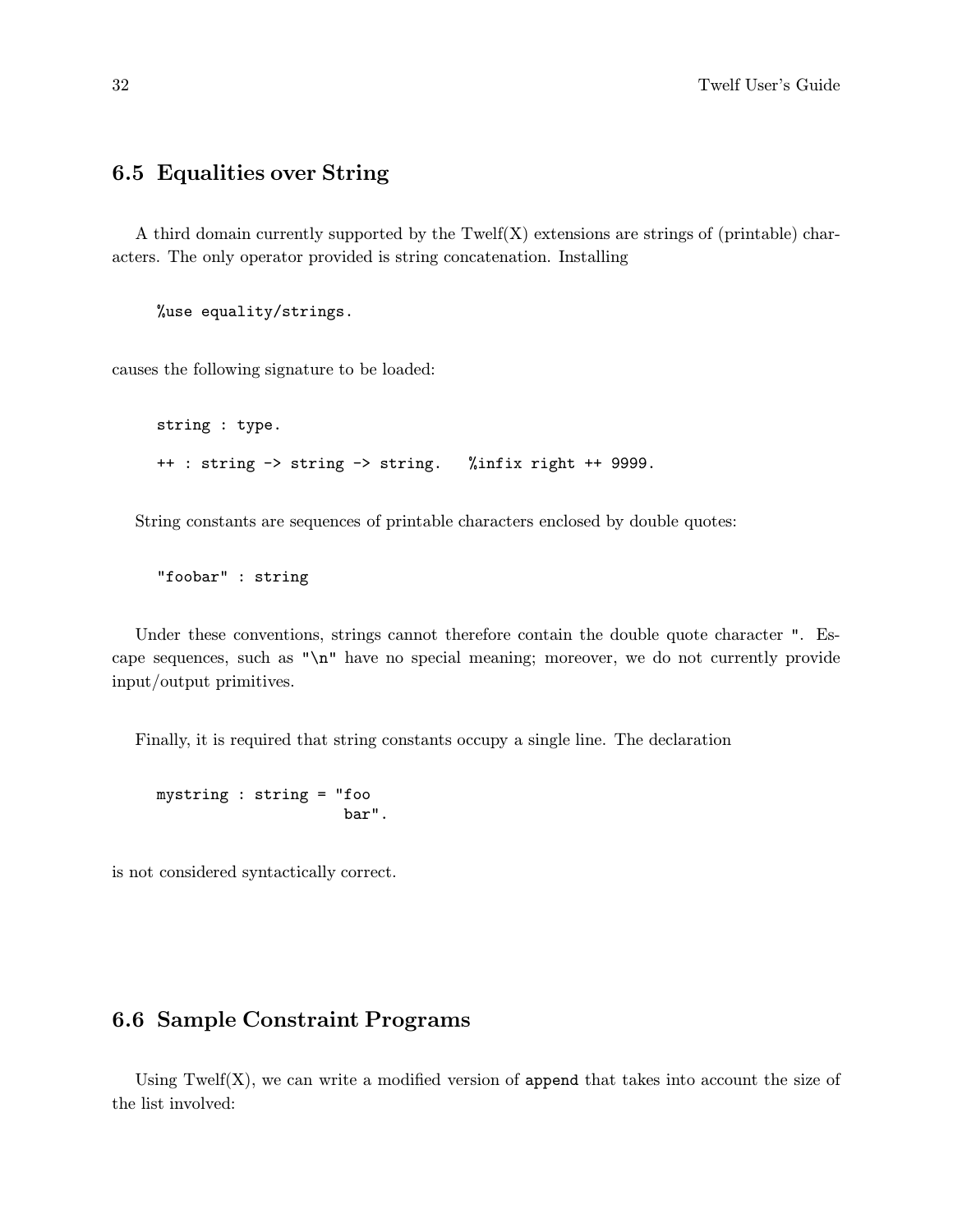```
%use equality/rationals.
item : type.
list : rational -> type.
a : type.
b : type.
...
nil : list 0.
cons : item \rightarrow list N \rightarrow list (N + 1).
append : list M \rightarrow list N \rightarrow list (M + N).
append_nil : append nil L L.
append_cons : append (cons X L1) L2 (cons X L3)
                  <- append L1 L2 L3.
```
Type checking the definition of append requires some algebraic manipulation. For example, validity of append\_nil depends on the identity  $0+M = M$ .

Most classic Constraint Logic Programming (CLP) examples found in the literature can be easily translated to  $Twelf(X)$ . We present here a simple mortgage calculator:

```
%use inequality/rationals.
%% equality
== : rational \rightarrow rational \rightarrow type. %infix none 1000 ==.
id : X == X.
%% mortgage payments
mortgage : rational -> rational -> rational
                    -> rational -> rational -> type.
m0 : mortgage P T I MP B
       <-T>0<-1>=T<- Interest == T * P*I* 1/1200
       <- B == P + Interest - (T * MP).
m1 : mortgage P T I MP B
       <-T>1<- MI == P * I * 1/1200
       \le - mortgage (P + MI - MP) (T - 1) I MP B.
```
This CLP program takes four parameters: the principal P, the life of the mortgage in months T, the annual interest rate  $(\%)$  I, the monthly payment MP, and the outstanding balance B.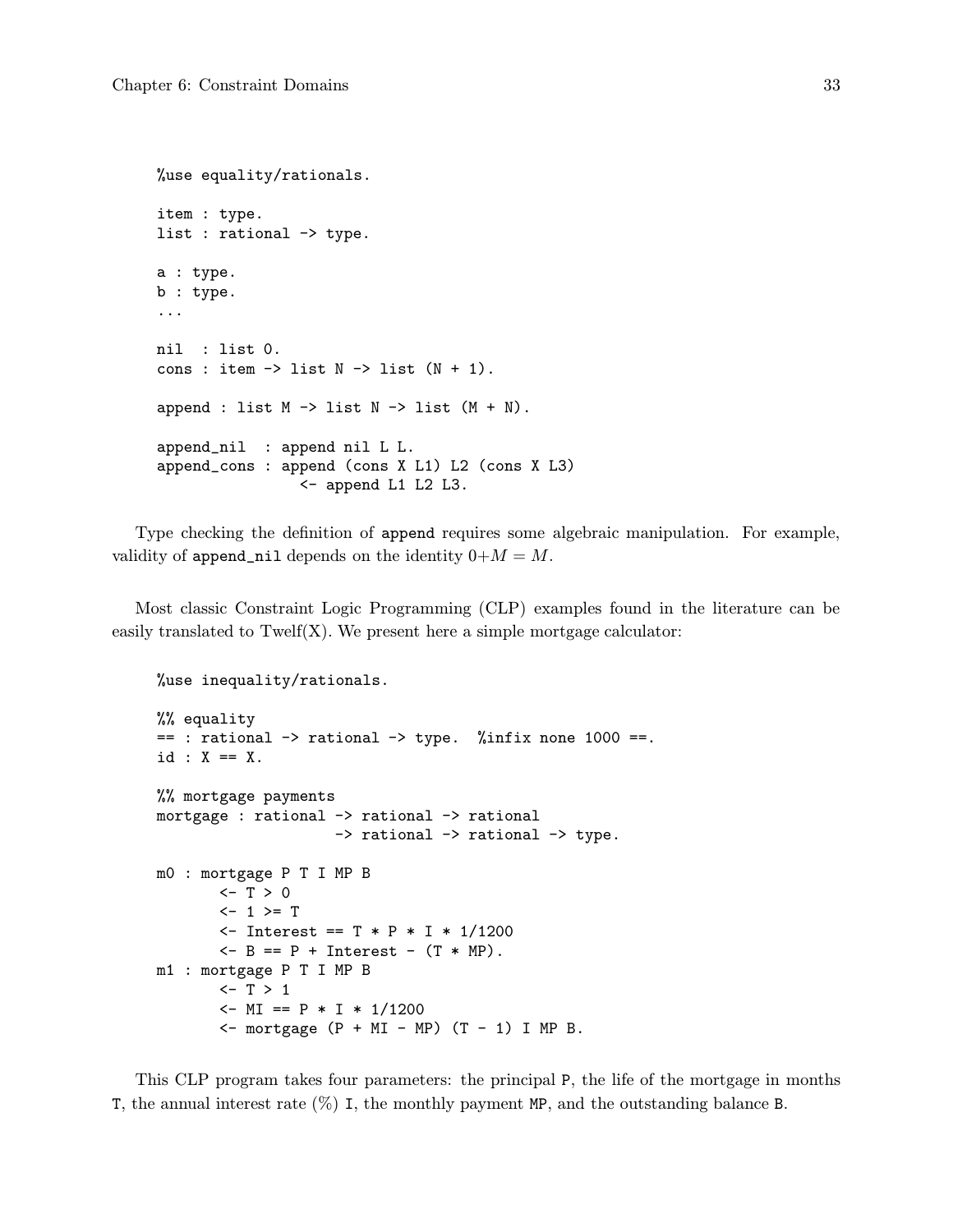Finally, we use the string extensions to write a simple parser. Consider the following syntax for simple arithmetic expressions:

```
<expr> ::= <number> | <expr>+<expr>
                 | <expr>-<expr>
                 | <expr>*<expr>
                 | (<expr>)
<number> ::= <digit> | <digit><number>
<digit> ::= 0 |1|2|3|4|5|6|7|8|9
```
This can be translated quite directly into Twelf by constructing parsing predicates digit, number, expression as follows:

```
digit : string -> type.
d0 : digit "0".
d1 : digit "1".
d2 : digit "2".
d3 : digit "3".
d4 : digit "4".
d5 : digit "5".
d6 : digit "6".
d7 : digit "7".
d8 : digit "8".
d9 : digit "9".
number : string -> type.
nd : number X
        <- digit X.
n++ : number (X ++ Y)
        <- digit X
        <- number Y.
expression : string -> type.
en : expression X
       <- number X.
e* : expression (X ++ "*" ++ Y)
       <- expression X
       <- expression Y.
e+ : expression (X ++ "+" ++ Y)
       <- expression X
       <- expression Y.
e- : expression (X ++ "-" ++ Y)
       <- expression X
       <- expression Y.
```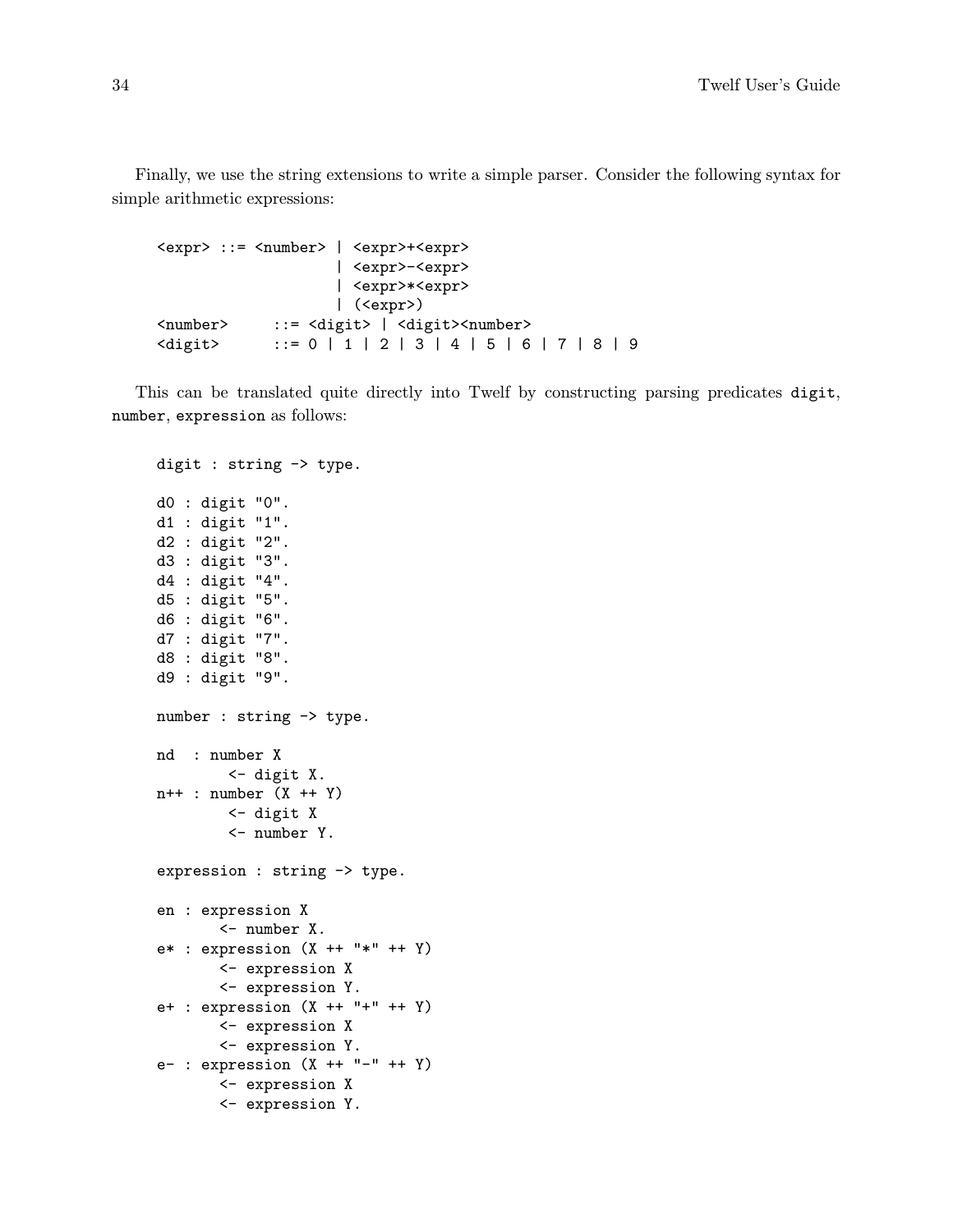```
ep : expression ("(" ++ X ++ ")")
       <- expression X.
```
## 6.7 Restrictions and Caveats

To ensure the consistency of the calculus, use of types defined by  $Twelf(X)$  extensions is restricted. Specifically, we do not allow them to be used as dynamic assumptions. This rules out meaningless (under the current operating semantics) goals like

?-  $0 > 1$  -> foo.

as well as meaningful, but intractable ones, such as

?-  ${X :$  rational}  $X * X > = 0$ 

One important thing to keep in mind when using arithmetic is that this currently is defined over the rationals, rather than the integers or the set of natural numbers. While in many applications this is of no consequence, it might generate in some cases surprising results. While it is certainly possible to define the characteristic function of the integer subset (see the content of clpexamples/integers/ in the distribution) and use this to enforce all computations to take place in the intended domains, this introduces a big performance penalty and should in general be avoided.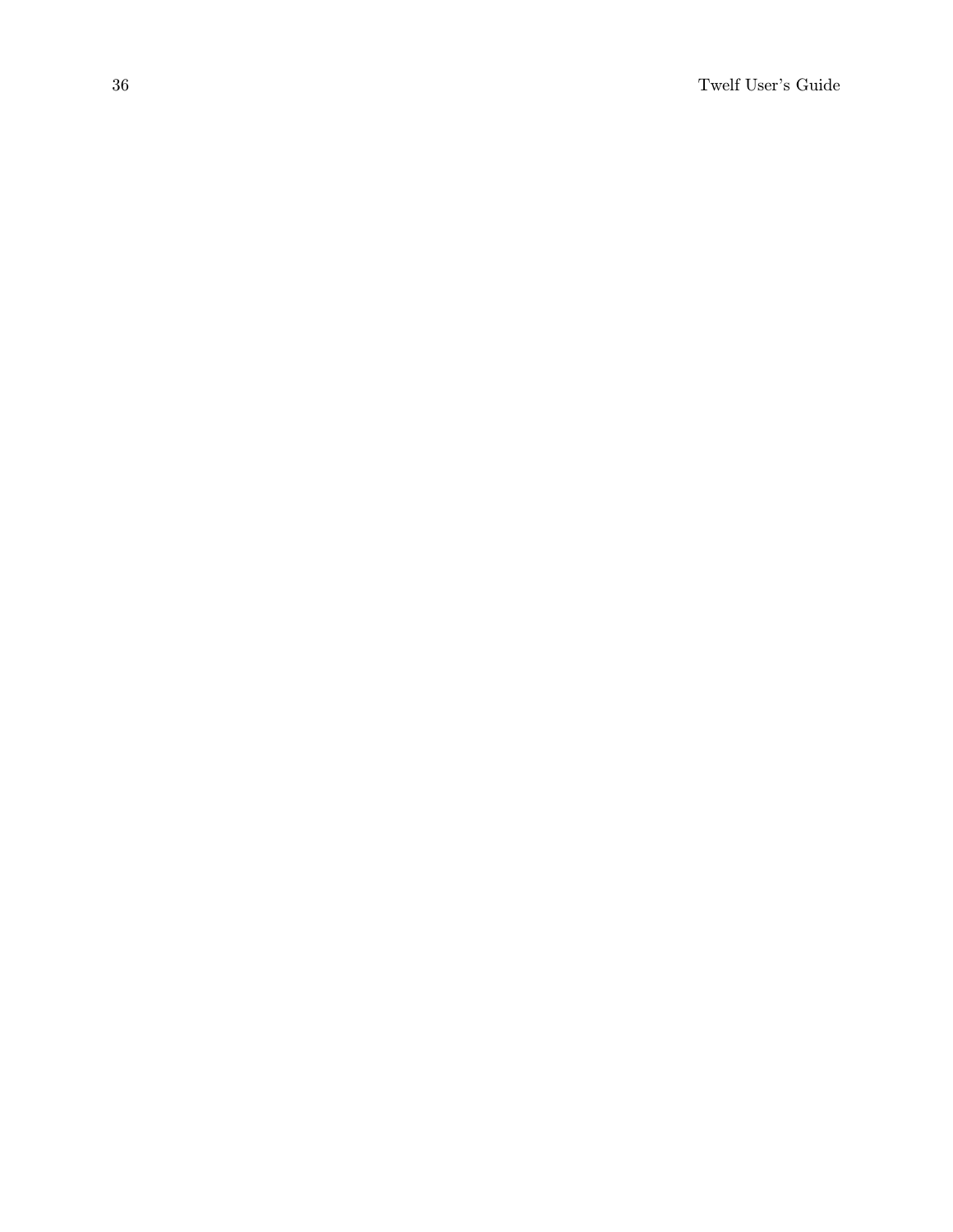## 7 Modes

In most cases, the correctness of the algorithmic interpretation of a signature as a logic program depends on a restriction to queries of a certain form. Often, this is a restriction of some arguments to inputs which must be given as ground objects, that is, objects not containing any existential variables. In return, one often obtains outputs which will also be ground. In the logic programming terminology, the information about which arguments to a predicate should be considered input and output is called mode information.

Twelf supports a simple system of modes. It checks explicit mode declarations by the programmer against the signature and signals errors if the prescribed information flow is violated. Currently, queries are not checked against the mode declaration.

Mode checking is useful to uncover certain types of errors which elude the type-checker. It can also be used to generate more efficient code, although the compiler currently does not take advantage of mode information.

There are two forms of mode declarations: a short form which is adequate and appropriate most of the time, and a long form which is sometimes necessary to ascribe the right modes to implicit arguments

```
mdecl ::= smdecl % short mode declaration
        | fmdecl % full mode declaration
dec1 :: = ...| %mode mdecl.
```
## 7.1 Short Mode Declaration

There are two forms of mode declarations: a short and a full form. The short form is an abbreviation which is expanded into the full form when it is unambiguous.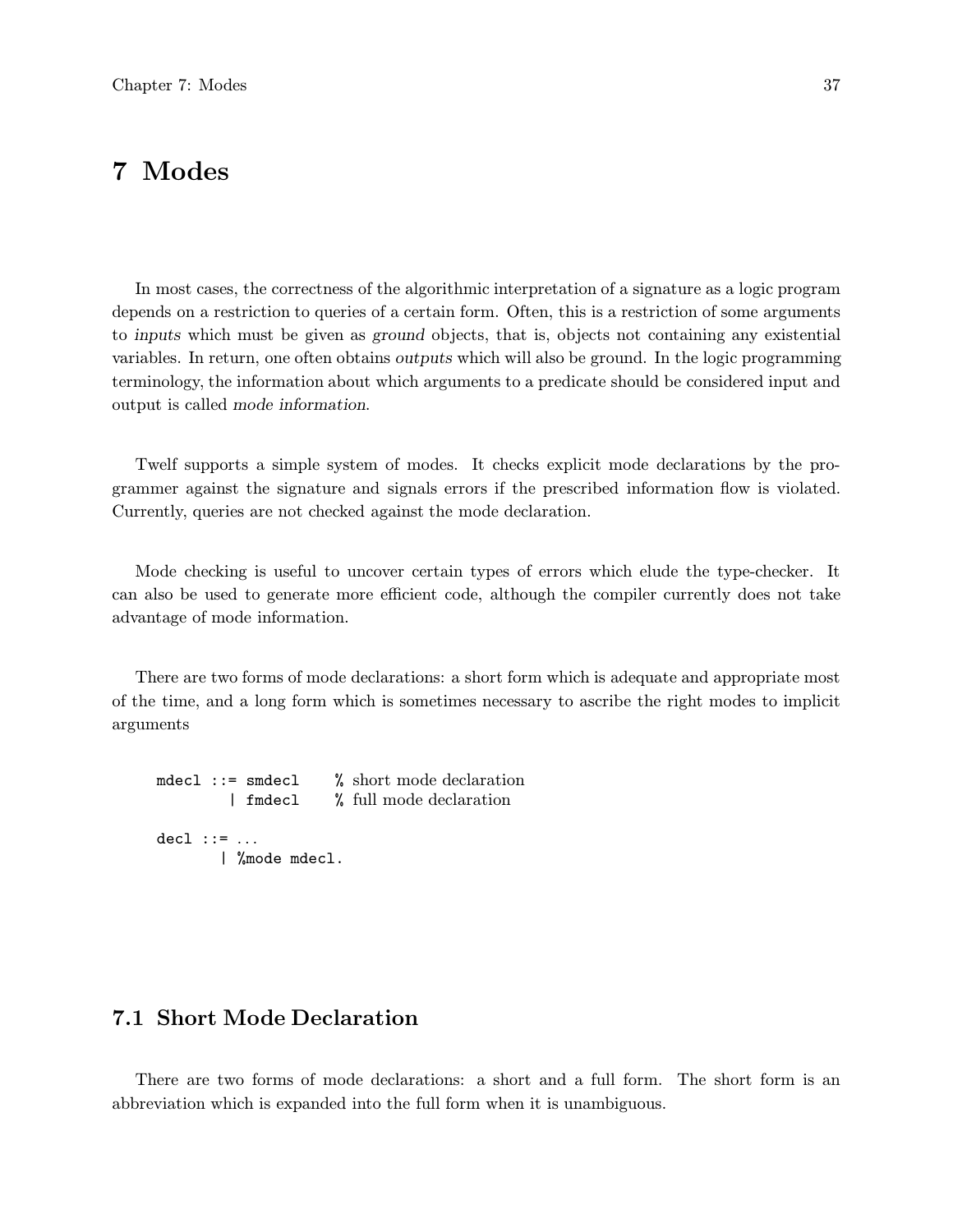mode  $\cdots = +$  % input  $|\cdot|$  % unrestricted<br> $|\cdot|$  % output  $%$  output mid ::= mode id % named mode identifier, one token smdecl ::= id  $\%$  type family a | smdecl mid % argument mode

Mode declarations for a predicate a must come before any clauses defining a. Note that the mode followed with the identifier must be one token, such as '+L' and not '+ L'. The short form is most convenient in typical situations. For example, we can declare that the append program (see Section 5.4 [Sample Trace], page 21) takes the first two arguments as input and produces the the third as output.

append : list  $\rightarrow$  list  $\rightarrow$  list  $\rightarrow$  type. %mode append +L +K -M.

If we wanted to use append to split a list into two sublists, we would instead declare

append : list  $\rightarrow$  list  $\rightarrow$  list  $\rightarrow$  type. %mode append -L -K +M.

where the clauses appNil and appCons remain unchanged.

In the lambda-calculus type checker (see Section 5.6 [Sample Program], page 24), the type must be an unrestricted argument.

of :  $exp \rightarrow tp \rightarrow type$ . %mode of +E \*T.

If we declare it as an input argument, %mode of +E +T, we obtain an error pointing to the first occurrence of T2 in the clause tp\_app reproduced below.

examples/nd/lam.elf:27.20-27.22 Error: Occurrence of variable T2 in input (+) argument not necessarily ground tp\_app : of (app E1 E2) T1 <- of E1 (arrow T2 T1)  $<-$  of E2 T2.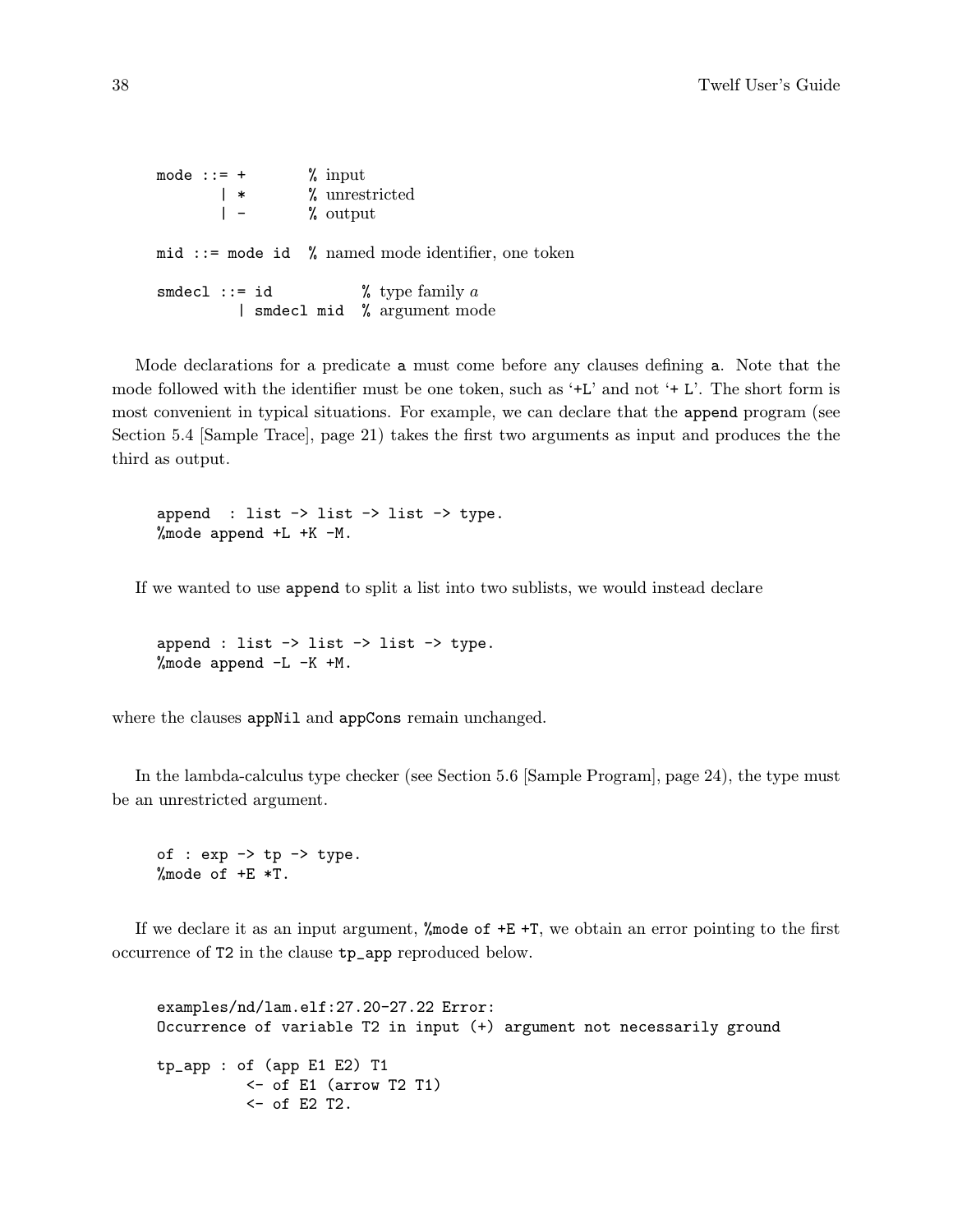If we declare it as an output argument,  $\%$  node of  $+E$  -T, we obtain an error pointing to the second occurrence of T1 in the clause  $tp_1$ lam reproduced below.

examples/nd/lam.elf:25.8-25.10 Error: Occurrence of variable T1 in output (-) argument not necessarily ground tp\_lam : of (lam E) (arrow T1 T2) <- ({x:exp} of  $x$  T1  $\rightarrow$  of  $(E \times)$  T2).

In general, for a mode declaration in short form the arguments are specified exactly as they would look in the program. This means one cannot specify the modes of implicit arguments which are filled in by term reconstruction. These modes are reconstructed as follows: each implicit argument which appears in the type of an input argument is considered input '+', those among the remaining which appear in an output argument are considered output '-', the rest are unrestricted. The mode declaration is echoed in full form, so the user can verify the correctness of the modes assigned to implicit arguments. If the inferred full mode declaration is incorrect, or if one wants to be explicit about modes, one should use full mode declarations (see Section 7.2 [Full Mode Declaration], page 39).

## 7.2 Full Mode Declaration

To specify modes for implicit arguments one must use the full form of mode declaration. A mode can be one of '+', '\*', or '-' (see Section 7.1 [Short Mode Declaration], page 37).

```
fmdecl ::= mode {id : term} fmdecl
         | mode {id} fmdecl
         | term
```
The term following the mode prefix in a full mode declaration must always have the form  $a\ x1$  $\ldots$  xn where x1 through xn are variables declared in the mode prefix. As an example, we give an alternative specification of the append predicate.

append : list -> list -> list -> type. %mode  $+[L:list] + {K:list} - {M:list}$  append L K M.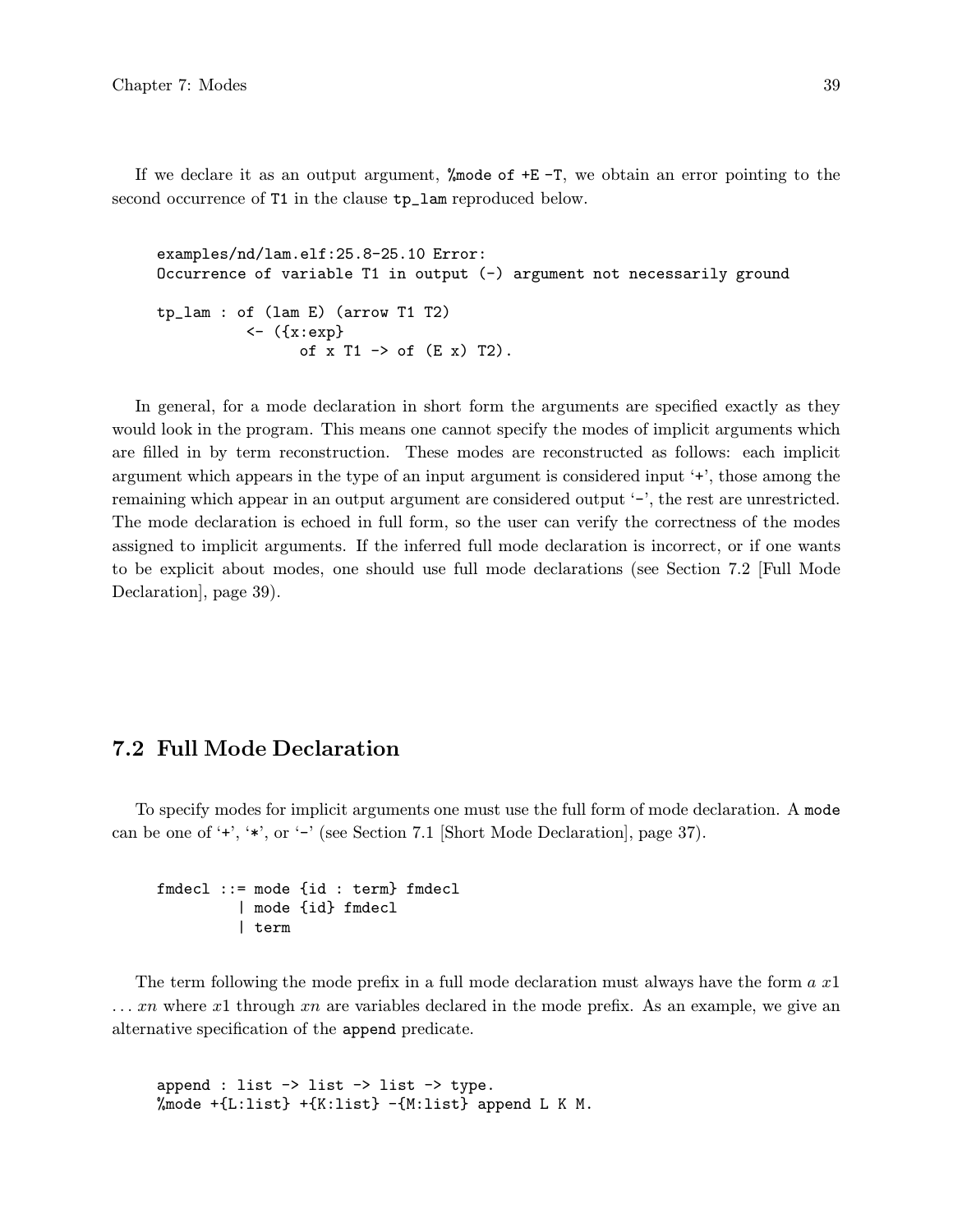## 7.3 Mode Checking

Mode checking for input, output, and unrestricted arguments examines each clause as it is encountered. The algorithm performs a kind of abstract interpretation of the clause, keeping track of a list of the existential variables for which it knows that they will be ground.

- 1. We assume each existential variable with a strict occurrence (see Section 4.3 [Strict Occurrences], page 15) in an input argument to the clause head to be ground.
- 2. We traverse the subgoals in evaluation order (see Section 5.5 [Operational Semantics], page 23). For each subgoal we first verify that all input arguments will be ground, using the information about the existential variables collected so far. If this check succeeds we add all variables which have a strict occurrence in an output argument of the subgoal to the list of variables with known ground instantiations.
- 3. After the last subgoal has been examined, we verify that the output arguments in the clause head are now also ground.

Arguments whose mode is unrestricted are ignored: they do no need to be checked, and they do not contribute any information about the instantiations of existential variables.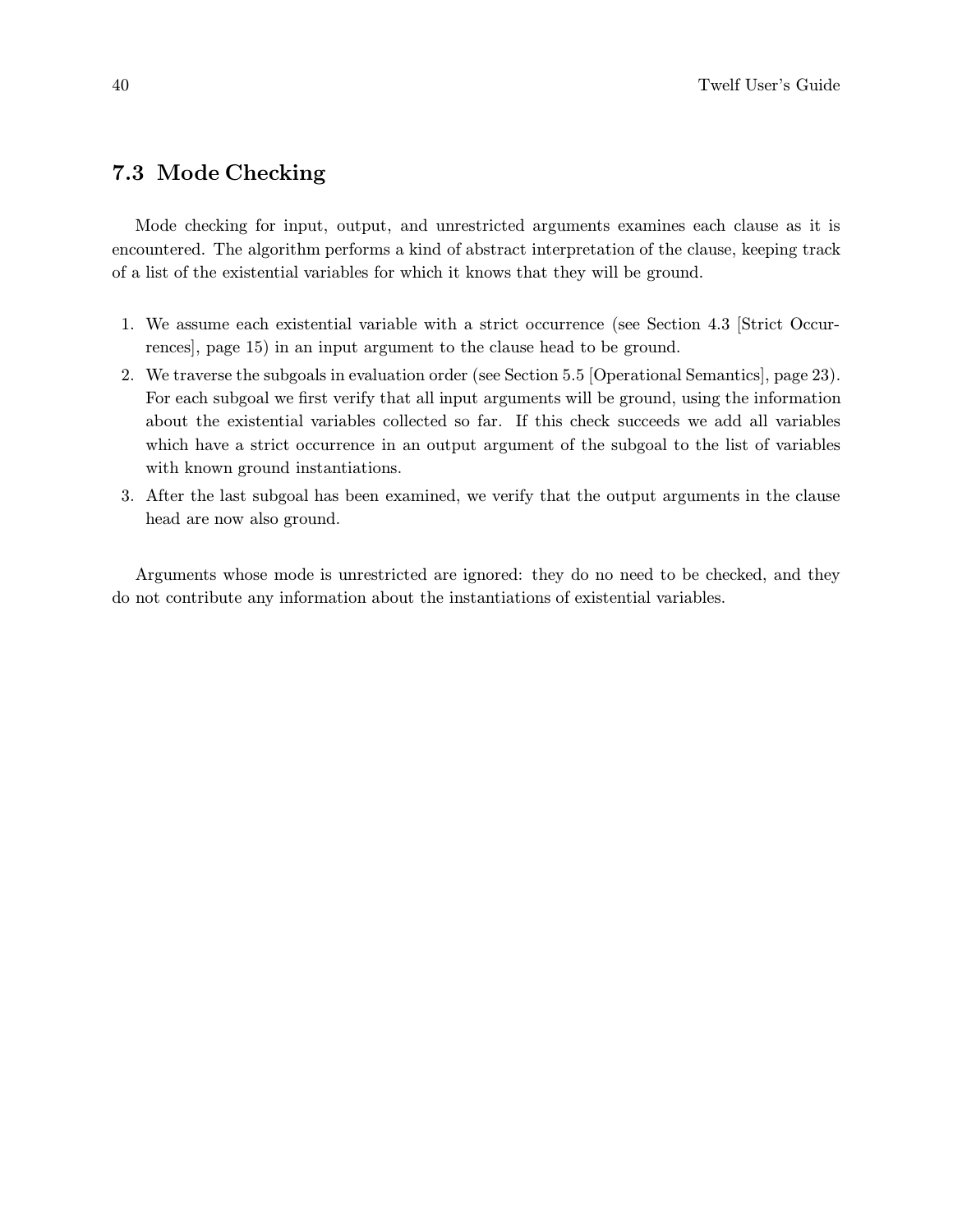# 8 Termination

Besides checking types and modes, Twelf can also verify if a given type family, when interpreted as a logic program, always terminates on well-moded goals. In many cases this means that the program implements a decision procedure. Of course, in general termination is undecidable, so we only check a simple sufficient condition.

Checking termination presupposes that the program is well-typed and guarantees termination only when the arguments involved in the termination order are ground. This will always be true for well-moded goals, since mode and termination declarations must be consistent.

Termination is different from checking types and modes in that it is not checked incrementally as the signature is read. Instead, termination of a predicate is a global property of the program once it has been read. Thus termination declarations came after the predicate has been fully defined; further extensions of the predicate are not checked and may invalidate termination.

The termination checker is rather rudimentary in that it only allows lexicographic and simultaneous extensions of the subterm ordering. Moreover, it does not take into account if a result returned by a predicate is smaller than an input argument. Nonetheless, for the style of programs written in Twelf, the termination of many decision procedures can be verified.

## 8.1 Termination Declaration

The termination orders we construct are lexicographic or simultaneous extensions of the subterm ordering explained in Section 8.3 [Subterm Ordering], page 45. The termination declaration associates the termination order with argument positions of predicates via call patterns.

The case of mutually recursive predicates is particularly complex and requires mutual call patterns and mutual arguments. Their syntax is given below; they are explained in Section 8.6 [Mutual Recursion], page 48.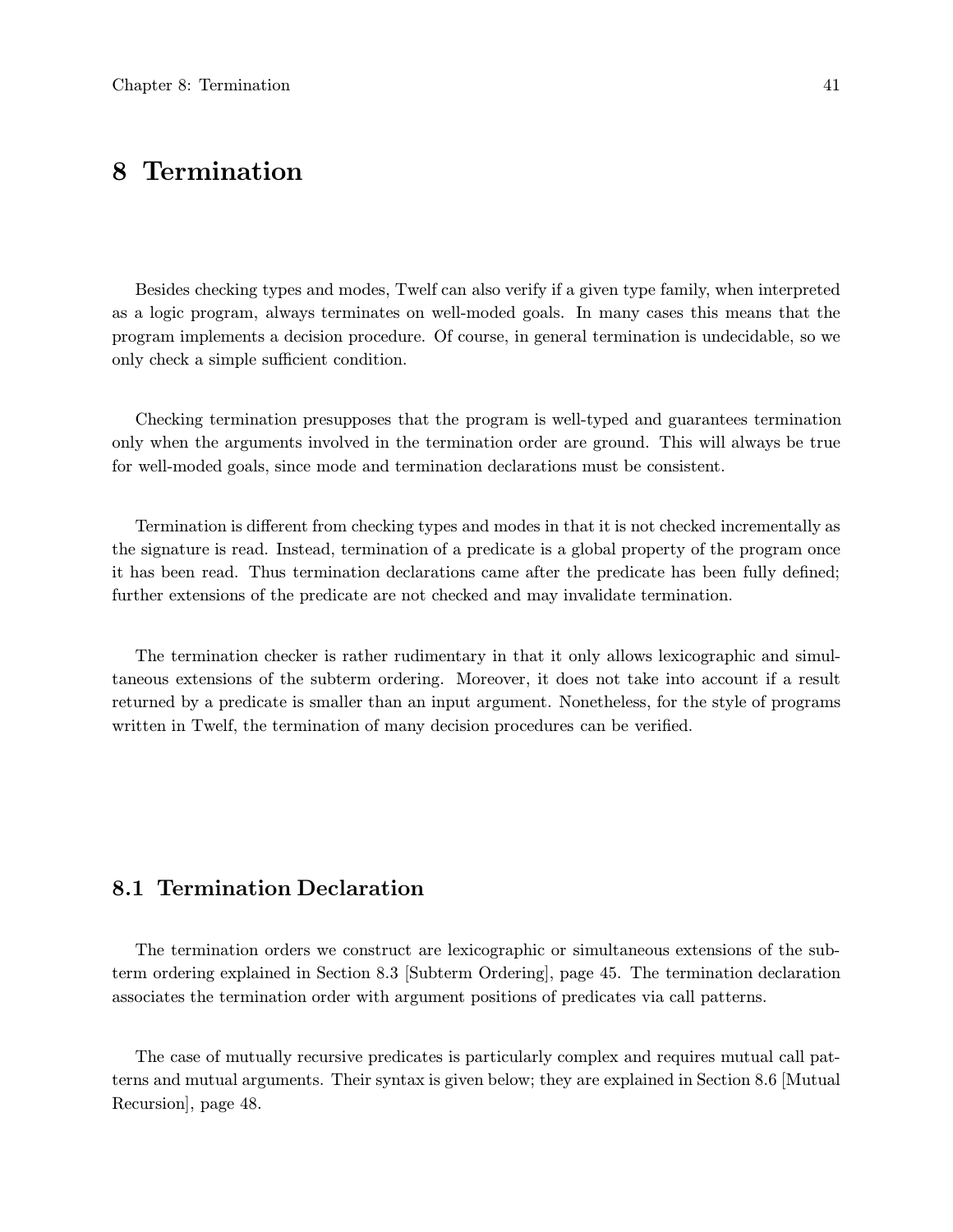```
args ::=
       | id args % named argument<br>| _ args % anonymous argu
                        % anonymous argument
callpat ::= id args \% a x1 \ldots xncallpats ::=
           | (callpat) callpats
                        % mutual call patterns
ids ::=
      | id ids \% argument name
marg  ::= \text{id} % single argument
       | ( ids ) % mutual arguments
orders ::=
         | order orders % component order
order ::= marg % subterm order
        | { orders } % lexicographic order
        | [ orders ] % simultaneous order
tdecl ::= order callpats % termination order
del ::: : ...| %terminates tdecl. % termination declaration
```
All identifiers in the order specification of a termination declaration must be upper case, must occur in the call patterns, and no variable may be repeated. Furthermore, all arguments participating in the termination order must occur in the call patterns in input positions.

The most frequent form of termination declaration is

%terminates Xi (a X1 ... Xn).

which expresses that predicate a terminates because recursive calls decrease the input argument Xi according to the subterm ordering (see Section 8.3 [Subterm Ordering], page 45).

As an example, we consider a proof that simple type inference (see Section 5.6 [Sample Program], page 24) terminates. Recall the relevant program fragment (see 'examples/guide/lam.elf').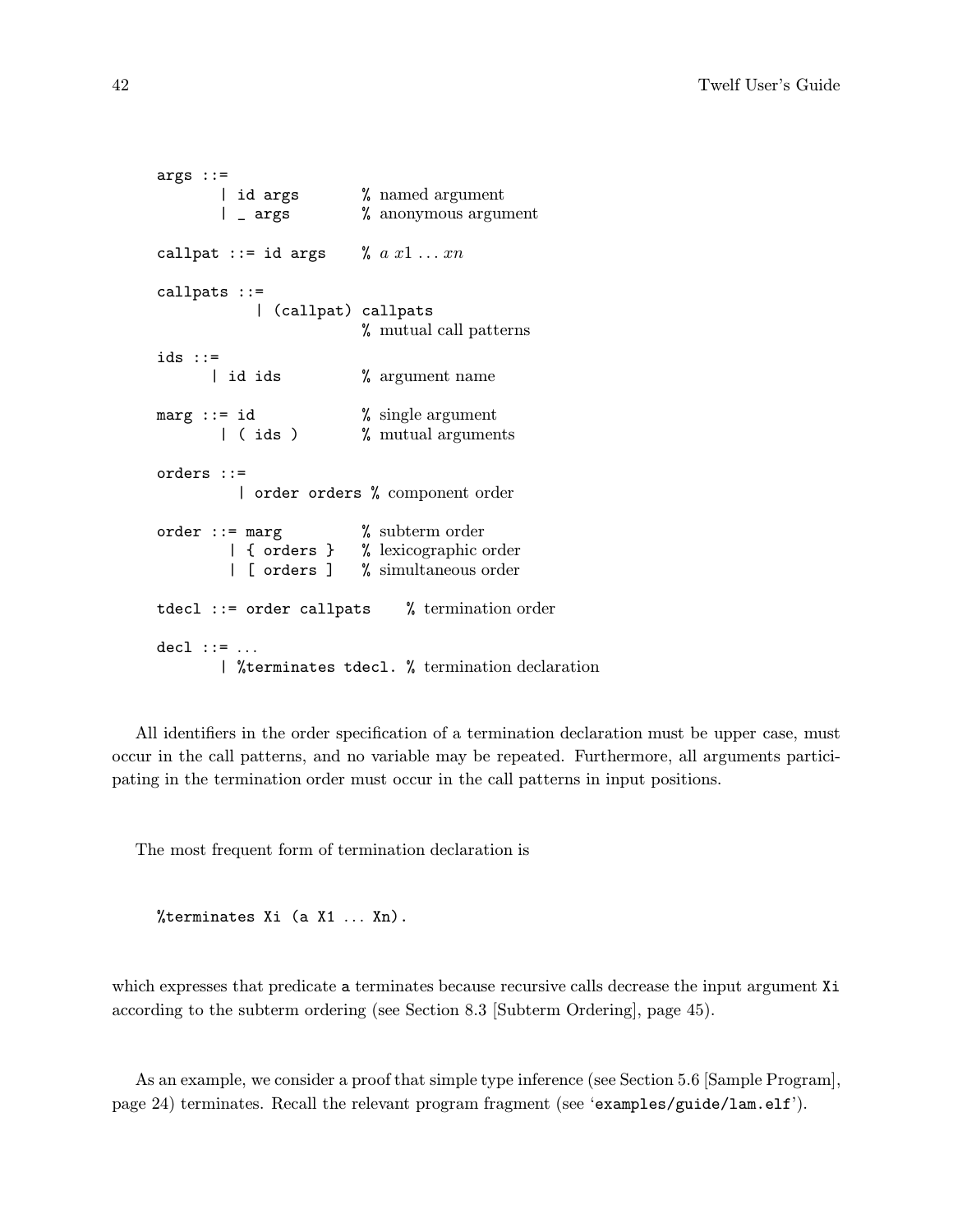of :  $\exp$  ->  $\text{tp}$  ->  $\text{type}$ .  $\%$  name of P.  $\text{\%mode of +E *T.}$  $tp\_lam : of (lam E) (arrow T1 T2)$  % | -  $lam x. E : T1 \Rightarrow T2$  $\langle \text{f} \times \text{f} \times \text{f} \times \text{f} \times \text{f} \times \text{f} \times \text{f} \times \text{f} \times \text{f} \times \text{f} \times \text{f} \times \text{f} \times \text{f} \times \text{f} \times \text{f} \times \text{f} \times \text{f} \times \text{f} \times \text{f} \times \text{f} \times \text{f} \times \text{f} \times \text{f} \times \text{f} \times \text{f} \times \text{f} \times \text{f} \times \text{f} \times \text{f} \times \text{f} \times \text{f} \times \$ of  $x$  T1  $\rightarrow$  of  $(E x)$  T2).  $tp_{app}$  : of (app E1 E2) T1  $\frac{1}{1}$   $\frac{1}{1}$  E1 E2 : T1 <- of E1 (arrow T2 T1) % if |- E1 : T2 => T1 <- of E2 T2. % and |- E2 : T2.

The typability of an expression is always reduced to the typability of its subexpressions. Therefore any call to the of predicate with a ground expression should terminate. In general, termination can only be checked for input arguments, and all calls must be well-moded (see Section 7.3 [Mode Checking], page 40). Twelf verifies termination with the declaration

%terminates E (of E T).

Here, E specifies the decreasing argument, namely the first argument of the typing judgment as expressed in the call pattern (of E T).

A corresponding attempt to show that evaluation always terminates,

```
%terminates E (eval E V).
```
fails for the clause ev\_app with the message

```
examples/guide/lam.elf:1053-1068 Error:
Termination violation:
(E1' V2) < (app E1 E2)
```
indicating that in a recursive call the term  $E1'$  V2 could not be shown to be smaller than app  $E1$ E2. In our example, of course, evaluation need not terminate for precisely this reason.

Termination checking plays a crucial role in checking meta-programs. The meta-program represents a proof that some relation about programs holds. The recursive calls in the meta-program correspond to applications of the induction hypothesis in the proof. Termination checking of metaprograms corresponds to checking that the application of the induction hypothesis is valid, i.e. we apply the induction hypothesis to a smaller argument.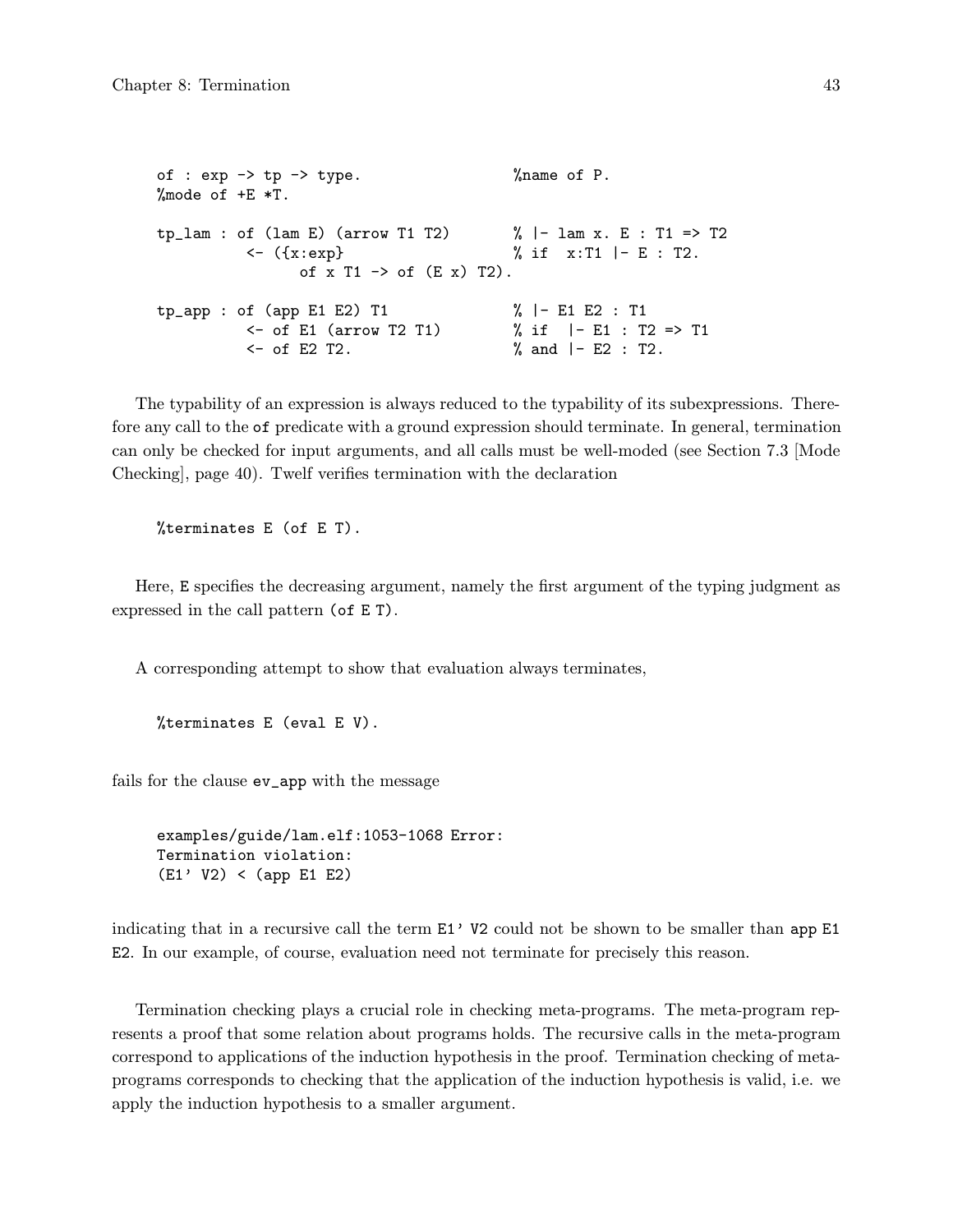## 8.2 Reduction Declaration

A reduction predicate specifies a relation between input and output arguments of a program. The reduction checker is rather restrictive and allows only relations based on subterm ordering. For example, we cannot reason about the length of a list or term. Moreover, reduction checking presupposes that the right side of the reduction predicate corresponds to the input arguments and the left side of the predicate corresponds to the output arguments. The declaration %reduces checks if the specified reduction predicate holds for a given program. To check whether the predicate also terminates, one needs to check termination of the predicate separately. The syntax for order can be found in Chapter 8 [Termination], page 41.

```
pdecl ::= order < order % strictly smaller than
       | order <= order % smaller or equal than
        | order = order % equal
rdecl ::= pdecl callpats % reduction predicate
dec1 :: = ...| %reduces rdecl. % reduction declaration
```
A pdecl requires that both orders specified are of the same variety. For example, if one is lexicographic, the other one must be as well.

For example,

 $\%$ reduces Z <= X (minus X Y Z).

expects  $X$  to be the input and  $Z$  to be the output of the goal (minus  $X$   $Y$   $Z$ ). The declaration checks whether the output argument Z is smaller than the input argument X, and if the program terminates in X.

As a simple example of reduction checking we consider the greatest common divisor. This is an exceprt from the signature for unary arithmetic in the file 'example/guide/arith.elf'.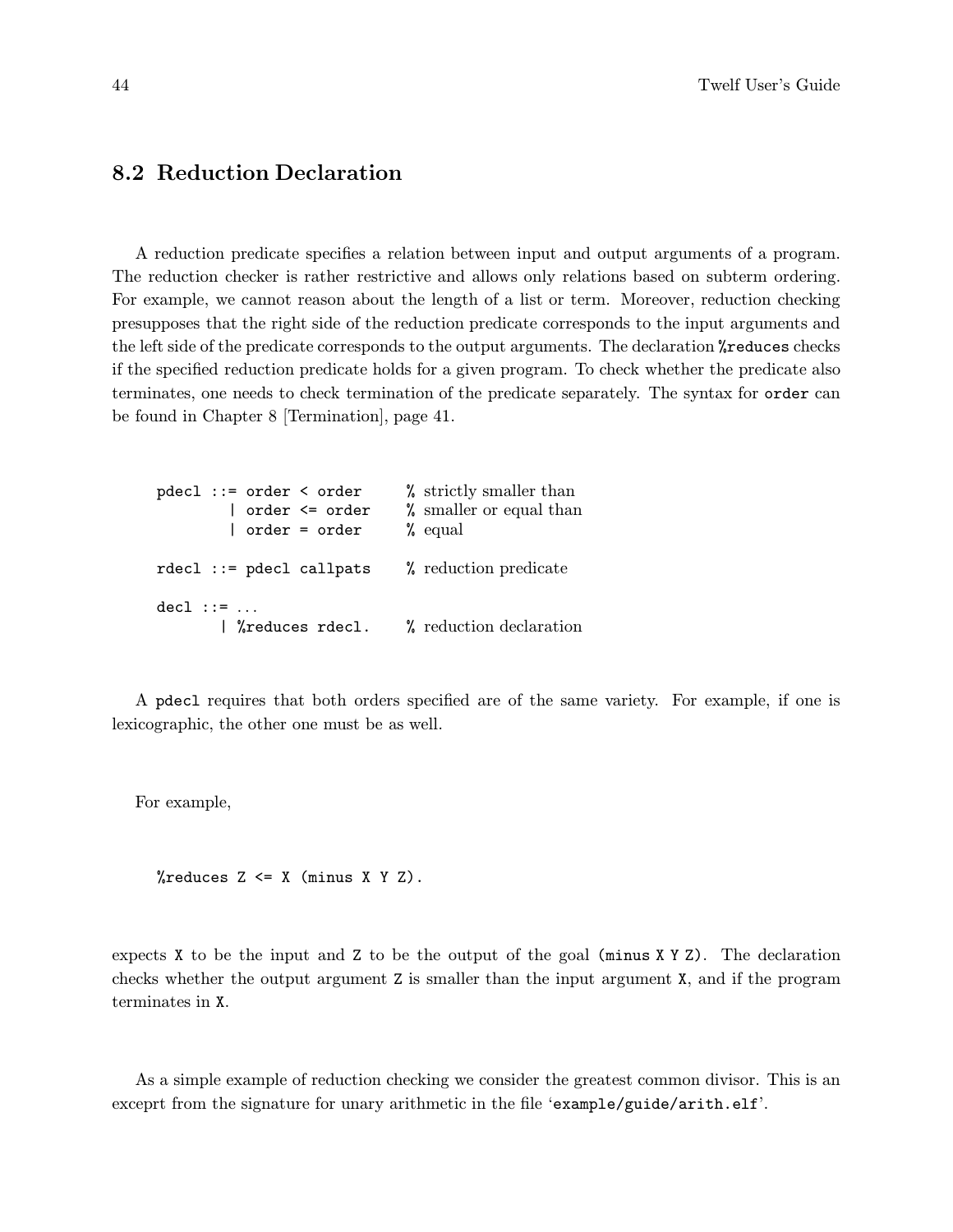```
gcd: nat \rightarrow nat \rightarrow nat \rightarrow type. \gamma % name gcd G.
% mode gcd +X +Y -Z.
gcd_z1: gcd z Y Y.
gcd_z2: gcd X z X.
gcd_s1: gcd(s X) (s Y) Z
  <- less (s X) (s Y) true
  \le - rminus (s Y) (s X) Y'
  \leq gcd (s X) Y' Z.
gcd_s1: gcd(s X) (s Y) Z
  <- less (s X)(s Y) false
  \leftarrow rminus (s X) (s Y) X'
  \leq gcd X' (s Y) Z.
rminus: nat -> nat -> nat -> type. %name rminus M.
% mode rminus +X +Y -Z.
rmin : rminus (s X) (s Y) Z
 <- sub X Y Z.
%reduces Z < X (rminus X Y Z).
%terminates [X Y] (gcd X Y _).
```
In order to verify that the definition of gcd terminates, we need to show that the arguments in the recursive call are decreasing, i.e. we need to show  $Y' \leq (s \ Y)$  and  $X' \leq (s \ X)$ . To check that these properties hold, we need the fact that the output argument Y' of rminus (s Y) (s X) Y' is always smaller than the input argument (s Y) (i.e. rminus (s Y) (s X) Y' always satisfies the reduction predicate  $Y'$  < (s Y)). We verify that rminus (s Y) (s X)  $Y'$  always reduces its output argument by checking the declaration  $\lambda$ reduces  $Z \leq X$  (rminus  $X \leq Y$ ). While checking termination of gcd we use this information and prove  $Y' < (s Y)$  (termination condition of gcd) under the assumption  $Y'$  < (s Y) (reduction predicate of rminus).

### 8.3 Subterm Ordering

On first-order terms, that is, terms not containing lambda-abstraction, the subterm ordering is familiar:  $M \le N$  if M is a strict subterm of N, that is, M is a subterm N and M is different from  $N$ .

On higher-order terms, the relation is slightly more complicated because we must allow the substitution of parameters for bound variables without destroying the subterm relation. Consider, for example, the case of the typing rule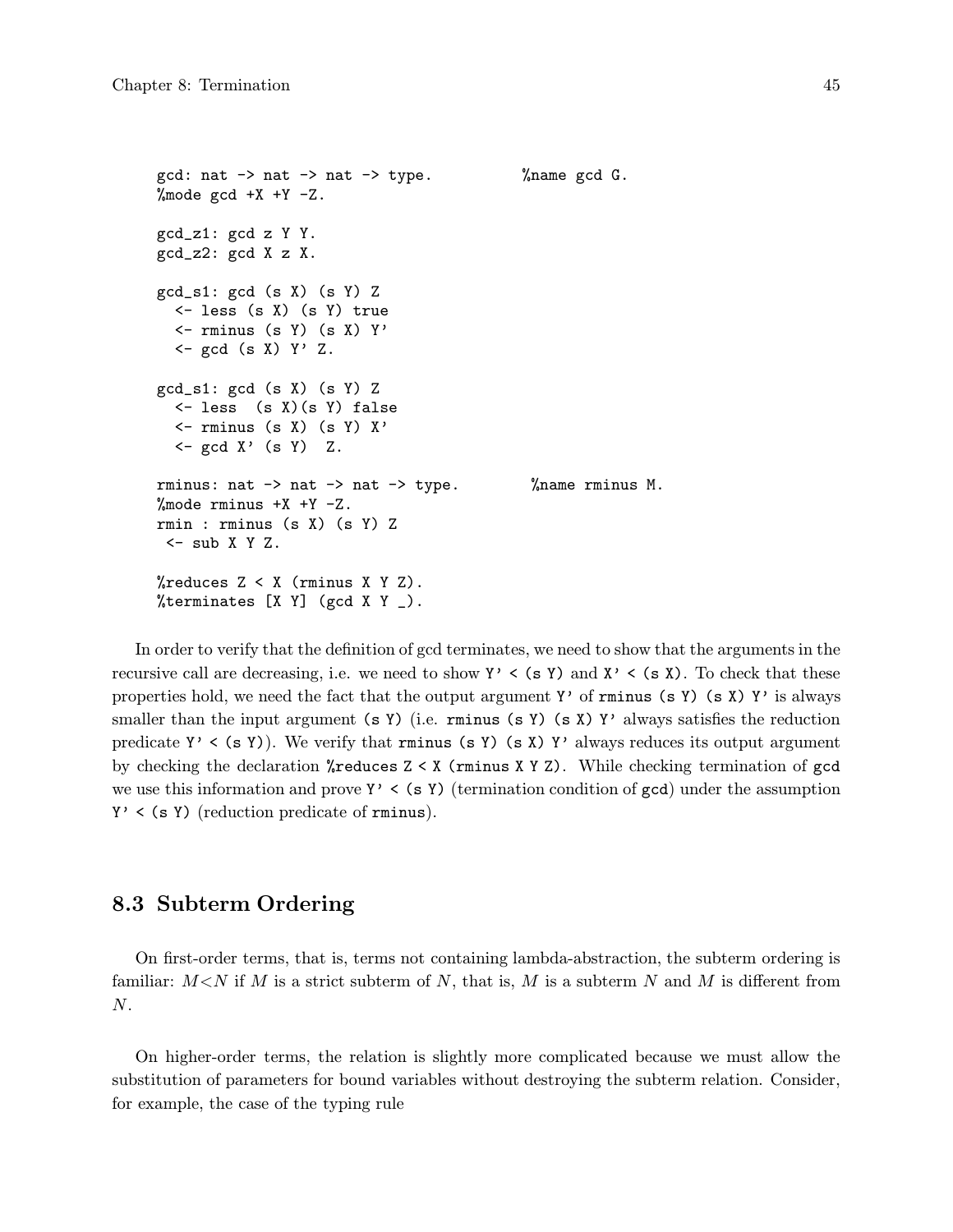```
of : \exp -> \text{tp} -> \text{type}. \% name of P.
\text{\%mode of +E *T.}tp\_lam : of (lam E) (arrow T1 T2) % | - lam x. E : T1 \Rightarrow T2\langle \cdot | {\{x:exp\}} \rangle % if x:T1 |- E : T2.
                  of x T1 \rightarrow of (E \times) T2).
```
from the signature for type inference (see Section 5.6 [Sample Program], page 24) in the file 'example/guide/lam.elf'. We must recognize that

```
(E x) < (lam E)
```
according to the subterm ordering. This is because E stands for a term  $[y:exp]$  E' and so E x has the same structure as E' except that y (a bound variable) has been replaced by x (a parameter). This kind of pattern arises frequently in Twelf programs.

On the other hand, the restriction to parameter arguments of functions is critical. For example, the lax rule

tp\_applam : of (app (lam E1) E2) T2 <- of (E1 E2) T2.

which applies E1 to E2 which is not a parameter, is indeed not terminating. This can be seen from the query

?- of (app (lam [x:exp] app x x) (lam [y:exp] app y y)) T.

The restriction of the arguments to parameters can be lifted when the type of the argument is not mutually recursive with the result type of the function. For example, the signature for natural deduction (see Section 3.6 [Sample Signature], page 11, contains no constructor which allows propositions to occur inside individual terms. Therefore

 $(A T) < (for all A)$ 

where  $A : i \rightarrow o$  and  $T : i$  is an arbitrary term (not just a parameter). Intuitively, this is correct because the number of quantifiers and logical connectives is smaller on the left, since T cannot contain such quantifiers or connectives.

This kind of precise analysis is important, for example, in the proof of cut elimination or the termination of polymorphic type reconstruction.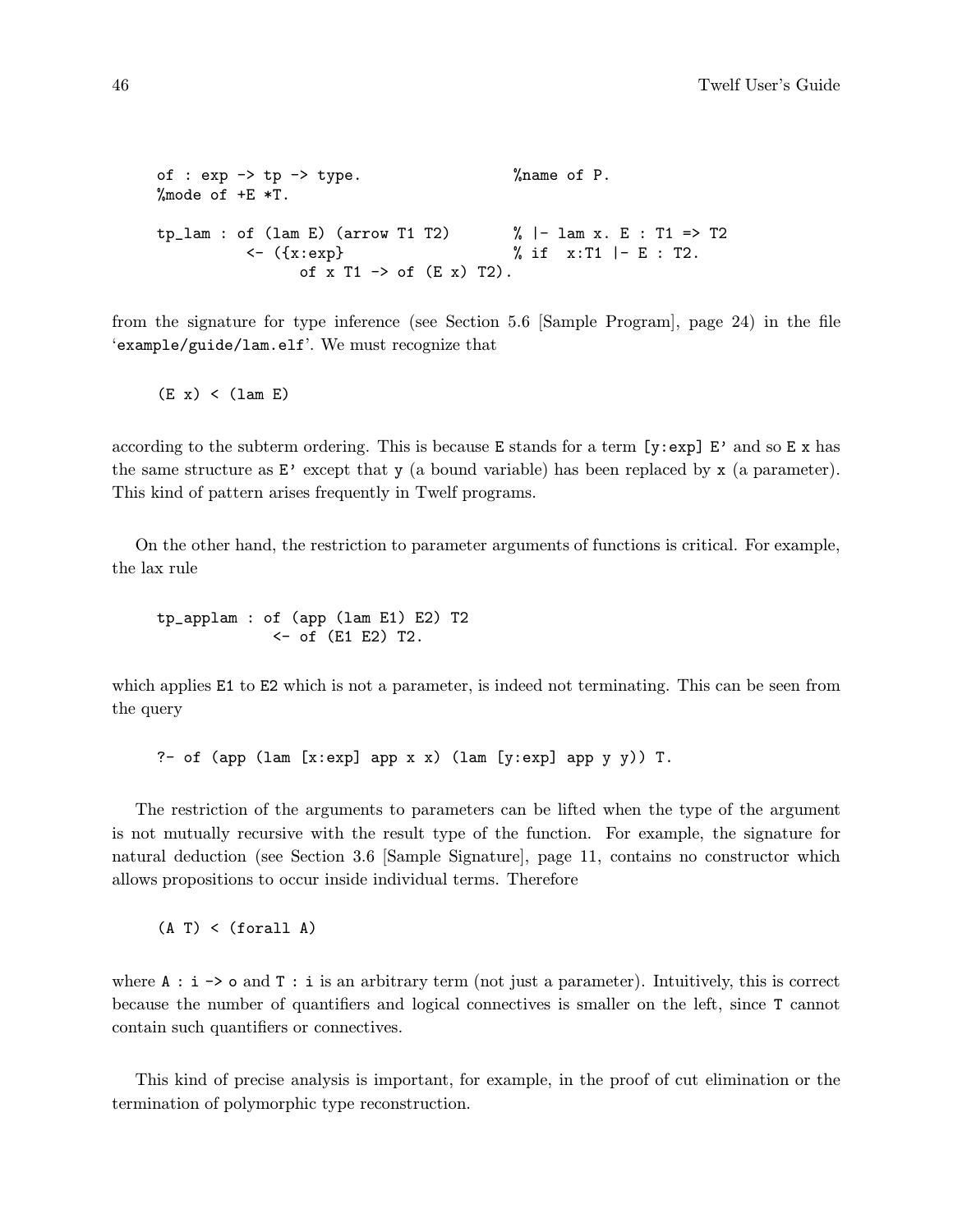## 8.4 Lexicographic Orders

Lexicographic orders are specified as

{O1 ... On}

Using  $vi$  and  $wi$  for corresponding argument structures whose order is already defined, we compare them lexicographically as follows:

 $\{v1 \ldots vn\} < \{w1 \ldots wn\}$ , if  $v1 \lt w1$ , or  $v1 = w1$  and  $v2 \lt w2$ , or ...  $v1 = w1, v2 = w2, \ldots$ , and  $vn \ltimes wn$ .

A lexicographic order is needed, for example, to show termination of Ackermann's function, defined in 'examples/arith/arith.elf' with the termination declaration in 'examples/arith/arith.thm'.

## 8.5 Simultaneous Orders

Simultaneous orders require that one of its elements decreases while all others remain the same. This is strictly weaker than a lexicographic ordering built from the same components. Technically speaking it is therefore is redundant for termination checking, since the corresponding lexicographic ordering could be used instead. However, for inductive theorem proving it is quite useful, since the search space for simultaneous induction is much smaller than for lexicographic induction.

Simultaneous orders are specified as

 $[O1 \ldots On]$ 

Using  $vi$  and  $wi$  for corresponding argument structures whose order is already defined, we compare them simultaneously as follows:

 $[v1 \dots vn] < [w1 \dots wn]$ , if  $v1 \le w1, v2 \le w2, \ldots$ , and  $vn \le wn$ , or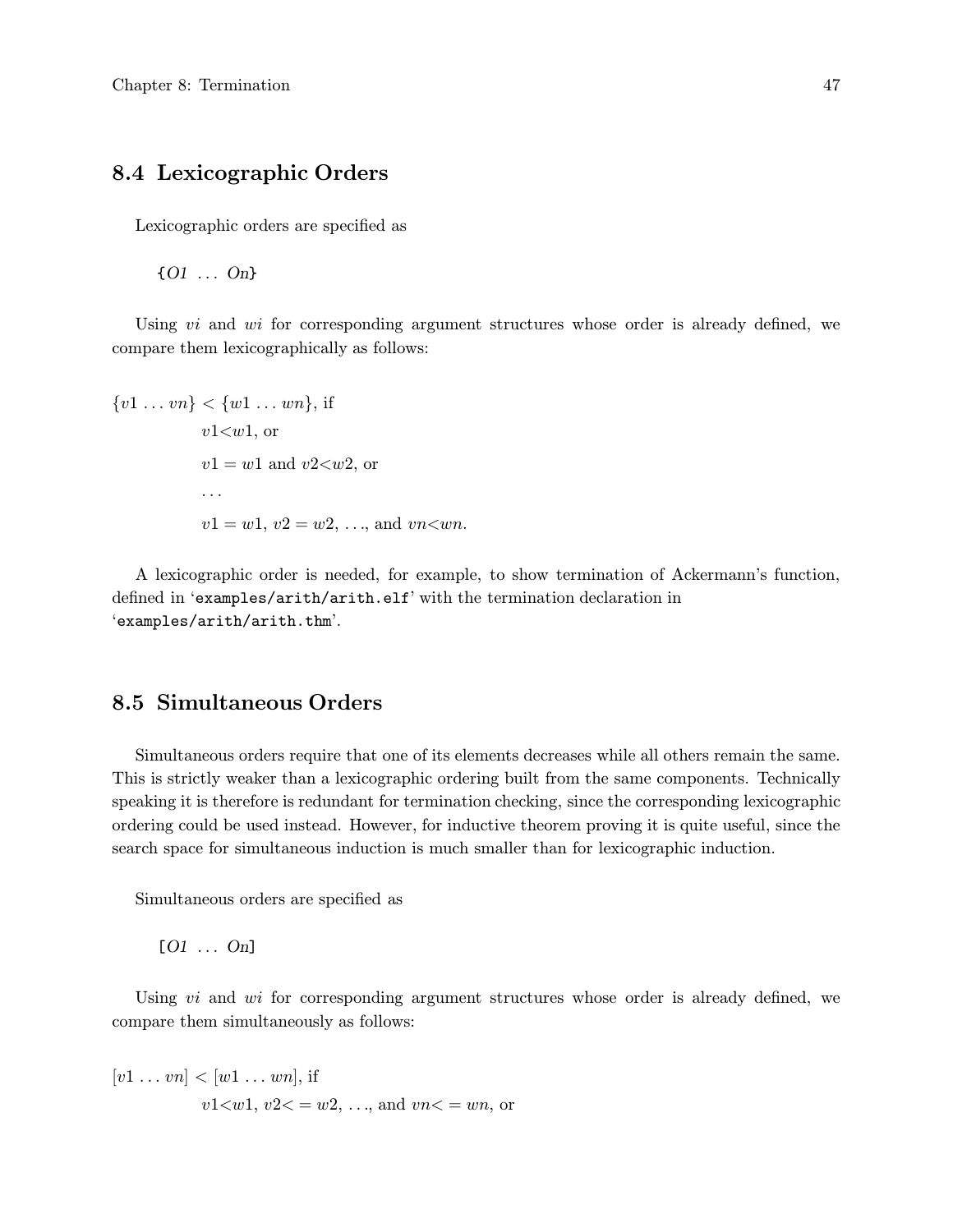$v1 \leq w1, v2 \leq w2, \ldots$ , and  $vn \leq wn$ , or ...  $v1 \leq w1, v2 \leq w2, \ldots$ , and  $vn \leq wn$ .

A combination of simultaneous and lexicographic order is used, for example, in the admissibility of cut found in 'examples/cut-elim/int.thm', where either the cut formula A gets smaller, or if A stays the same, either the derivation of the left or right premise get smaller while the other stays the same.

## 8.6 Mutual Recursion

Mutually recursive predicates present a challenge to termination checking, since decreasing arguments might appear in different positions. Moreover, mutually recursive predicates a and a' might be prioritized so that when a calls a' all termination arguments remain the same, but when a' calls a the arguments are smaller according to the termination order.

To handle the association of related argument in mutually recursive predicates, so-called mutual arguments can be specified in a termination order. They are given as

(X1 ... Xn)

The priority between predicates is indicated by the order of the call patterns. If we analyze call patterns

(a1 args1) (a2 args2) ... (an argsn)

then ai may call a j for  $i < j$  with equal termination arguments, but calls of ai from a j must decrease the termination order.

Mutual arguments are used, for example, in the proofs of soundness (file 'examples/lp-horn/uni-sound.thm') and completeness (file 'examples/lp-horn/uni-complete.thm') of uniform derivations for Horn logic.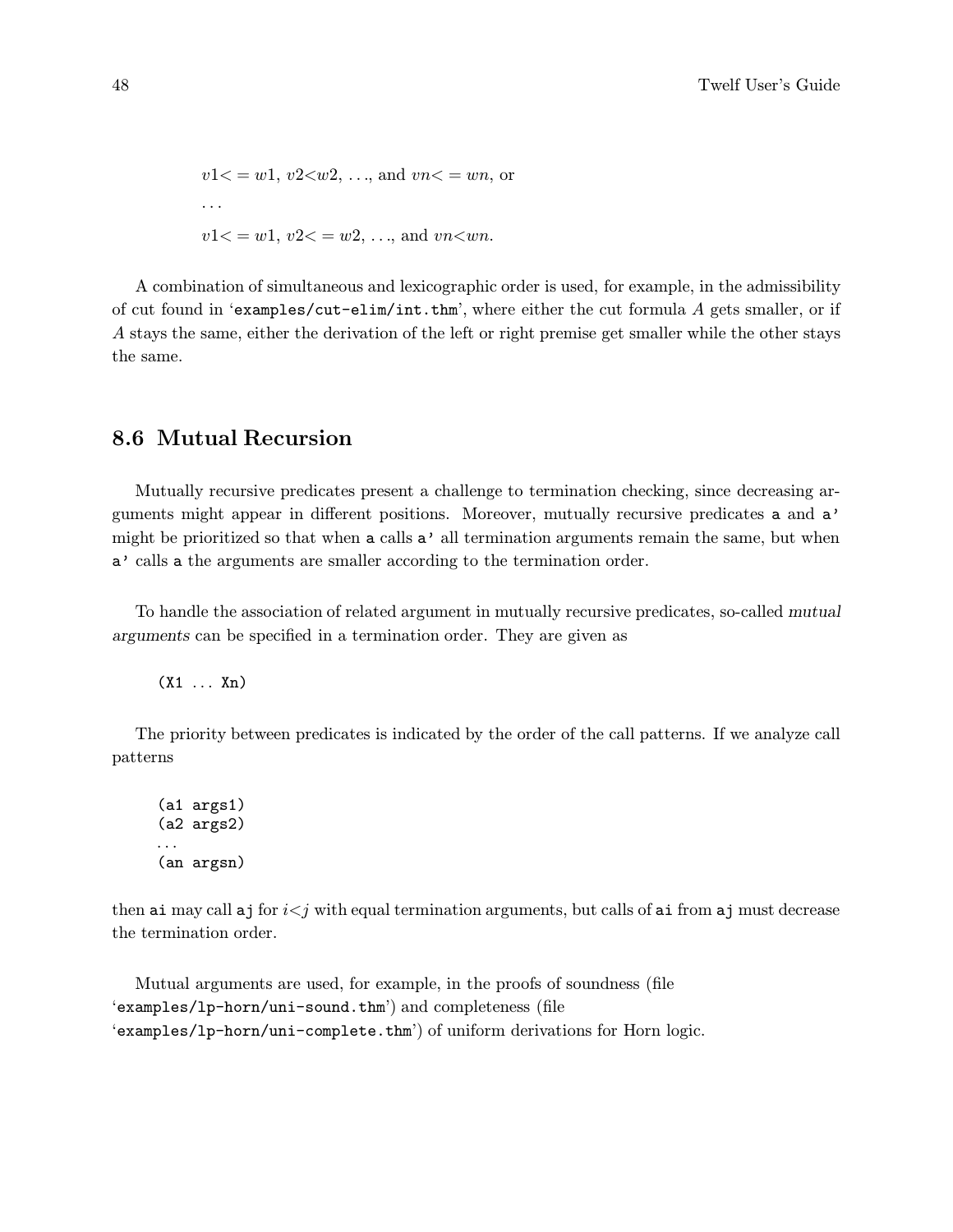# 9 Theorem Prover

Disclaimer: The theorem proving component of Twelf is in an even more experimental stage and currently under active development.

Nonetheless, it can prove a number of interesting examples automatically which illustrate our approach the meta-theorem proving which is described in Schuermann and Pfenning 1998, CADE. These examples include type preservation for Mini-ML, one direction of compiler correctness for different abstract machines, soundness and completeness for logic programming interpreters, and the deduction theorem for Hilbert's formulation of propositional logic. These and other examples can be found in the example directories of the Twelf distribution (see Chapter 14 [Examples], page 83).

A theorem in Twelf is, properly speaking, a meta-theorem: it expresses a property of objects constructed over a fixed LF signature. Theorems are stated in the meta-logic M2 whose quantifiers range over LF objects. In the simplest case, we may just be asserting the existence of an LF object of a given type. This only requires direct search for a proof term, using methods inspired by logic programming. More generally, we may claim and prove forall/exists statements which allow us to express meta-theorems which require structural induction, such as type preservation under evaluation in a simple functional language (see Section 5.6 [Sample Program], page 24).

### 9.1 Theorem Declaration

The theorem proving component of Twelf is in an experimental stage and currently under active development. This documentation describes the present intermediate state.

There are three forms of declarations related to the proving of theorems and meta-theorems. The first, %theorem, states a theorem as a meta-formula (mform) in the meta-logic M2 defined below. The second, %prove, gives a resource bound, a theorem, and an induction ordering and asks Twelf to search for a proof. After a %prove declaration succeeds, the theorem will be made available as a lemma to subsequent proofs. In order to avoid that, Twelf offers the form %establish which is like *\**prove, but the established theorem will never be used in subsequent proofs.

Note that a well-typed %theorem declaration always succeeds, while the %prove and %establish declarations only succeed if Twelf can find a proof.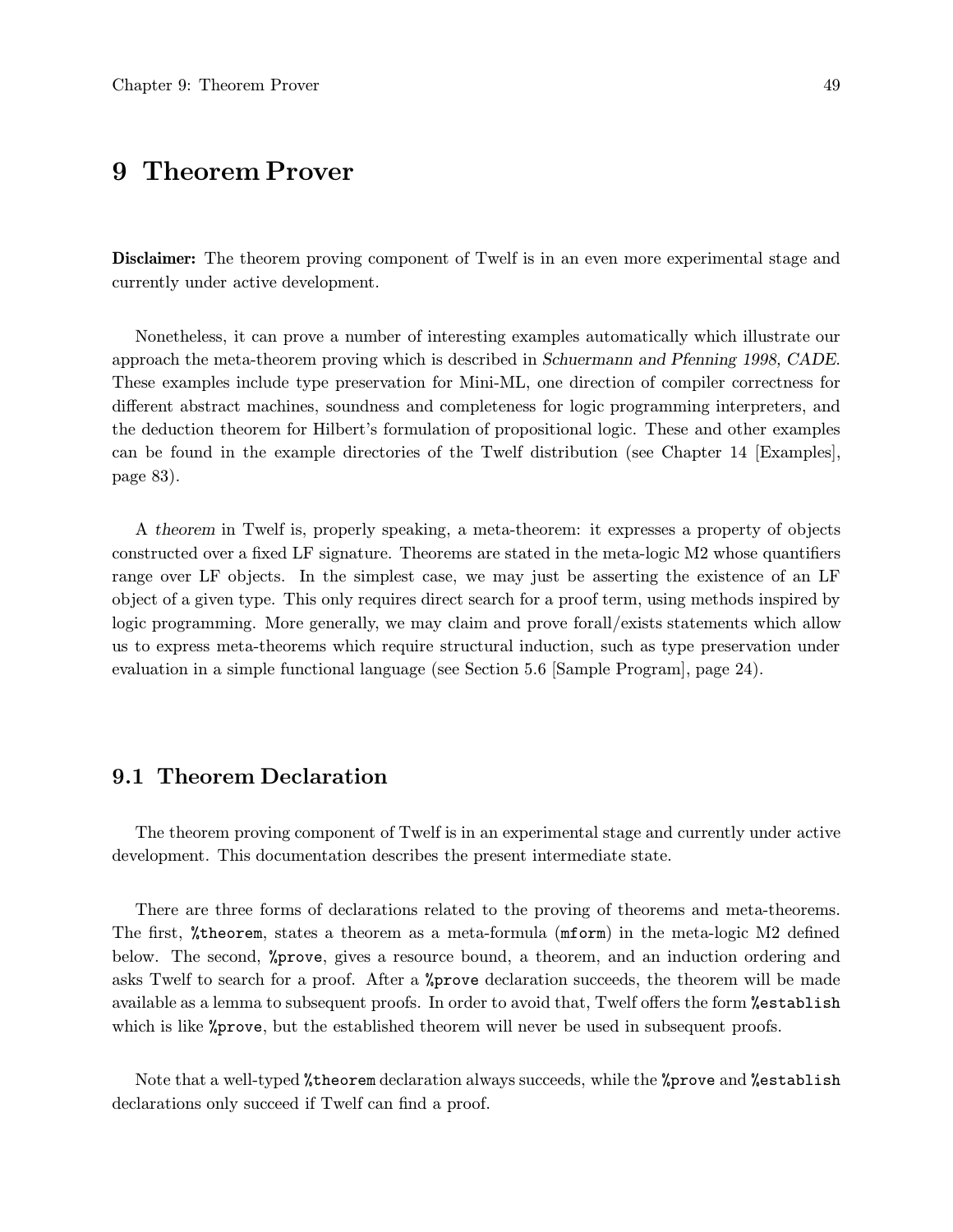```
dec ::= {id:term} \% x:A\left| \right| {id} \% xdecs :: = dec| dec decs
ctx ::= some decs pi decs
      | some decs pi decs | ctx
mform ::= forallG ctx mform % regular contexts
        | forall* decs mform % implicit universal
        | forall decs mform % universal
        | exists decs mform % existential
        | true % truth
thdecl ::= id : mform % theorem name a, spec
pdecl ::= nat order callpats % bound, induction order, theorems
del :: = ...| %theorem thdecl. % theorem declaration
       | %prove pdecl. % prove declaration
       | %establish pdecl. % prove declaration, do not use as lemma later
       | %assert callpats. % assert theorem (requires Twelf.unsafe)
```
The prover only accepts quantifier alternations of the form forall  $\star$  decs forall decs exists decs true. Note that the implicit quantifiers (which will be suppressed when printing the proof terms) must all be collected in front, but after the specification of the regular contexts.

The syntax and meaning of order and callpats are explained in Chapter 8 [Termination], page 41, since they are also critical notions in the simpler termination checker.

## 9.2 Sample Theorems

As a first example, we use the theorem prover to establish a simple theorem in first-order logic (namely that A implies A for any proposition A), using the signature for natural deduction (see Section 3.6 [Sample Signature], page 11).

```
%theorem
trivI : exists {D:{A:o} nd (A imp A)}
        true.
%prove 2 {} (trivI D).
```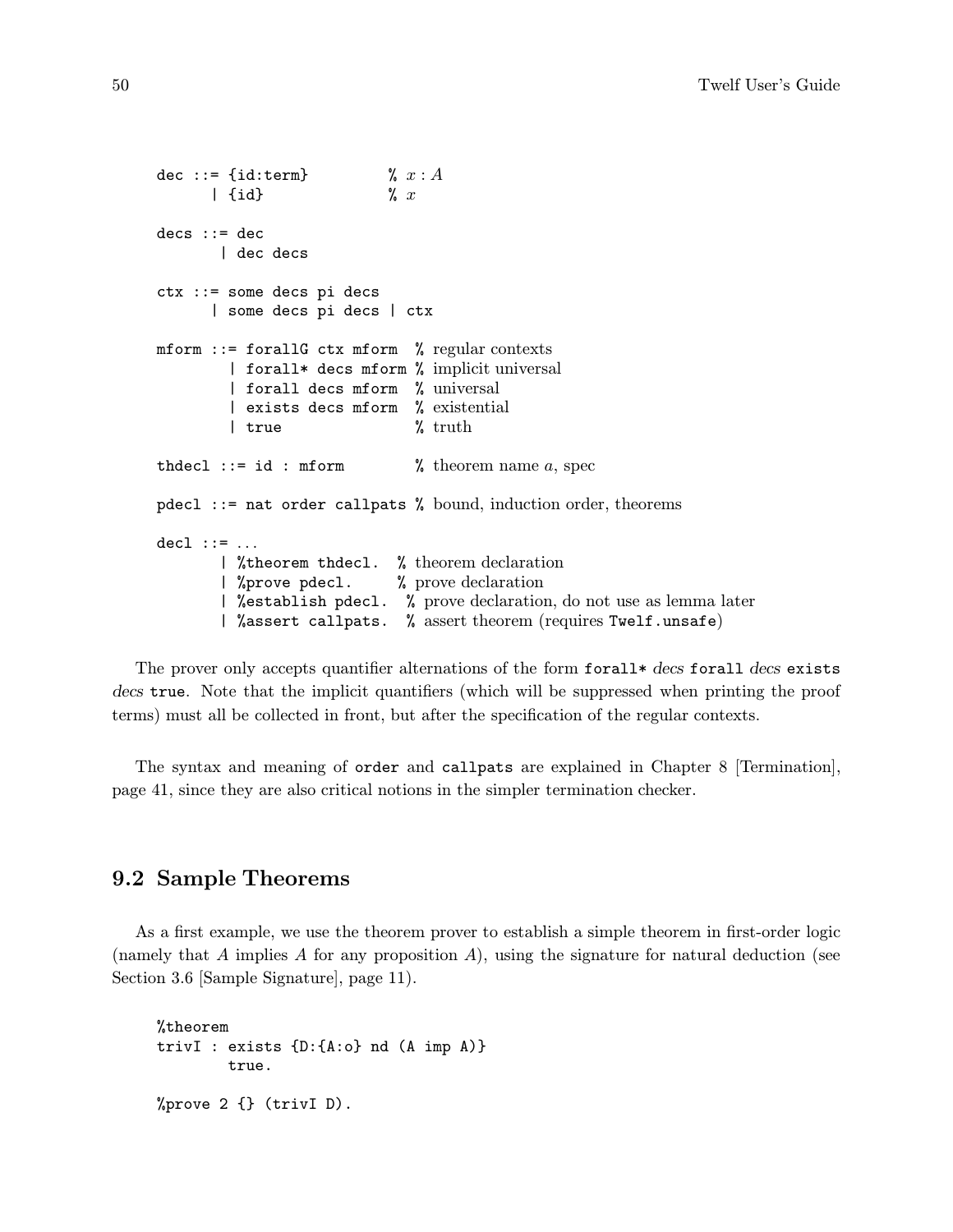The empty termination ordering {} instructs Twelf not to use induction to prove the theorem. The declarations above succeed, and with the default setting of 3 for Twelf.chatter we see

```
%theorem trivI : ({A:\circ} nd (A \text{ imp } A)) \rightarrow \text{type}.%prove 2 {} (trivI D).
%QED
%skolem trivI#2 : {A:o} nd (A imp A).
```
The line starting with %theorem shows the way the theorem will be realized as a logic program predicate. In earlier versions this was such a logic program was actually constructed; at present this feature has been disabled while the implementation has been improved to allow regular contexts.

The second example is the type preservation theorem for evaluation in the lambda-calculus. This is a continuation of the example in Section Section 5.6 [Sample Program], page 24 in the file 'examples/guide/lam.elf'. Type preservation states that if and expression E has type T and E evaluates to V, the V also has type T. This is expressed as the following %theorem declaration.

```
%theorem
tps : forall* {E:exp} {V:exp} {T:tp}
       forall {D:eval E V} {P:of E T}
       exists {Q:of V T}
       true.
```
The proof proceeds by structural induction on D, the evaluation from E to V. Therefore we can search for the proof with the following declaration (where the size bound of 5 on proof term size is somewhat arbitrary).

```
%prove 5 D (tps D P Q).
```
Twelf finds and displays the proof easily. The resulting program is installed in the global signature and can then be used to apply type preservation in subsequent proofs (see Section 9.5 [Proof Realizations], page 54).

The third example illustrates the use of regular contexts. We use the theorem prover to establish a simple theorem: If we have to different but structurally identical formulations of the lambdacalculus (exp, exp'), and a relation that shows how we can copy from one to the other, than this relation is total. In words, this theorem reads as: If E is an expression then there exists an expression  $E'$ , s.t.  $E'$  is a structurally identical copy to  $E$ .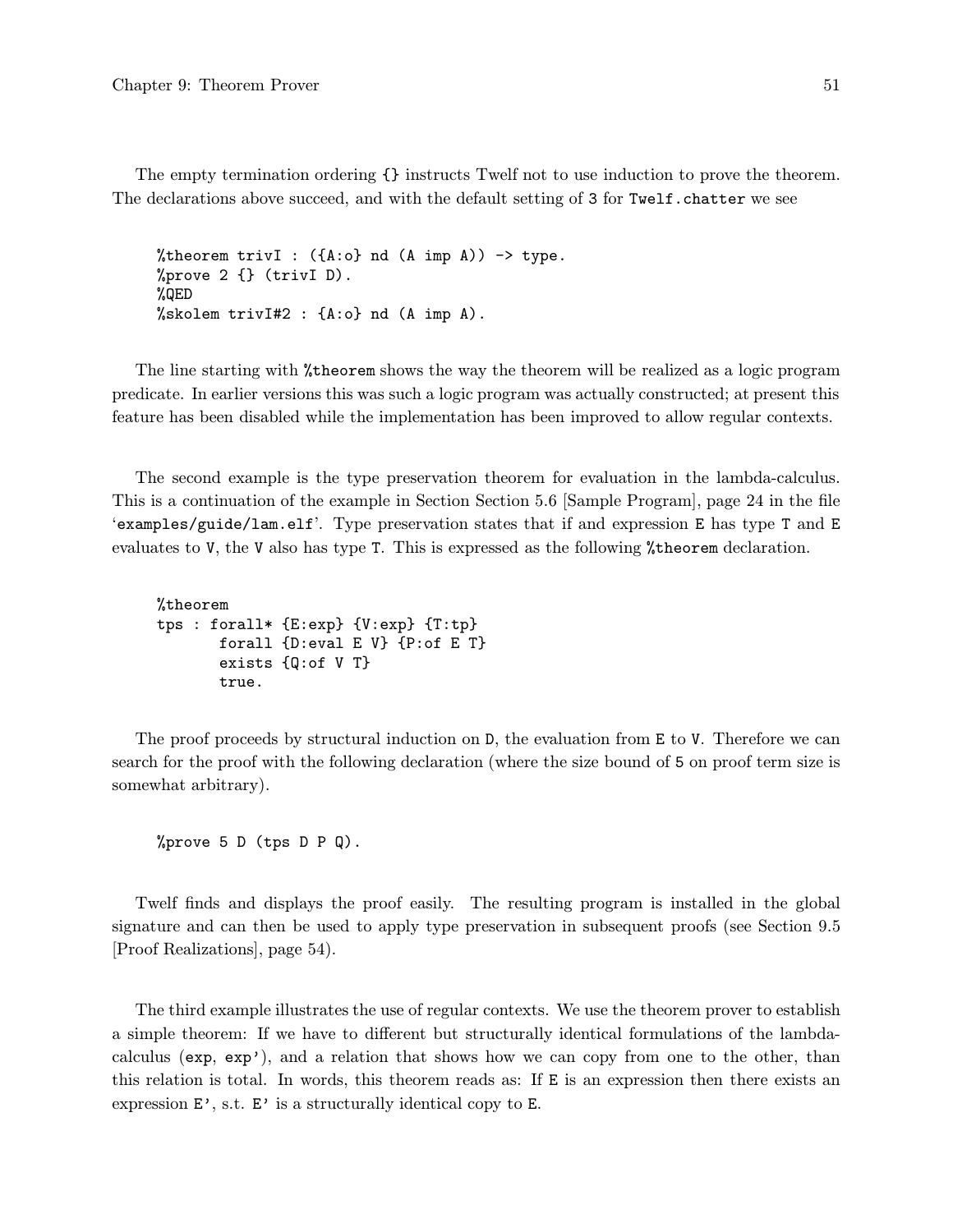```
exp : type.
app : exp \rightarrow exp \rightarrow exp.lam: (exp -> exp) \rightarrow exp.exp' : type.
app' : exp' -> exp' -> exp'.
lam' : (exp' \rightarrow exp') \rightarrow exp'.cp : exp \rightarrow exp' \rightarrow type.cp_app : cp (app D1 D2) (app' E1 E2)
          <- cp D1 E1
          <- cp D2 E2.
cp_llam : cp (lam ([x:exp] D x)) (lam' ([y:exp'] E y))
          \leftarrow ({x:exp} {y:exp'} cp x y -> cp (D x) (E y)).
%theorem cpt : forallG (pi {x:exp} {y:exp'} {u:cp x y})
                   forall {E:exp}
                  exists {E':exp'} {D:cp E E'}true.
%prove 5 \{E\} (cpt E _{-}).
```
It is easy to see, that the E and the E' cannot be assumed to be closed, because otherwise the induction hypothesis cannot be applied. In this situation, the induction hypothesis must be applied to an object under some additional assumptions, which are  $x:exp$ ,  $y:exp'$ ,  $u:cp x y$ , and which we call a context block. Clearly, one context block is not enough; in general E can occur in any context regularly built out of these blocks. The forallG allows an inductive definition of a regular context, abstractly describing the form of actual contexts. Each context block consists of a some part which declares additional variables which are instantiated with some well-typed object in a real instance of a context, and a pi part which describes the parameters.

The termination ordering {E} instructs Twelf to do induction over E to prove the theorem. The %prove command executes the proof search. In addition, if a proof has been found, the lemma is made accessible to the proof search evoked by subsequent theorems and lemmas, and which might slow it down accordingly. If a lemma is not used in subsequent proofs, the user can use %establish instead of %prove and it will not be made available.

For certain theorems, the theorem prover will not be able to find a proof, even that it should. This behavior could be caused by an incompleteness in the implementation (which still exist, but which should be removed in the next release of Twelf), or a enormously huge search space, which disallows the underlying LF theorem to construct a proof term. In these situations, one can still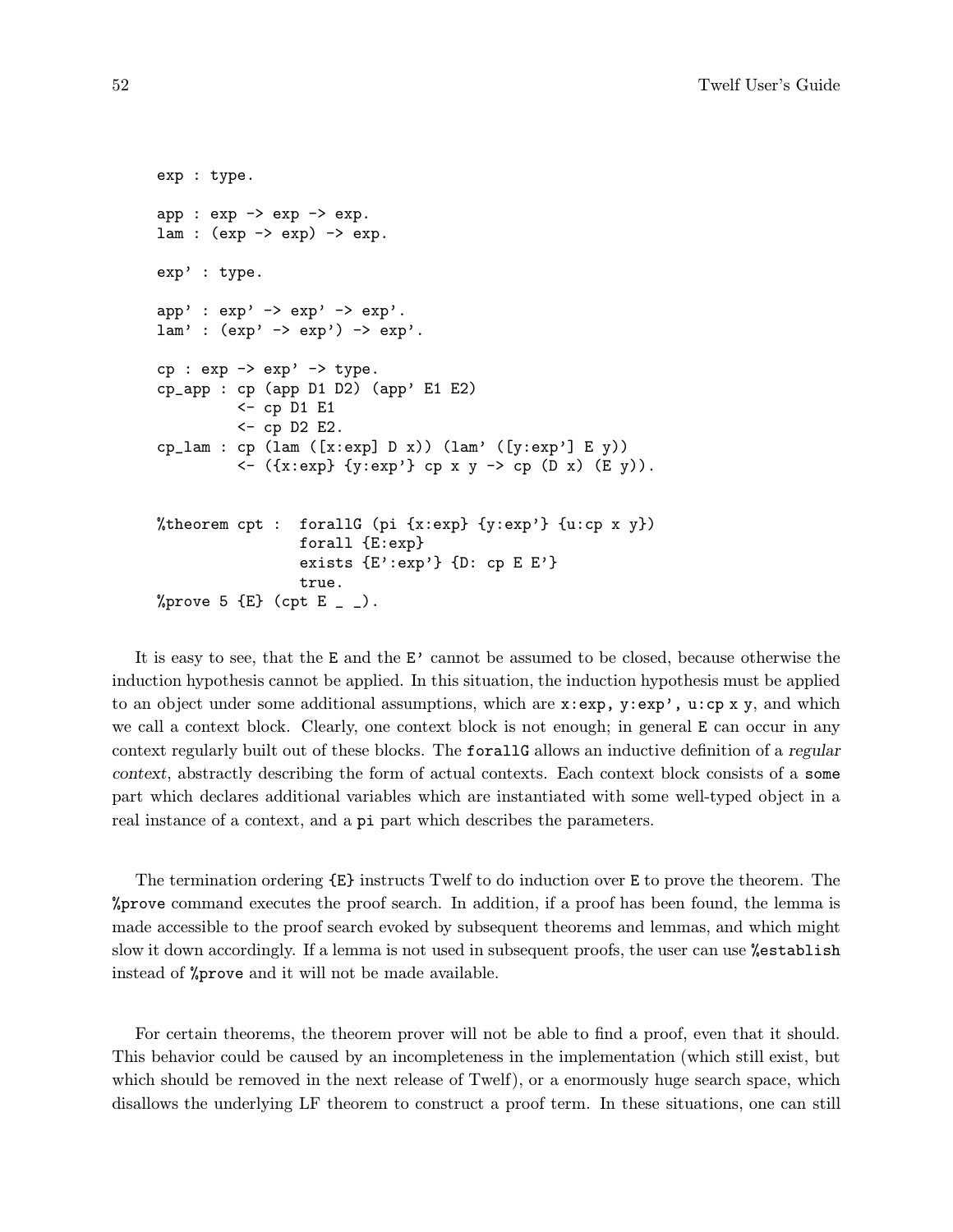try to prove subsequent theorem and lemmas by asserting the correctness of the lemma in question. This is done by the %assert command. For the theorem above, one could

```
%assert (cpt _{-} _{-} _{-}).
```
after the Twelf.unsafe mode has been activated.

## 9.3 Proof Steps

We expect the proof search component of Twelf to undergo major changes in the near future, so we only briefly review the current state.

Proving proceeds using three main kinds of steps:

- Filling Using iterative deepening, Twelf searches directly for objects to fill the existential quantifiers, given all the constants in the signature and the universally quantified variables in the theorem. The number of constructors in the answer substitution for each existential quantifier is bounded by the size which is given as part of the %prove declaration, thus guaranteeing termination (in principle).
- Recursion Based on the termination ordering, Twelf appeals to the induction hypothesis on smaller arguments. If there are several ways to use the induction hypothesis, Twelf non-deterministically picks one which has not yet been used. Since there may be infinitely many different ways to apply the induction hypothesis, the parameter Twelf.Prover.maxRecurse bounds the number of recursion steps in each case of the proof.
- Splitting Based on the types of the universally quantified variables, Twelf distinguishes all possible cases by considering all constructors in the signatures. It nevers splits a variable which appears as an index in an input argument, and if there are several possibilities it picks the one with fewest resulting cases. Splitting can go on indefinitely, so the paramater Twelf.Prover.maxSplit bounds the number of times a variable may be split.

### 9.4 Search Strategies

The basic proof steps of filling, recursion, and splitting are sequentialized in a simple strategy which never backtracks. First we attempt to fill all existential variables simultaneously. If that fails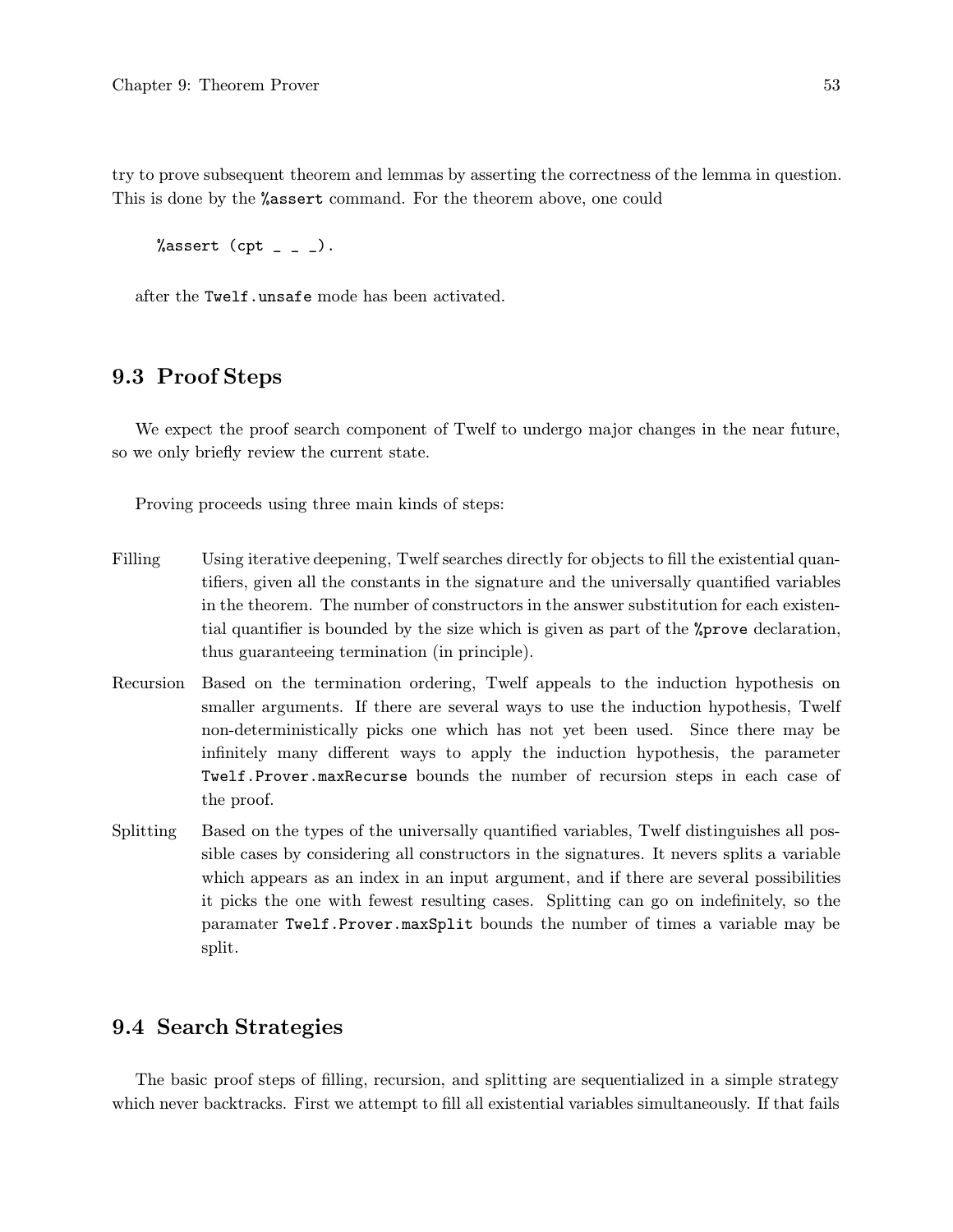we recurse by trying to find new ways to appeal to the induction hypothesis. If this is not possible, we pick a variable to distinguish cases and then prove each subgoal in turn. If none of the steps are possible we fail.

This behavior can be changed with the parameter Twelf.Prover.strategy which defaults to Twelf.Prover.FRS (which means Filling-Recursion-Splitting). When set to Twelf.Prover.RFS Twelf will first try recursion, then filling, followed by splitting. This is often faster, but fails in some cases where the default strategy succeeds.

## 9.5 Proof Realizations

Proofs of meta-theorems can be realized as logic programs. This is presently disabled. We still describe the possibility below in anticipation of future versions. On the other hand, theorems that have been proved will be skolemized and used in proof of subsequent theorems. However, they will not be used for search.

A logic program is a relational representation of the constructive proof and can be executed to generate witness terms for the existentials from given instances of the universal quantifiers. As an example, we consider once more type preservation (see Section 9.2 [Sample Theorems], page 50).

After the declarations,

```
%theorem
tps : forall* {E:exp} {V:exp} {T:tp}
       forall {D:eval E V} {P:of E T}
       exists {Q:of V T}
       true.
%prove 5 D (tps D P Q).
```
Twelf answers

```
/tps/tp_lam/ev_lam/:
   tps ev_lam (tp_lam ([x:exp] [P2:of x T1] P1 x P2))
      (tp_lam ([x:exp] [P3:of x T1] P1 x P3)).
/tps/tp_app/ev_app/tp_lam/:
   tps (ev_app D1 D2 D3) (tp_app P1 P2) P6
      <- tps D3 P2 (tp_lam ([x:exp] [P4:of x T2] P3 x P4))
      <- tps D2 P1 P5
      <- tps D1 (P3 E5 P5) P6.
```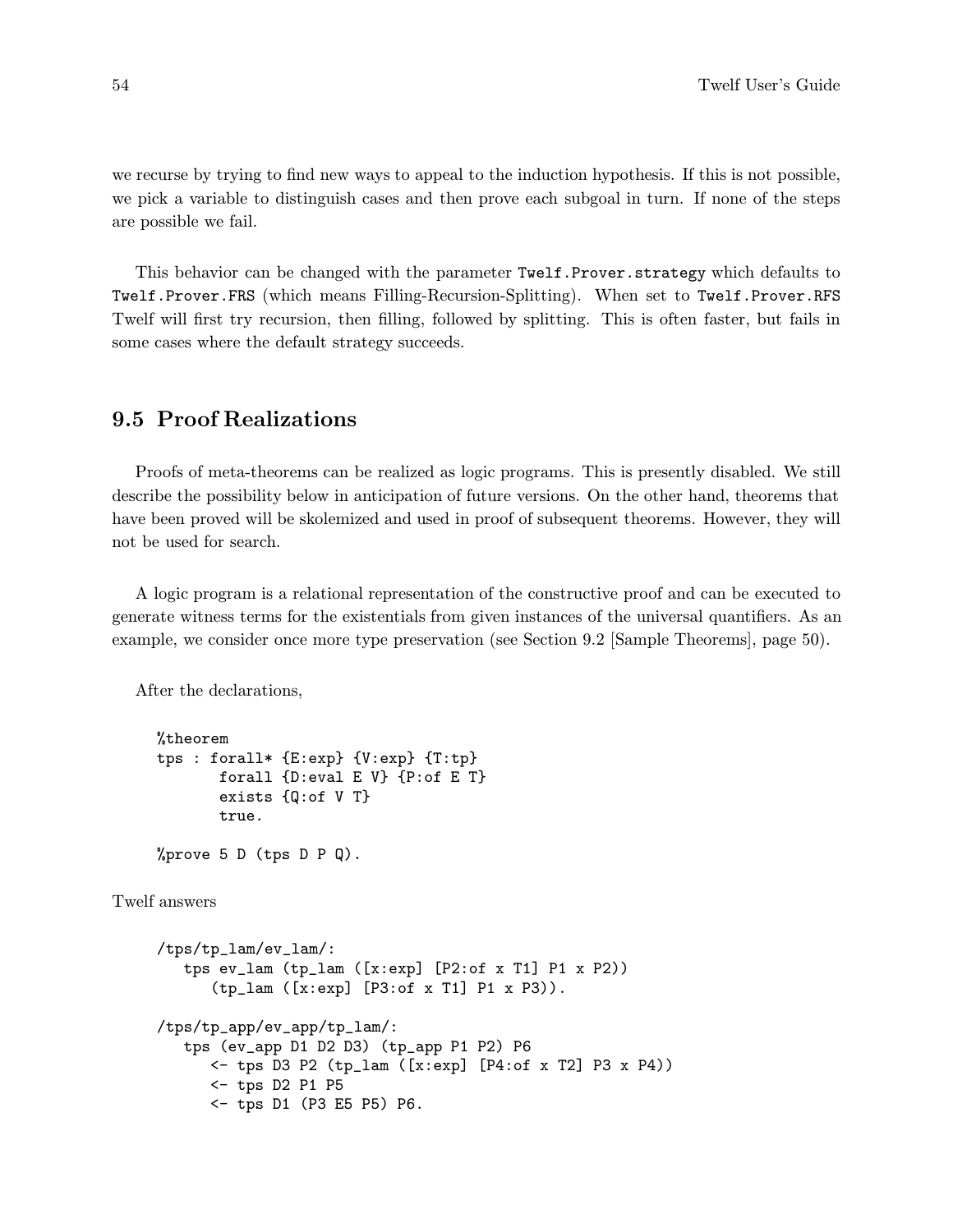which is the proof of type preservation expressed as a logic program with two clauses: one for evaluation of a lambda-abstraction, and one for application. Using the %solve declaration (see Section 5.2 [Solve Declaration], page 20) we can, for example, evaluate and type-check the identity applied to itself and then use type preservation to obtain a typing derivation for the resulting value.

 $e0 = (app (lam [x] x) (lam [y] y)).$ %solve p0 : of e0 T. %solve d0 : eval e0 V. %solve tps0 : tps d0 p0 Q.

Recall that %solve c : V executes the query V and defines the constant c to abbreviate the resulting proof term.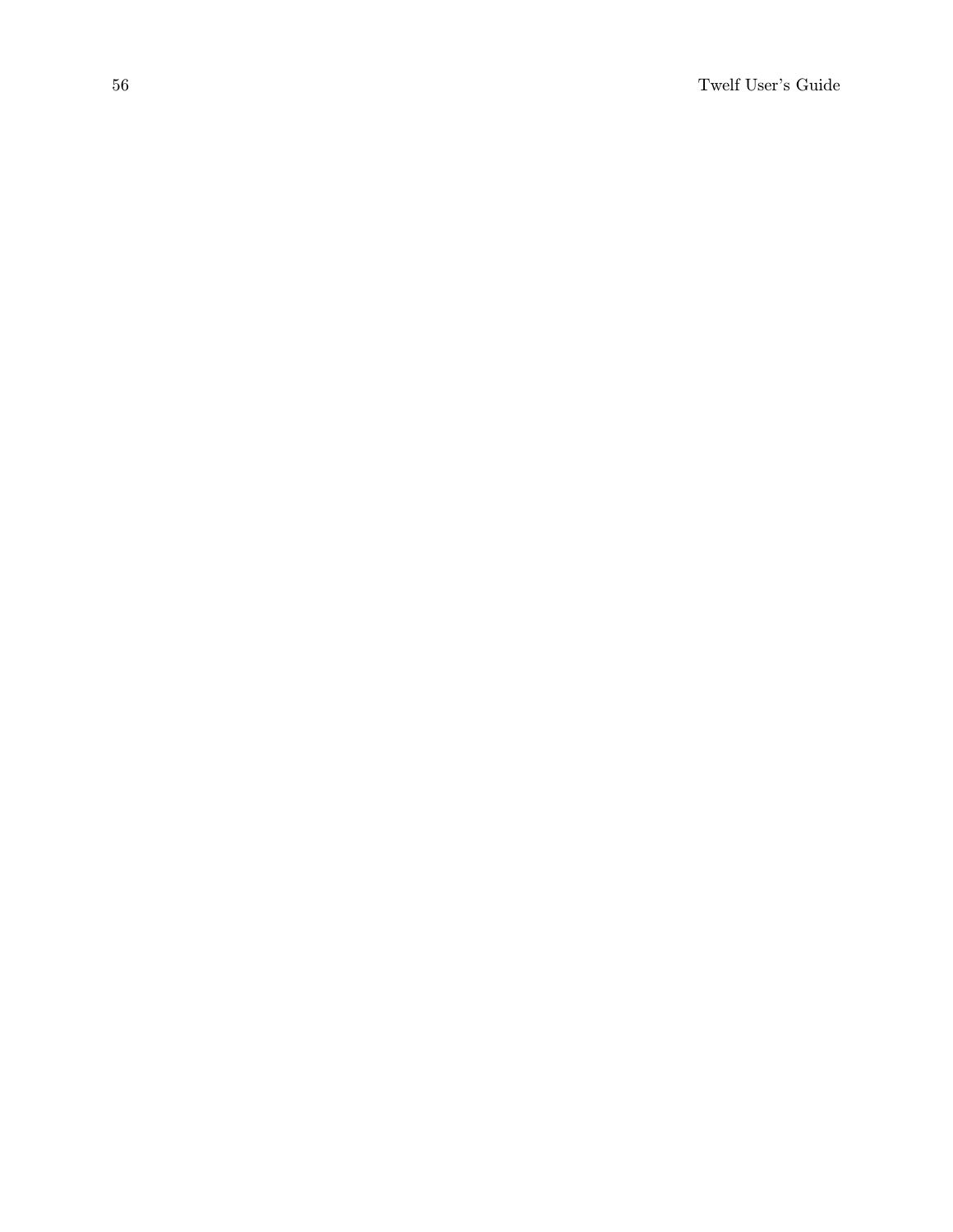# 10 ML Interface

The Twelf implementation defines a number of ML functions embedded in structures which can be called to load files, execute queries, and set environment parameters such as the verbosity level of the interaction. These functions and parameters are available in the Twelf structure. If you open the Twelf structure with

open Twelf

after compiling and loading Twelf, you do not have to type the 'Twelf.' to the functions shown below.

Previous implementations of Elf offered a stand-alone command interpreter but this has not yet been ported. To exit Twelf and ML call Twelf.OS.exit ();.

### 10.1 Configurations

Groups of Twelf files are managed in configurations. A configuration is defined by a file, by convention called 'sources.cfg', which resides in the same directory as the Twelf source files. The configuration file must contain at most one Twelf source file per line, and the files must be listed in dependency order. A configuration config can then be defined from the file by the ML declaration

val  $config$  = Twelf.Config.read "sources.cfg";

By convention, the filenames end in the extensions

| $\lq$ .elf'   | for constant declarations and definitions or mixed files,          |
|---------------|--------------------------------------------------------------------|
| $\lq$ . quy'  | for files which contain query declarations,                        |
| $\cdot$ .thm' | for files which contain <i>*</i> theorem and * proof declarations. |

File names may not contain whitespace. They are interpreted relative to the current working directory of ML, but resolved into absolute path names when the configuration file is read. To change the current working directory call

Twelf.OS.getDir (); (\* get working directory \*) Twelf.OS.chDir "directory"; (\* change working directory \*)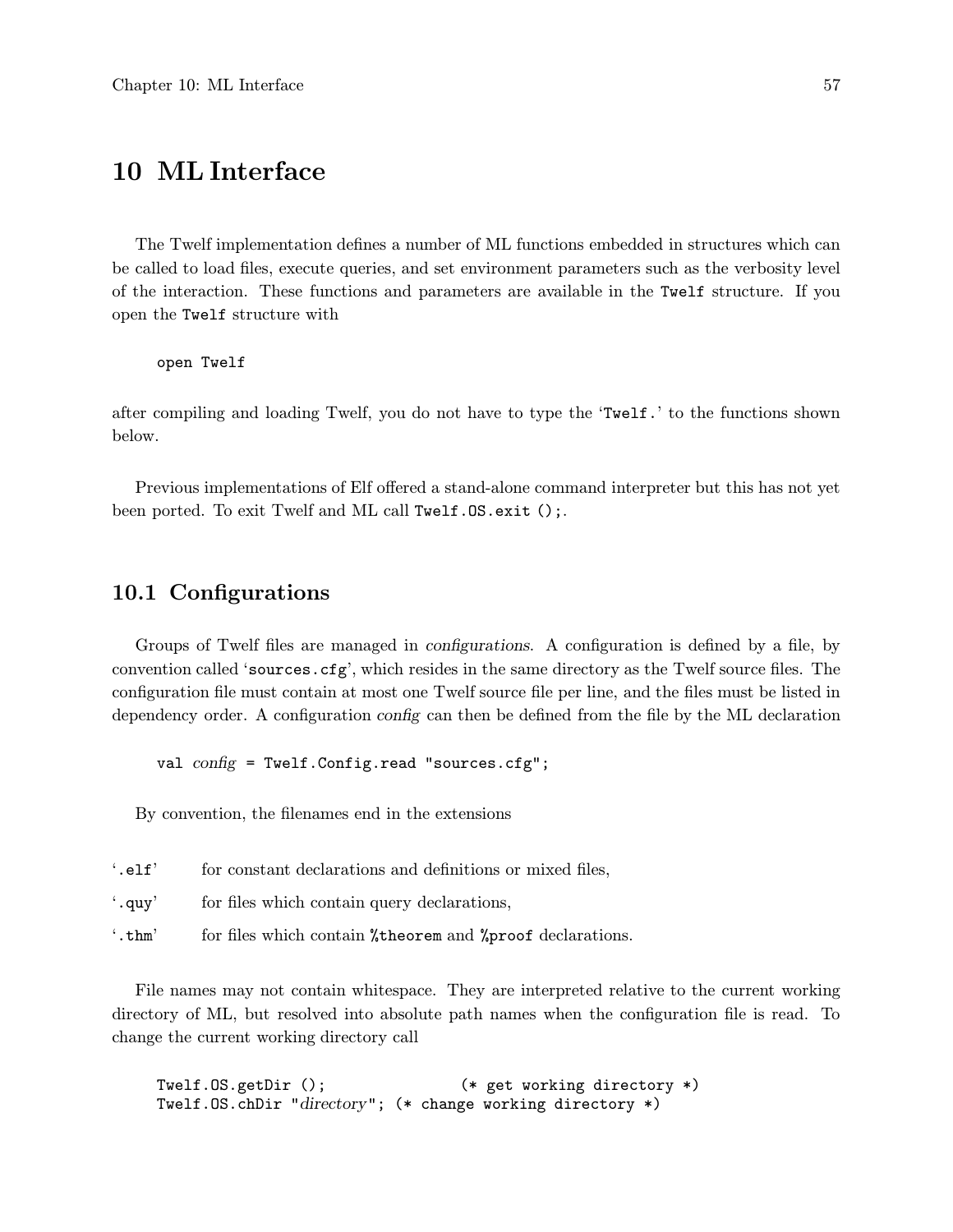As an example, we show how the Mini-ML configuration is defined and loaded, assuming your current working directory is the root directory of Twelf.

Twelf.make "examples/mini-ml/sources.cfg";

The call to Twelf.make returns either Twelf.OK or Twelf.ABORT. It reads each file in turn, starting from an empty signature, printing the results of type reconstruction and search based on the value of the Twelf.chatter variable (see Section 10.3 [Environment Parameters], page 59). If another configuration or file has previously been read, all the declarations will first be deleted so that Twelf.make always starts from the same state.

Loading a configuration will stop at the first error encountered, issue an appropriate message and return Twelf.ABORT. If there is an unexpected internal error (which indicates a bug in the Twelf implementation), it raises an uncaught exception instead and returns to the ML top-level.

To explore the behavior of programs interactively, you may call the Twelf top-level with

Twelf.top ();

which is explained in Section 5.3 [Interactive Queries], page 20.

## 10.2 Loading Files

Twelf also allows direct management of the signature by loading individual files. This is generally not recommended because successive declarations simply accumulate in the global signature which may lead to unexpected behavior. The relevant function calls are

Twelf.reset (); Twelf.loadFile "file";

where Twelf.reset () resets the current global signature to be empty and Twelf.readFile "file" loads the given file whose name is interpreted relative to the current working directory.

Caution: Reading a file twice will not replace the declarations of the first pass by the second, but simply add them to the current signature. If names are reused, old declarations will be shadowed, but they are still in the global signature and might be used in the search for a solution to a query or in theorem proving, leading to unexpected behavior. When in doubt, use configurations (see Section 10.1 [Configurations], page 57) or call Twelf.reset ().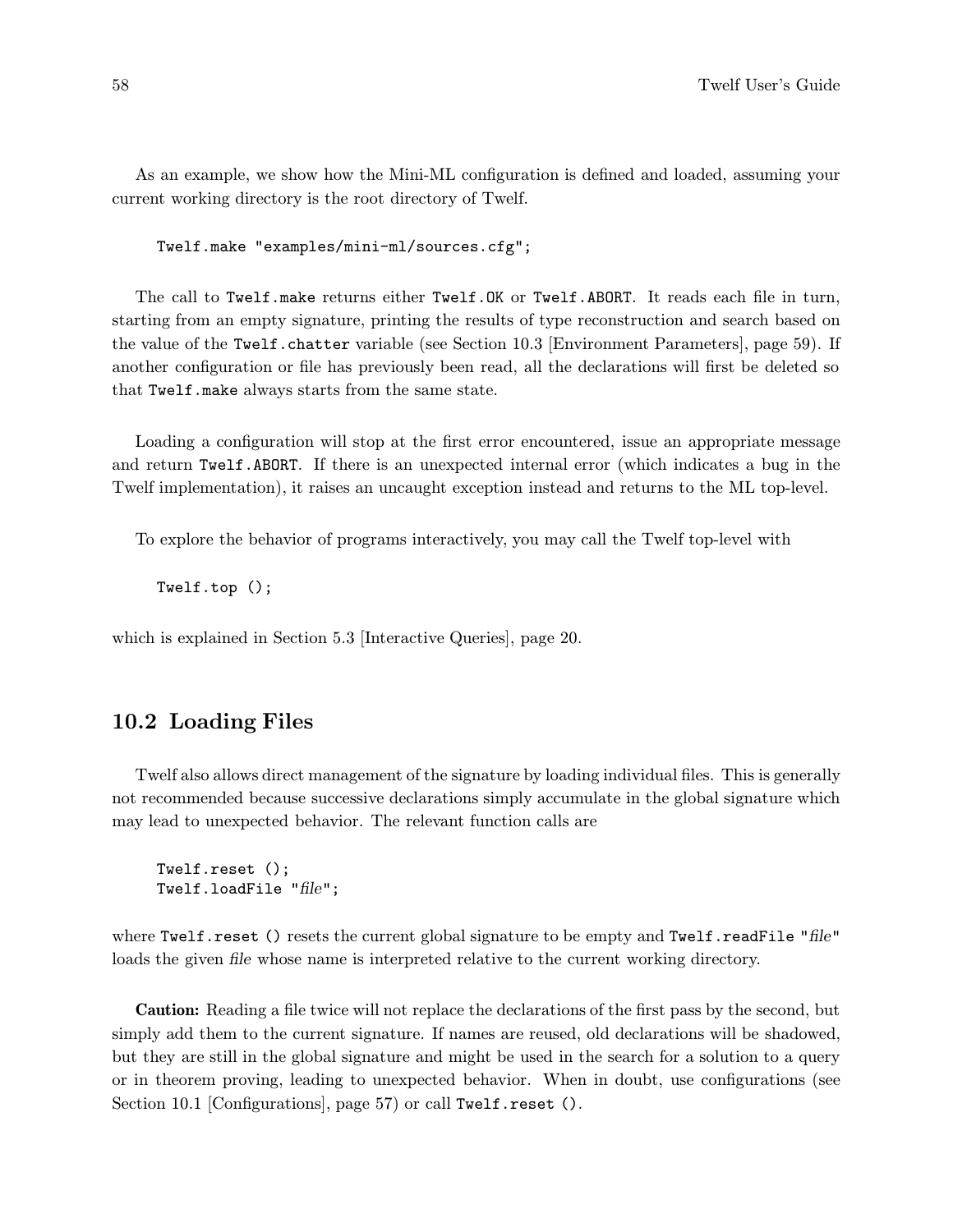## 10.3 Environment Parameters

Various flags and parameters can be used to modify the behavior of Twelf and the messages it issues. They are given below with the assignment of the default value.

#### Twelf.chatter := 3;

Controls the detail of the information which is printed when signatures are read.

| $\Omega$      | Nothing.                                     |
|---------------|----------------------------------------------|
| $\mathbf 1$   | Just file names.                             |
| $\mathcal{D}$ | File names and number of query solutions.    |
| 3             | Each declarations after type reconstruction. |
| 4             | Debug information.                           |
| .5            | More debug information.                      |

### Twelf.doubleCheck := false;

If true, each declaration is checked again for type correctness after type reconstruction. This is expensive and useful only for your peace of mind, since type checking is significantly simpler than type reconstruction.

### Twelf.unsafe := false;

If true it will allow the %assert declaration to assert theorems without proof.

### Twelf.Print.implicit := false;

If true, implicit arguments (normally elided) are printed. Sometimes this is useful to track particularly baffling errors.

### Twelf.Print.depth := NONE;

If SOME(d) then terms deeper than level d are printed as  $\mathscr{W}'$ .

### Twelf.Print.length := NONE;

If SOME(1) then argument lists longer than 1 are truncated with  $\ldots$ .

#### Twelf.Print.indent := 3;

Controls the amount of indentation for printing nested terms.

#### Twelf.Print.width := 80;

The value used to decide when to break lines during printing of terms.

### Twelf.Trace.detail := 1;

Controls the detail in information during tracing. See Section 10.5 [Tracing and Breakpoints], page 60

### Twelf.Prover.strategy := Twelf.Prover.FRS;

Determines the strategy, where F=Filling, R=Recursion, and S=Splitting. Can also be Twelf.Prover.RFS.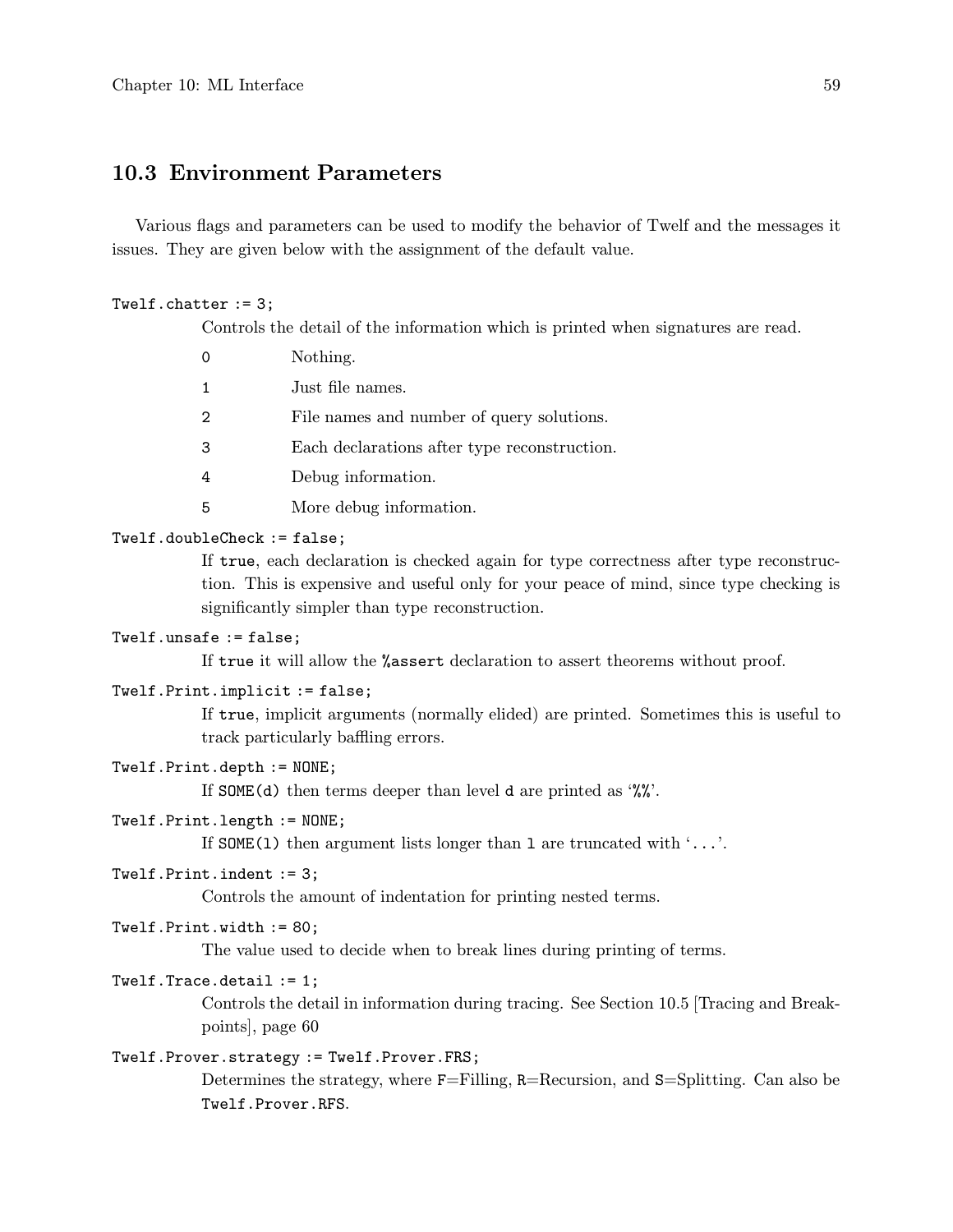Twelf.Prover.maxSplit := 2;

The maximal number of generations of a variable introduced by splitting. Setting is to 0 will prohibit proof by cases.

```
Twelf.Prover.maxRecurse := 10;
```
The maximal number of appeals to the induction hypothesis in any case during a proof.

## 10.4 Signature Printing

Twelf provides two ways to print the current global signature.

Twelf.Print.sgn (); Twelf.Print.prog ();

The first prints the signature, using only forward arrows ->, the second will print the signature interpreted as a logic programming using backward arrows <-. Depending on your goals, one or the other might be easier to use.

Output can also be generated in TeX format. The necessary library files can be found in the 'tex/' subdirectory of the distribution. To print the current signature using TeX format, use

Twelf.Print.TeX.sgn (); Twelf.Print.TeX.prog ();

with the same interpretation as the plain text printing commands above.

## 10.5 Tracing and Breakpoints

Twelf no incorporates some rudimentary tracing facilities for the logic programming interpreter of signatures. This is best used within the Emacs server, but it is also available within the ML Interface.

A tracing specification may be associated with constants in a signature.

Twelf.Trace.None Do not trace.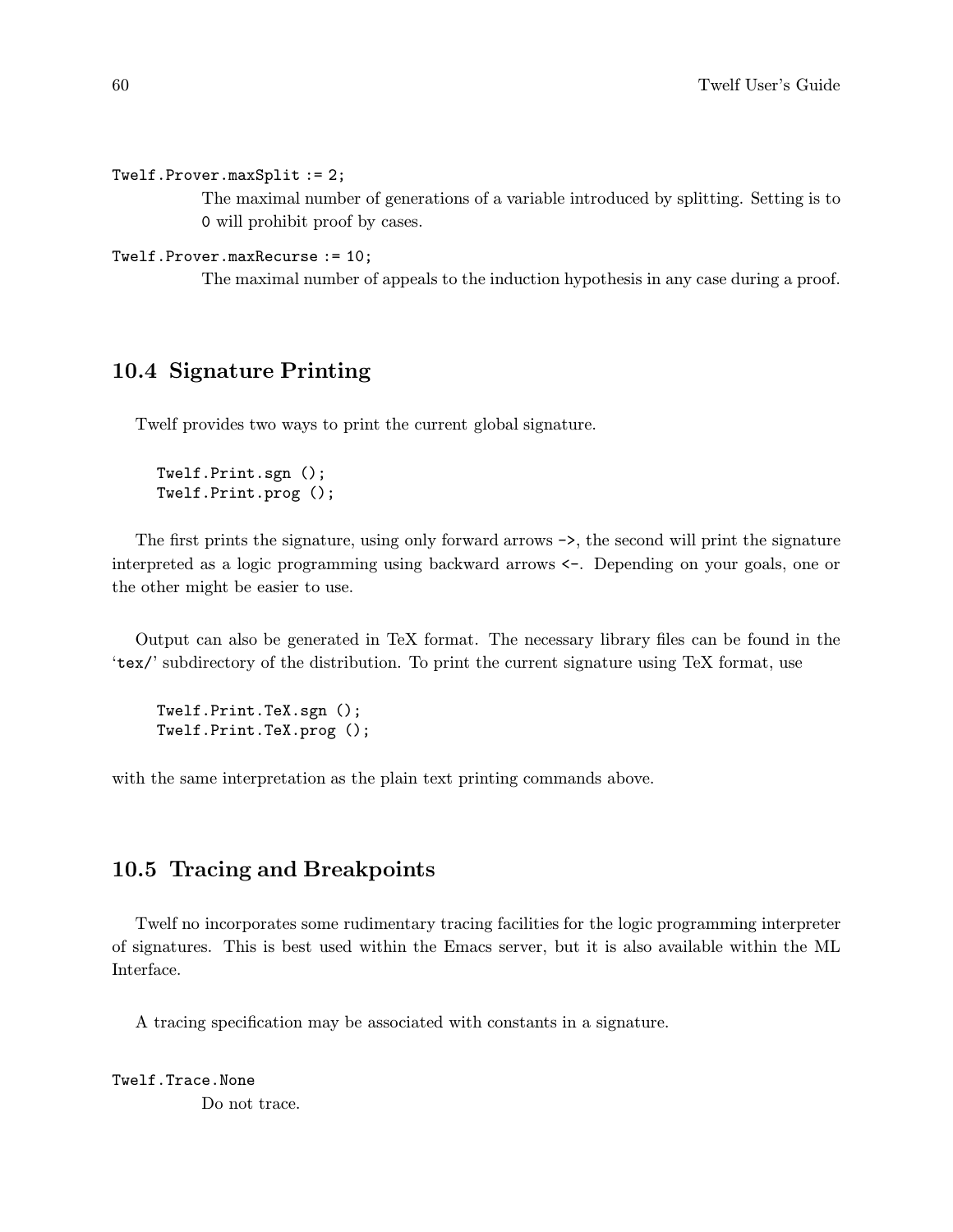```
Twelf.Trace.Some ["c1", \ldots, "cn"]
```
Trace clauses (object-level constants) or predicates (type families) named c1 through cn.

### Twelf.Trace.All

Trace all clauses and predicates.

One can either suspend the execution when a specified clause or predicate is invoked, or simply trace goals

Twelf.Trace.trace spec Twelf.Trace.break spec

When a breakpoint is set, execution will halt and ask for an action from the user. This consists of a (possible empty) line of input followed by RET. Current, the following actions are available.

```
<newline> - continue --- execute with current settings
n - next --- take a single step
r - run --- remove all breakpoints and continue
s - skip --- skip until current subgoals succeeds, is retried, or fails
s n - skip to n --- skip until goal (n) is considered
t - trace --- trace all events
u - untrace --- trace no events
d n - detail --- set trace detail to n (0, 1, or 2)h - hypotheses --- show current hypotheses
g - goal --- show current goal
i - instantiation --- show instantiation of variables in current goal
v X1 ... Xn - variables --- show instantiation of X1 ... Xn
? for help
```
The detail of the trace information can be set with the variable  $Trace$ . detail := n; to one of

| 0 | print no information         |
|---|------------------------------|
|   | print standard information   |
| 2 | print details of unification |

It is possible to examine and reset the state of the currently traced predicates with

```
Twelf.Trace.show ();
Twelf.Trace.reset ();
```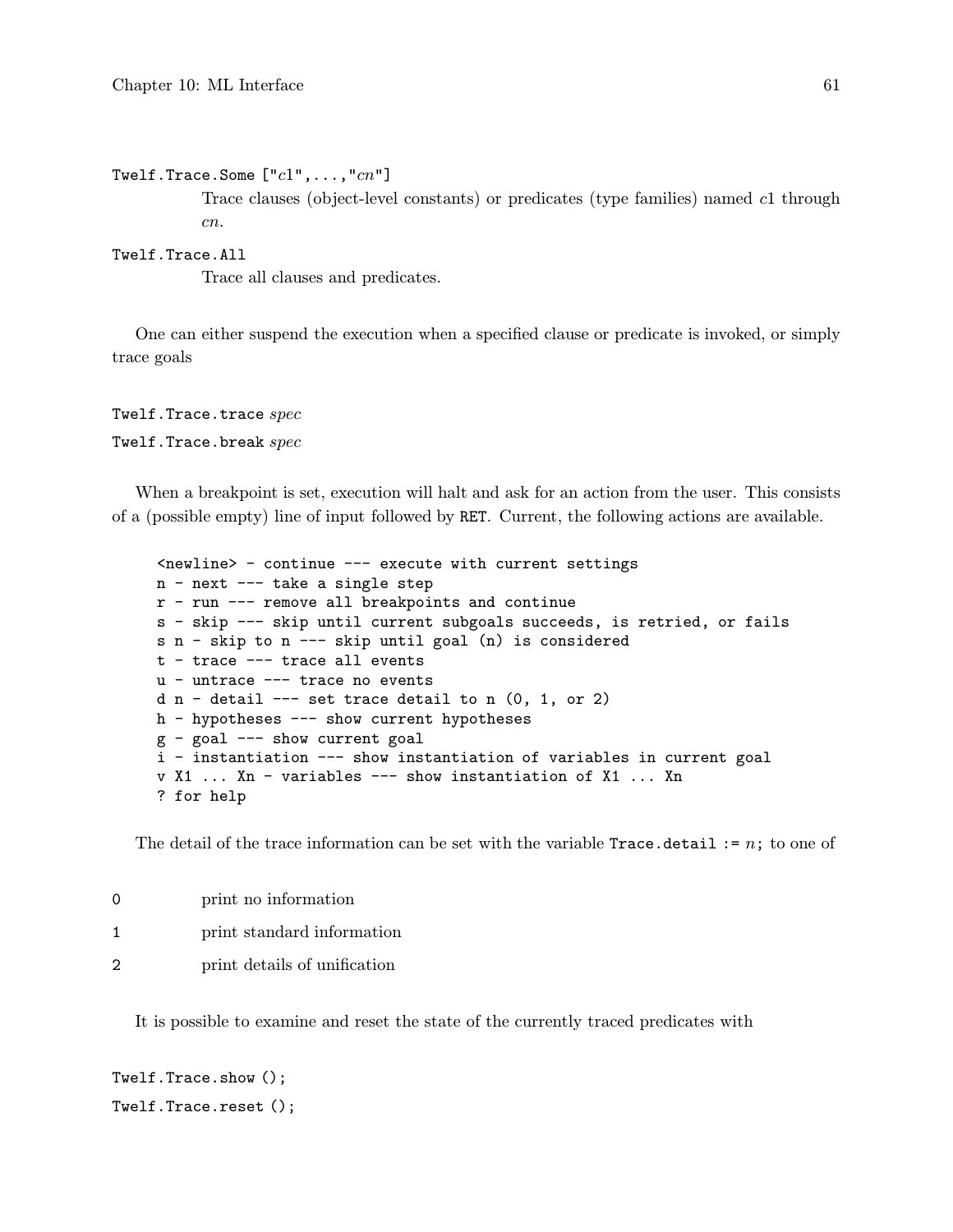### 10.6 Timing Statistics

Twelf has a few utilities to collect run-time statistics which are useful mainly for the developers. They are collected in the structure Timers. Timing information is cumulative in an ML session.

```
Twelf.Timers.show ();
           Show the value of timers and reset them to zero.
Twelf.Timers.reset ();
```
Simply reset all timers to zero.

```
Twelf.Timers.check ();
```
Display the value of timers, but do not reset them.

Caution: Normally, the various times are exclusive, except that the runtime includes the garbage collection time which is shown separately. However, there is a problem the time for printing the answer substitution to a query is charged both to Printing and Solving.

## 10.7 Twelf Signature

For reference, here is the ML signature TWELF of the Twelf structure which defines most functions and flags relevant to loading and executing Twelf programs.

```
signature TWELF =
sig
 structure Print :
 sig
   val implicit : bool ref ( * false, print implicit args *)
   val depth : int option ref (* NONE, limit print depth *)
   val length : int option ref (* NONE, limit argument length *)
   val indent : int ref (*), indentation of subterms *)
   val width : int ref (*) (* 80, line width *)
   val sgn : unit -> unit (* print signature *)
   val prog : unit -> unit (* print signature as program *)
   structure TeX : (*) (* print in TeX format *)
   sig
     val sgn : unit -> unit (* print signature *)
     val prog : unit -> unit (* print signature as program *)
   end
 end
```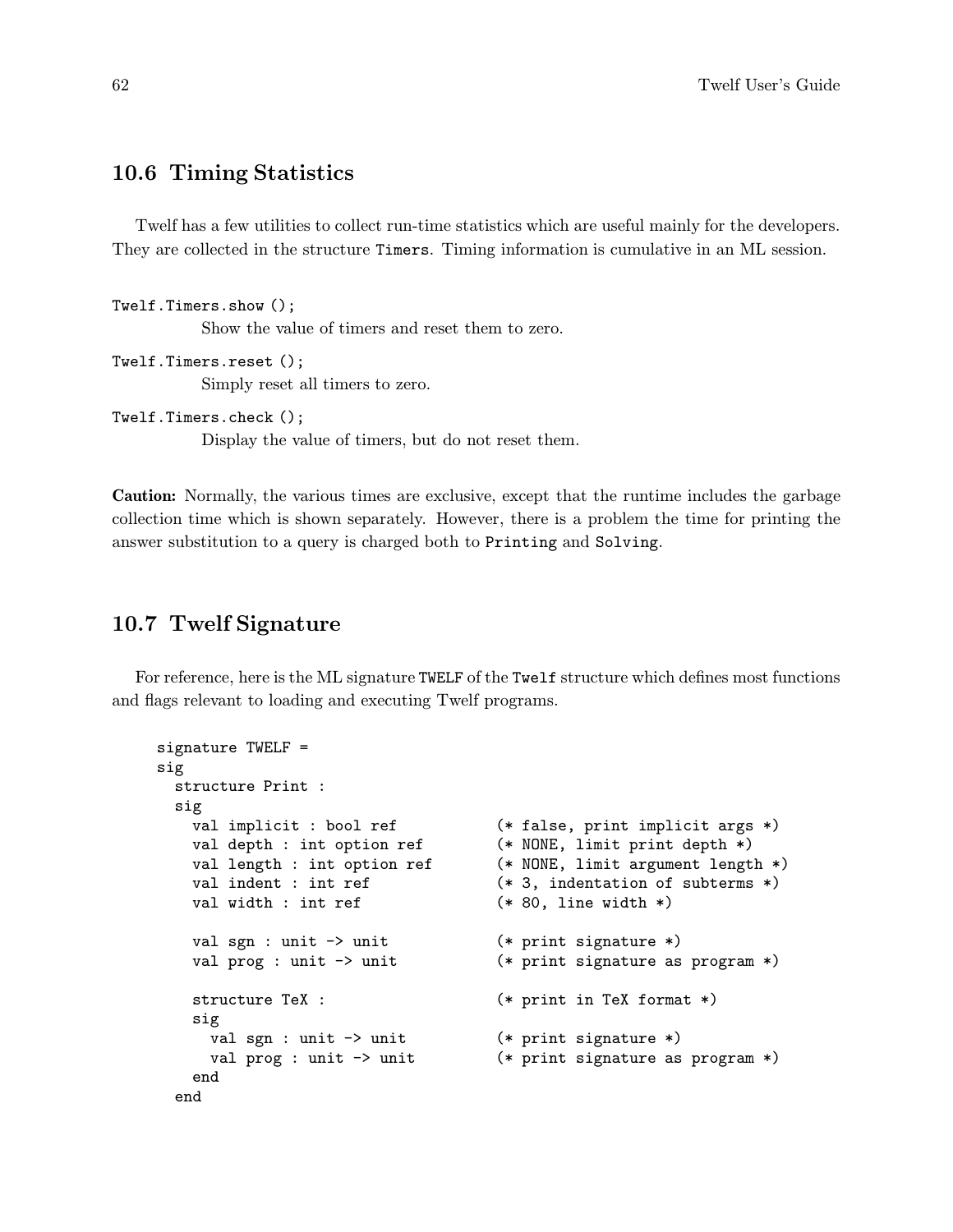```
structure Trace :
sig
 datatype 'a Spec = (* \ttrace and \tbreve) and (* \tbreve) = (* \tbreve) and (* \tbreve) = (* \tbreve)None (* no tracing, default *)| Some of 'a list (* list of clauses and families *)
 | All (* trace all clauses and families *)
 val trace : string Spec -> unit (* trace clauses and families *)
 val break : string Spec -> unit (* break at clauses and families *)
 val detail : int ref (*) (*) = none, 1 = default, 2 = unify *)
 val show : unit -> unit (* show trace, break, and detail *)
 val reset : unit -> unit (* reset trace, break, and detail *)
end
structure Timers :
sig
 val show : unit \rightarrow unit ( * show and reset timers *)
 val reset : unit -> unit (* reset timers *)
 val check : unit -> unit (* display, but not no reset *)
end
structure OS :
sig
 val chDir : string -> unit (* change working directory *)
 val getDir : unit -> string (* get working directory *)
 val exit : unit \rightarrow unit ( \ast exit Twelf and ML \ast)
end
structure Prover :
sig
 datatype Strategy = RFS | FRS (* F=Fill, R=Recurse, S=Split *)
 val strategy : Strategy ref (* FRS, strategy used for %prove *)
 val maxSplit : int ref (* 2, bound on splitting (*)val maxRecurse : int ref (* 10, bound on recursion *)end
val chatter : int ref (*), chatter level *)
val doubleCheck : bool ref (* false, check after reconstruction *)
val unsafe : bool ref (* false, allow % assert without proof *)
datatype Status = OK | ABORT (* return status *)
val reset : unit -> unit (* reset global signature *)
val loadFile : string -> Status (* load file *)
val readDecl : unit -> Status (* read declaration interactively *)
val decl : string -> Status (* print declaration of constant *)
val top : unit -> unit (* top-level for interactive queries *)
```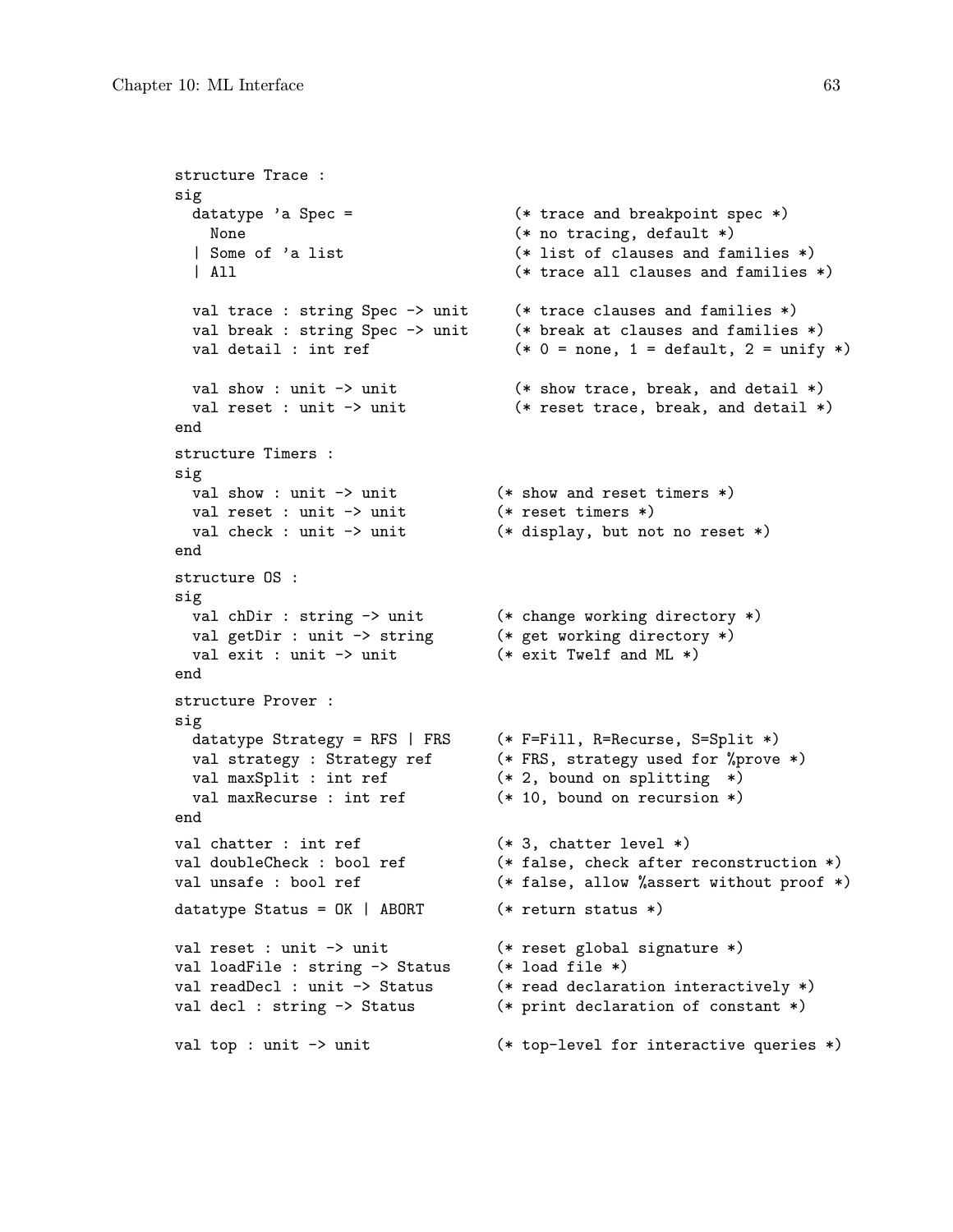```
structure Config :
 sig
   type config<br>
val suffix : string ref (* suffix of configuration files *)
    val suffix : string ref (* suffix of configuration files *)
    val read : string -> config (* read config file *)
    val load : config -> Status (* reset and load configuration *)
   val define : string list -> config (* explicitly define configuration *)
 end
 val make : string -> Status (* read and load configuration *)
 val version : string (*) (* Twelf version *)
end; (* signature TWELF *)
```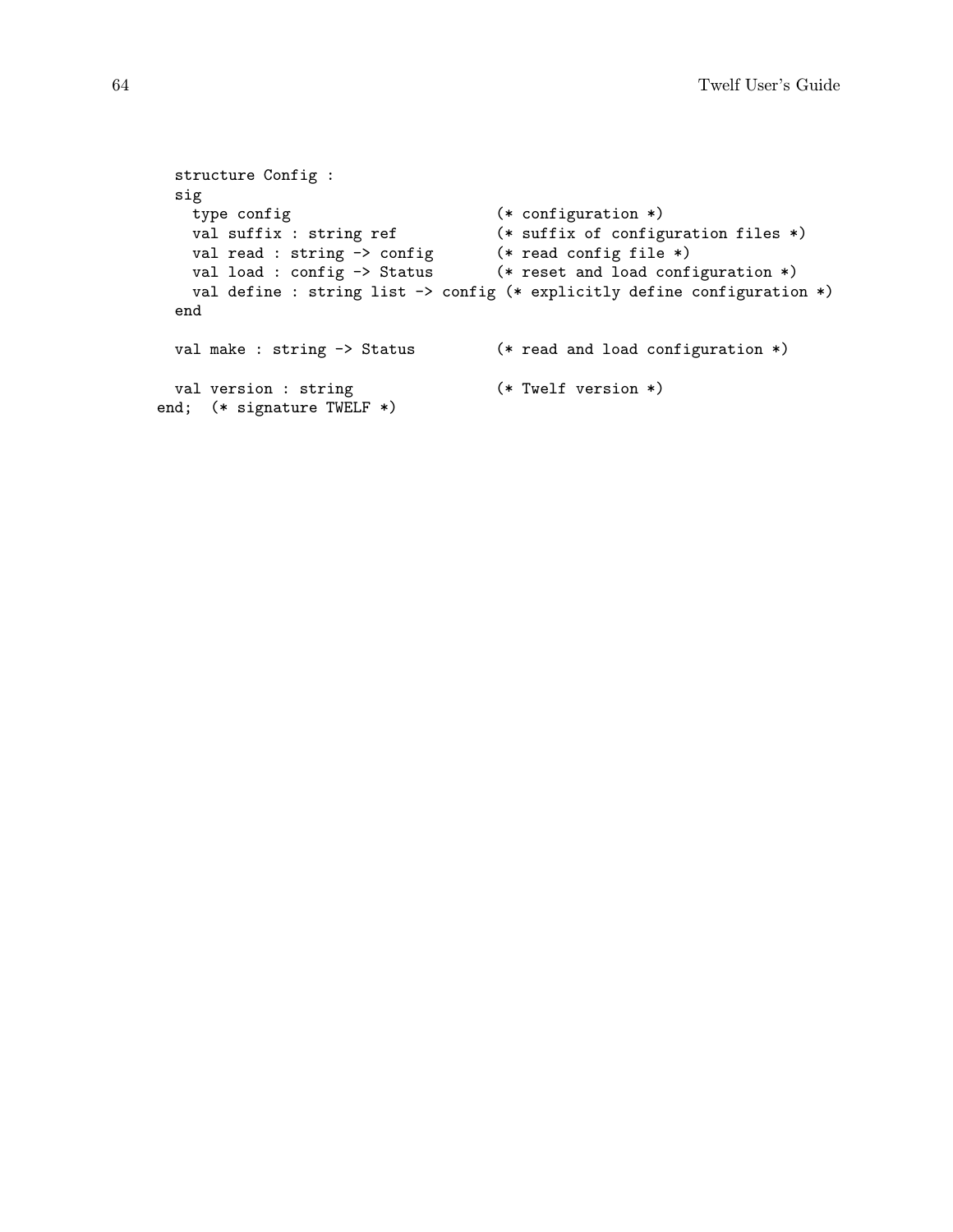# 11 Twelf Server

The Twelf server is a stand-alone command interpreter which provides the functionality of the Twelf structure in ML (see Chapter 10 [ML Interface], page 57), but allows no ML definitions. It is significantly smaller than Standard ML and is the recommended way to interact with Twelf except for developers. Its behavior regarding configurations is slightly different in that the server maintains a current configuration, rather than allowing the binding of names to configurations. Configuration are defined with the Config.read command which takes a configuration filename as argument.

In Emacs, the Twelf server typically runs in a process buffer called \*twelf-server\*. The user can select this buffer and directly type commands to the Twelf server. This style of interaction is inherited from the comint package for Emacs, but typically one works through advanced commands in Twelf mode (see Section 12.1 [Twelf Mode], page 69).

The Twelf server prompts with  $\frac{1}{6}$  OK  $\frac{1}{6}$  or  $\frac{1}{6}$  ABORT  $\frac{1}{6}$  depending on the success of failure of the previous operation. It accepts commands and their arguments on one line, except that additional Twelf declarations which may be required are read separately, following the command line. Reading declarations can be forcibly terminated with the end-of-file token '%.'.

## 11.1 Server Types

The server commands employ arguments of the following types.

| file     | The name of a file, relative to the current working directory.   |
|----------|------------------------------------------------------------------|
| id       | A Twelf identifier                                               |
| strategy | Either FRS or RFS (see Section 9.4 [Search Strategies], page 53) |
| bool     | Either true or false                                             |
| nat      | A natural number (starting at 0)                                 |
| limit    | Either $\ast$ (to indicate no limit) or a natural number         |

## 11.2 Server Commands

The Twelf server recognized the following commands.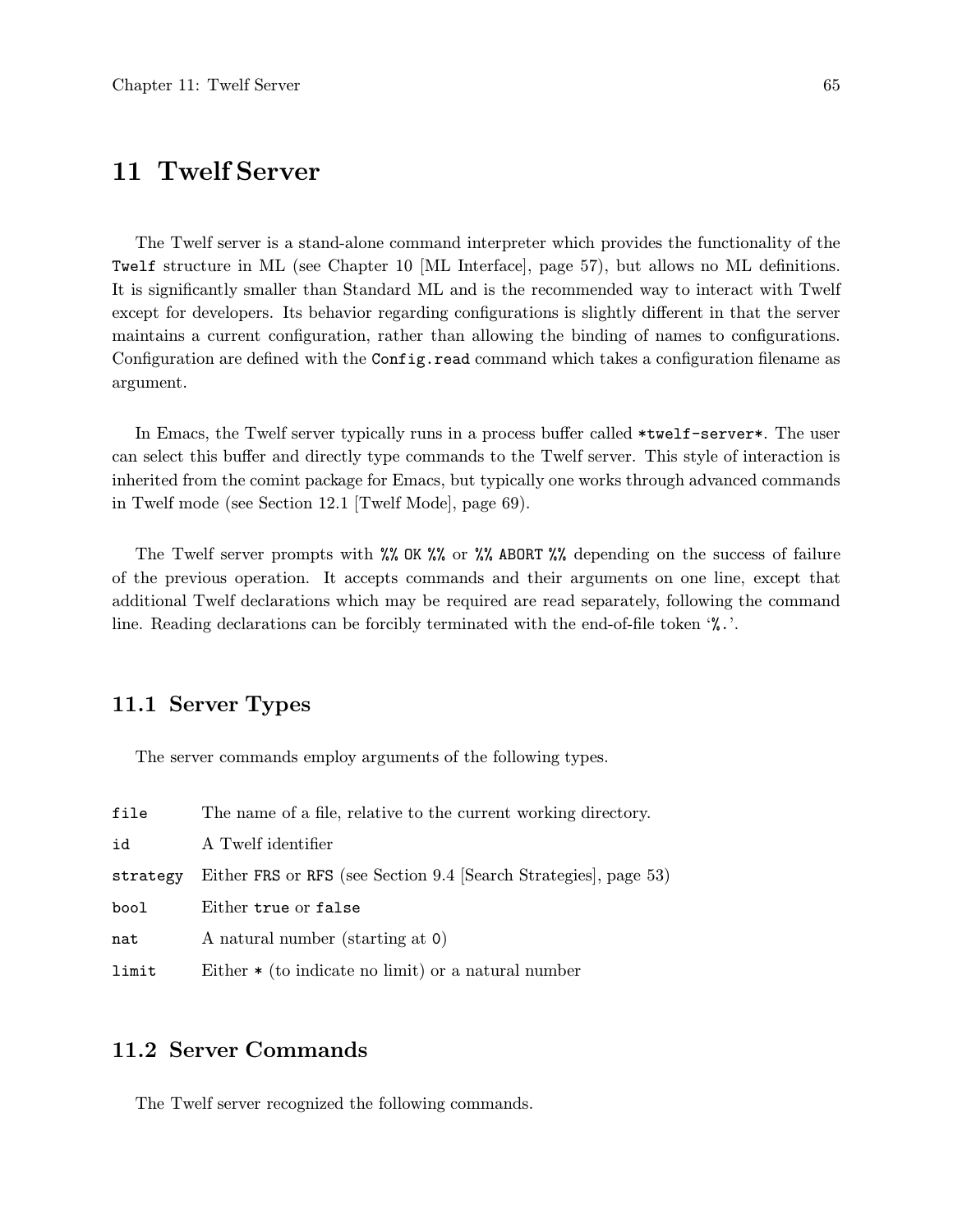#### set parameter value

Set parameter to value, where parameter is on of the following (explained in Section 10.3 [Environment Parameters], page 59).

chatter nat

doubleCheck bool

Twelf.unsafe bool

Print.implicit bool

Print.depth limit

Print.length limit

Print.indent nat

Print.width nat

Trace.detail nat

Prover.strategy strategy

Prover.maxSplit nat

Prover.maxRecurse nat

#### get parameter

Print the current value of parameter (see table above).

### Trace.trace id1 ... idn

Trace given constants

### Trace.traceAll

Trace all constants

### Trace.untrace

Untrace all constants

### Trace.break id1 ... idn

Set breakpoint for given constants

### Trace.breakAll

Break on all constants

### Trace.unbreak

Remove all breakpoints

### Trace.show

Show current trace and breakpoints

### Trace.reset

Reset all tracing and breaking

#### Print.sgn

Print current signature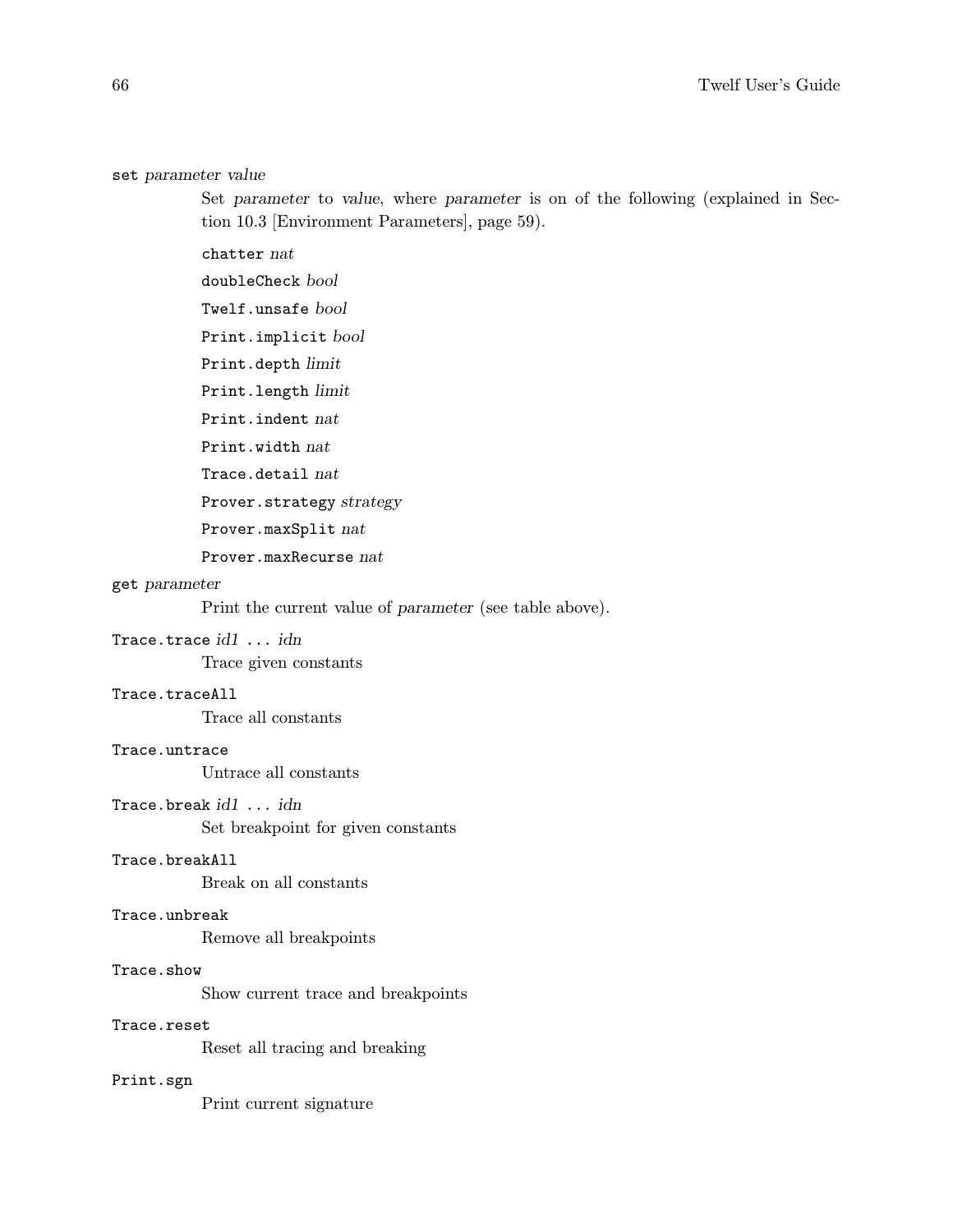### Print.prog

Print current signature as program

### Print.TeX.sgn

Print current signature in TeX format

### Print.TeX.prog

Print current signature in TeX format as program

### Timers.show

Print and reset timers.

### Timers.reset

Reset timers.

### Timers.check

Print, but do not reset timrs.

### OS.chDir file

Change working directory to file.

### OS.getDir

Print current working directory.

### OS.exit Exit Twelf server.

quit Quit Twelf server (same as exit).

### Config.read file

Read current configuration from file.

### Config.load

Load current configuration

make file Read and load current configuration from file.

reset Reset global signature.

### loadFile file

Load Twelf file file.

- decl *id* Show constant declaration for *id*.
- top Enter interactive query loop (see Section 5.3 [Interactive Queries], page 20)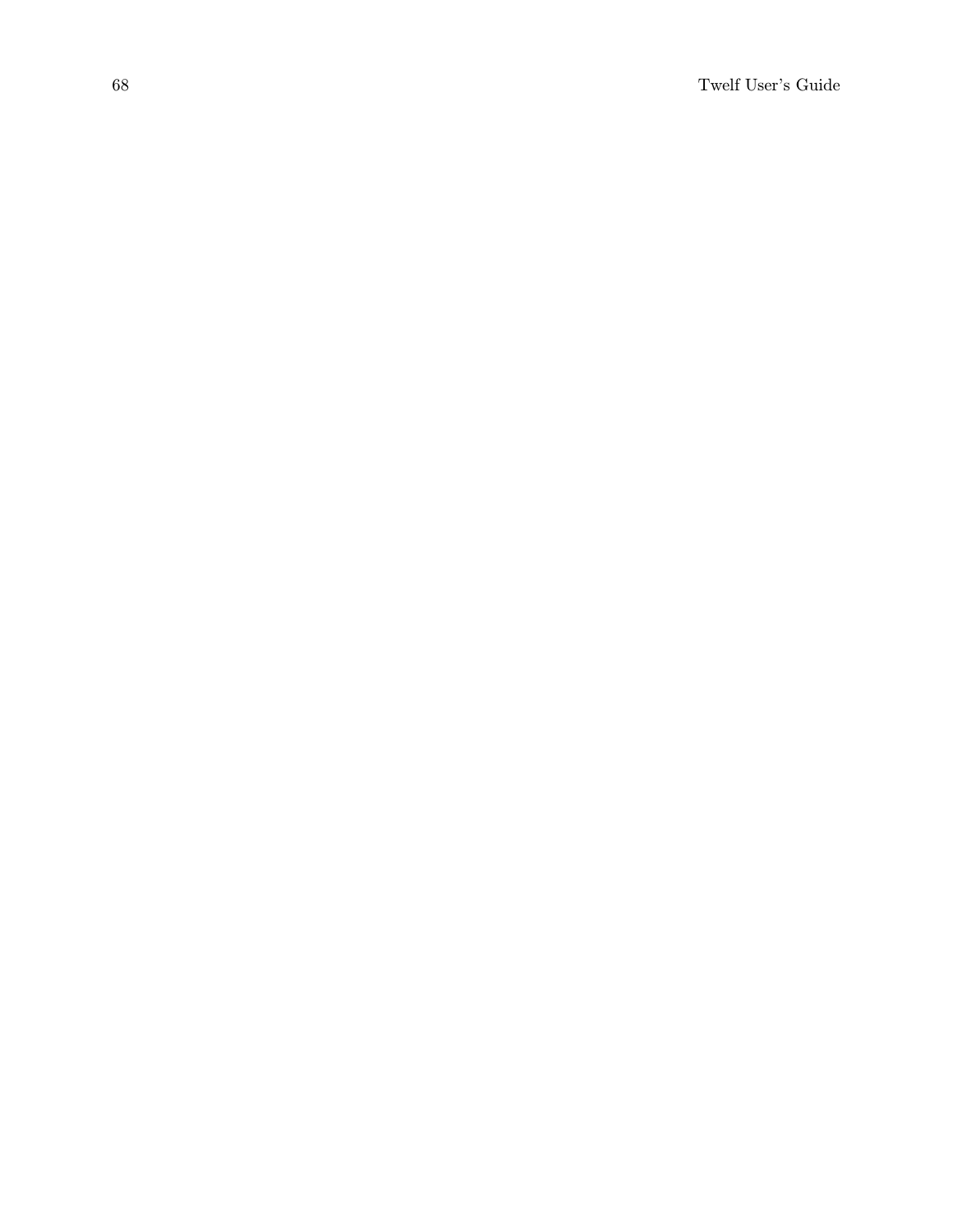# 12 Emacs Interface

The Twelf mode for Emacs provides some functions and utilities for editing Twelf source and for interacting with an inferior Twelf server process which can load configurations, files, and individual declarations and track the source location of errors. It also provides an interface to the tags package which allows simple editing of groups of files, constant name completion, and locating of constant declarations within the files of a configuration.

Note that in order to use the Emacs interface you need to include the line

(load "directory/emacs/twelf-init.el")

in your '.emacs' file, where directory is the Twelf root directory.

## 12.1 Twelf Mode

The Twelf mode in Emacs provides support for editing and indentation, syntax highlighting (including colors) (see Section 12.13 [Syntax Highlighting], page 77), and communication commands for interacting with a Twelf server running as an inferior process to Emacs. It defines a menu which is added to the menu bar, usually at the top of each Emacs frame.

Many commands apply to the current declaration, which is the declaration in which we find the Emacs cursor (not the cursor of the window system). If the cursor is between declarations, the declaration after point is considered current. From the point of view of Emacs, single declarations never include consecutive blank lines, which provides some insulation against missing closing delimiters.

Normally, Twelf mode is entered automatically when a Twelf source file is edited (see Section 12.14 [Emacs Initialization], page 77), but it can also be switched on or off directly with M-x twelf-mode.

M-x twelf-mode

Toggle Twelf mode, the major mode for editing Twelf code.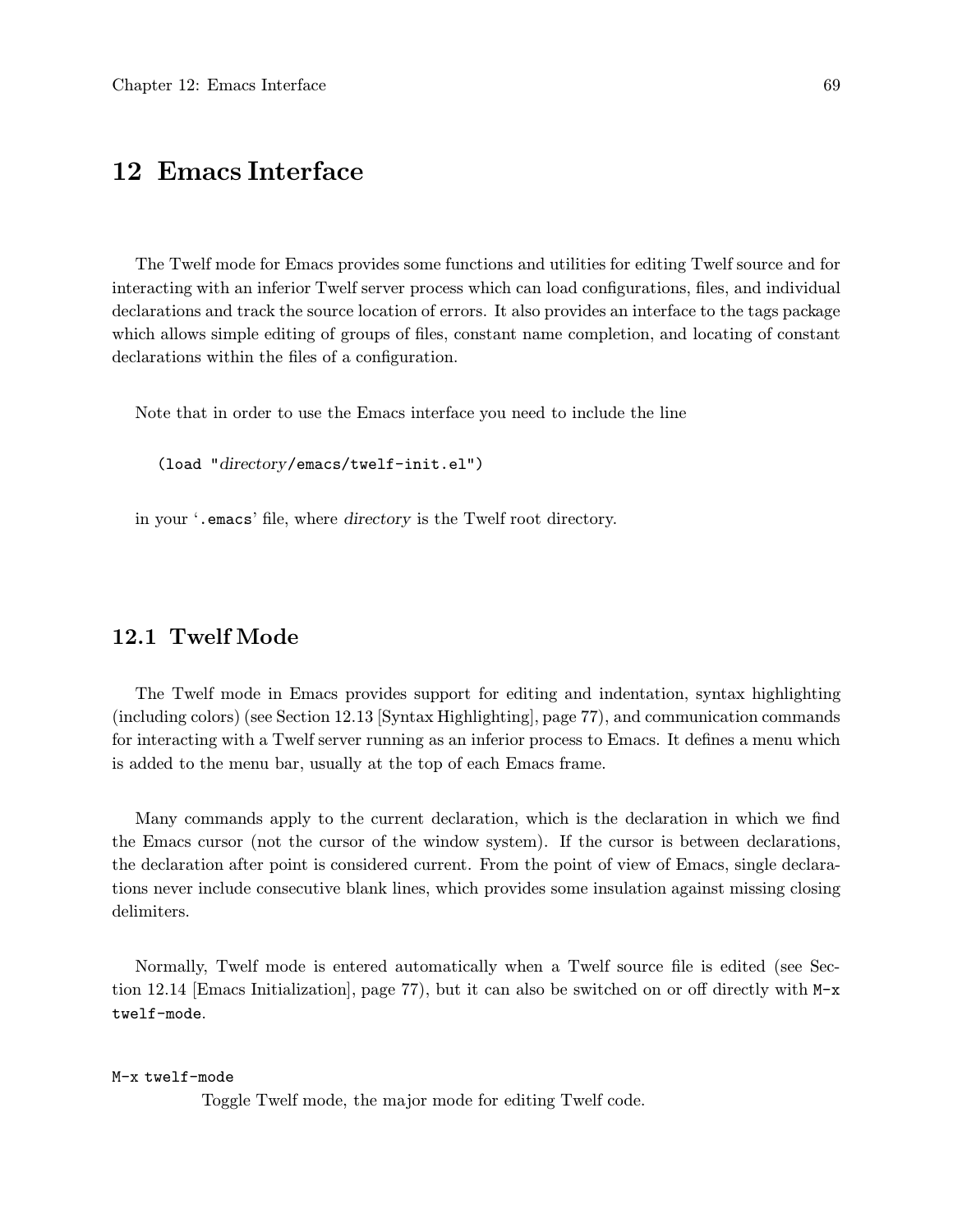## 12.2 Editing Commands

The editing commands in Twelf mode partially analyse the structure of the text at the cursor position as Twelf code and try to indent accordingly. This is not always perfect.

### TAB

```
M-x twelf-indent-line
```
Indent current line as Twelf code. This recognizes comments, matching delimiters, and standard infix operators.

DEL

```
M-x backward-delete-char-untabify
```
Delete character backward, changing tabs into spaces.

 $M-C-q$ 

```
M-x twelf-indent-decl
```
Indent each line of the current declaration.

```
M-x twelf-indent-region
```
Indent each line of the region as Twelf code.

## 12.3 Type Checking Commands

The Twelf mode provides simple commands which cause the server to load or reload the current configuration, the file edited in the current buffer, or just the declaration at point. Each of these command can be preceded by a prefix argument (for example, C-u C-c C-c) which will select the Twelf server buffer after completion of the command. The Twelf server buffer can also be forced to be shown with the C-c C-u Emacs command.

 $C-c$   $C-c$ 

```
M-x twelf-save-check-config
```
Save its modified buffers and then check the current Twelf configuration. With prefix argument also displays Twelf server buffer. If necessary, this will start up an Twelf server process.

### C-c C-s

### M-x twelf-save-check-file

Save buffer and then check it by giving a command to the Twelf server. In Twelf Config minor mode, it reconfigures the server. With prefix argument also displays Twelf server buffer.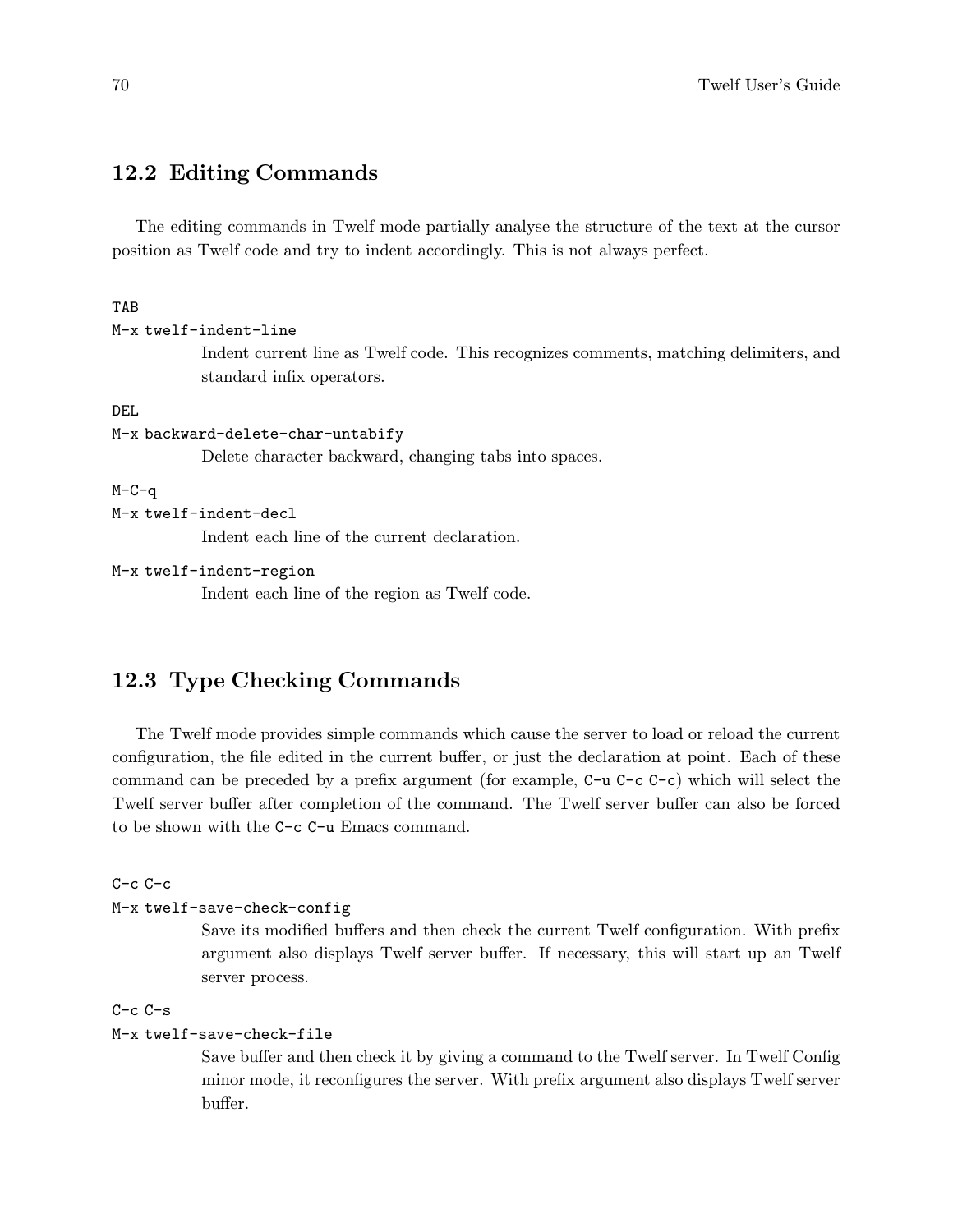#### C-c C-d

#### M-x twelf-check-declaration

Send the current declaration to the Twelf server process for checking. With prefix argument also displays Twelf server buffer.

#### $C-c$  c

#### M-x twelf-type-const

Display the type of the constant before point. Note that the type of the constant will be 'absolute' rather than the type of the particular instance of the constant.

#### C-c C-u

#### M-x twelf-server-display

Display Twelf server buffer, moving to the end of output. With prefix argument also selects the Twelf server buffer.

### 12.4 Printing Commands

#### M-x twelf-print-signature

Prints the current signature in the Twelf server buffer.

#### M-x twelf-print-program

Prints the current signature as a program in the Twelf server buffer.

#### M-x twelf-print-tex-signature

Prints the current signature in TeX style. The output appears in the Twelf server buffer.

#### M-x twelf-print-tex-program

Prints the current signature as a program in TeX style. The output appears in the Twelf server buffer.

### 12.5 Tracing Commands

The Twelf Emacs mode provides a simple interface to the tracer. While tracing or breakpoints are on, you should be in the Emacs server buffer to type your input directly to the server as described in Section 10.5 [Tracing and Breakpoints], page 60.

#### M-x twelf-trace-trace

Read list of constants and trace them.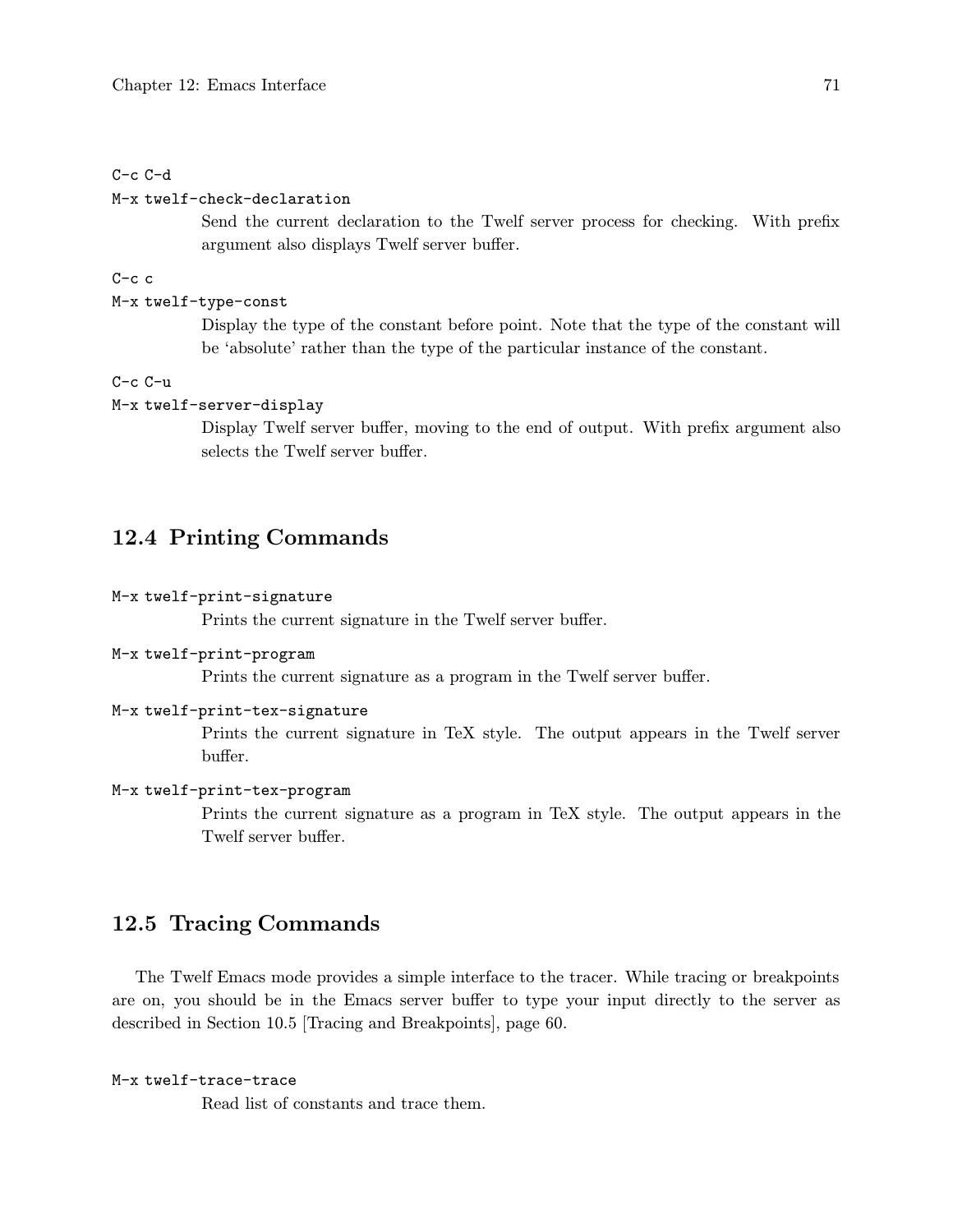```
M-x twelf-trace-trace-all
           Trace all clauses and families.
M-x twelf-trace-untrace
           Untrace all clauses and families.
M-x twelf-trace-break
           Read list of constants and set breakpoints.
M-x twelf-trace-break-all
           Set breakpoints on all clauses and families.
M-x twelf-trace-unbreak
           Remove all breakpoints.
M-x twelf-trace-show
           Show tracing and breakpoint information.
```
### 12.6 Error Tracking

Error messages by the Twelf server are flagged with the filename and an educated guess as to the source of the error (see Section 4.6 [Error Messages], page 18). These can be interpreted by Emacs to jump directly to the suspected site.

Sometimes, the server buffer and the the server itself believe to have different working directories. In that case, error tracking may not be able to find the file, and an explicit call to  $OS$ .chDir or M-x cd in the server buffer may be required.

```
C-c (
```
M-x twelf-next-error

Find the next error by parsing the Twelf server or Twelf-SML buffer. Move the error message on the top line of the window; put the cursor at the beginning of the error source. If the error message specifies a range, the mark is placed at the end.

 $C-c =$ 

#### M-x twelf-goto-error

Go to the error reported on the current line or below. Also updates the error cursor to the current line.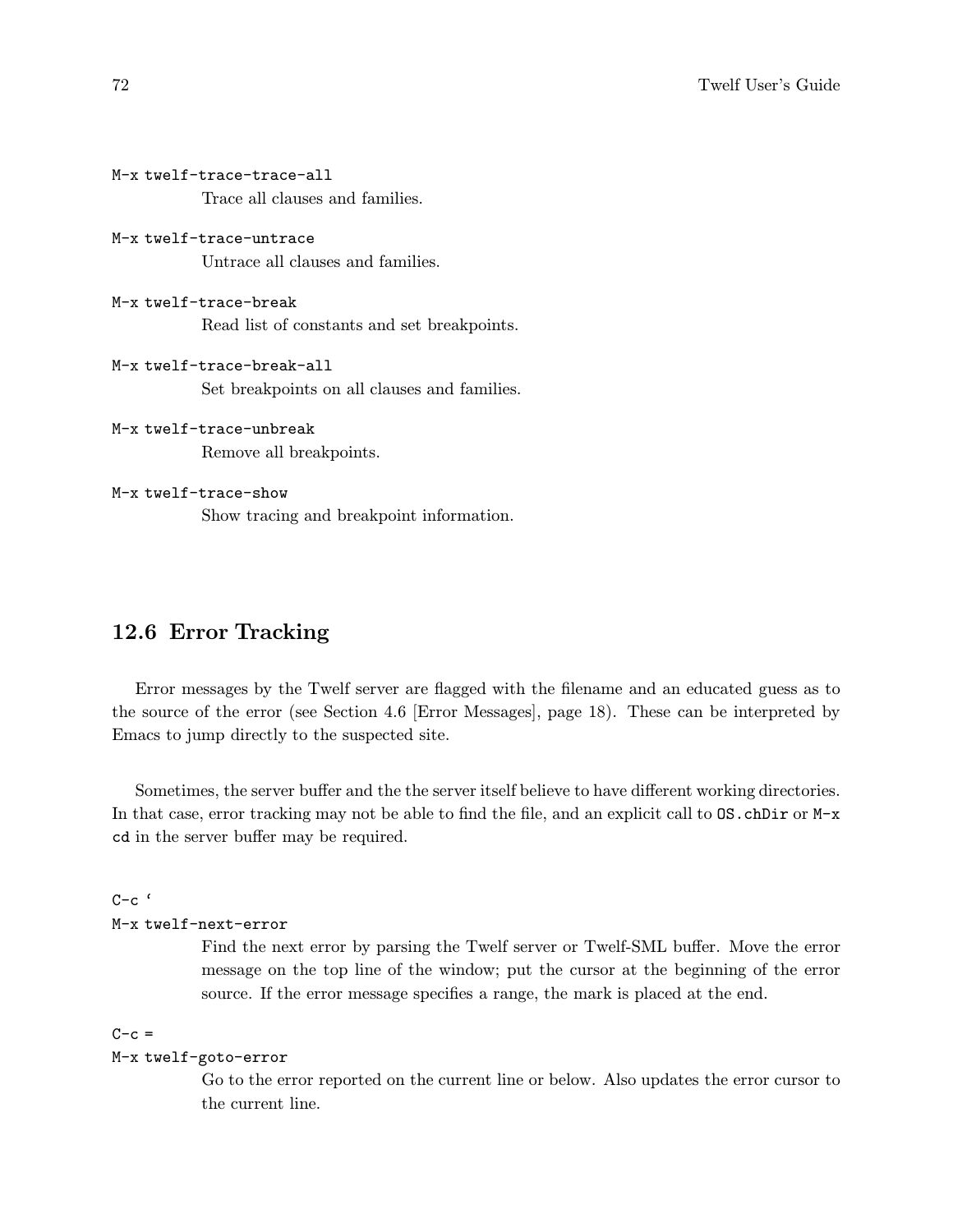### 12.7 Server State

The server state consists of the current configuration and a number of parameters described in Chapter 11 [Twelf Server], page 65. The current configuration is often set implicitly, with the C-c C-c command in a configuration buffer, but it can also be set explicitly.

#### $C-c <$

#### M-x twelf-set

Sets the Twelf parameter PARM to VALUE. When called interactively, prompts for parameter and value, supporting completion.

#### $C-c$  >

#### M-x twelf-get

Prints the value of the Twelf parameter PARM. When called interactively, promts for parameter, supporting completion.

#### C-c C-i

#### M-x twelf-server-interrupt

Interrupt the Twelf server process.

#### M-x twelf-server

Start an Twelf server process in a buffer named \*twelf-server\*. Any previously existing process is deleted after confirmation. Optional argument PROGRAM defaults to the value of the variable twelf-server-program. This locally re-binds 'twelf-server-timeout' to 15 secs.

#### M-x twelf-server-configure

Initializes the Twelf server configuration from CONFIG-FILE. A configuration file is a list of relative file names in dependency order. Lines starting with % are treated as comments. Starts a Twelf servers if necessary.

#### M-x twelf-reset

Reset the global signature of Twelf maintained by the server.

#### M-x twelf-server-quit

Kill the Twelf server process.

#### M-x twelf-server-restart

Restarts server and re-initializes configuration. This is primarily useful during debugging of the Twelf server code or if the Twelf server is hopelessly wedged.

#### M-x twelf-server-send-command

Restarts server and re-initializes configuration. This is primarily useful during debugging of the Twelf server code or if the Twelf server is hopelessly wedged.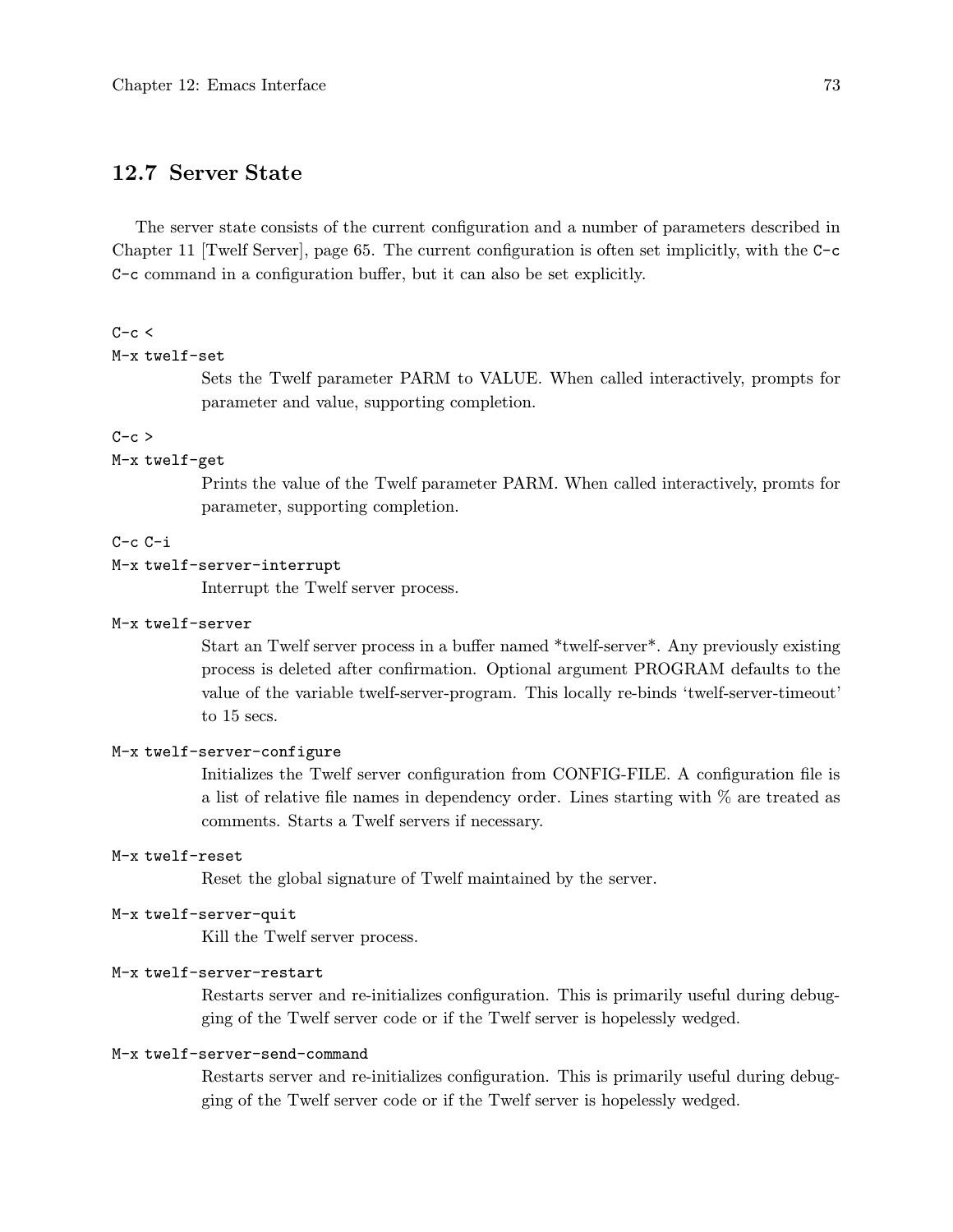### 12.8 Info File

The content of this file in Info format can be visited directly and does not need to be tied into the Info tree. See the documentation for the Emacs info package for more info

### $C-c$   $C-h$

```
M-x twelf-info
```
Visit the Twelf User's Guide in info format in Emacs. With a prefix argument it prompts for the info file name, which defaults to the value of the twelf-info-file variable.

### 12.9 Tags Files

Tags files provide a convenient way to group files, such as Twelf configurations. See the documentation for the Emacs etags package for more information.

```
M-x twelf-tag
```
Create tags file for current configuration. If the current configuration is sources.cfg, the tags file is TAGS. If current configuration is named FILE.cfg, tags file will be named FILE.tag Errors are displayed in the Twelf server buffer.

 $M-$ .

M-x find-tag TAG

Selects the buffer that the tag is contained in and puts point at its definition.

 $C-x$  4.

#### M-x find-tag-other-window TAG

Selects the buffer that TAG is contained in in another window and puts point at its definition.

C-c q

```
M-x tags-query-replace FROM TO
```
Query-replace-regexp FROM with TO through all files listed in tags table.

#### C-c s

```
M-x tags-search REGEXP
```
Search through all files listed in tags table for match for REGEXP.

#### $M-$ ,

M-x tags-loop-continue

Continue last C-c s or C-c q command.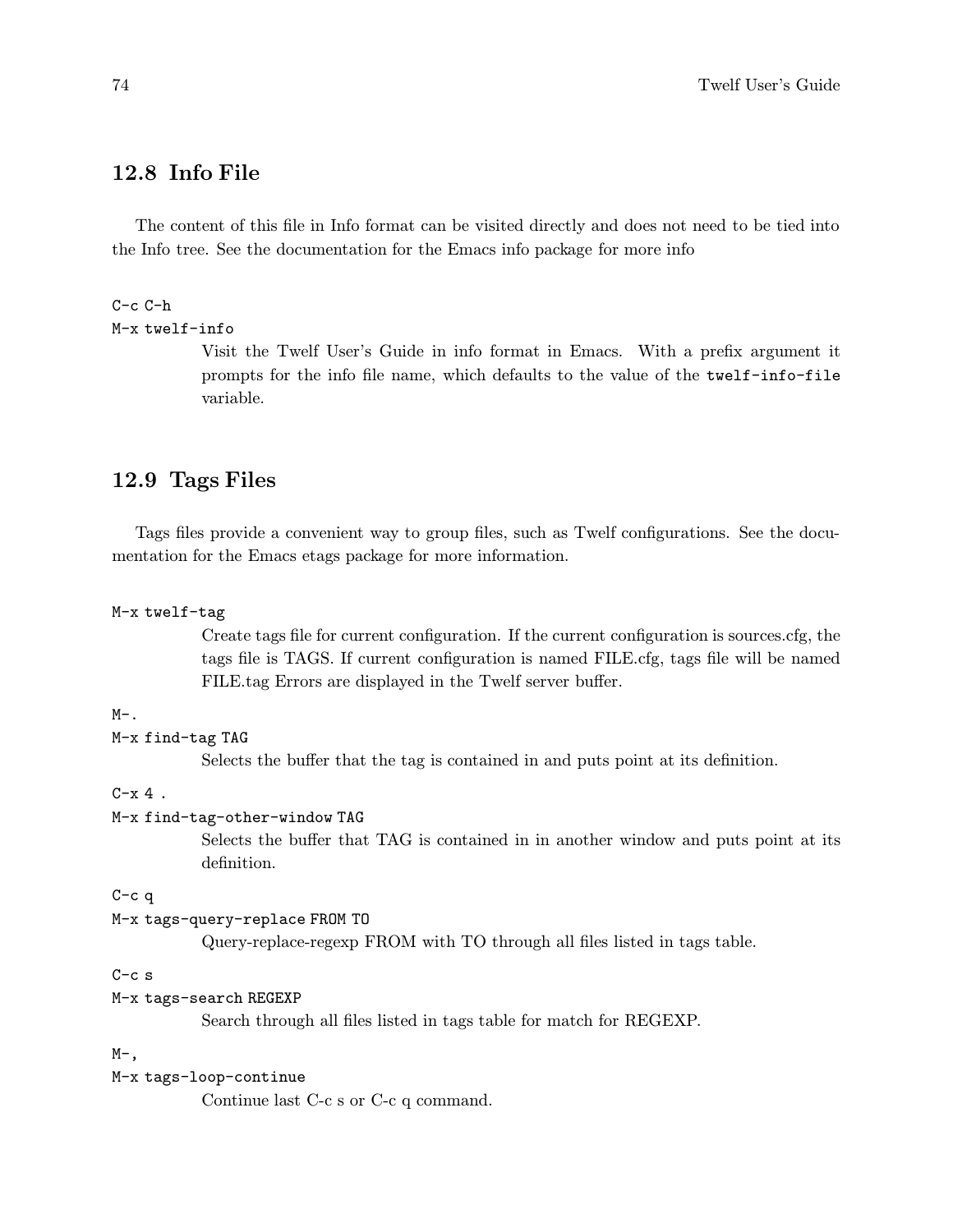### 12.10 Twelf Timers

The following commands obtain the runtime statistics of the the Twelf server.

```
M-x twelf-timers-reset
           Reset the Twelf timers.
```

```
M-x twelf-timers-show
           Show and reset the Twelf timers.
```

```
M-x twelf-timers-check
```
Show the Twelf timers without resetting them.

### 12.11 Twelf-SML Mode

There is some support for interacting with Twelf, even when it is run within ML, rather than as a stand-alone server. You can start an SML in which you intend to run Twelf with M-x twelf-sml; the buffer will then be in Twelf-SML mode.

If you intend to send command to a buffer running Twelf in SML (rather than the Twelf server), you can switch to a minor mode 2Twelf-SML with M-x twelf-to-twelf-sml.

```
M-x twelf-sml
```
Run an inferior Twelf-SML process in a buffer \*twelf-sml\*. If there is a process already running in \*twelf-sml\*, just switch to that buffer. With argument, allows you to change the program which defaults to the value of twelf-sml-program. Runs the hooks from twelf-sml-mode-hook (after the comint-mode-hook is run).

#### M-x twelf-to-twelf-sml-mode

Toggles minor mode for sending queries to Twelf-SML instead of Twelf server.

#### C-c C-e

#### M-x twelf-sml-send-query

Send the current declaration to the inferior Twelf-SML process as a query. Prefix argument means switch-to-twelf-sml afterwards.

#### C-c C-r

#### M-x twelf-sml-send-region

Send the current region to the inferior Twelf-SML process. Prefix argument means switch-to-twelf-sml afterwards.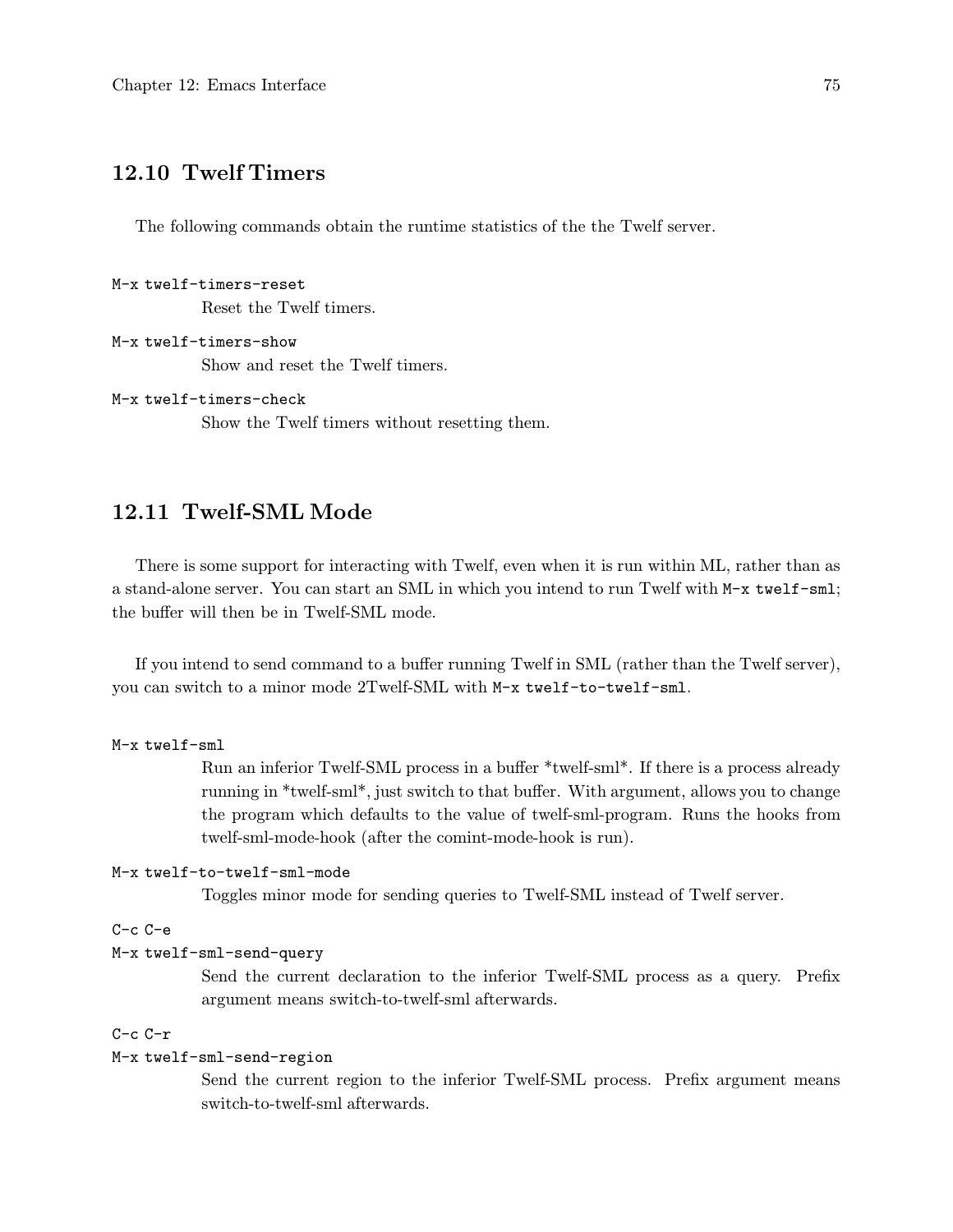#### C-c RETURN

```
M-x twelf-sml-send-newline
```
Send a newline to the inferior Twelf-SML process. If a prefix argument is given, switches to Twelf-SML buffer afterwards.

 $C-c$ ;

#### M-x twelf-sml-send-semicolon

Send a semi-colon to the inferior Twelf-SML process. If a prefix argument is given, switched to Twelf-SML buffer afterwards.

#### $C-c$  d

### M-x twelf-sml-cd DIR

Make DIR become the Twelf-SML process' buffer's default directory and furthermore issue an appropriate command to the inferior Twelf-SML process.

#### M-x twelf-sml-quit

Kill the Twelf-SML process.

### 12.12 Emacs Variables

A number of Emacs variables can be changed to customize the behavior of Twelf mode. The list below is not complete; please refer to the Emacs Lisp sources in emacs/twelf.el for additional information.

### twelf-indent Indent for Twelf expressions.

twelf-server-program

Default Twelf server program.

```
twelf-info-file
```
Default Twelf info file.

```
twelf-mode-hook
```
List of hook functions to run when switching to Twelf mode.

```
twelf-server-mode-hook
```
List of hook functions to run when switching to Twelf Server mode.

```
twelf-sml-program
```
Default Twelf-SML program.

#### twelf-sml-mode-hook

List of hook functions for Twelf-SML mode.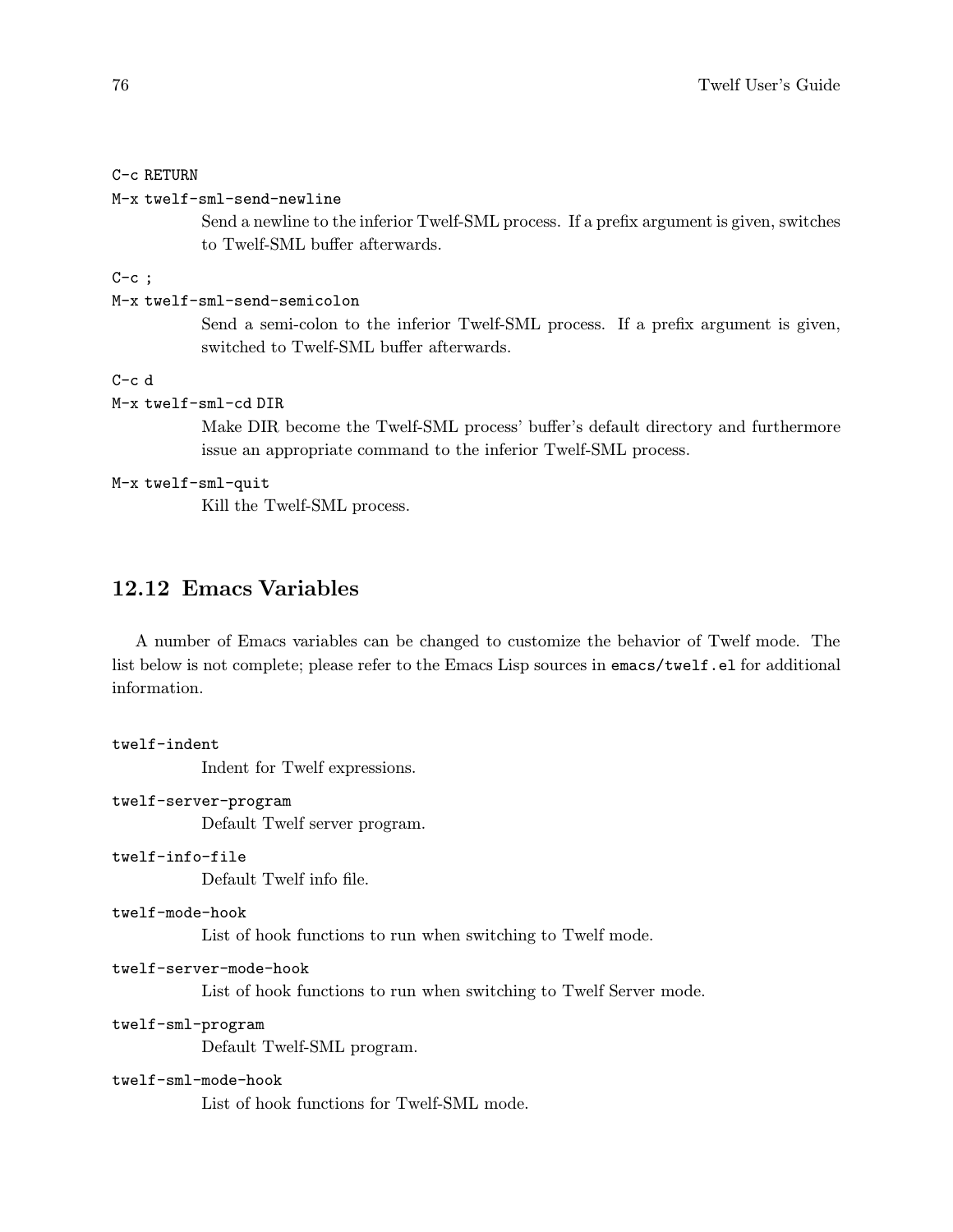### 12.13 Syntax Highlighting

Twelf also provides syntax highlighting, which helps make Elf code more readable. This highlighting can use different colors and faces. Unfortunately, the necessary libraries are at present not standardized between XEmacs and FSF Emacs, which means that highlighting support is less general and less portable than the plain Twelf mode.

At present, highlighting has not been extensively tested in various versions of Emacs, but the font-lock mode provided in 'emacs/twelf-font.el' seems to work at least in XEmacs version 19.16 and FSF Emacs version 19.34. The alternative highlight mode provided in 'emacs/twelf-hilit' appears to work in FSF Emacs 19.34.

Unlike other font-lock modes, Twelf's fontification is not 'electric' in that it does not fontify as one types. One has to explicitly issue a command to fontify the current Twelf declaration or current buffer, since single-line highlighting is too error-prone and multi-line immediate highlighting is not well supported in current versions of font lock mode.

```
C-c C-1M-x twelf-font-fontify-decl
           Fontifies the current Twelf declaration.
```

```
C-c<sub>1</sub>
```
M-x twelf-font-fontify-buffer Fontitifies the current buffer as Twelf code

#### M-x twelf-font-unfontify

Removes fontification from current buffer.

### 12.14 Emacs Initialization

If Twelf has been properly installed, you can use the Twelf's Emacs interface with the default settings simply by adding the line

```
(load "directory/emacs/twelf-init.el")
```
to your '.emacs' file, where directory is the Twelf root directory. In order to customize the behavior, you might copy the file 'emacs/twelf-init.el' or its contents and change it as appropriate.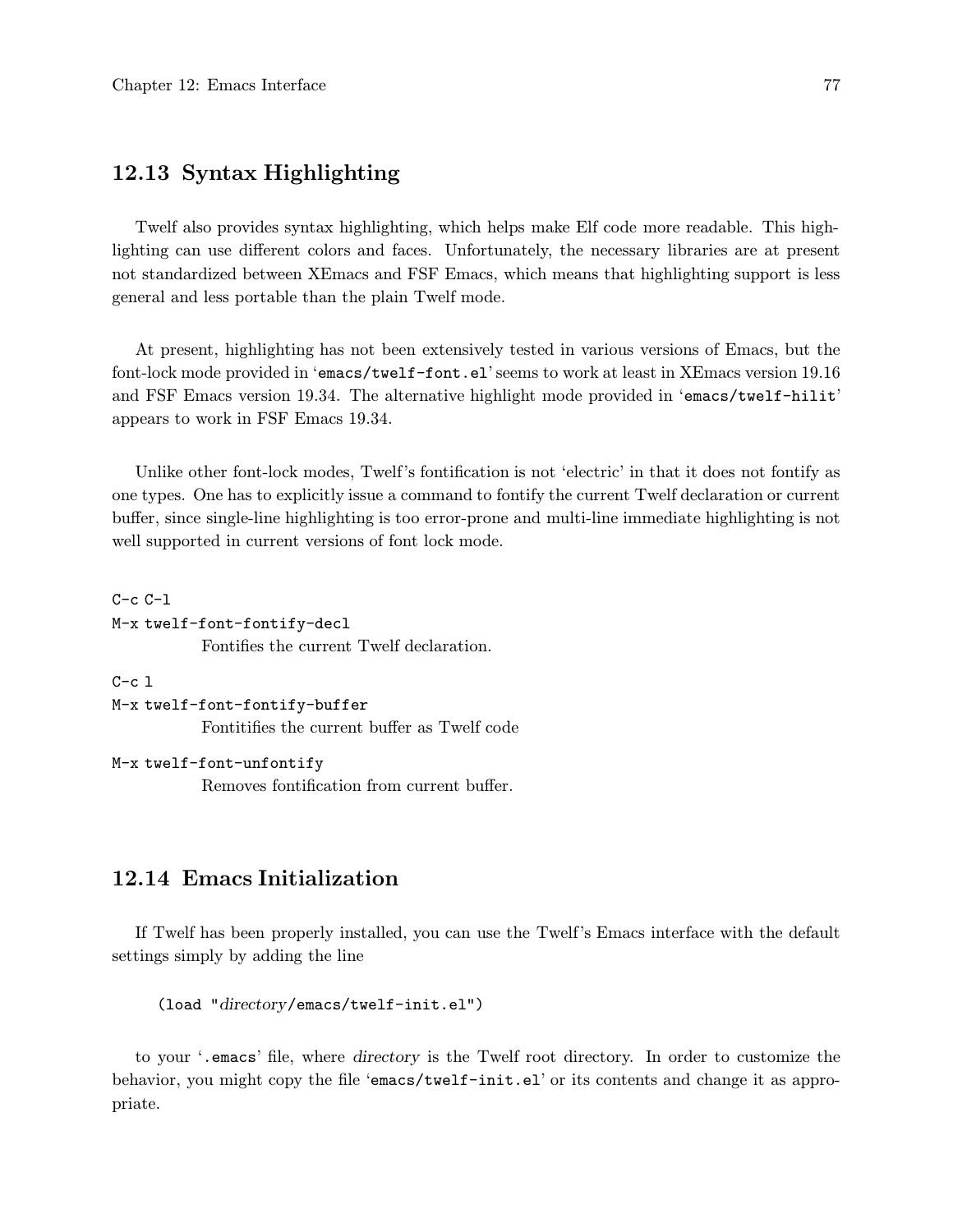### 12.15 Command Summary

```
--- Editing Commands ---
TAB twelf-indent-line
DEL backward-delete-char-untabify
M-C-q twelf-indent-decl
--- Type Checking ---
C-c C-c twelf-save-check-config
C-c C-s twelf-save-check-file
C-c C-d twelf-check-declaration<br>C-c c twelf-type-const
           twelf-type-const
C-c C-u twelf-server-display
--- Error Tracking ---<br>C-c ' twelf-nex
       twelf-next-error
C-c = twelf-goto-error
--- Syntax Highlighting ---
C-c C-l twelf-font-fontify-decl
C-c l twelf-font-fontify-buffer
--- Server State ---<br>C-c < twelf-se
        twelf-set
C-c > twelf-get
C-c C-i twelf-server-interrupt
M-x twelf-server
M-x twelf-server-configure
M-x twelf-server-quit
M-x twelf-server-restart
M-x twelf-server-send-command
--- Info ---
C-c C-h twelf-info
--- Timers ---
M-x twelf-timers-reset
M-x twelf-timers-show
M-x twelf-timers-check
--- Tags (standard Emacs etags package) ---
M-x twelf-tag
M-. find-tag (standard binding)<br>C-x 4 . find-tag-other-window (stand
            find-tag-other-window (standard binding)
C-c q tags-query-replace (Twelf mode binding)
C-c s tags-search (Twelf mode binding)
M-, tags-loop-continue (standard binding)
            visit-tags-table, list-tags, tags-apropos
```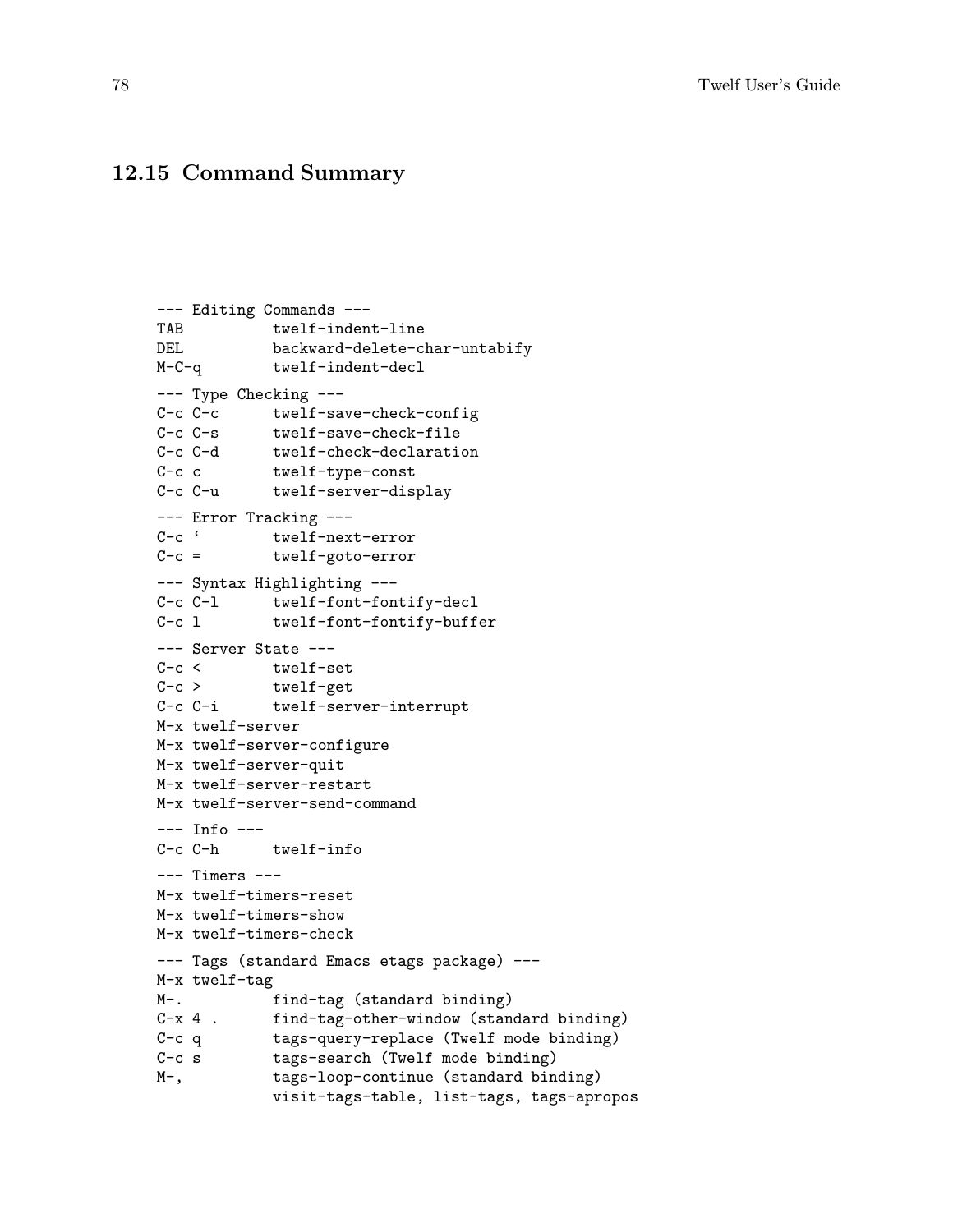```
--- Communication with inferior Twelf-SML process (not Twelf Server) ---
M-x twelf-sml
C-c C-e twelf-sml-send-query
C-c C-r twelf-sml-send-region
C-c RET twelf-sml-send-newline
C-c ; twelf-sml-send-semicolon
C-c d twelf-sml-cd
M-x twelf-sml-quit
--- Variables ---
twelf-indent
```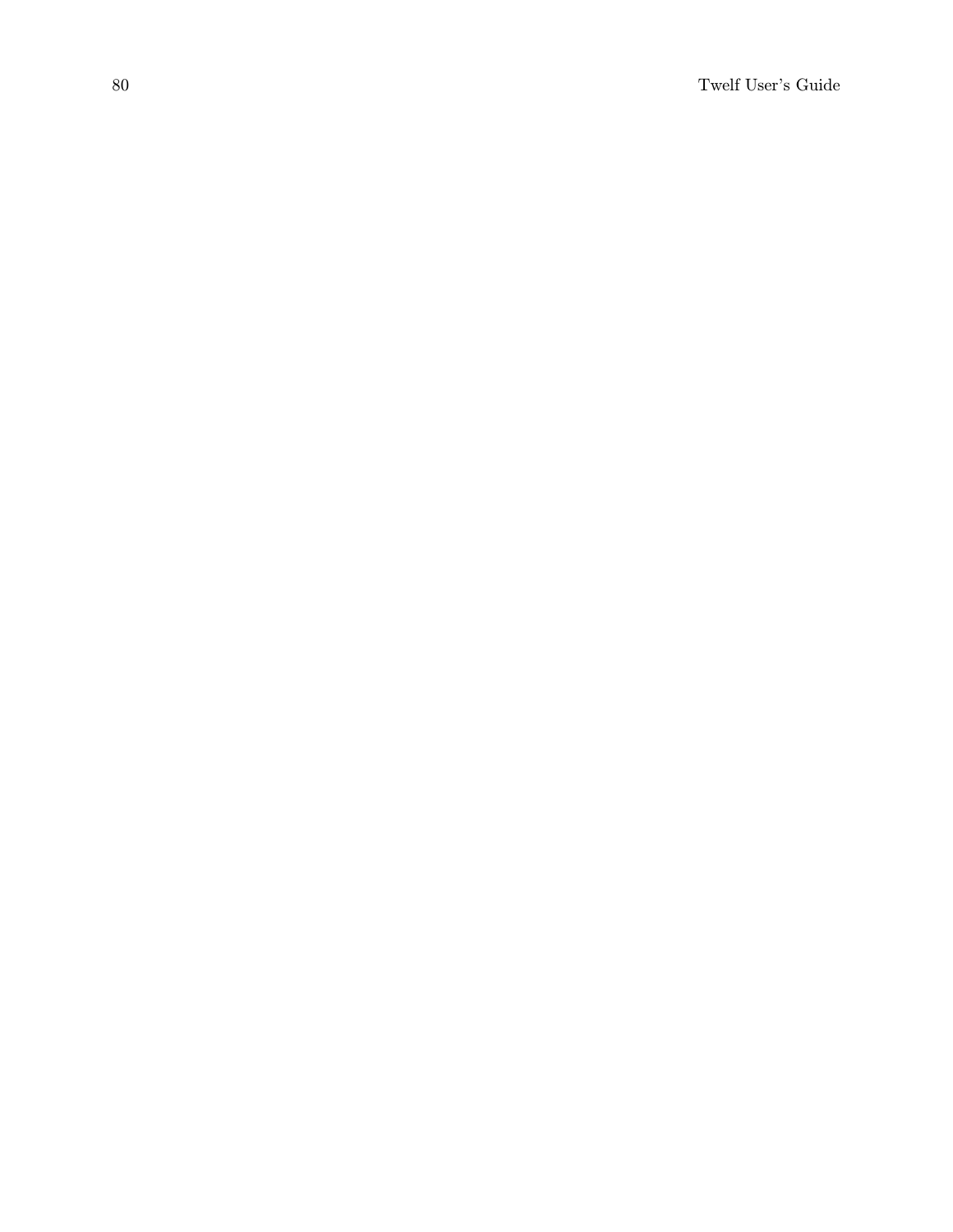### 13 Installation

At present, Twelf has been tested in SML of New Jersey (version 110 or higher) and MLWorks, both of which implement Standard ML (revised 1997) and the Standard ML Basis Library. The instructions below apply to a Unix system. For instructions for other architectures or updates please check the file 'INSTALL' at the Twelf home page and in the Twelf root directory after unpacking the distribution.

On a Unix system you unpack the sources with

```
gunzip twelf-1-3.tar.gz
tar -xf twelf-1-3.tar
cd twelf
make
```
This builds the Twelf server (see Chapter 11 [Twelf Server], page 65) for your current architecture and makes it accessible as 'bin/twelf-server'. It also installs the Twelf Emacs interface (see Chapter 12 [Emacs Interface], page 69), but you must add a line

```
(load "directory/emacs/twelf-init.el")
```
to your '.emacs' file, where directory is the root directory into which you installed Twelf. Note that the Twelf installation cannot be moved after it has been compiled with make, since absolute pathnames are built into the executable scripts.

Note that the Twelf server presently only works with Standard ML of New Jersey, since interrupt handling is implementation specific.

If you would like to use Twelf as a structure in SML, you can then call

```
make twelf-sml
```
which creates 'bin/twelf-sml' for the Twelf-SML mode (see Section 12.11 [Twelf-SML Mode], page 75). Calling make clean will remove temporary files created by the SML compiler, but not the executable file.

SML of New Jersey (free, version 110 or higher) See http://cm.bell-labs.com/cm/cs/what/smlnj/index.html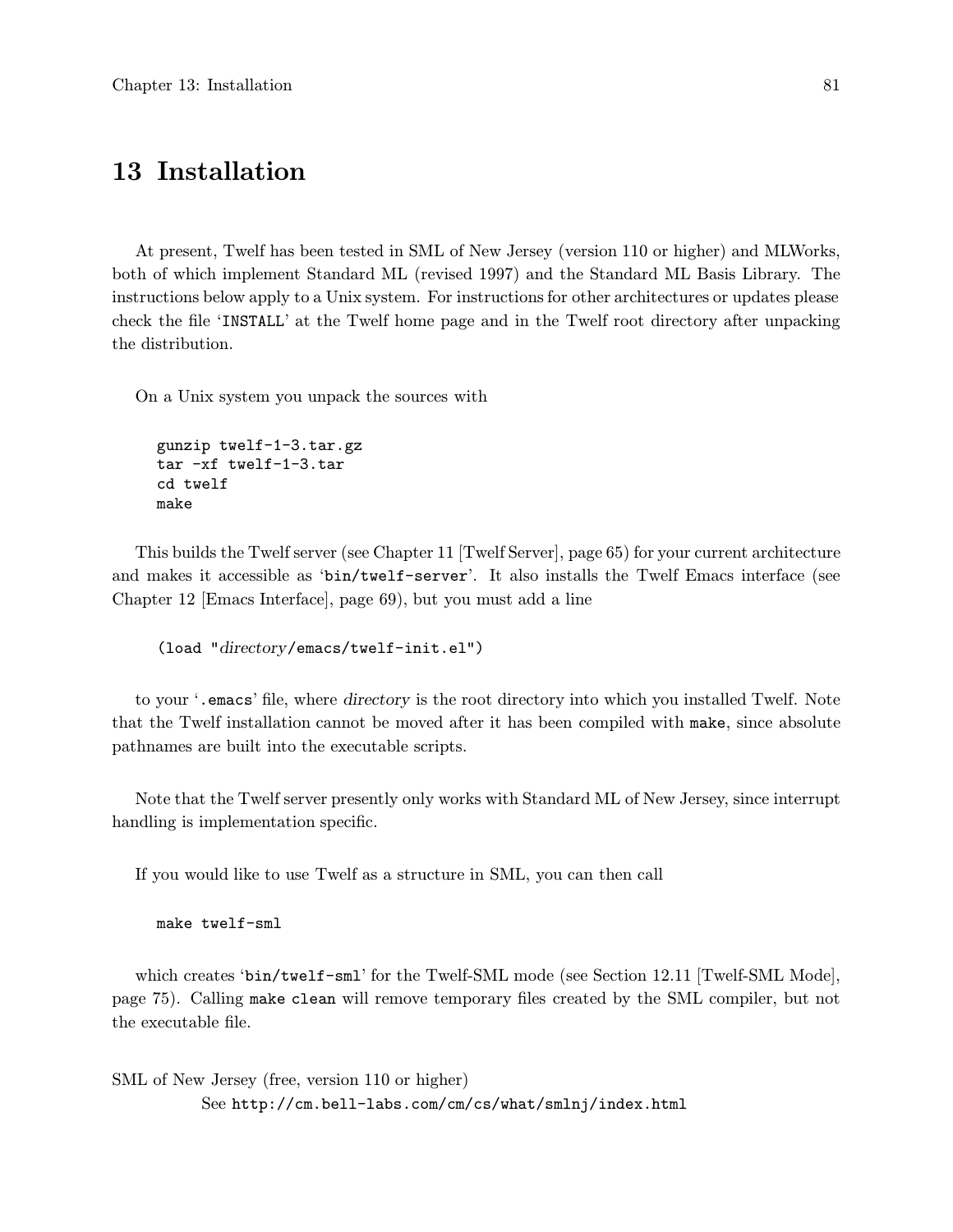### MLWorks (commercial)

See http://www.harlequin.com/products/ads/ml/ml.html

In MLWorks, you can presently only directly load the Twelf sources, using the file 'load.sml'.

mlworks-basis start MLWorks with basis library in Twelf root directory use "load.sml"; compile and load Twelf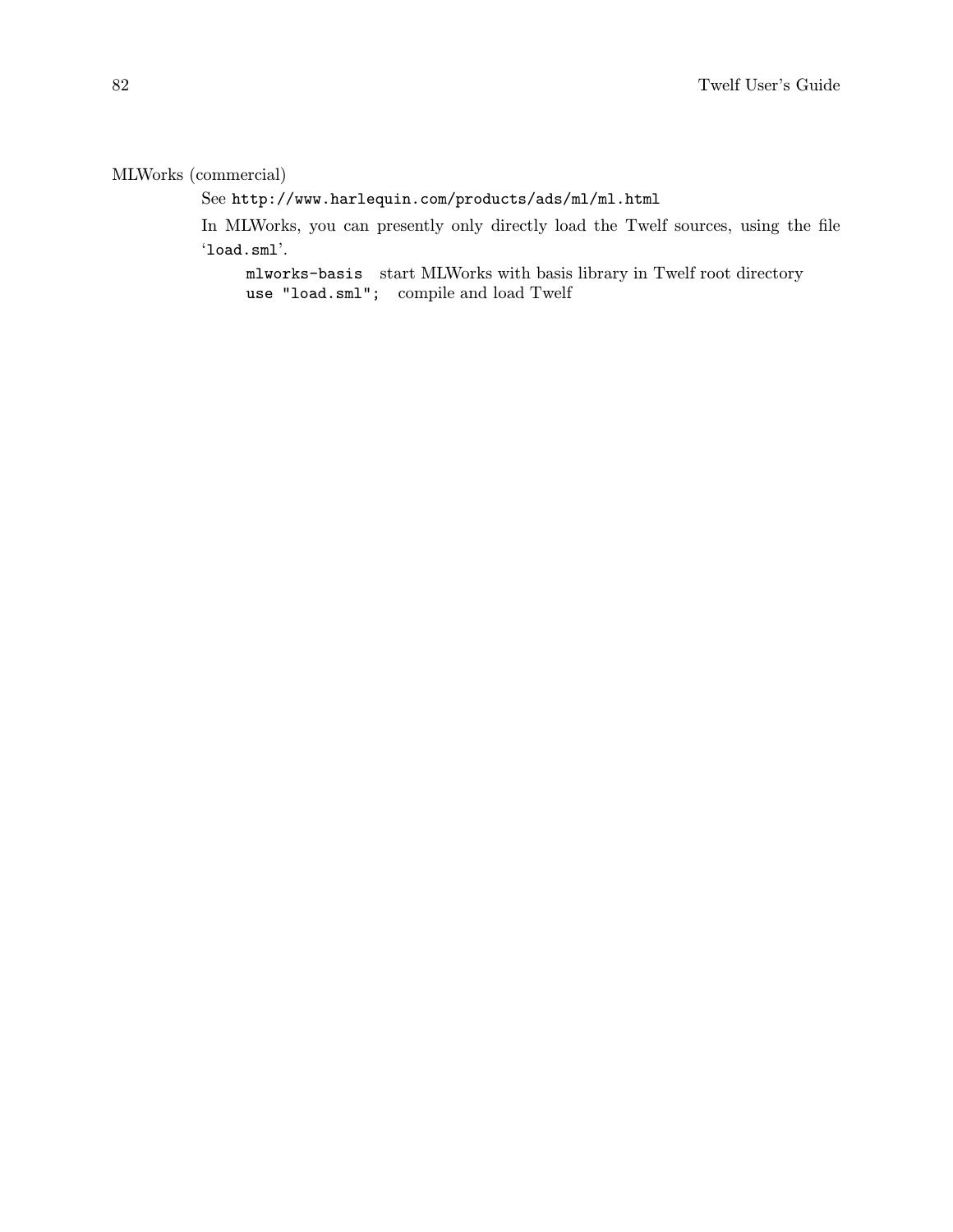## 14 Examples

We give here only a brief reference to the examples in the 'examples/' subdirectory of the distribution. Each example comes in a separate subdirectory whose name is listed below.

| 'arith'         | Associativity and commutative of unary addition.                     |  |
|-----------------|----------------------------------------------------------------------|--|
| $\text{`ccc'}$  | Cartesian-closed categories (currently incomplete).                  |  |
| 'church-rosser' |                                                                      |  |
|                 | The Church-Rosser theorem for untyped lambda-calculus.               |  |
|                 | 'compile' Various compilers starting from Mini-ML.                   |  |
| 'cut-elim'      |                                                                      |  |
|                 | Cut elimination for intuitionistic and classical logic.              |  |
| 'fol'           | Simple theorems in first-order logic.                                |  |
| 'guide'         | Examples from Users' Guide.                                          |  |
| 'incll'         | Logic programming in ordered logic.                                  |  |
| 'kolm'          | Double-negation interpretation of classical in intuitionistic logic. |  |
| '1p'            | Logic programming, uniform derivations.                              |  |
| '1p-horn'       | Horn fragment of logic programming.                                  |  |
| 'mini-ml'       | Mini-ML, type preservation and related theorems.                     |  |
| 'polylam'       | Polymorphic lambda-calculus.                                         |  |
| 'prop-calc'     |                                                                      |  |
|                 | Natural deduction and Hilbert propositional calculus                 |  |
| 'units'         | Mini-ML extended with units (currently incomplete).                  |  |

In each directory or subdirectory you can find a file 'sources.cfg' which defines the standard configuration, usually just the basic theory. The 'test.cfg' which also defines an extended configuration with some test queries and theorems. Most examples also have a 'README' file with a brief explanation and pointer to the literature.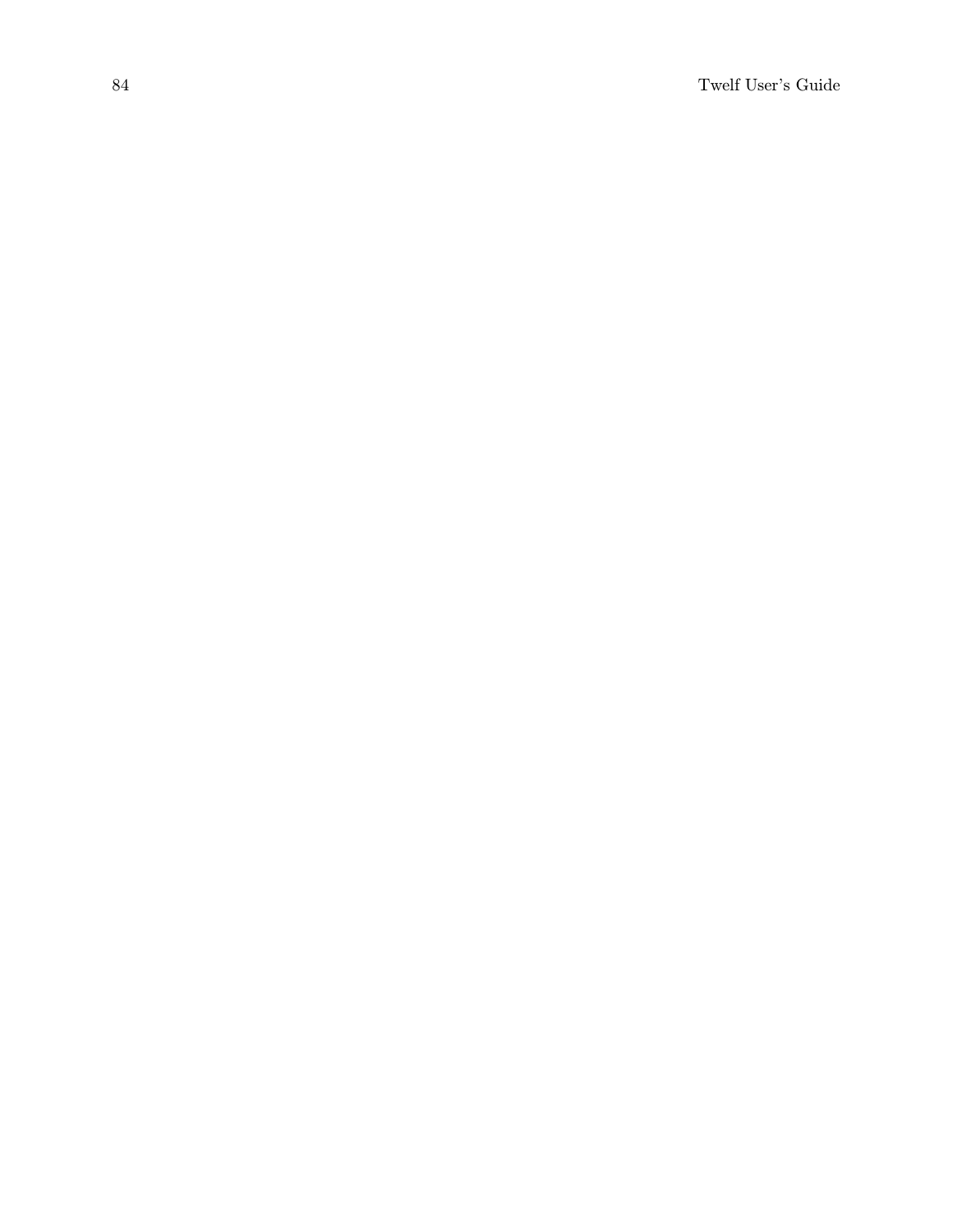### 15 History

While the underlying type theory has not changed, the Twelf implementation differs from older Elf implementation in a few ways. Mostly, these are simplifications and improvements. The main feature which has not yet been ported is the Elf server interface to Emacs. Also, while the type checker is more efficient now, the operational semantics does not yet incorporate some of the optimizations of the older Elf implementations and is therefore slower.

#### Syntax (see Chapter 3 [Syntax], page 7)

The quote '' character is no longer a special character in the lexer, and ' $=$ ' (equality) is now a reserved identifier. The syntax of %name declarations has changed by allowing only one preferred name to be specified. Also, %name, %infix, %prefix and %postfix declarations must be terminated by a period '.' which previously was optional. Further, single lines comments now must start with '%whitespace' or '%%' in order to avoid misspelled keywords of the form '%keyword' to be ignored.

Type theory

Elf 1.5 had two experimental features which are not available in Twelf: polymorphism and the classification of type as a type.

Definitions (see Section 3.3 [Definitions], page 9)

Twelf offers definitions which were not available in Elf.

Searching for definitions (see Section 5.2 [Solve Declaration], page 20)

Elf had a special top-level query form sigma  $[x:A]$  B which searched for a solution M : A and then solved the result of subsituting M for x in B. In Twelf this mechanism has been replaced by a declaration  $%$ solvec: A which searches for a solution M: A and then defines  $c = M : A$ , where the remaining free variables are implicitly universally quantified.

Query declarations (see Section 5.1 [Query Declaration], page 19)

Twelf allows queries in ordinary Elf files as '%query' declarations. Queries are specified with an expected number of solutions, and the number of solutions to search for, which can be used to test implementations.

Operational semantics (see Section 5.5 [Operational Semantics], page 23)

Twelf eliminates the distinction between static and dynamic signatures. Instead, dependent function types  $\{x:A\}$  B where x occurs in the normal form of B are treated statically, while non-dependent function type  $A \rightarrow B$  or  $B \leftarrow A$  or  $\{x : A\}$  B where x does not occur in B are treated dynamically.

Modes (see Chapter 7 [Modes], page 37)

Twelf offers a mode checker which was only partially supported in Elf.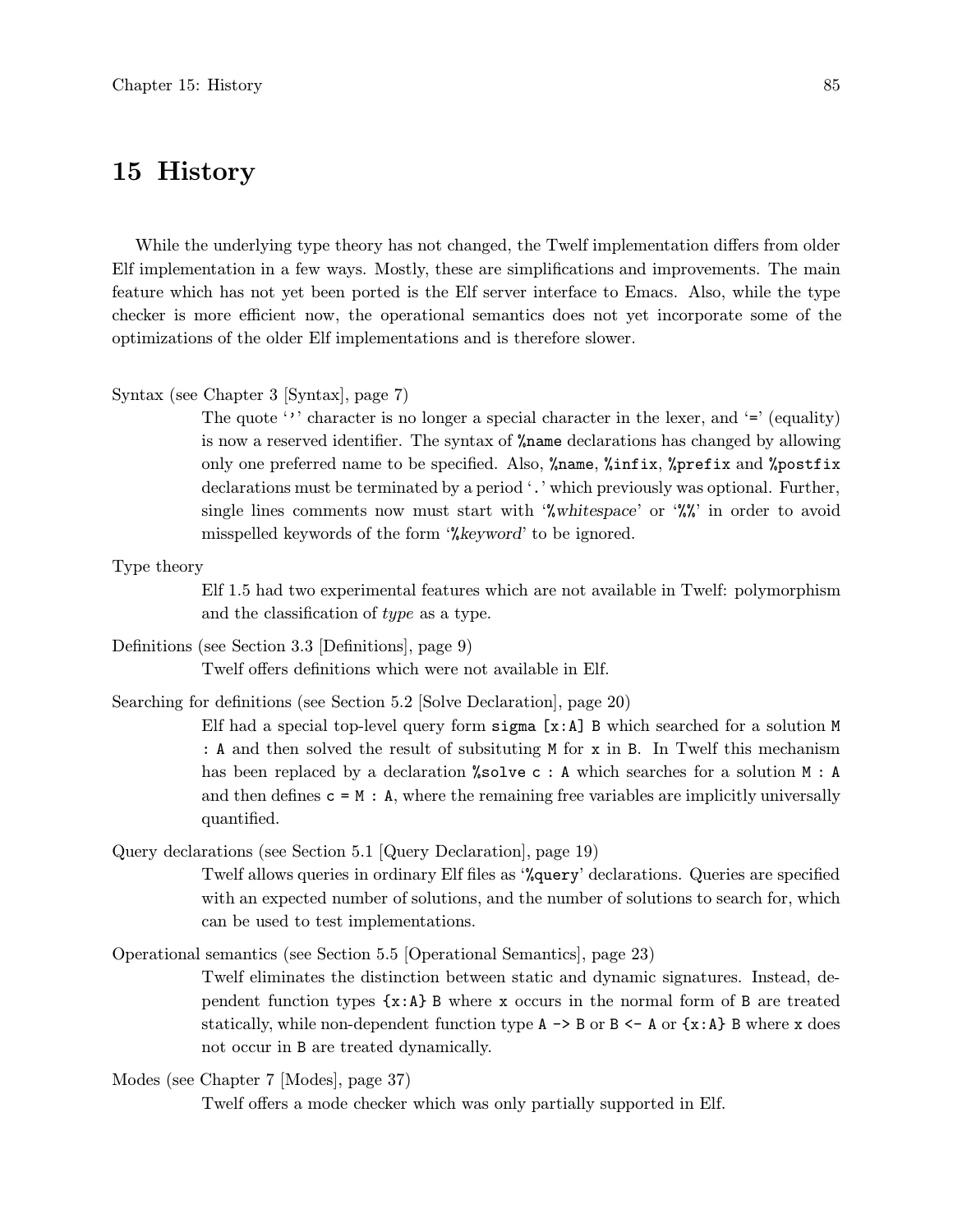Termination (see Chapter 8 [Termination], page 41)

Twelf offers a termination checker which can verify that certain programs represent decision procedures.

Theorem prover (see Chapter 9 [Theorem Prover], page 49)

Although very limited at present, an experimental prover for theorems and metatheorems (that is, properties of signatures) is now available. It does not yet support lemmas or meta-hypothetical reasoning, which are currently under development.

Emacs interface (see Chapter 12 [Emacs Interface], page 69)

The Elf mode has remained basically unchanged, but the Elf server interface has not yet been ported.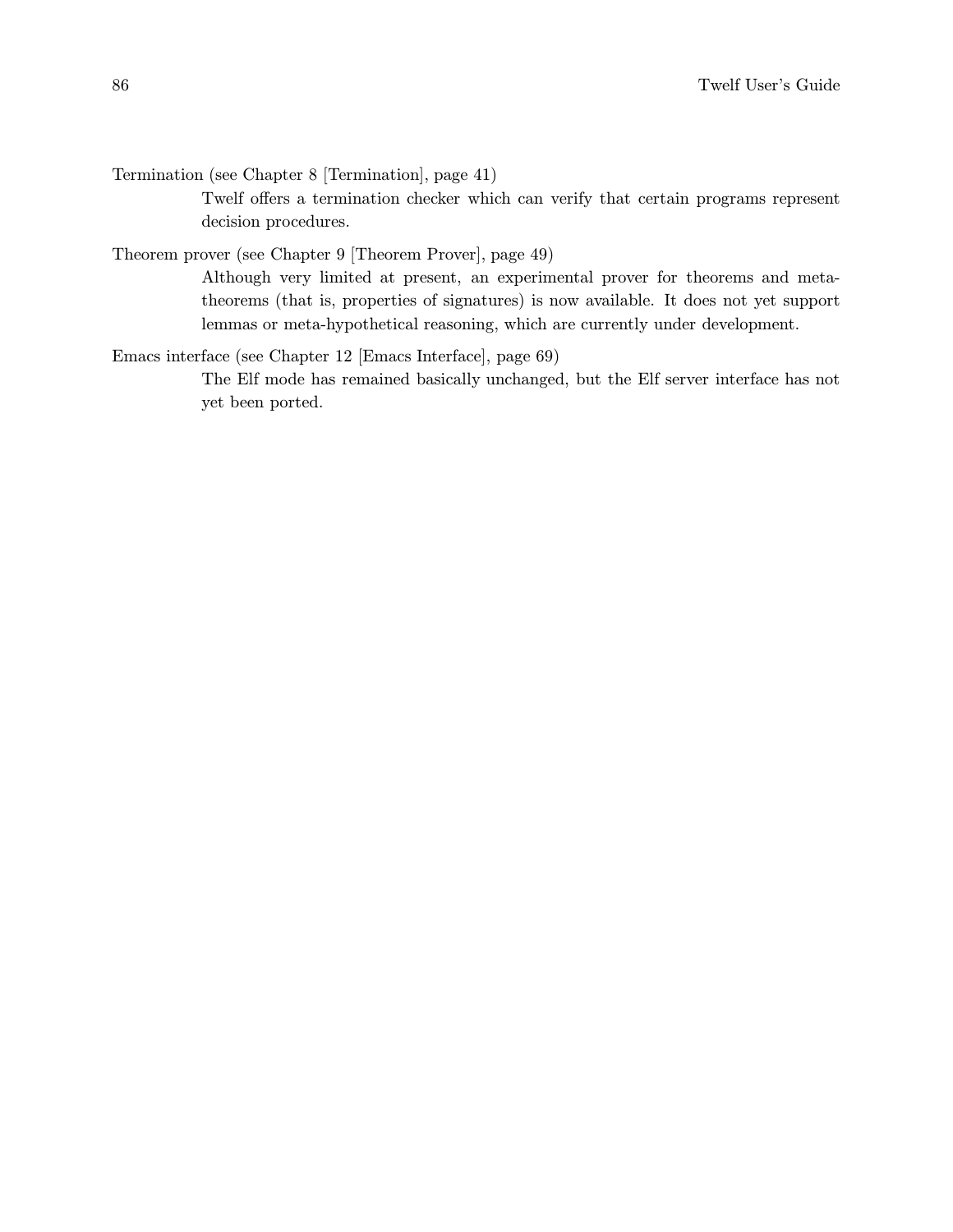# Index

# $%$

## ${\bf A}$

## $\, {\bf B}$

## $\mathbf C$

| case, upper and lower $\dots \dots \dots \dots \dots \dots \dots \dots \dots \dots$ 6 |  |
|---------------------------------------------------------------------------------------|--|
|                                                                                       |  |

## $\mathbf D$

| $\text{declarations} \dots \dots \dots \dots \dots \dots \dots \dots \dots \dots \dots \dots \dots \dots \dots \dots$ |
|-----------------------------------------------------------------------------------------------------------------------|
|                                                                                                                       |
|                                                                                                                       |
|                                                                                                                       |
|                                                                                                                       |
|                                                                                                                       |
|                                                                                                                       |
|                                                                                                                       |
|                                                                                                                       |
|                                                                                                                       |
|                                                                                                                       |
|                                                                                                                       |

## $\bf{E}$

| environment parameters $\dots \dots \dots \dots \dots \dots \dots \dots \dots$ 59 |
|-----------------------------------------------------------------------------------|
|                                                                                   |
|                                                                                   |
|                                                                                   |
|                                                                                   |
|                                                                                   |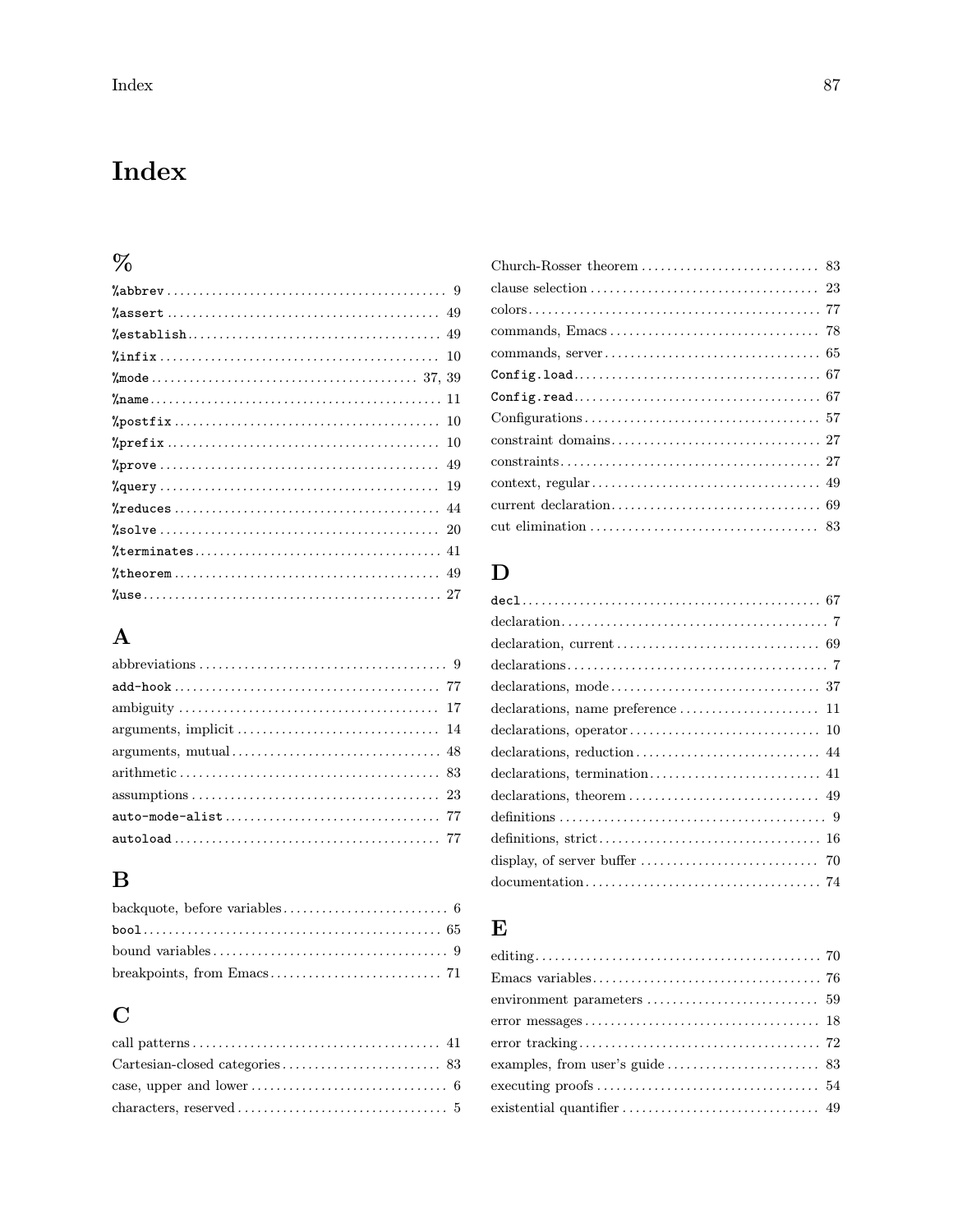## F

| files, $loading \ldots \ldots \ldots \ldots \ldots \ldots \ldots \ldots \ldots \ldots \ldots \ldots \ldots 58$ |
|----------------------------------------------------------------------------------------------------------------|
|                                                                                                                |
|                                                                                                                |
|                                                                                                                |
|                                                                                                                |

## G

# H

## I

| $\text{interrupt}\dots\dots\dots\dots\dots\dots\dots\dots\dots\dots\dots\dots\dots \quad 73$ |
|----------------------------------------------------------------------------------------------|

# K

## L

## M

| M-x backward-delete-char-untabify | 70  |
|-----------------------------------|-----|
|                                   | 74  |
| M-x find-tag-other-window         | 74  |
| M-x tags-loop-continue            | 74  |
| M-x tags-query-replace            | 74  |
| M-x tags-search                   | 74  |
| M-x twelf-check-declaration       | 71  |
| M-x twelf-font-fontify-buffer     | 77  |
|                                   |     |
| M-x twelf-font-unfontify          | 77  |
|                                   | 73  |
| M-x twelf-goto-error              | 72  |
| M-x twelf-indent-decl             | 70  |
| M-x twelf-indent-line             | -70 |
| M-x twelf-indent-region           | 70  |
|                                   |     |
|                                   |     |
| M-x twelf-next-error              | 72  |
| M-x twelf-print-program           | 71  |
| M-x twelf-print-signature         | 71  |
| M-x twelf-print-tex-program       | 71  |
| M-x twelf-print-tex-signature     | 71  |
|                                   | 73  |
| M-x twelf-save-check-config       | 70  |
| M-x twelf-save-check-file         | 70  |
| M-x twelf-server                  | 73  |
| M-x twelf-server-configure        | 73  |
| M-x twelf-server-display          | 71  |
| M-x twelf-server-interrupt        | 73  |
| M-x twelf-server-quit             | 73  |
| M-x twelf-server-restart          | 73  |
| M-x twelf-server-send-command     | 73  |
|                                   | 73  |
|                                   | 75  |
| $M-x$ twelf-sml-cd                | 76  |
| M-x twelf-sml-quit                | 76  |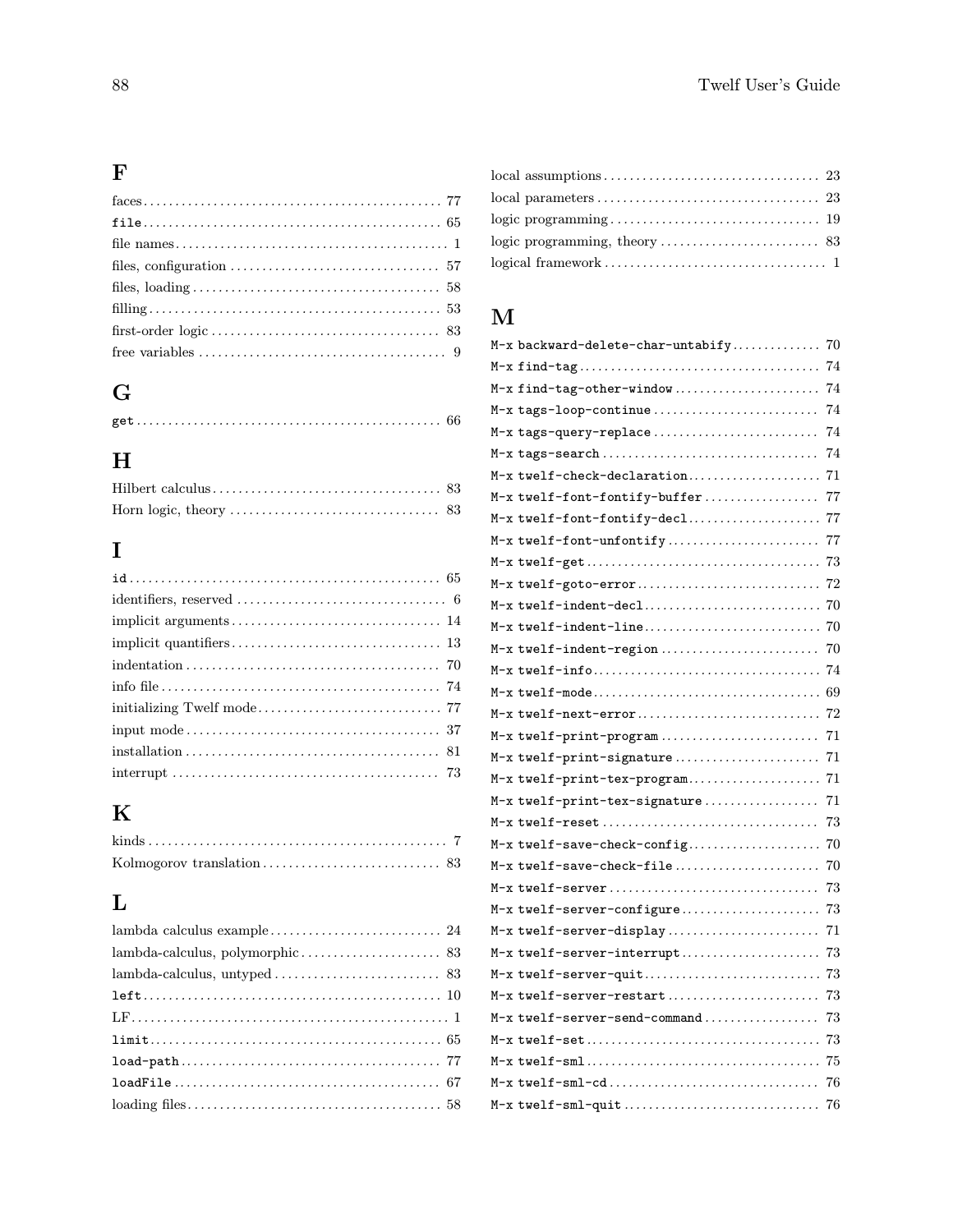| M-x twelf-sml-send-newline<br>76   |
|------------------------------------|
| M-x twelf-sml-send-query<br>75     |
| M-x twelf-sml-send-region<br>75    |
| M-x twelf-sml-send-semicolon<br>76 |
| 74                                 |
| M-x twelf-timers-check<br>75       |
| M-x twelf-timers-reset<br>75       |
|                                    |
|                                    |
|                                    |
|                                    |
|                                    |
|                                    |
|                                    |
| M-x twelf-trace-unbreak<br>72      |
|                                    |
|                                    |
|                                    |
| 49                                 |
|                                    |
|                                    |
|                                    |
|                                    |
|                                    |
|                                    |
| 40                                 |
| 39                                 |
|                                    |
|                                    |
| 48                                 |
|                                    |
|                                    |

## N

## O

## P

| $precedence \ldots \ldots \ldots \ldots \ldots \ldots \ldots \ldots \ldots \ldots \ldots \ldots \ldots 10$ |  |
|------------------------------------------------------------------------------------------------------------|--|
|                                                                                                            |  |
|                                                                                                            |  |
|                                                                                                            |  |
|                                                                                                            |  |
|                                                                                                            |  |
|                                                                                                            |  |

# Q

## R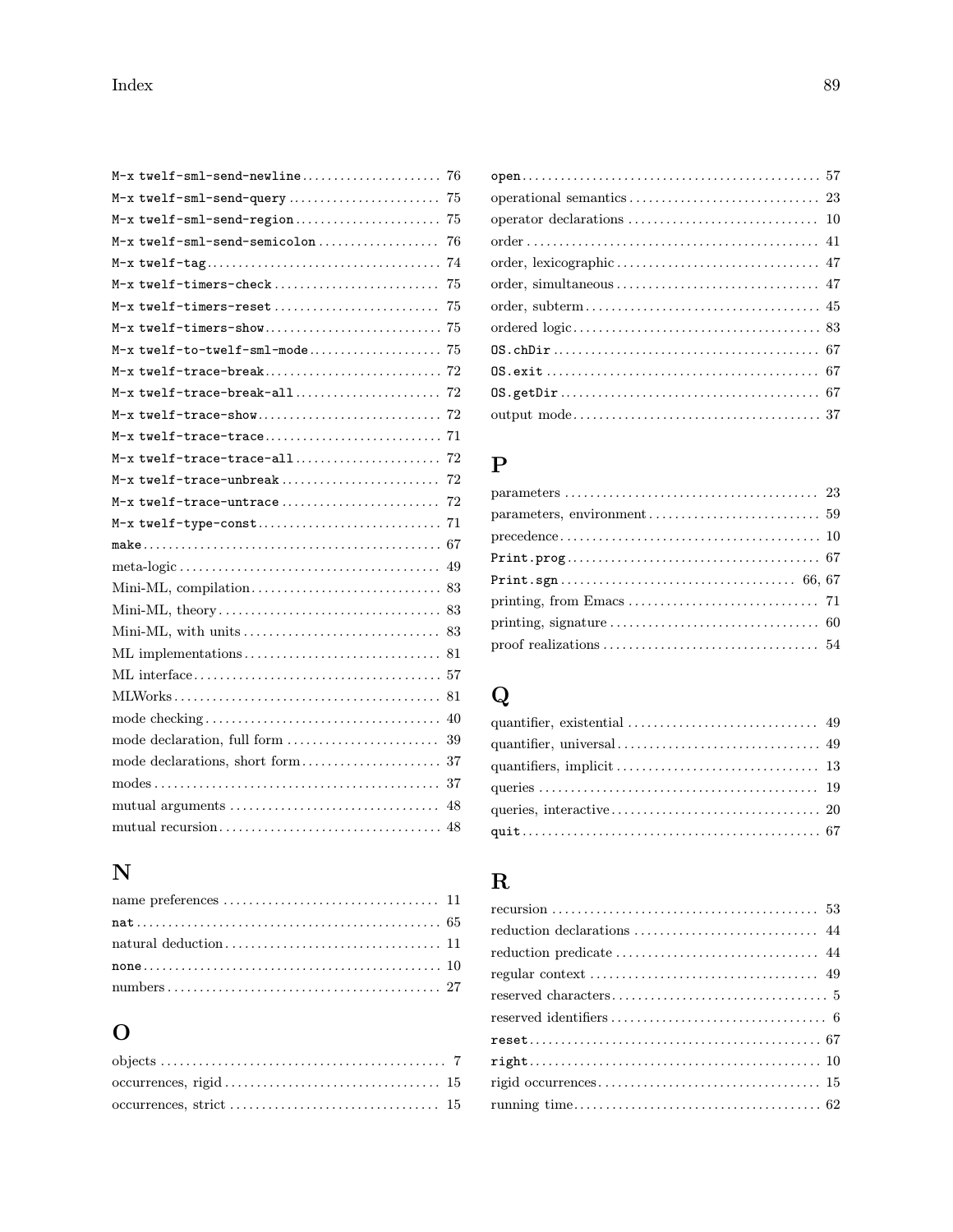## S

| 53                           |
|------------------------------|
| 23                           |
| 65                           |
| 70                           |
|                              |
|                              |
|                              |
|                              |
|                              |
|                              |
|                              |
|                              |
|                              |
|                              |
|                              |
|                              |
| Standard ML of New Jersey 81 |
|                              |
| 65                           |
| 16                           |
| 15                           |
| structure Twelf<br>62        |
| 23                           |
| 45                           |
| 77                           |
|                              |

## T

| theorem prover $\dots \dots \dots \dots \dots \dots \dots \dots \dots \dots \dots$ 49 |
|---------------------------------------------------------------------------------------|
|                                                                                       |
|                                                                                       |
|                                                                                       |
|                                                                                       |
|                                                                                       |

|                                                                                                        | 20 |
|--------------------------------------------------------------------------------------------------------|----|
| $\mathtt{Trace}.\mathtt{break}.\ldots.\ldots.\ldots.\ldots.\ldots.\ldots.\ldots.\ldots.\enspace 66$    |    |
| $Trace. {\tt breakAll} \dots \dots \dots \dots \dots \dots \dots \dots \dots \dots \dots \dots$        | 66 |
|                                                                                                        | 61 |
| $Trace. reset \dots \dots \dots \dots \dots \dots \dots \dots \dots \dots \dots \dots \dots$           | 66 |
| $Trace.show \dots \dots \dots \dots \dots \dots \dots \dots \dots \dots \dots \dots \dots$             | 66 |
|                                                                                                        | 66 |
| $Trace.trac{All} \dots \dots \dots \dots \dots \dots \dots \dots \dots \dots \dots \dots$              | 66 |
| $Trace.$ unbreak $\ldots \ldots \ldots \ldots \ldots \ldots \ldots \ldots \ldots \ldots \ldots \ldots$ | 66 |
|                                                                                                        | 66 |
|                                                                                                        | 71 |
|                                                                                                        |    |
|                                                                                                        |    |
|                                                                                                        |    |
|                                                                                                        | 65 |
|                                                                                                        | 76 |
| ${\tt twelf-info-file}\dots\dots\dots\dots\dots\dots\dots\dots\dots\dots\dots$                         | 76 |
| ${\tt twelf-mode-hook}\dots\dots\dots\dots\dots\dots\dots\dots\dots\dots\dots\dots$                    | 76 |
| ${\tt twelf-server-mode-hook}\dots\dots\dots\dots\dots\dots\dots\dots\dots$                            | 76 |
| twelf-server-program                                                                                   | 76 |
| Twelf-SML mode                                                                                         | 75 |
| $twellf-sm1-mode-hook \dots \dots \dots \dots \dots \dots \dots \dots \dots$                           | 76 |
| ${\tt twelf-sm1-propram}\dots \dots \dots \dots \dots \dots \dots \dots \dots \dots$                   | 76 |
|                                                                                                        | 57 |
|                                                                                                        | 59 |
| ${\tt Twelf.Config.load.}\dots \dots \dots \dots \dots \dots \dots \dots \dots \dots$                  | 57 |
| ${\tt Twelf.Config.read}$                                                                              | 57 |
| Twelf.doubleCheck                                                                                      | 59 |
|                                                                                                        | 58 |
|                                                                                                        | 57 |
|                                                                                                        | 57 |
|                                                                                                        | 57 |
| Twelf.0S.getDir                                                                                        | 57 |
| ${\tt Twelf.Print. depth.59}$                                                                          |    |
| Twelf.Print.implicit                                                                                   | 59 |
| ${\tt Twell\,.Print.indent.\dots\dots\dots\dots\dots\dots\dots\dots\dots\ 59}$                         |    |
|                                                                                                        |    |
| ${\tt Twelf.Print.prog.}\dots\dots\dots\dots\dots\dots\dots\dots\dots\dots\dots$                       | 60 |
| ${\tt Twelf.Print.sgn$ $\ldots$ $\ldots$ $\ldots$ $\ldots$ $\ldots$ $\ldots$                           | 60 |
| ${\tt Twell.f. Print.}$ ${\tt TeX.prog.}\ldots \ldots \ldots \ldots \ldots \ldots \ldots$              | 60 |
| ${\tt Twelf.Print.TeX.sgn}\ldots\ldots\ldots\ldots\ldots\ldots\ldots\ldots$                            | 60 |
|                                                                                                        |    |
| ${\tt Twell\texttt{}.Prover\texttt{}.FRS}\dots\dots\dots\dots\dots\dots\dots\dots\dots\dots\dots \ 53$ |    |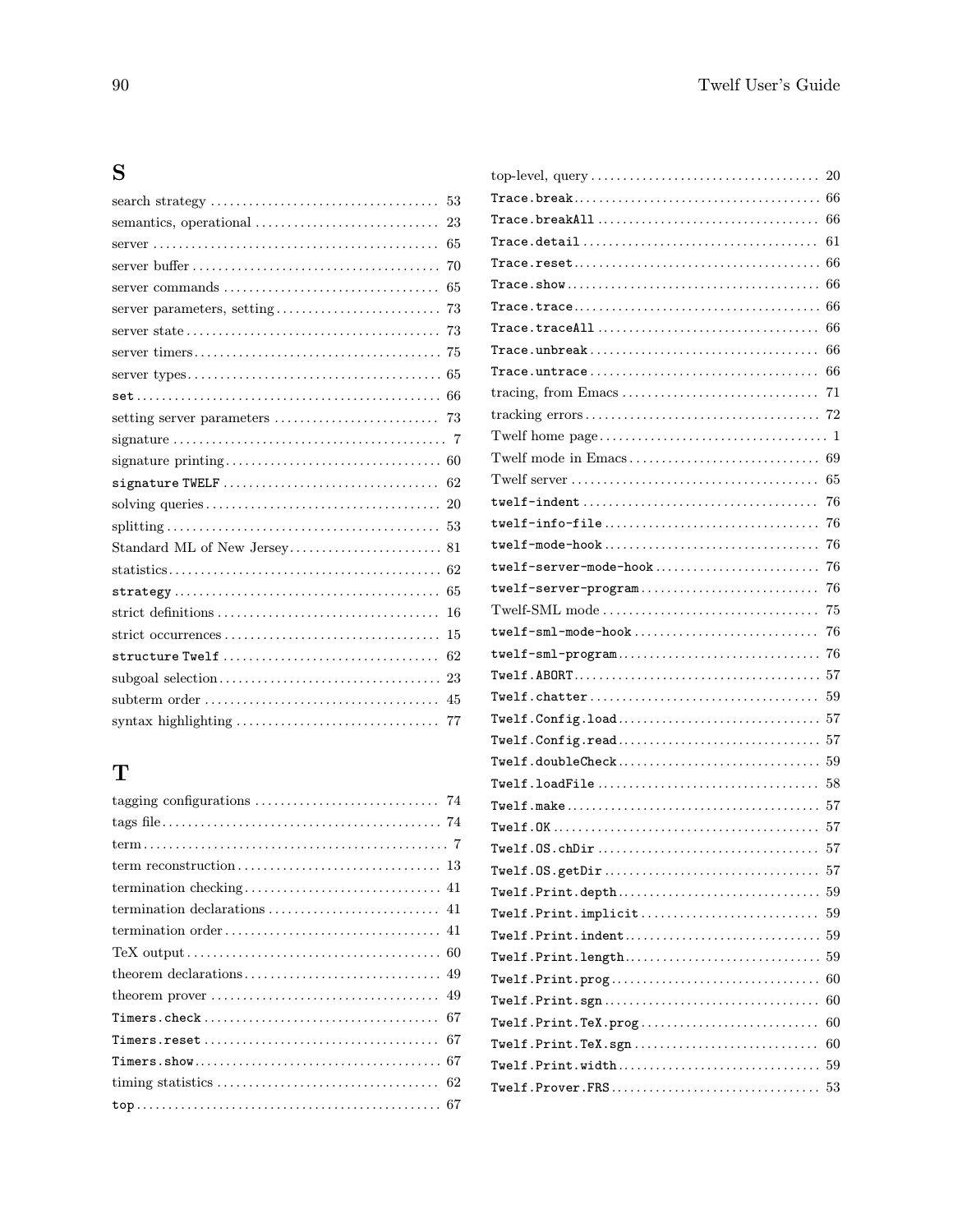## U

## V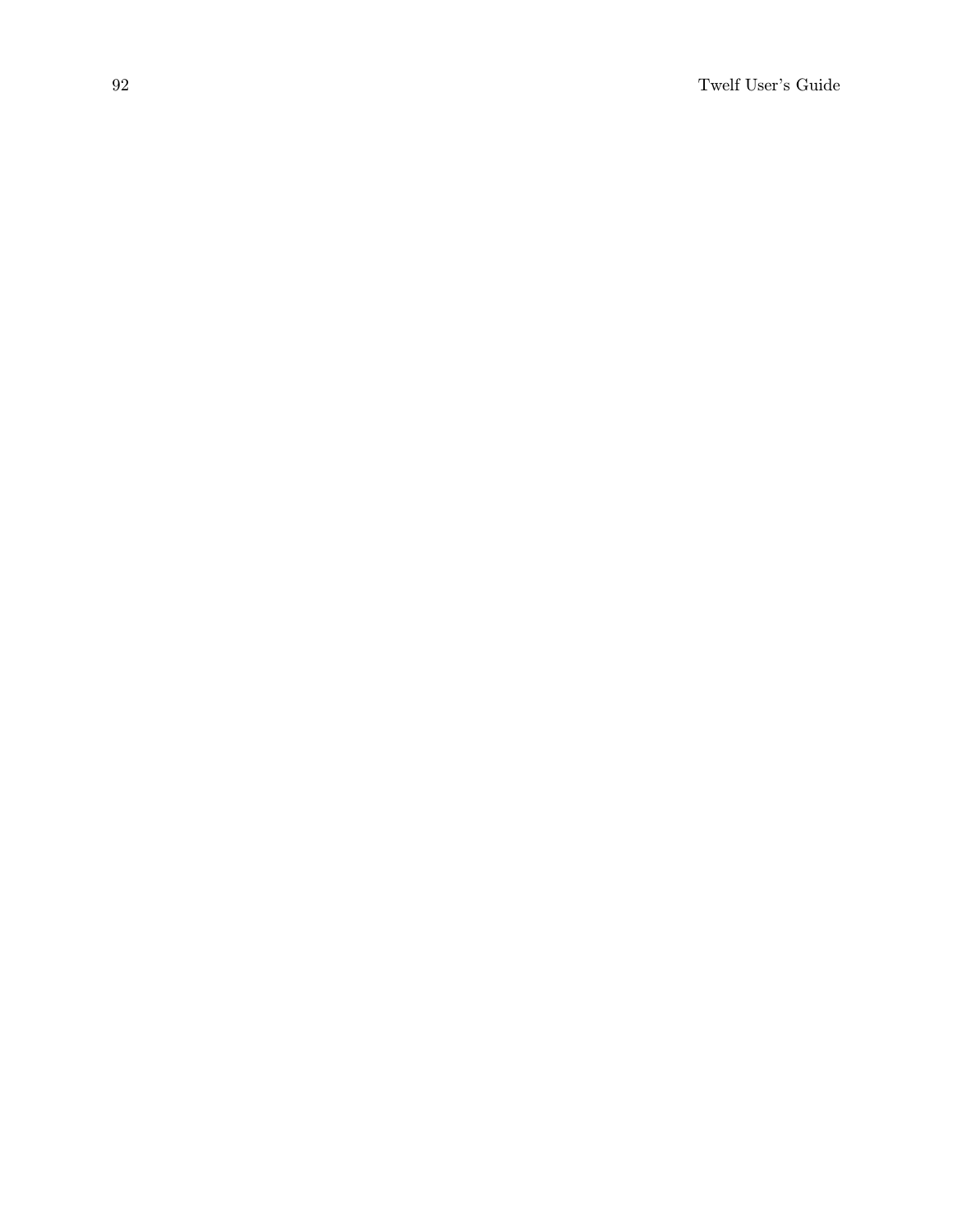# Table of Contents

| $\mathbf{1}$   |     |                                |
|----------------|-----|--------------------------------|
|                | 1.1 |                                |
|                | 1.2 |                                |
| $\bf{2}$       |     |                                |
|                | 2.1 |                                |
|                | 2.2 |                                |
| 3              |     |                                |
|                | 3.1 |                                |
|                | 3.2 |                                |
|                | 3.3 |                                |
|                | 3.4 |                                |
|                | 3.5 |                                |
|                | 3.6 |                                |
| $\overline{4}$ |     |                                |
|                | 4.1 |                                |
|                | 4.2 |                                |
|                | 4.3 |                                |
|                | 4.4 |                                |
|                | 4.5 |                                |
|                | 4.6 |                                |
| 5              |     |                                |
|                | 5.1 |                                |
|                | 5.2 |                                |
|                | 5.3 |                                |
|                | 5.4 | 21                             |
|                | 5.5 |                                |
|                | 5.6 |                                |
| 6              |     | Constraint Domains<br>$\bf 27$ |
|                | 6.1 | 27                             |
|                | 6.2 |                                |
|                | 6.3 |                                |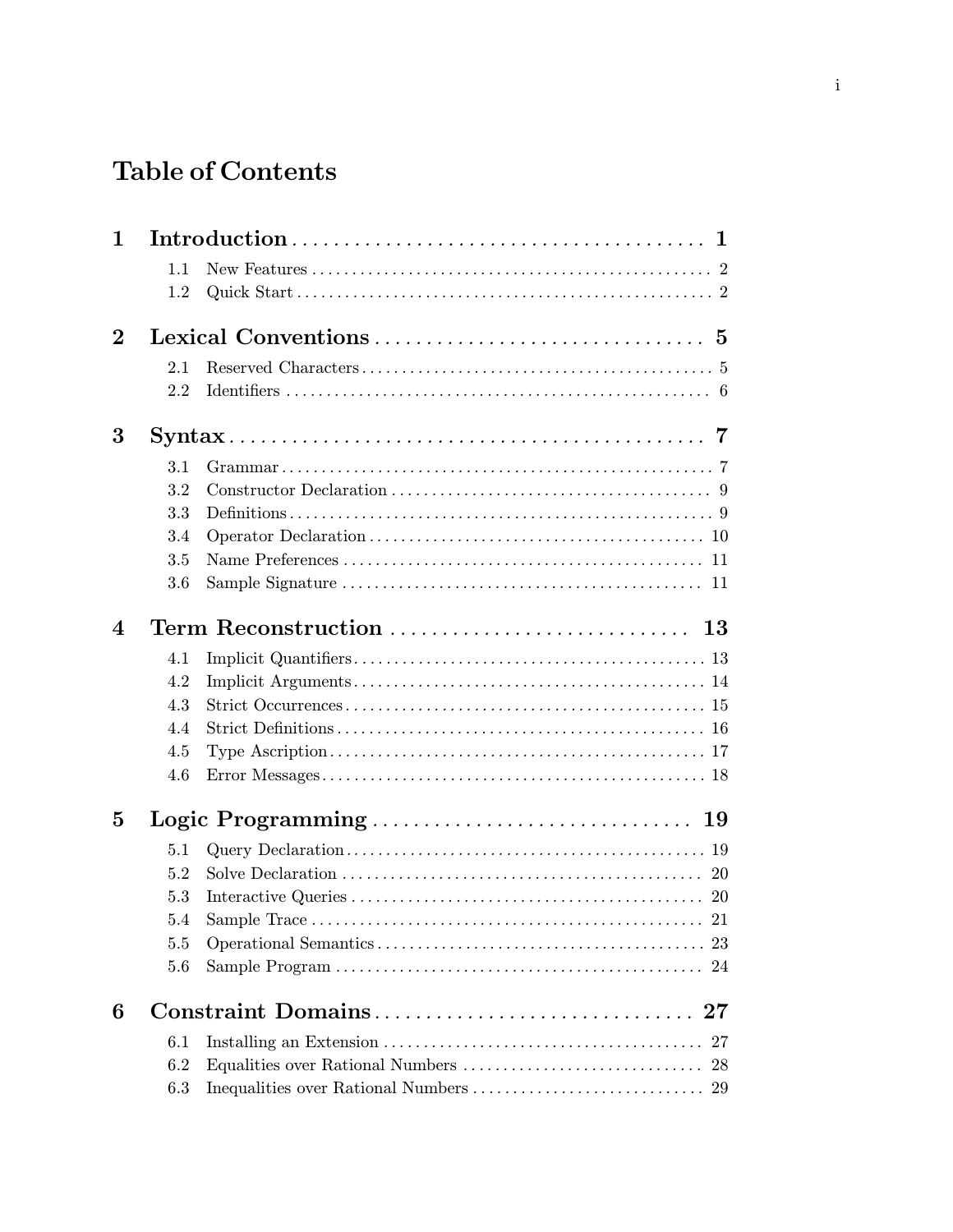|    | 6.4  |                                                                                                                           |    |
|----|------|---------------------------------------------------------------------------------------------------------------------------|----|
|    | 6.5  |                                                                                                                           |    |
|    | 6.6  |                                                                                                                           |    |
|    | 6.7  |                                                                                                                           |    |
| 7  |      | $\rm{Models} \dots \dots \dots \dots \dots \dots \dots \dots \dots \dots \dots \dots \dots \ 37$                          |    |
|    | 7.1  |                                                                                                                           |    |
|    | 7.2  |                                                                                                                           |    |
|    | 7.3  |                                                                                                                           |    |
| 8  |      | $Termination \dots \dots \dots \dots \dots \dots \dots \dots \dots \dots \dots \dots \dots \dots \dots \dots \dots \dots$ |    |
|    | 8.1  |                                                                                                                           |    |
|    | 8.2  |                                                                                                                           |    |
|    | 8.3  |                                                                                                                           |    |
|    | 8.4  |                                                                                                                           |    |
|    | 8.5  |                                                                                                                           |    |
|    | 8.6  |                                                                                                                           |    |
| 9  |      |                                                                                                                           |    |
|    | 9.1  |                                                                                                                           |    |
|    | 9.2  |                                                                                                                           |    |
|    | 9.3  |                                                                                                                           |    |
|    | 9.4  |                                                                                                                           |    |
|    | 9.5  |                                                                                                                           |    |
| 10 |      |                                                                                                                           |    |
|    | 10.1 |                                                                                                                           |    |
|    | 10.2 |                                                                                                                           |    |
|    | 10.3 |                                                                                                                           |    |
|    | 10.4 |                                                                                                                           |    |
|    | 10.5 |                                                                                                                           |    |
|    | 10.6 |                                                                                                                           |    |
|    | 10.7 |                                                                                                                           |    |
| 11 |      |                                                                                                                           | 65 |
|    | 11.1 |                                                                                                                           |    |
|    | 11.2 |                                                                                                                           |    |